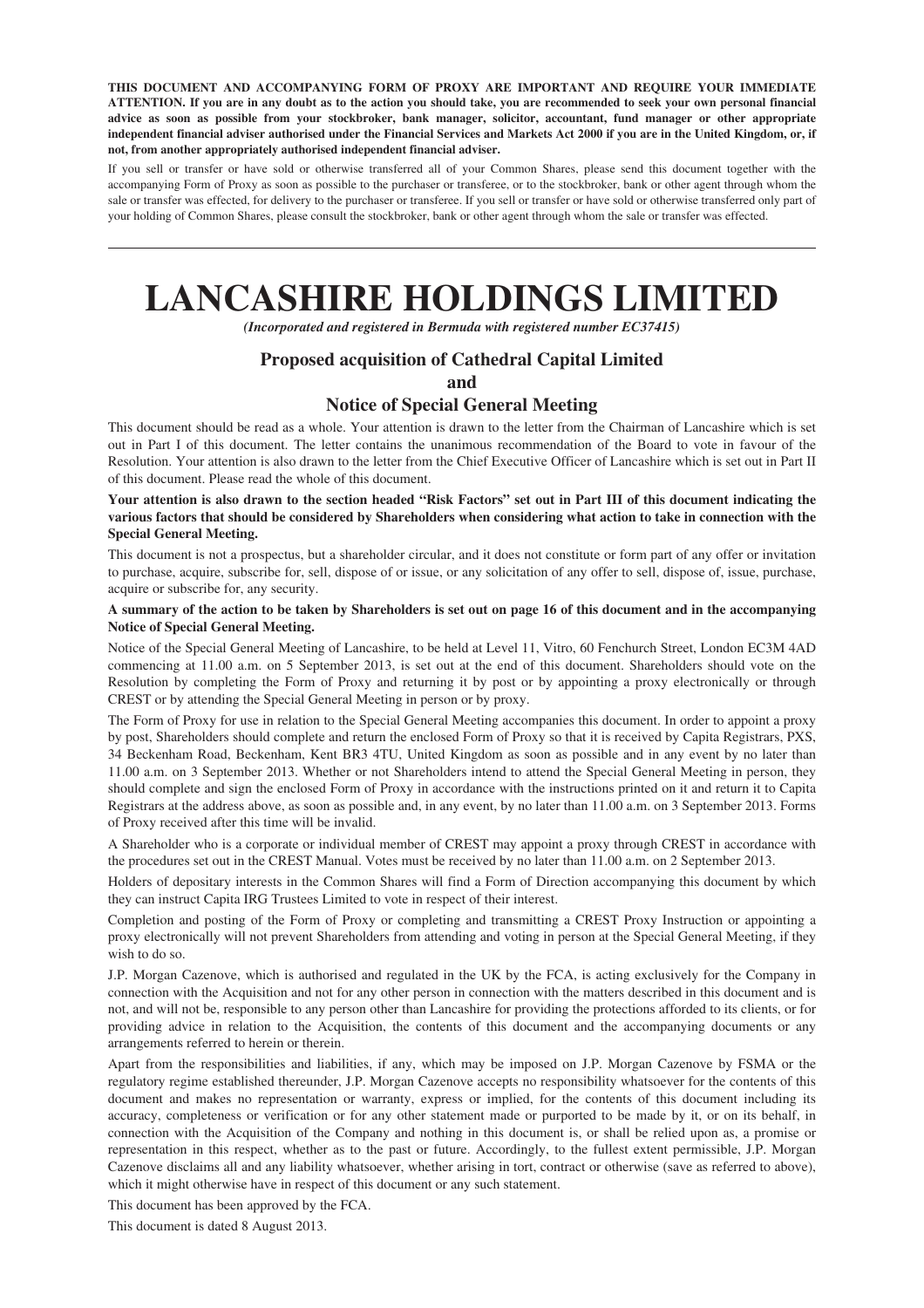#### **FORWARD LOOKING STATEMENTS**

Certain statements and indicative projections (which may include modelled loss scenarios) made in this document or otherwise that are not based on current or historical facts are forward-looking in nature including, without limitation, statements containing the words "believes", "anticipates", "plans", "projects", "forecasts", "guidance", "intends", "expects", "estimates", "predicts", "may", "can", "will", "seeks", "should", or, in each case, their negative or comparable terminology. All such statements other than statements of historical facts including, without limitation, the Group's or the Enlarged Group's financial position, results of operations, (including the expected accretion to earnings), prospects, growth, capital management plans and efficiencies, ability to create value, acquisition financing mix, dividend policy, operational flexibility, composition of management, business strategy, plans and objectives of management for future operations (including development plans and objectives relating to the Group's or the Enlarged Group's insurance business) are forward looking statements. Such forward-looking statements may involve known and unknown risks, uncertainties and other important factors that could cause the actual results, performance or achievements of the Group or the Enlarged Group to be materially different from future results, performance or achievements expressed or implied by such forward-looking statements.

These factors include, but are not limited to: those risk factors set forth in Part III of this document, as well as the conditions to the acquisition being satisfied, the Enlarged Group's ability to integrate their businesses and personnel, the successful retention and motivation of the Enlarged Group's key management, the increased regulatory burden facing the Enlarged Group, the number and type of insurance and reinsurance contracts that the Group writes or the Enlarged Group may write; the premium rates which may be available at the time of such renewals within its targeted business lines; the possible low frequency of large events; potentially unusual loss frequency; the impact that its future operating results, capital position and rating agency and other considerations may have on the execution of any capital management initiatives or dividends; the possibility of greater frequency or severity of claims and loss activity than its underwriting, reserving or investment practices have anticipated; the reliability of, and changes in assumptions to, catastrophe pricing, accumulation and estimated loss models; the effectiveness of its loss limitation methods; the potential loss of key personnel; a decline in its operating subsidiaries' rating with A.M. Best, Standard & Poor's, Moody's or other rating agencies; increased competition on the basis of pricing, capacity, coverage terms or other factors; cyclical downturns of the industry; the impact of a deteriorating credit environment for issuers of fixed income investments; the impact of swings and in market interest rates and securities prices; a rating downgrade of, or a market decline in, securities in its investment portfolio; changes in governmental regulations or tax laws in jurisdictions where the Group or the Enlarged Group conducts business.

All forward-looking statements in this document speak only as at the date of publication. Lancashire expressly disclaims any obligation or undertaking (save as required to comply with any legal or regulatory obligations including the rules of the London Stock Exchange) to disseminate any updates or revisions to any forward-looking statements to reflect any changes in the Group's or the Enlarged Group's expectations or circumstances on which any such statement is based.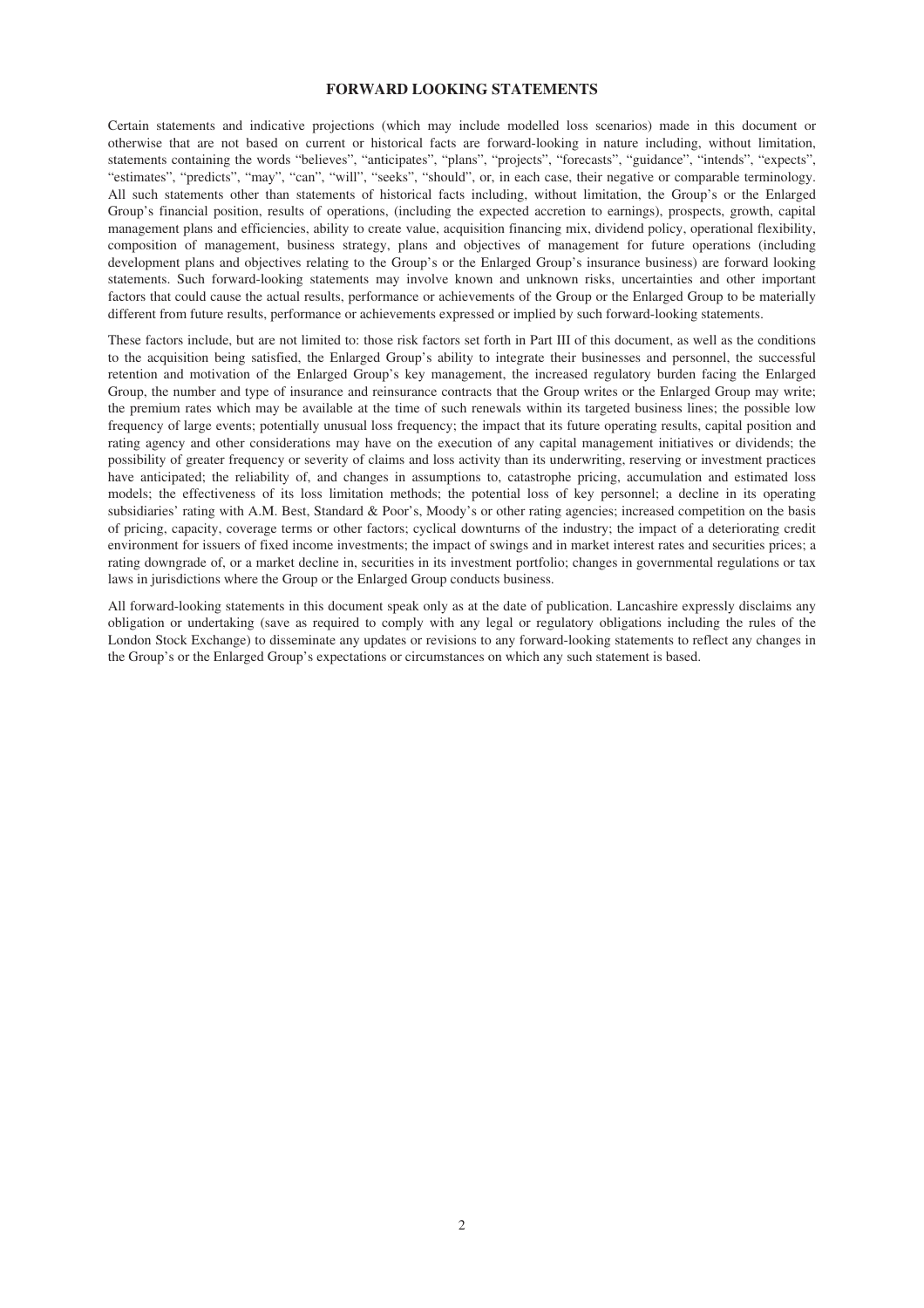## **TABLE OF CONTENTS**

## **Page**

| PART II LETTER FROM THE CHIEF EXECUTIVE OFFICER OF LANCASHIRE HOLDINGS LIMITED18 |  |
|----------------------------------------------------------------------------------|--|
|                                                                                  |  |
|                                                                                  |  |
|                                                                                  |  |
| PART VI CATHEDRAL'S ACCOUNTANT'S REPORT ON HISTORICAL FINANCIAL INFORMATION 26   |  |
|                                                                                  |  |
|                                                                                  |  |
| PART IX LANCASHIRE'S ACCOUNTANT'S REPORT ON THE PRO FORMA FINANCIAL              |  |
|                                                                                  |  |
|                                                                                  |  |
|                                                                                  |  |
|                                                                                  |  |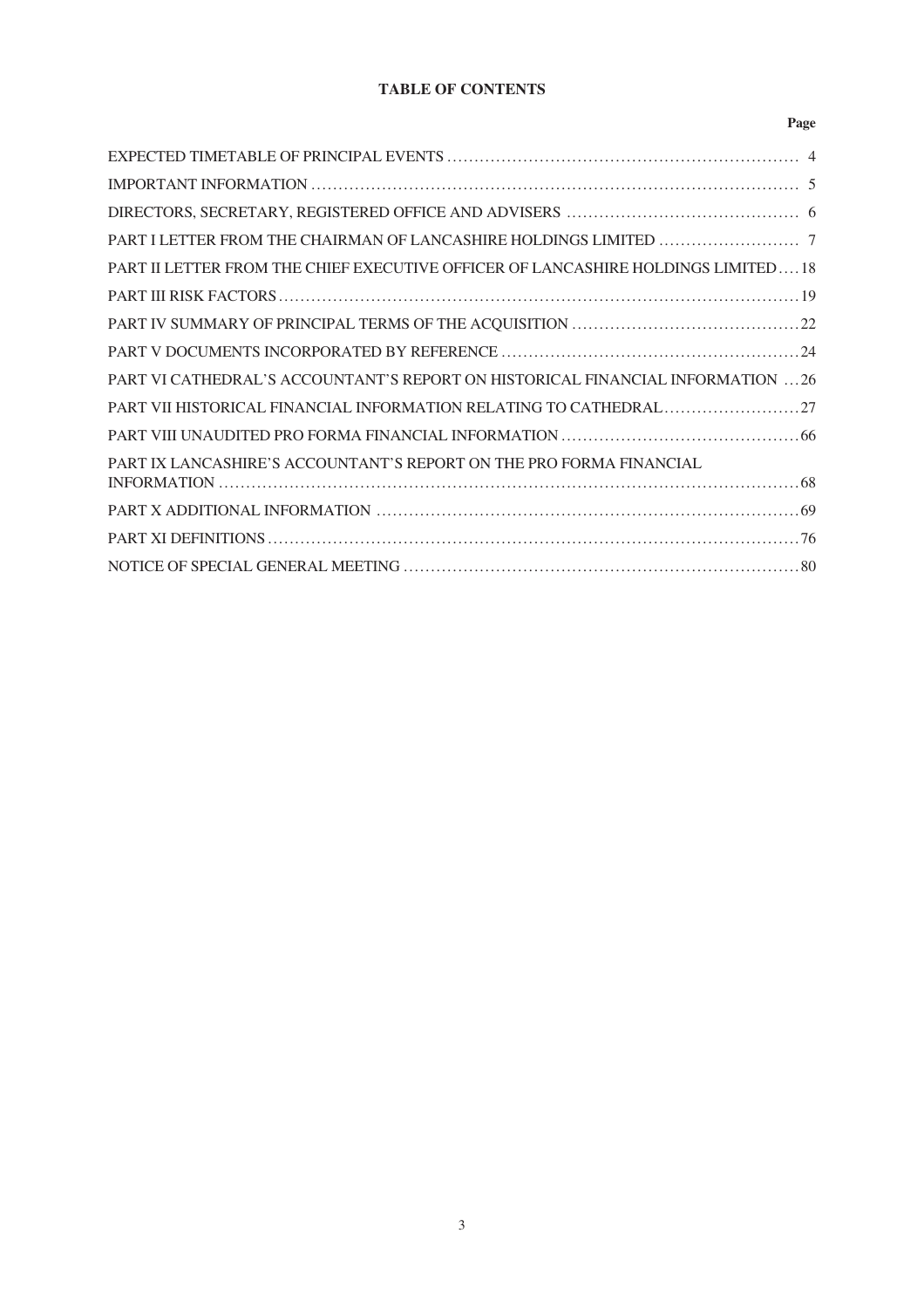## **EXPECTED TIMETABLE OF PRINCIPAL EVENTS**

| Announcement of the Acquisition                                                                             | 7 August 2013                       |
|-------------------------------------------------------------------------------------------------------------|-------------------------------------|
| Publication of this document, the Notice of Special General Meeting, Form of Proxy and Form<br>of Direction | 8 August 2013                       |
| Latest time and date for receipt of Forms of Direction for the Special General Meeting                      | 11 a.m. on 2 September 2013         |
| Latest time and date for receipt of Forms of Proxy for the Special General Meeting                          | 11 a.m. on 3 September 2013         |
| Special General Meeting                                                                                     | 11 a.m. on 5 September 2013         |
| Expected date of Completion                                                                                 | expected by end of<br>December 2013 |

#### **Notes:**

Future times and dates in the table above are indicative only and are subject to change, in which event details of the new times and dates will be notified to the Financial Conduct Authority and Shareholders.

References to times in this document are to London times unless otherwise stated.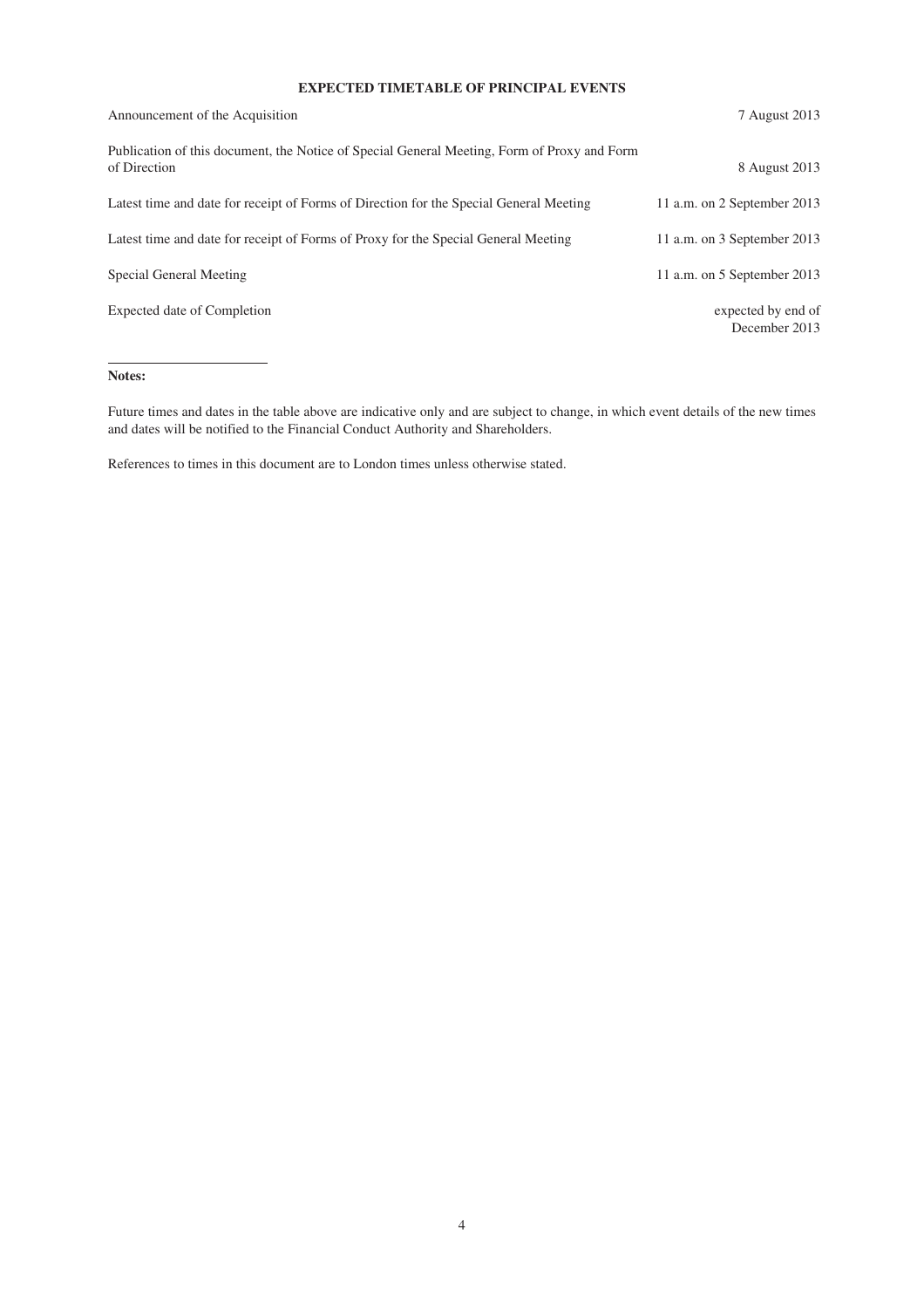## **IMPORTANT INFORMATION**

#### **Presentation of financial information**

Unless otherwise stated:

- (a) financial information relating to the Group has been extracted without material adjustment from the consolidated financial statements of Lancashire incorporated by reference in Part V of this document;
- (b) financial information relating to the Cathedral Group has been extracted without material adjustment from the financial information set out in Part VII of this document; and
- (c) all prices quoted for Common Shares are closing prices as at 7 August 2013 in Sterling as provided by the London Stock Exchange.

Certain information in this document has, where indicated, been sourced from third parties. The Company confirms that this information has been accurately reproduced and, so far as the Company is aware and able to ascertain from information published by the applicable third party, no facts have been omitted which would render the reproduced information inaccurate or misleading. Unless otherwise stated, such information has not been audited.

The financial information contained in this document does not constitute statutory accounts within the meaning of section 434 of the 2006 Act. Ernst & Young LLP of 1 More London Place, London SE1 2AF, United Kingdom audited the statutory accounts of the companies comprising the Group for the years ended 31 December 2010, 31 December 2011 and 31 December 2012. Mazars LLP of Tower Bridge House, St. Katharine's Way, London E1W 1DD, United Kingdom audited the statutory accounts of the companies comprising the Cathedral Group for the years ended 31 December 2010, 31 December 2011 and 31 December 2012.

The Company publishes its financial statements in US dollars. The abbreviation "**\$m**" represents millions of dollars ("**US dollars**", "**USD**" or "**US\$**"). References to "**£**", "**GBP**" or "**sterling**" are to British Sterling. The abbreviation "**£m**" represents millions of pounds Sterling, and references to "**pence**" and "**p**" represent pence.

The financial information presented in a number of tables in this document has been rounded to the nearest whole number or the nearest decimal place. Therefore, the sum of the numbers in a table may not conform exactly to the total figure given for that table. In addition, certain percentages presented in the tables in this document reflect calculations based upon the underlying information prior to rounding, and, accordingly, may not conform exactly to the percentages that would be derived if the relevant calculations were based upon the rounded numbers.

#### **International Financial Reporting Standards**

As required by the 2006 Act and Article 4 of the European Union IAS Regulation, the consolidated financial statements of the Group are prepared in accordance with IFRS issued by the IASB and interpretations issued by the International Financial Reporting Interpretations Committee of the IASB as adopted by the European Union.

#### **No incorporation of website information**

The Company's website is www.lancashiregroup.com and this document is also available on that website. The information on that website (other than this document itself), any other website mentioned in this document or any website directly or indirectly linked to these websites has not been verified and does not form part of this document and you should not rely on it.

#### **General notice**

Nothing contained in this document is intended to constitute investment, legal, tax, accounting or other professional advice. You should consult with an appropriate professional for specific advice rendered on the basis of your situation.

#### **Defined terms**

Certain terms used in this document, including all capitalised terms and other terms, are defined and explained in Part XI of this document.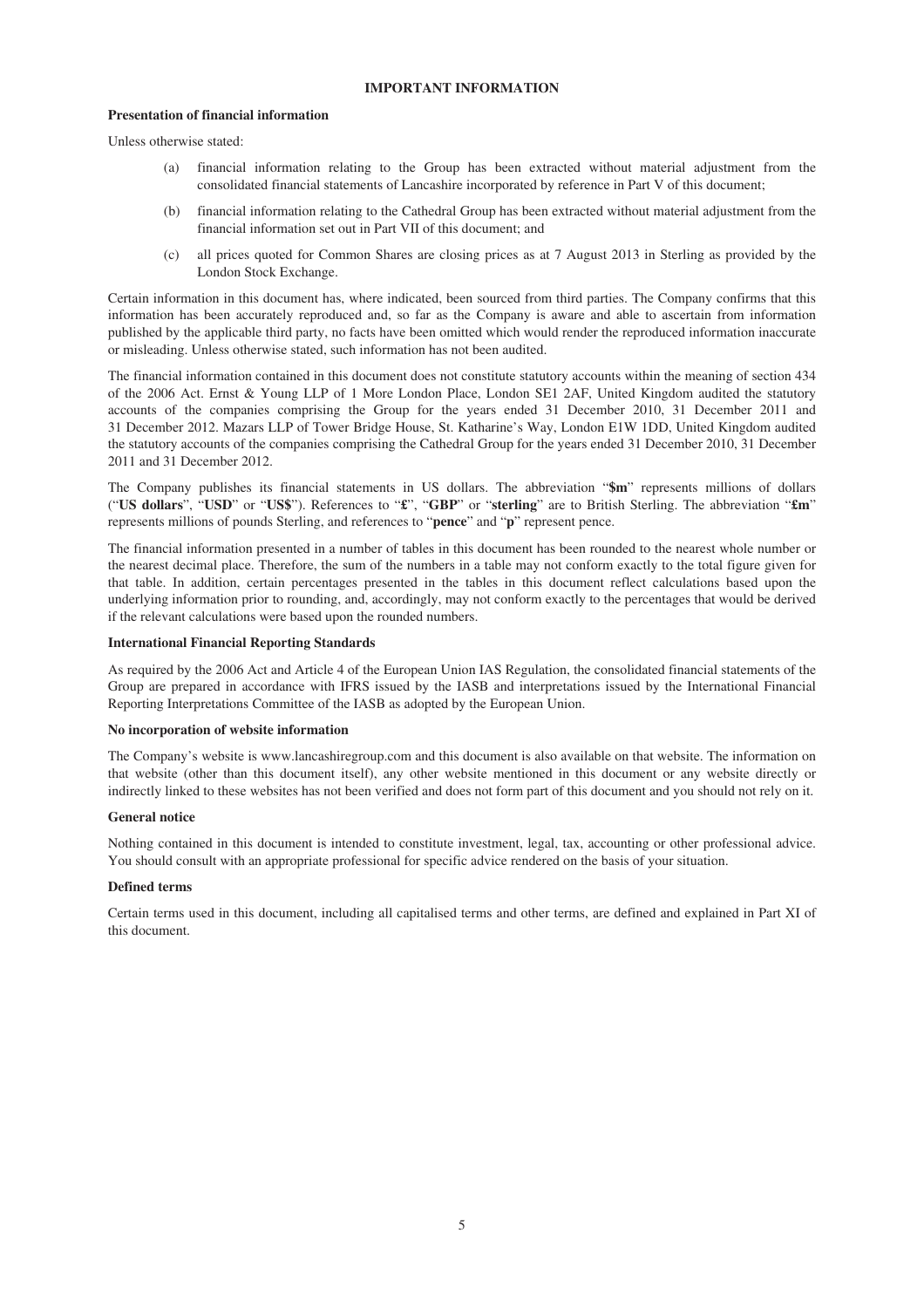## **DIRECTORS, SECRETARY, REGISTERED OFFICE AND ADVISERS**

| Directors                                                      | Martin Thomas (Non-Executive Chairman)<br>Richard Brindle (Chief Executive Officer and Executive Director)<br>Alex Maloney (Chief Underwriting Officer and Executive Director)<br>Elaine Whelan (Chief Financial Officer and Executive Director)<br>John Bishop (Non-Executive Director)<br>Emma Duncan (Non-Executive Director)<br>Samantha Hoe-Richardson (Non-Executive Director)<br>Neil McConachie (Non-Executive Director)<br>Ralph Oelssner (Non-Executive Director)<br>Robert Spass (Non-Executive Director)<br>William Spiegel (Non-Executive Director) |
|----------------------------------------------------------------|------------------------------------------------------------------------------------------------------------------------------------------------------------------------------------------------------------------------------------------------------------------------------------------------------------------------------------------------------------------------------------------------------------------------------------------------------------------------------------------------------------------------------------------------------------------|
| Company secretary                                              | Christopher Head                                                                                                                                                                                                                                                                                                                                                                                                                                                                                                                                                 |
| Registered office                                              | Power House<br>7 Par-la-Ville Road<br>Hamilton HM11<br>Bermuda                                                                                                                                                                                                                                                                                                                                                                                                                                                                                                   |
| Head office                                                    | Level 11<br>Vitro<br>60 Fenchurch Street<br>London EC3M 4AD<br>United Kingdom                                                                                                                                                                                                                                                                                                                                                                                                                                                                                    |
| Financial adviser and sponsor                                  | J.P. Morgan Limited<br>25 Bank Street<br>Canary Wharf<br>London E14 5JP                                                                                                                                                                                                                                                                                                                                                                                                                                                                                          |
| English legal advisers to the Company                          | Willkie Farr & Gallagher (UK) LLP<br>CityPoint<br>1 Ropemaker Street<br>London EC2Y 9HT                                                                                                                                                                                                                                                                                                                                                                                                                                                                          |
| English legal advisers to the financial adviser<br>and sponsor | Linklaters LLP<br>One Silk Street<br>London EC2Y 8HQ                                                                                                                                                                                                                                                                                                                                                                                                                                                                                                             |
| Reporting accountants and auditors to the<br>Company           | Ernst & Young LLP<br>1 More London Place<br>London SE1 2AF                                                                                                                                                                                                                                                                                                                                                                                                                                                                                                       |
| Reporting accountants and auditors to<br>Cathedral             | Mazars LLP<br>Tower Bridge House<br>St. Katharine's Way<br>London E1W 1DD                                                                                                                                                                                                                                                                                                                                                                                                                                                                                        |
| Depositary                                                     | Capita IRG Trustees Limited<br>The Registry<br>34 Beckenham Road<br>Beckenham<br>Kent BR3 4TU                                                                                                                                                                                                                                                                                                                                                                                                                                                                    |
| Registrar                                                      | Capita Registrars (Jersey) Limited<br>PO Box 532<br>St Helier<br>Jersey JE4 5UW<br>Channel Islands                                                                                                                                                                                                                                                                                                                                                                                                                                                               |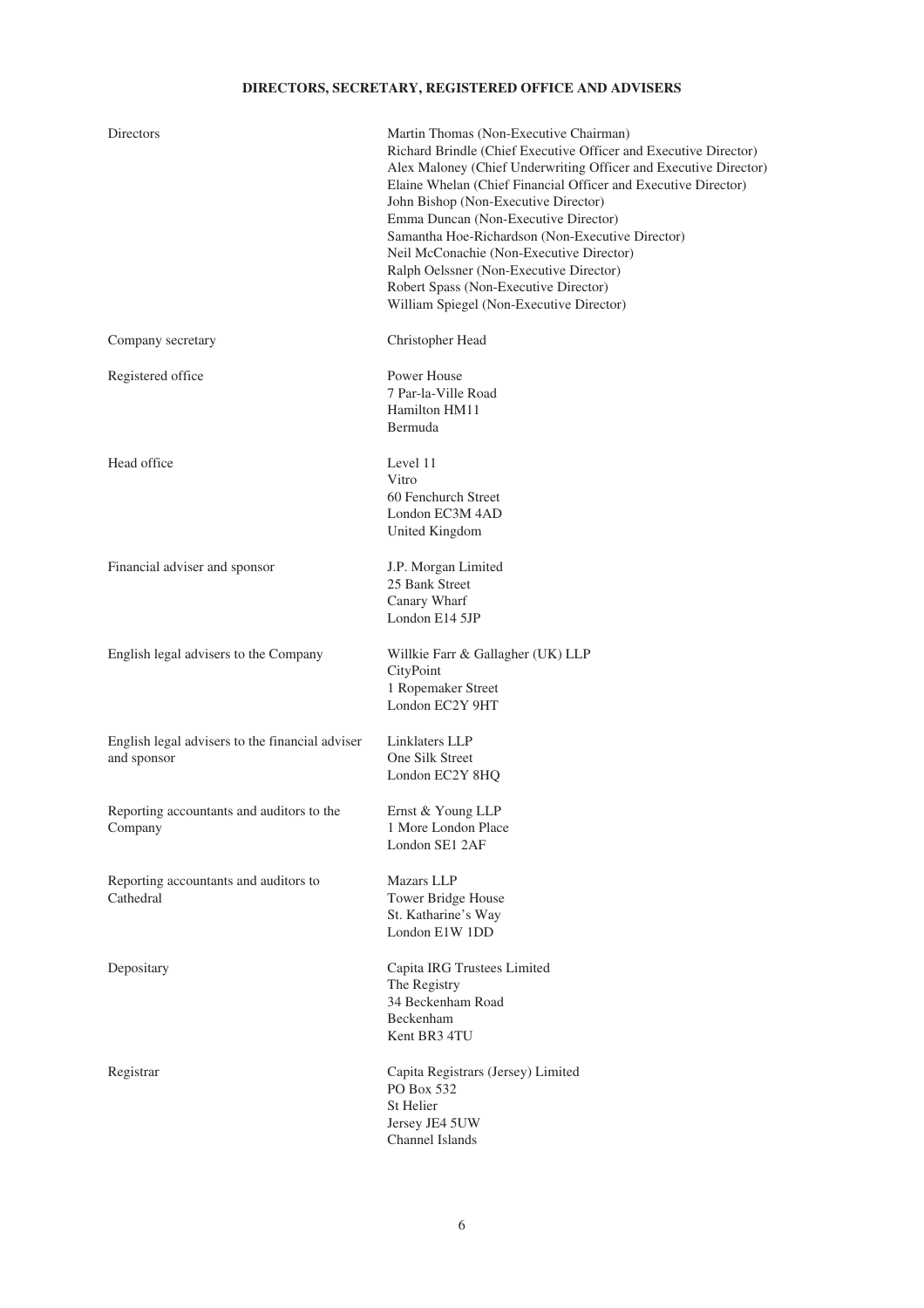#### **PART I**

## **LETTER FROM THE CHAIRMAN OF LANCASHIRE HOLDINGS LIMITED**

*(Incorporated in Bermuda with registered number EC37415)*

Directors: Registered Office: **Martin Thomas,** *Non-Executive Chairman* Power House **Power House** Power House **Richard Brindle,** *Chief Executive Officer and Executive Director* 7 Par-la-Ville Road<br>Alex Maloney *Chief Underwriting Officer and Executive Director* 7 Par-la-Ville Road **Alex Maloney,** *Chief Underwriting Officer and Executive Director* **Elaine Whelan,** *Chief Financial Officer and Executive Director* Bermuda **John Bishop,** *Non-Executive Director* **Emma Duncan,** *Non-Executive Director*<br> **Example 11**<br> **Example 11**<br> **Example 11**<br> **Example 11 Samantha Hoe-Richardson**, *Non-Executive Director* **Neil McConachie,** *Non-Executive Director* Vitro **Ralf Oelssner,** *Non-Executive Director* **Robert Spass,** *Non-Executive Director* London EC3M 4AD **William Spiegel,** *Non-Executive Director* United Kingdom

To all Shareholders

Dear Shareholder

8 August 2013

#### **PROPOSED ACQUISITION OF CATHEDRAL AND NOTICE OF SPECIAL GENERAL MEETING**

#### **1. Introduction**

On 7 August 2013, the Board announced that Lancashire Holdings Limited has entered into three conditional agreements, the first with Alchemy and certain members of the management team of Cathedral Capital Limited ("Cathedral") and the second and third with other minority shareholders of Cathedral, for the acquisition of the entire issued and to be issued share capital of Cathedral, together with loan notes issued by Cathedral and its subsidiary, Cathedral Capital (Investments) Limited ("**CCIL**"), for a total consideration of £266 million, representing a multiple of 1.6x Net Tangible Assets (including shareholders' equity together with total preference shares and loans outstanding) of Cathedral as at 31 March 2013. The Acquisition will be financed through a mix of internally available resources and the net proceeds from the Placing announced on or around the date of this document and expected to complete by the end of December 2013.

Completion is subject to the satisfaction of a number of conditions, including regulatory approval of the Acquisition and approval of Shareholders, which is required as a result of the size of Cathedral relative to that of Lancashire. Your approval will be sought at a Special General Meeting to be held on 5 September 2013. The Notice of the Special General Meeting is set out at the end of this document.

This document constitutes a Class 1 circular for the purposes of chapter 10 of the Listing Rules in connection with the Acquisition. Its purpose is to provide you with details of the Acquisition, to explain why the Board believes that the Acquisition is in the best interests of the Company and its Shareholders, and why the Board unanimously recommends that you vote in favour of the Resolution at the Special General Meeting.

#### **2. Background to and reasons for the Acquisition**

The Board believes that Lancashire and Cathedral's existing businesses are a strong complementary fit and expects the Acquisition to bring material benefits to the Enlarged Group. The Enlarged Group will have access to an enhanced insurance and reinsurance platform and will benefit from direct participation in Lloyd's, the world's leading specialist insurance market, through Cathedral's established footprint at Lloyd's.

The Acquisition represents a rare opportunity to acquire a high-quality Lloyd's business with short-tail focus, strong business model fit and robust underwriting performance. The Acquisition provides Lancashire with flexibility to respond to the changing industry and market environment which increasingly requires multiple distribution capability.

The Acquisition will create value for Lancashire's shareholders at a time of change in the market. It strengthens and diversifies Lancashire's core underwriting business and is highly complementary to Lancashire's existing book.

The addition of a Lloyd's presence through Cathedral will significantly enhance Lancashire's reach and distribution and it will benefit from the capital efficiencies resulting from a presence at Lloyd's. For further information, please see paragraph 3 on capital efficiencies below.

The Cathedral business represents an acquisition opportunity that is uniquely aligned to Lancashire's goals, albeit that Lancashire remains committed to its core strategic objectives. The Acquisition provides Lancashire with scale in existing lines of business and opportunities for organic growth. Cathedral is an underwriter-led and highly streamlined business. Cathedral's approach to business and track-record is well aligned to Lancashire's strategic priority of "underwriting comes first" and to Lancashire's nimble operating approach. Maximising long-term risk-adjusted return remains Lancashire's key focus. The Acquisition is expected to enhance Lancashire's growth in fully-converted book value per share, and Lancashire remains committed to its current capital management philosophy and dividend policy.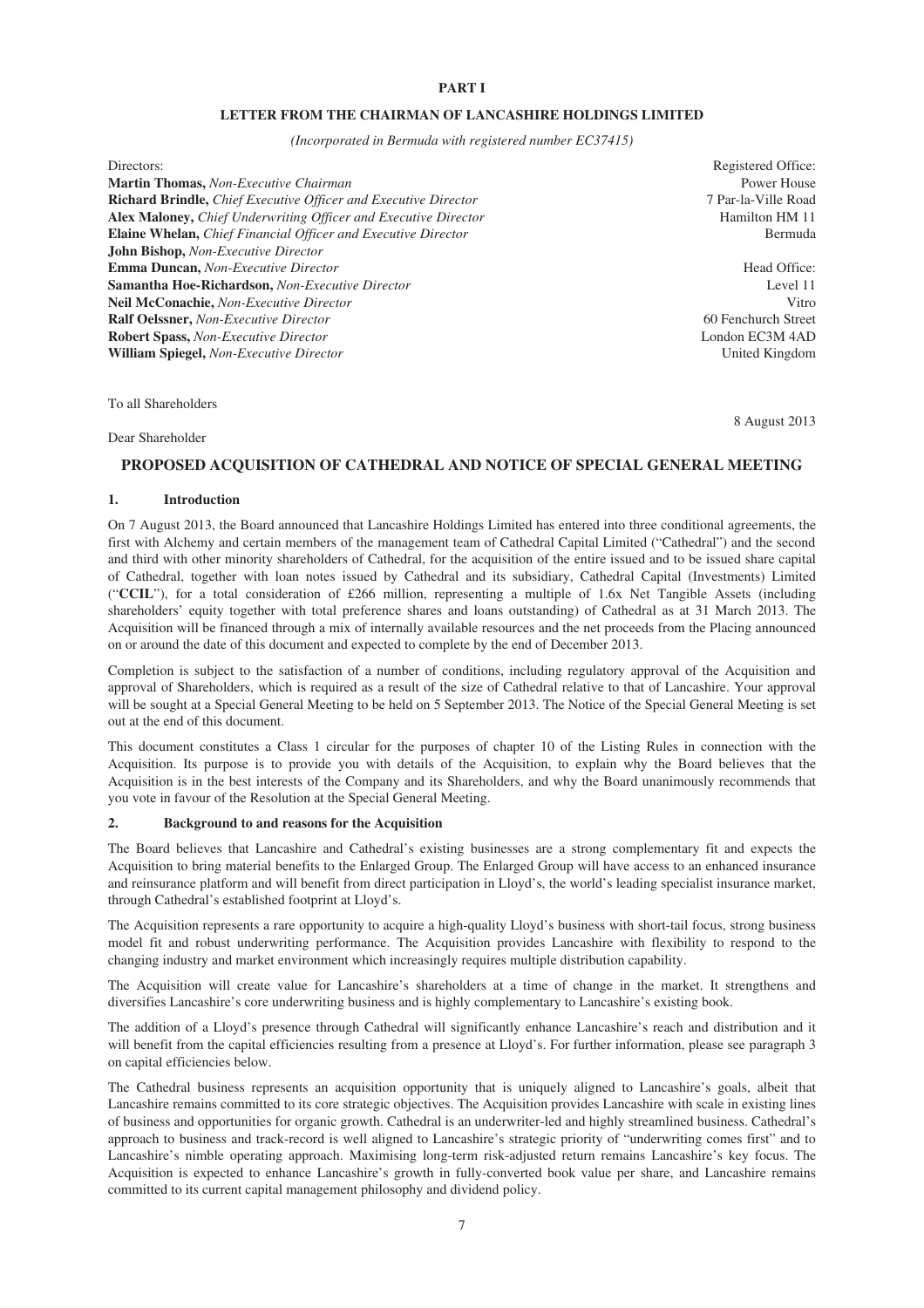The Acquisition provides Lancashire with a more sustainable business model in a prolonged soft market together with the ability to leverage an additional operating platform in a hard market.

In particular, the Board believes that the Acquisition will provide the following benefits:

#### *It is expected to offer Shareholders value, accretive growth and an enhanced return profile*

The Acquisition is expected to be earnings accretive to Lancashire in 2013 and beyond. This statement does not constitute a profit forecast and should not be interpreted to mean that the earnings per Common Share in the first full financial year following the Acquisition, or in any subsequent period, would necessarily be greater than those in the preceding financial year(s). Had the Acquisition taken place on the first day of the last full financial year, it would have had an accretive effect on Lancashire's earnings. Moreover, the Acquisition is expected to enhance Lancashire's long-term return on equity, combined group growth in fully-converted book value per share and risk-adjusted return. In addition, the pro-forma book value for the Enlarged Group will increase to U.S.\$1,454.5 million and the pro-forma tangible book value will increase to U.S.\$1,297.6 million. The Acquisition is also expected to enhance Lancashire's competitive positioning and ability to win new business from clients and brokers, as well as bringing enhanced capital management and efficiency to Cathedral. Lancashire also expects to be able to take advantage of capital and operational efficiencies from writing new business through the Lloyd's platform.

#### *Through the Acquisition, Lancashire will gain a platform at Lloyd's, the world's leading specialist insurance market*

The Acquisition will provide Lancashire with a platform at Lloyd's, which is expected to increase Lancashire's access to new specialty business opportunities. As a result of the Acquisition, the Enlarged Group would have a presence at Lloyd's with access to the high quality broker-originated business attracted by the Lloyd's brand and the Lloyd's capital security proposition.

#### *The Acquisition will expand Lancashire's global footprint*

Lloyd's offers access to a global distribution platform and has over 80 operating licences with access to more than 200 markets worldwide. This would provide the benefit of the Lloyd's brand name and international reputation in markets where Lancashire does not have an established presence and would provide Lancashire with the opportunity to expand into new markets through Lloyd's international reach. While international expansion has not been, and is not, part of Lancashire's central strategy, there are markets of interest in certain areas of the world where regulatory bureaucracy has prevented successful entry. A Lloyd's platform would allow Lancashire to access those markets without it needing to seek regulatory approvals in the jurisdictions concerned.

#### *As a result, Lancashire's core underwriting competencies will be strengthened and diversified*

Through its ownership of the Cathedral Group, Lancashire's exposure to specialty lines with attractive market dynamics would be broadened and scale would be added to Lancashire's existing aviation and property reinsurance business. Cathedral will also bring with it a direct and facultative property book of business. Shareholders may be aware that this is a line of business that Lancashire decided to exit in 2012. However, it is worth noting that the Cathedral direct and facultative book is written on a different basis to that previously written by Lancashire and uses a different model involving smaller line sizes and a different geographic spread.

Cathedral's underwriting expertise would be complementary to Lancashire as the Cathedral Group has a strong underwriting track record across core business lines. The size of Cathedral relative to that of Lancashire would mean that the Acquisition is not expected to present substantive integration challenges or result in any changes to Lancashire's existing strategy. Cathedral has a strong reputation for underwriting and the addition of Cathedral's underwriting talent will enhance Lancashire's competitive positioning in certain specialty lines with minimal overlap.

#### *The Acquisition will enhance Lancashire's operational flexibility*

The Directors believe that Lancashire's ability to realign exposures to attractively priced business lines when rates harden would be improved and it would have access to Lloyd's market infrastructure and underwriting support services. The Cathedral Group would provide Lancashire with capital benefits resulting from Lloyd's strong financial rating.

#### *Lancashire's strong track-record of financial flexibility and efficient capital management will be further enhanced*

Since its founding, Lancashire has been committed to ensuring that its capital management is both efficient and flexible. In that connection, it has established over the years various facilities to provide flexible platforms to align third party investors with reinsurance opportunities. The Enlarged Group would also be able to leverage third party capital for business opportunities by retaining Lloyd's Names participation in Syndicate 2010.

#### **3. Information on the Lloyd's insurance market**

Lloyd's is the world's leading specialist insurance market. It has a long-standing history of over 325 years and over this time has expanded its network to operate licences in over 200 countries and territories world-wide. The Lloyd's market offers a unique proposition, whereby Lloyd's Names and corporate members join together as syndicates to insure risks from all over the world.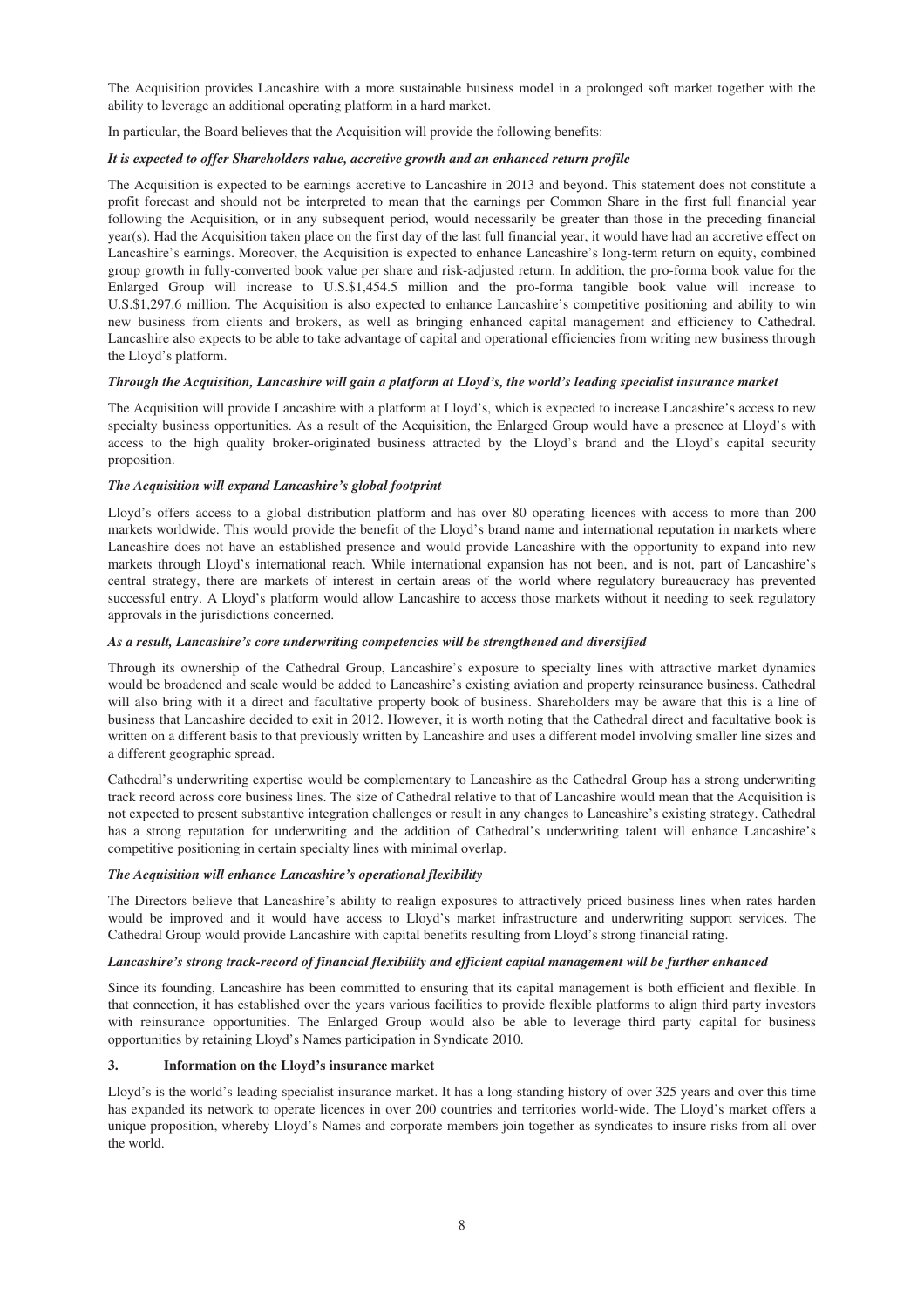The Lloyd's insurance market consists of over 50 managing agents and over 80 syndicates. The majority of business written at Lloyd's is placed through brokers who facilitate the risk-transfer process between clients (policyholders) and underwriters. Much of Lloyd's business works on a subscription basis, where more than one syndicate takes a share of the same risk. Specialist underwriters for each syndicate price, underwrite and handle any subsequent claims in relation to the risk.

The Lloyd's market offers certain unique advantages to its members:

## • *Global distribution access*

Lloyd's has a global footprint which provides extensive access to market participants. Lloyd's has over 80 licences and accepts business from over 200 countries and territories worldwide. It also includes operational hubs in key international markets such as Brazil, Singapore, China and Japan.

## • *Financial backing and ratings support*

Lloyd's financial security and strong ratings enable the market to attract diverse and specialist insurance business on a global basis. The financial strength of the Lloyd's market is underpinned by the Central Fund which is a mutual fund available (at Lloyd's sole discretion) to meet any valid policyholder claim that cannot be met by a Lloyd's member. Members pay annual contributions to the Central Fund of 0.5% of premiums written and all Lloyd's policies are ultimately backed by this common security. Lloyd's syndicates are therefore able to underwrite on the back of the strong Lloyd's financial rating: A rating from A.M. Best and A+ ratings from both Fitch and S&P.

## • *Capital efficiencies*

The mutuality principle behind the Central Fund enables a capital efficient framework for market participants and offers significant advantages relative to other insurers, including attractive relative capital ratios, as a result of Lloyd's financial security and ratings as mentioned above. There is also greater flexibility in funding capital requirements. This provides a return uplift as individual capital requirements for syndicates are lower than those required by equivalent stand-alone 'A' rated insurers.

Lloyd's market capital efficiencies are further enhanced by the ability of Lloyd's members to use letters of credit or bank guarantees to support their underwriting capacity.

## • *Financial flexibility*

The Lloyd's market provides members with access to third party capital on an annual basis. Members of Lloyd's provide the capital to support the syndicates' underwriting, which is handled on behalf of the syndicates by managing agents. Members of Lloyd's who are unrelated to the managing agent, such as Names, are known as 'unaligned' members. Syndicate capacity for the following year is auctioned in September and November each year based on one year forward business plans and Names are able to buy syndicate capacity plans on this basis.

#### • *Infrastructure and service support*

Lloyd's provides numerous cost-efficient central processes including the infrastructure supporting the subscription market, and tax and regulatory reporting services. The market also provides a "Solvency II ready" environment backed by Lloyd's regulatory oversight and support.

#### **4. Information on Cathedral**

An overview of the Cathedral Group organisational structure is presented below:

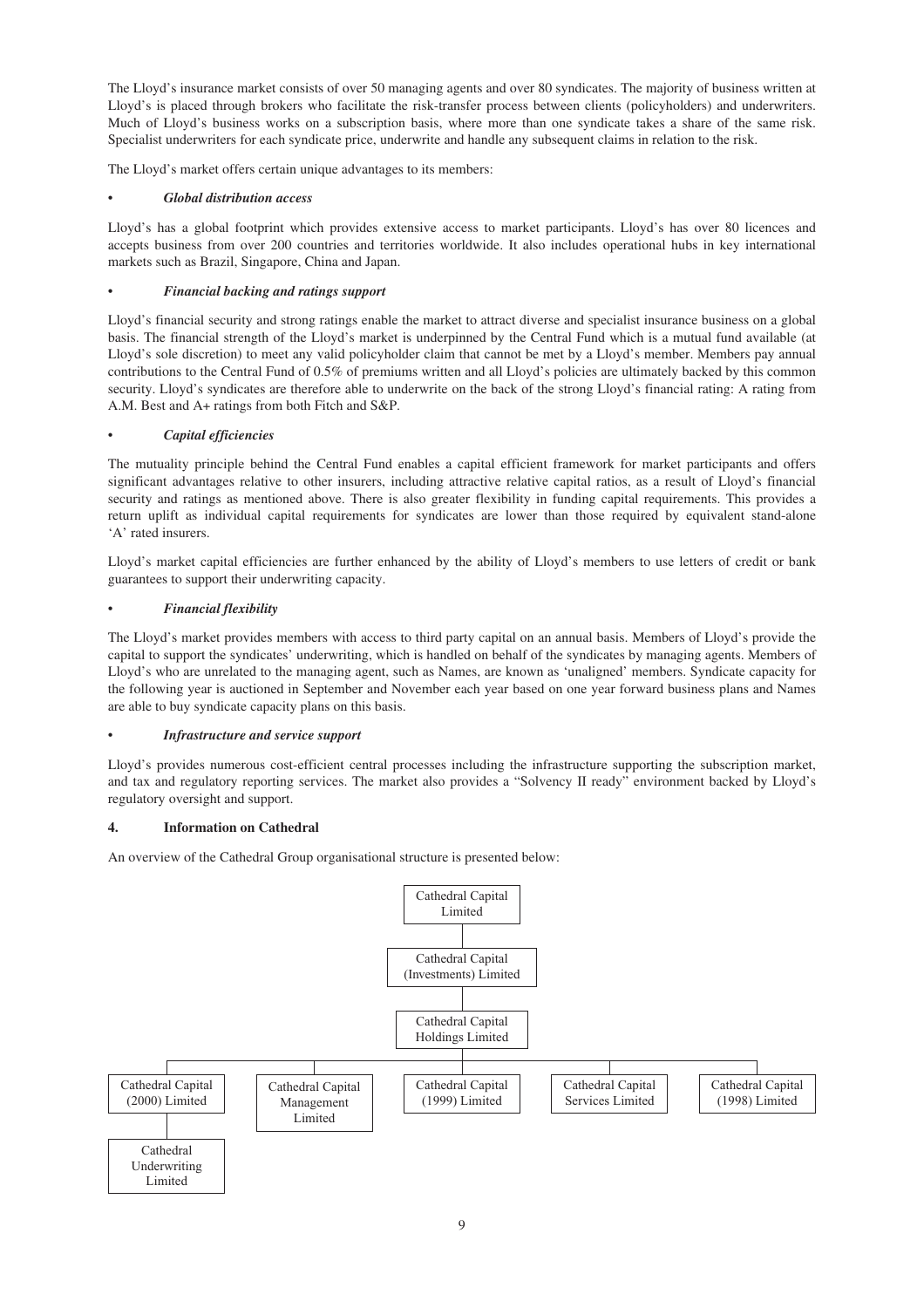Cathedral is an established specialty (re)insurance provider that operates exclusively in the Lloyd's insurance market and writes insurance and reinsurance business in property, direct and facultative property, aviation, satellite, marine cargo and contingency classes. Operating within the Lloyd's framework, Cathedral benefits from Lloyd's recognised status as the world's leading specialist insurance market, its security rating, worldwide licences and attractive capital regime.

Cathedral operates as an ILV and comprises the Managing Agent and two syndicates, Syndicate 2010 and Syndicate 3010. For the 2013 underwriting year, Cathedral owns 57.8% of the capacity of Syndicate 2010 and 100% of Syndicate 3010. The remaining capacity in Syndicate 2010 (42.2%) is owned by Lloyd's Names, from which Cathedral receives ancillary income in the form of annual fees and profit commissions for the underwriting services it provides. Cathedral is based in London and employs 64 staff of which 14 are underwriters. The business was established in 1997 and is currently owned as to 37% by employees and management and 63% by Alchemy.

For the year 2012, Syndicate 2010 and Syndicate 3010 had underwriting capacity of £350 million and £30 million respectively.

In 2012, the Syndicates had, in aggregate, £193 million of GWP (on a Group share basis). Property reinsurance, direct and facultative property and aviation reinsurance represented over 80% of Cathedral's portfolio.

Cathedral believes it has long standing relationships with its clients and brokers which allows it to write a diversified portfolio across its core business lines. The business has experienced consistent growth in book value through the cycle (13% per annum since 2008), despite significant international property catastrophe market loss experience in 2010 and 2011.

Outlined below is an overview of each of the Cathedral Group's main business lines. In each case, the figures are on a Group share basis.

#### • *Property Reinsurance* (£80.9 million / 41.9% GWP 2012)

The account mainly comprises catastrophe and risk excess business, is short-tailed in nature, and includes property treaty only and not casualty business. The account is international in scope, with a focus on North America. It is a well diversified portfolio with a core book of small regional clients, backed by relationships with Cathedral underwriters that, in many cases, extend back over 25 years. 60% of the US property reinsurance cedents have been clients for over 20 years, underpinning the "stickiness" of the book. The majority of the US account represents mutual, limited zonal aggregates, and 33% of the clients have premiums under U.S.\$20 million. The international book is more geographically diverse than Lancashire's existing book, with small average exposures of U.S.\$3 million per annum. In 2012 Cathedral employed four lead underwriters in this business line, each with over 20 years' experience in the market. It has had an average net loss ratio of 65% in the last five years of account.

#### • *Direct and Facultative Property* (£62.5 million / 32.3% GWP 2012)

The account comprises worldwide property business with a US bias, ranging from small single locations to 'Fortune 500' companies and is short-tailed in nature. The account is focussed on smaller and mid-sized business such as offices, condominiums, hospitalities and municipalities which make up the majority of the portfolio. Over the past few years the portfolio has had an emphasis towards the US but 2012 saw a slight shift in favour of other international business, with Cathedral pursuing more favourable international pricing. The business has a substantial binder account (c.43% of income) which is "sticky" in nature. In 2012 Cathedral employed three underwriters in this business line with an average of 22 years' experience in the market. It has had an average net loss ratio of 60% in the last five years of account. The Cathedral portfolio is very different to the direct and facultative property book written by Lancashire in the past, which was US-centric and characterised by high excess layers on a small portfolio with high retention levels. In contrast, Cathedral writes small lines on buffer excess layers on a broad range of accounts with low retention. The Cathedral book benefits from well-tailored reinsurance protection at both sides (excess of U.S.\$1.5 million risk and catastrophe cover up to U.S.\$142.5 million) and contains a strong portfolio of small commercial binder business with "sticky" relationships and more stable pricing.

## • *Aviation / Satellite* (£18.2 million / 9.4% GWP 2012)

The account consists of a number of sub-classes of short tail aviation business. The core of the portfolio is airline excess of loss (aviation generals) which is complemented by retrocessional excess of loss, airline quota share, general aviation business (both proportional and non-proportional), hull / war, war third party legal liability (both proportional and non-proportional) and satellite. The account is unique in its nature in that it is exclusively focused on reinsurance and limiting exposures to the top 10 insurers. The account has limited exposure to US airlines and major products that have greater litigation risk and would need a very high loss event before the book incurs losses. The satellite book is written primarily through SATEC SRL which is a relationship held by Cathedral for over 15 years. Lancashire has good experience with this underwriting class and is already writing business in this line. In 2012 Cathedral employed two underwriters in this business line with an average of 22 years' experience in the market. It has had an average net loss ratio of 53% (aviation) / 52% (satellite) in the last five years of account.

## • *Contingency* (£3.4 million / 1.7% GWP 2012)

Cathedral's worldwide short-tail contingent lines business has a significant bias towards the music industry including nonappearance, event cancellation, prize indemnity and contractual bonus. Generally, business is written on a primary full value basis, but where the limit is high or the risk otherwise unattractive, layering may be utilised. The book is increasing its focus on smaller clients away from the highly competitive music tours and festivals. The two areas with the greatest exposure are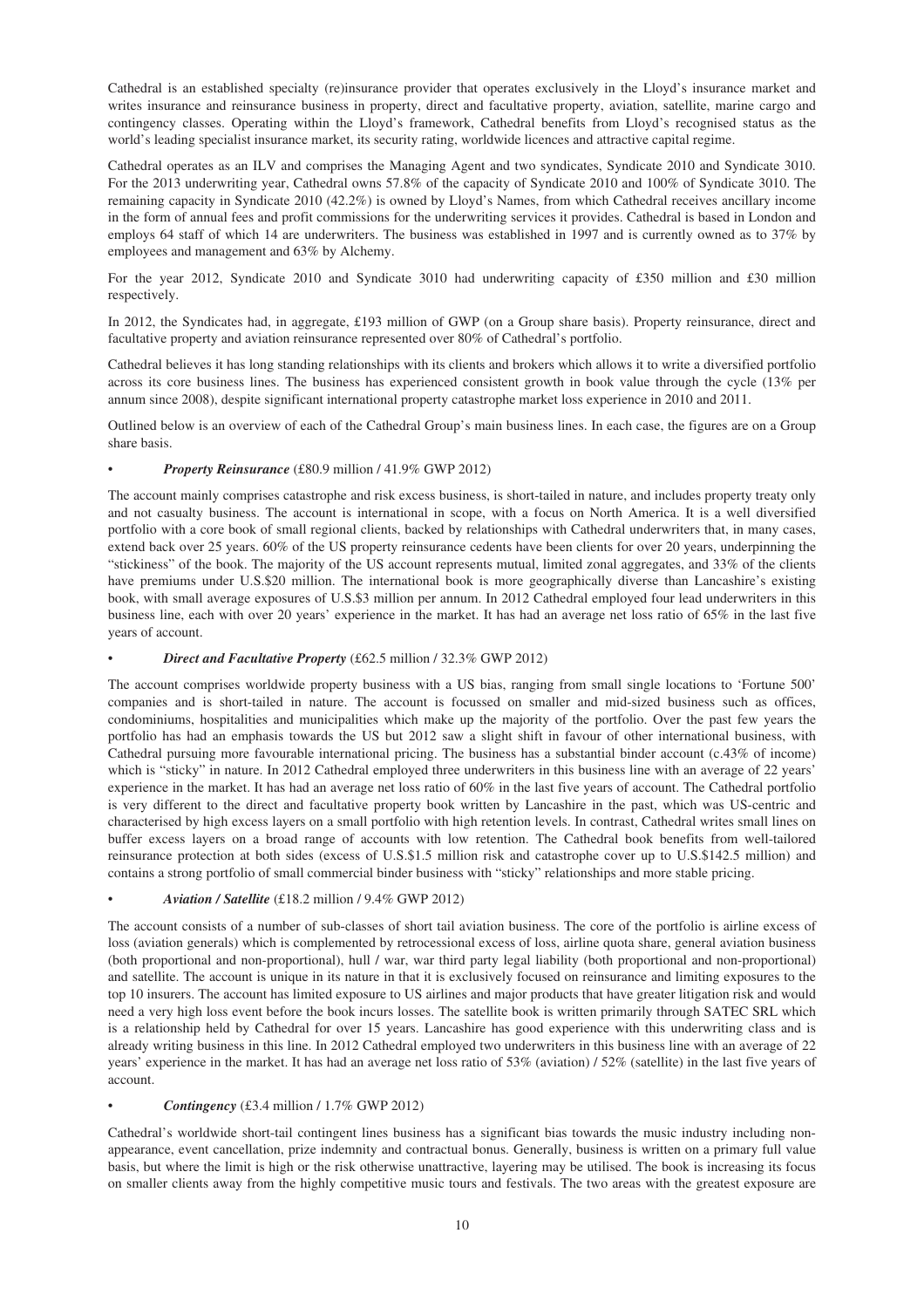the US and Europe. In 2012 Cathedral employed three underwriters in this business line with strong sector experience and Lancashire's underwriters also have significant experience with this class. It has had an average net loss ratio of 49% in the last five years of account.

## • *Cargo* (£28.3 million / 14.6% GWP 2012)

The cargo account comprises over 90% of Syndicate 3010's business and consists of cargo (82%), specie (11%), fine art (5%) and war (2%) and is all short-tail business. The overall cargo account is worldwide and may be written direct, or as reinsurance. The vast majority of cargo business relates to the insurance of commodities or goods in transit. The nature of this type of business gives rise to large numbers of individual assureds, each with individual coverage needs and risk profiles. A large volume of business is placed via open covers and broker's covers / line slips in order to make the placement cost effective for all parties. The book has had robust loss experience during the Sandy and Thailand events. In 2012 Cathedral employed two senior underwriters in this business line with over 20 years' experience. It has had an average net loss ratio of 59% in the last five years of account.

Cathedral's business is entirely sourced through Lloyd's registered brokers.

Cathedral buys specific reinsurance programmes for each separate account, as opposed to on a whole-account basis. This provides the ability to tailor programmes on a more granular basis, and access a wider panel of specialist reinsurers offering better security and more attractive coverage terms with generally lower attachment points. Cathedral has demonstrated strong consistency in underwriting track-record, backed by its conservative operating model. Cathedral has a robust underwriting performance, with an average combined ratio of 91.4% over the last 5 years, despite elevated international property catastrophe loss activity in 2010 and 2011. Cathedral operates under a prudent reserving strategy, with consistent reserve releases through the cycle. Cathedral has a conservative investment strategy with a broadly similar asset allocation strategy to Lancashire's existing business – high quality, short duration, highly liquid. The Cathedral Group operates with a low leverage ratio and has historically placed no reliance on letters of credit to support FAL requirements. Cathedral is well capitalised as at 31 December 2012 with excess FAL identified during Cathedral's latest coming into line exercise in November 2012. Cathedral operates with a comfortable margin to its existing solvency and regulatory capital requirements and has greenlight status from Lloyd's for Solvency II preparedness with their latest ORSA submitted in March 2013.

In 2012, Cathedral reported £11.6 million of profit after tax on an IFRS basis and wrote £193.3 million of GWP. The overall combined ratio for the Cathedral Group for 2012 was 83.4% (103.1% in 2011) and includes its share of the Syndicates and non-underwriting corporate expenses net of other fees and income. The corporate investment return for the year was a profit of £3.7 million (£2.2 million in 2011) which equates to a return of 1.9% from 1.3% a year earlier. As at 31 December 2012, Cathedral had equity shareholders' funds of £54.7 million and reported return on equity of 26.9%.

*Summary financial information for the Cathedral Group*

| $\pounds$ million          | 2011      | 2012  |
|----------------------------|-----------|-------|
| Gross written premiums     | 185.9     | 193.3 |
| Net earned premiums        | 138.5     | 145.1 |
| Operating profit           | 5.7       | 24.9  |
| Net income                 | (3.9)     | 11.6  |
| Equity shareholders' funds | 43.1      | 54.7  |
| Combined ratio (net)       | $103.1\%$ | 83.4% |
| Return on equity           | $(8.3)\%$ | 26.9% |

As at 31 December 2012, Cathedral's gross assets were £558.3 million. The profits attributable to the equity shareholders of Cathedral were £11.6 million.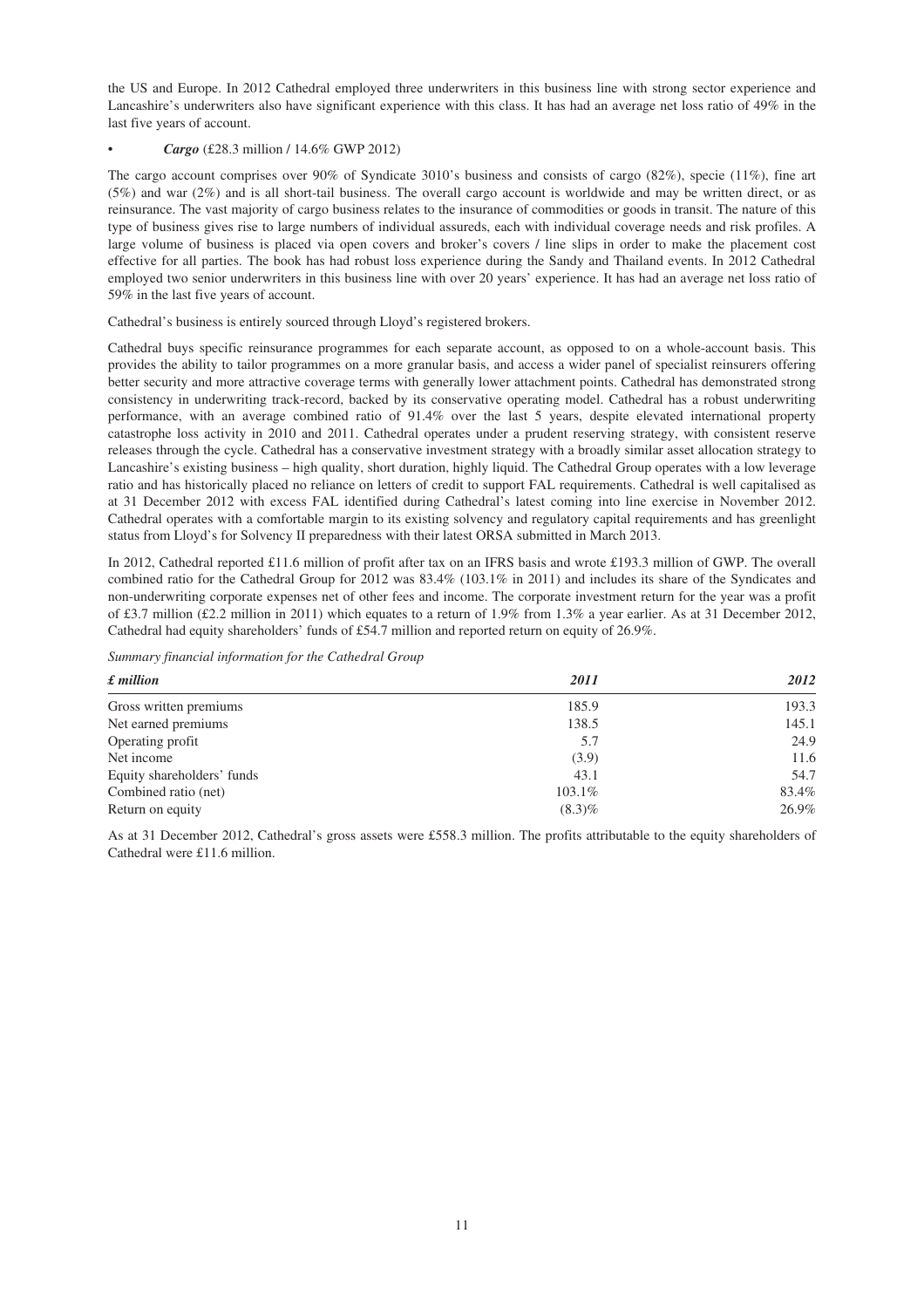The key individuals in the Cathedral Group are the following seven partners, who are expected to remain with the Enlarged Group after Completion:

| Name                | <b>Title</b>                                             | <b>Biography</b>                                                                                                                                                                                                                                                                                                                                                                                                                                                                                                                                                                                                                                                                                                                                                                                                                                            |
|---------------------|----------------------------------------------------------|-------------------------------------------------------------------------------------------------------------------------------------------------------------------------------------------------------------------------------------------------------------------------------------------------------------------------------------------------------------------------------------------------------------------------------------------------------------------------------------------------------------------------------------------------------------------------------------------------------------------------------------------------------------------------------------------------------------------------------------------------------------------------------------------------------------------------------------------------------------|
| <b>Peter Scales</b> | Chief executive<br>officer of Cathedral                  | After gaining a degree in Economics and Geography at University College,<br>London, Mr. Scales joined Bankside Underwriting Agencies Limited in 1986. In<br>1991, he joined Wren Underwriting Agencies Limited as an analyst. He was<br>appointed a director of Wren Underwriting Agencies Limited in 1993 and<br>managing director of Wren Lloyd's Advisers Limited in 1994. He was involved<br>in the original placement of one of Lloyd's first listed corporate capital vehicles,<br>subsequently to become Wren plc, of which he was an executive director.<br>Following the acquisition of Wren Limited by BRIT plc, he was director of<br>capital management and the senior executive officer of Wren Capital<br>Management Limited. Mr. Scales is one of the founders of Cathedral and has<br>been chief executive officer of the group since 2000. |
|                     |                                                          | Mr. Scales has 26 years' of experience in the sector.                                                                                                                                                                                                                                                                                                                                                                                                                                                                                                                                                                                                                                                                                                                                                                                                       |
| <b>John Lynch</b>   | Chief financial<br>officer and secretary<br>of Cathedral | After gaining a degree in commerce from University College Cork, Ireland in<br>1988, Mr. Lynch joined Robson Rhodes and qualified as a chartered accountant<br>in 1992. After spending two years in industry he joined Finsbury Asset<br>Management Limited and became head of accounting and administration for<br>institutional investment clients. Since 1994, he has also been involved in the<br>structuring of capital entities in Lloyd's. Mr. Lynch joined Wren Limited as<br>company secretary and head of finance in January 1999. He was finance director<br>of both Wren Underwriting Agencies Limited and Wren Capital.                                                                                                                                                                                                                        |
|                     |                                                          | Mr. Lynch has 18 years' experience in the sector.                                                                                                                                                                                                                                                                                                                                                                                                                                                                                                                                                                                                                                                                                                                                                                                                           |
| <b>John Hamblin</b> | Active underwriter<br>of the Syndicates                  | Educated at Lancing College, Mr. Hamblin started in Lloyd's in August 1975,<br>joined Bankside Syndicates 566/561 in 1984 as Deputy Underwriter with<br>responsibility for aviation reinsurance and North American regional property<br>reinsurance. He was appointed as active underwriter of Syndicate 566 for the<br>1998 account. Mr. Hamblin was appointed director of Patrick Underwriting<br>Agency in 1986, remaining on the board when Patrick Underwriting Agency<br>became part of Bankside Syndicates Limited 1988, and then Limit Underwriting<br>Agency in 1998.                                                                                                                                                                                                                                                                              |
|                     |                                                          | Mr. Hamblin was a member of the Equitas Reserving Group in 1996 and sat on<br>the Lloyd's Aviation Underwriters Committee from 1997 to 2004. He also served<br>on the board of the Lloyd's Market Association in 2006.                                                                                                                                                                                                                                                                                                                                                                                                                                                                                                                                                                                                                                      |
|                     |                                                          | Mr. Hamblin was one of the founding partners of Syndicate 2010 in January 2001<br>and has been the active underwriter since January 2002. In 2007, he was<br>appointed as active underwriter of Syndicate 3010. Mr. Hamblin is also a director<br>of the Managing Agent.                                                                                                                                                                                                                                                                                                                                                                                                                                                                                                                                                                                    |
|                     |                                                          | Mr. Hamblin has 37 years' experience in the sector.                                                                                                                                                                                                                                                                                                                                                                                                                                                                                                                                                                                                                                                                                                                                                                                                         |
| Lawrence<br>Holder  | Managing director<br>of the Managing<br>Agent            | After gaining a law degree at Manchester University in 1981 and being called to<br>the bar in 1982, Mr. Holder joined the Corporation of Lloyd's in 1983,<br>subsequently joining Bankside Underwriting Agencies Limited in 1985. He was<br>the managing director of the Bankside Group's Lloyd's Managing Agency,<br>Bankside Syndicates Limited, from 1990 to 1999 and was also group company<br>secretary from 1986 to 1999. He was deputy managing director of Limit<br>Underwriting Limited from 1999 until joining Cathedral. Mr. Holder is one of the<br>founding partners of Cathedral and has been managing director of the Managing<br>Agent since 2000.                                                                                                                                                                                          |
|                     |                                                          | He was elected to the board of the Lloyd's Market Association in 2008 and was<br>reappointed unopposed in 2011. He was elected a working member of the<br>Council of Lloyd's in February 2012. He is a trustee of the Lloyd's Charities<br>Trust.                                                                                                                                                                                                                                                                                                                                                                                                                                                                                                                                                                                                           |
|                     |                                                          | Mr. Holder has 30 years' experience in the sector.                                                                                                                                                                                                                                                                                                                                                                                                                                                                                                                                                                                                                                                                                                                                                                                                          |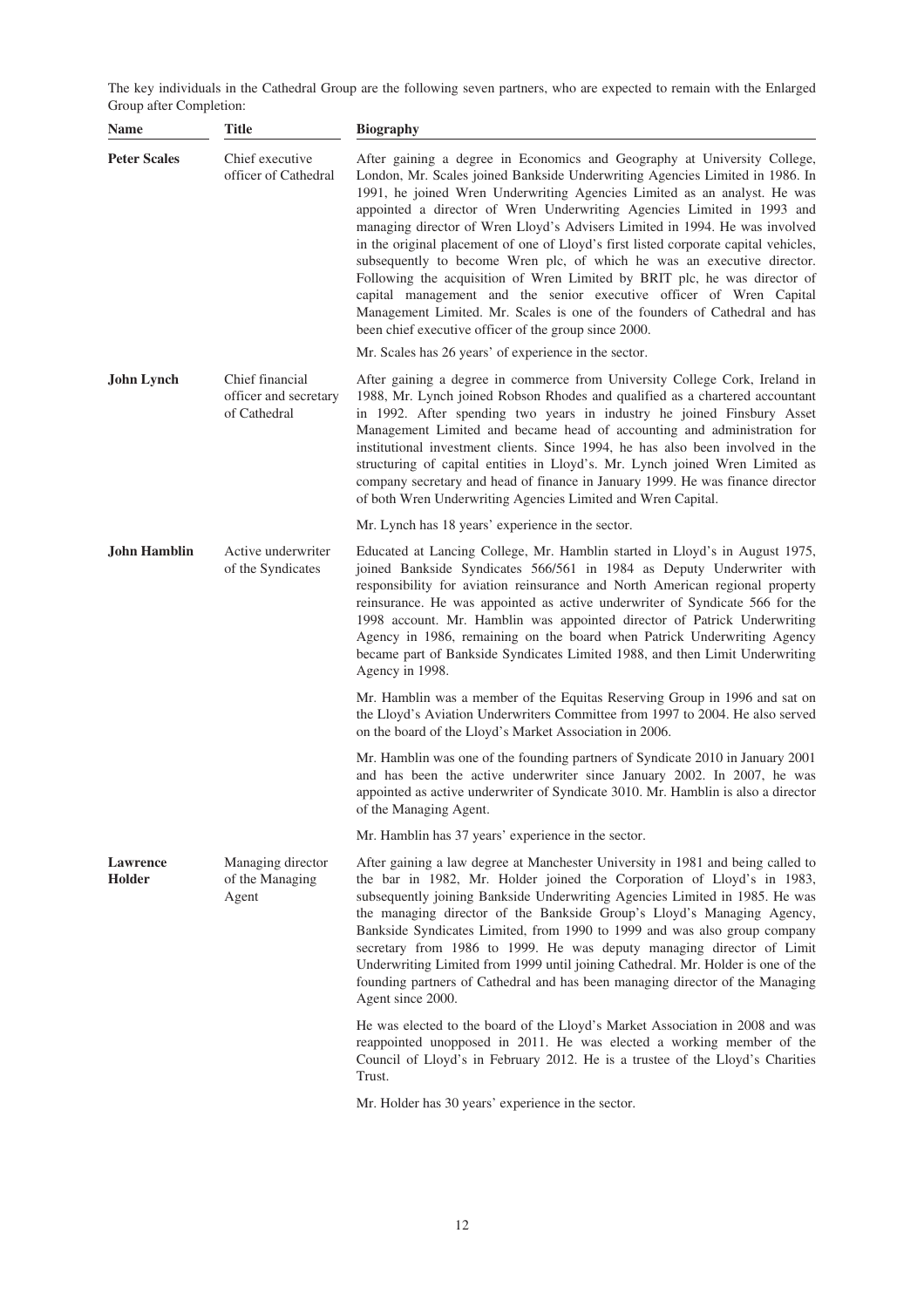| Name                              | <b>Title</b>                                                                       | <b>Biography</b>                                                                                                                                                                                                                                                                                                                                                                                                                                                                                                                                                                                                                                                                                                                                                         |
|-----------------------------------|------------------------------------------------------------------------------------|--------------------------------------------------------------------------------------------------------------------------------------------------------------------------------------------------------------------------------------------------------------------------------------------------------------------------------------------------------------------------------------------------------------------------------------------------------------------------------------------------------------------------------------------------------------------------------------------------------------------------------------------------------------------------------------------------------------------------------------------------------------------------|
| <b>Simon King</b>                 | Responsible for the<br>direct and facultative<br>account                           | Mr. King has thirty years' experience in the insurance industry. He was employed<br>as a broker for the first thirteen years of his career, placing North American<br>property business. He reached the position of Divisional Director at Thompson<br>Heath and Bond (a Lloyd's broker) heading up the direct property team before<br>being approached by DP Mann Syndicate in 1995.                                                                                                                                                                                                                                                                                                                                                                                    |
|                                   |                                                                                    | During his eight years at DP Mann/Faraday, Mr. King worked as a direct property<br>underwriter leading and supporting a wide range of business. He experienced the<br>syndicate's transition from a mid to large sized independent (DP Mann) through<br>to being owned by General Re. For his last two years at Faraday, Mr. King was<br>the underwriting director of the commercial lines team, which wrote<br>approximately U.S.\$200 million of income in 2002 and was one of the largest of<br>its kind in the Lloyd's market. He reported directly to the chief underwriting<br>officer of Faraday and the chief executive officer of General Re on a quarterly<br>basis.                                                                                           |
|                                   |                                                                                    | Mr. King was approached by Cathedral in January 2003 to establish a direct and<br>facultative underwriting unit and started on 22 September 2003.                                                                                                                                                                                                                                                                                                                                                                                                                                                                                                                                                                                                                        |
|                                   |                                                                                    | Mr. King has 30 years' experience in the sector.                                                                                                                                                                                                                                                                                                                                                                                                                                                                                                                                                                                                                                                                                                                         |
| <b>Richard</b><br><b>Williams</b> | Responsible for all<br>aviation and satellite<br>business written                  | Educated at Eltham College in London, Mr. Williams started his career at Lloyd's<br>as a claims broker in 1988 for Jardine Thomson and Graham. After a period of<br>travelling he went to Munich to work for Frankona Re at the end of 1990 where<br>he started in the claims department, being involved in both inwards and outwards<br>claims. He soon moved over to the underwriting side and whilst predominantly<br>focussed on aviation reinsurance, he was also actively involved in other specialty<br>accounts including marine and property treaty business. After Frankona Re was<br>purchased by Employers Re and subsequently by General Electric, Mr. Williams<br>returned to London in 1998 to take over the aviation reinsurance account at<br>Bankside. |
|                                   |                                                                                    | Two years later Mr. Williams left Bankside to become one of the founding<br>partners of Syndicate 2010 and is responsible for all of the aviation and satellite<br>business written. He also writes a portfolio of property terrorism and energy<br>reinsurance.                                                                                                                                                                                                                                                                                                                                                                                                                                                                                                         |
|                                   |                                                                                    | Mr. Williams, having served since 2004, is currently the second longest serving<br>member of the Lloyd's Market Association Aviation Committee and is also a<br>member of the Lloyd's Exposure Management Steering Group.                                                                                                                                                                                                                                                                                                                                                                                                                                                                                                                                                |
|                                   |                                                                                    | Mr. Williams has 24 years' experience in the sector.                                                                                                                                                                                                                                                                                                                                                                                                                                                                                                                                                                                                                                                                                                                     |
| <b>Mark Wilson</b>                | Responsible for all<br>outward reinsurance<br>and the non-marine<br>treaty account | Mr. Wilson started work in the Lloyd's insurance market in 1987 after studying<br>for a Business Diploma. His first job was with the Bankside I Limit Group<br>working in the claims and outwards reinsurance departments. He was promoted to<br>the reinsurance underwriting team in 1992 where he wrote marine, aviation and<br>latterly specialised in non-marine property and retrocession.                                                                                                                                                                                                                                                                                                                                                                          |
|                                   |                                                                                    | Mr. Wilson joined Cathedral in 2000 to set up Syndicate 2010 and is a founding<br>partner. As well as underwriting non-marine reinsurance and retrocession, he is<br>also responsible for the outward reinsurance on the non-marine treaty account.                                                                                                                                                                                                                                                                                                                                                                                                                                                                                                                      |
|                                   |                                                                                    | Mr. Wilson has 25 years experience in the sector.                                                                                                                                                                                                                                                                                                                                                                                                                                                                                                                                                                                                                                                                                                                        |

#### **5. Information on Lancashire**

The Group, through its London and Bermuda-incorporated insurance subsidiaries, is a global provider of specialty insurance and reinsurance. The Group is a short-tail insurance and reinsurance provider with a conservative investment portfolio, and writes a diversified book of business, mostly on a direct basis, in four principal lines: property, energy, marine and aviation. The Group's operations afford it the ability to access business while maintaining underwriting control and a low cost operating structure.

The Group has six wholly-owned material subsidiaries operating in two jurisdictions, Bermuda and the United Kingdom, which, together with the Company, constitute the Group. LICL and LUK are currently the Group's principal operating subsidiaries based in Bermuda and London, respectively, being the centres of the world's most important insurance and reinsurance specialty markets.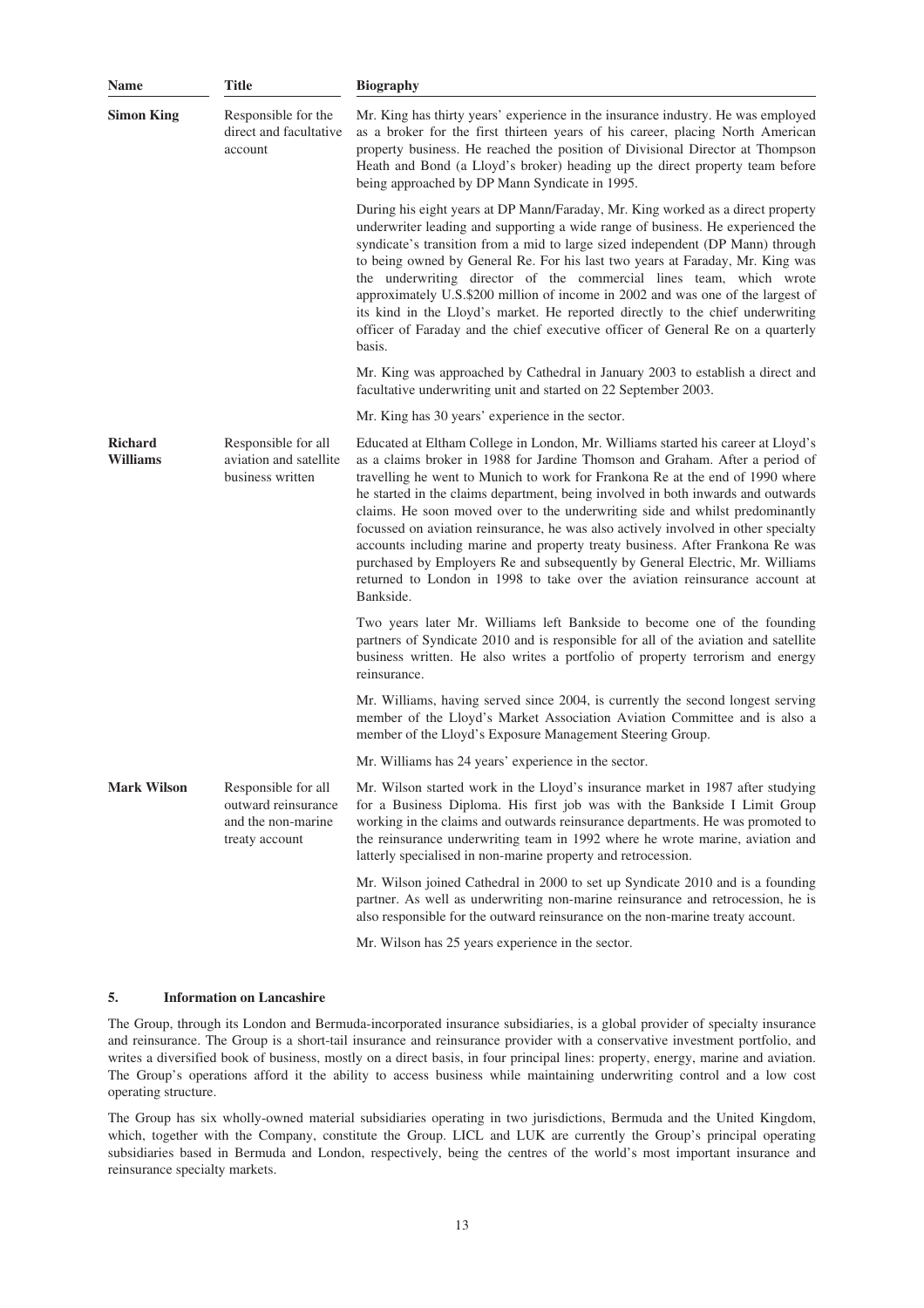The Group writes predominantly direct risks, although it does also write a selection of reinsurance risks (33% and 23% respectively of premiums written for the year ended 31 December 2012 and the year ended 31 December 2011 related to reinsurance risks). For the year ended 31 December 2012 and the year ended 31 December 2011, gross premiums written for risks exposed to natural catastrophe represented 40% and 33% respectively of total gross premiums written. The Group, in the normal course of business and in accordance with its risk management practices, seeks to reduce certain types of loss that may arise from events that could cause unfavourable underwriting results by entering into reinsurance arrangements with thirdparty reinsurers.

The primary sources of liquidity within the Group are from premiums received under insurance and reinsurance contracts and from investments and investment income derived from the assets held by LICL and LUK. As the Company is a holding company whose principal assets are its investments in its subsidiaries, it is dependent on dividends, returns of capital and interest income from, in particular, LICL and LUK, to meet ongoing cash requirements, including servicing debt payments and other expenses.

In 2012, almost all of the Group's total gross premiums written and general insurance business and all of its reinsurance business originated from the distribution of its products through brokers. The Group does not commit in advance to accept any business that is submitted to it by brokers. All new and renewal business is subject to acceptance by the Group. The Group very rarely delegates binding authority to any broker or other third party. Where it does participate on brokers' lineslips, the Group is almost always a leader or agreement party and so agrees to the terms of each risk before binding, or delegates the authority to bind the Group to another leader whom the Group believes is competent to protect its interests. The Group's relationships with its brokers are an important factor in achieving effective distribution of its products.

The Group's strategy is centred on the goal of generating an attractive risk-adjusted return over the long-term, with success in achieving the Group's goals measured against risk and return targets. The Group believes that its strength is excellence in the underwriting risk selection process. The Group also aims to maintain a strong balance sheet at all times. An adequate level of capital must be maintained to support the Group's underwriting, including future opportunities, and the mix of capital must be sufficiently conservative in order to preserve that capital.

The Group remains committed to its stated strategic objectives following the Acquisition.

For further information on Lancashire's business lines and financial information, see Part V of this document.

#### **6. Current trading and prospects**

#### *Lancashire*

On 25 July 2013, Lancashire released its trading update for the period 1 January 2013 to 30 June 2013. See Part V of this document for further details. Since the update on 25 July 2013, there has been no significant change in the Group's trading and prospects.

#### *Cathedral*

Cathedral's underwriting portfolio has performed well in the year to date and profitability was running ahead of target at the half year point of 30 June 2013. Cathedral's older underwriting years continue to mature well. Whilst general trading conditions remain competitive, Cathedral has the benefit of a good spread of long standing business in highly focussed underwriting areas. Given the nature of exposures within the reinsurance lines it writes, the result for the full year to 31 December 2013 will depend on second half loss activity.

#### **7. Management of the Enlarged Group**

Cathedral has a strong underwriter-led management team with an excellent track-record and sector expertise. The majority of the team joined in 2000 as founding partners. Lancashire's management believes that there is a good cultural fit with the Cathedral team with the underlying philosophy and focus on underwriting that drives Lancashire's business model. Following Completion, Cathedral is expected to continue to be run by its existing senior management team, the members of which have substantial combined experience of both Lloyd's and Cathedral specifically. The Cathedral management team has played a key role in the Cathedral Group in recent years and in the development and implementation of its strategy.

The Board recognises the importance of the skills and experience of the existing management and employees of Cathedral and believes that they will be an important factor for continuing the success of Cathedral's business under Lancashire ownership.

Lancashire recognises the importance of retaining and incentivising key Cathedral staff and will accordingly put in place appropriate retention and performance-based incentivisation arrangements to ensure a smooth transition and appropriate recognition. The agreed lock-up period for key Cathedral management is three to five years.

Lancashire plans do not involve any changes to the terms and conditions of employment of the Cathedral employees, nor are there any plans to change the location of Cathedral's business. The transaction will bring on board 14 underwriters with significant sector knowledge and experience. Lancashire plans to integrate Cathedral underwriting controls and Cathedral management will be represented at Lancashire's ongoing fortnightly Risk and Reward Committee.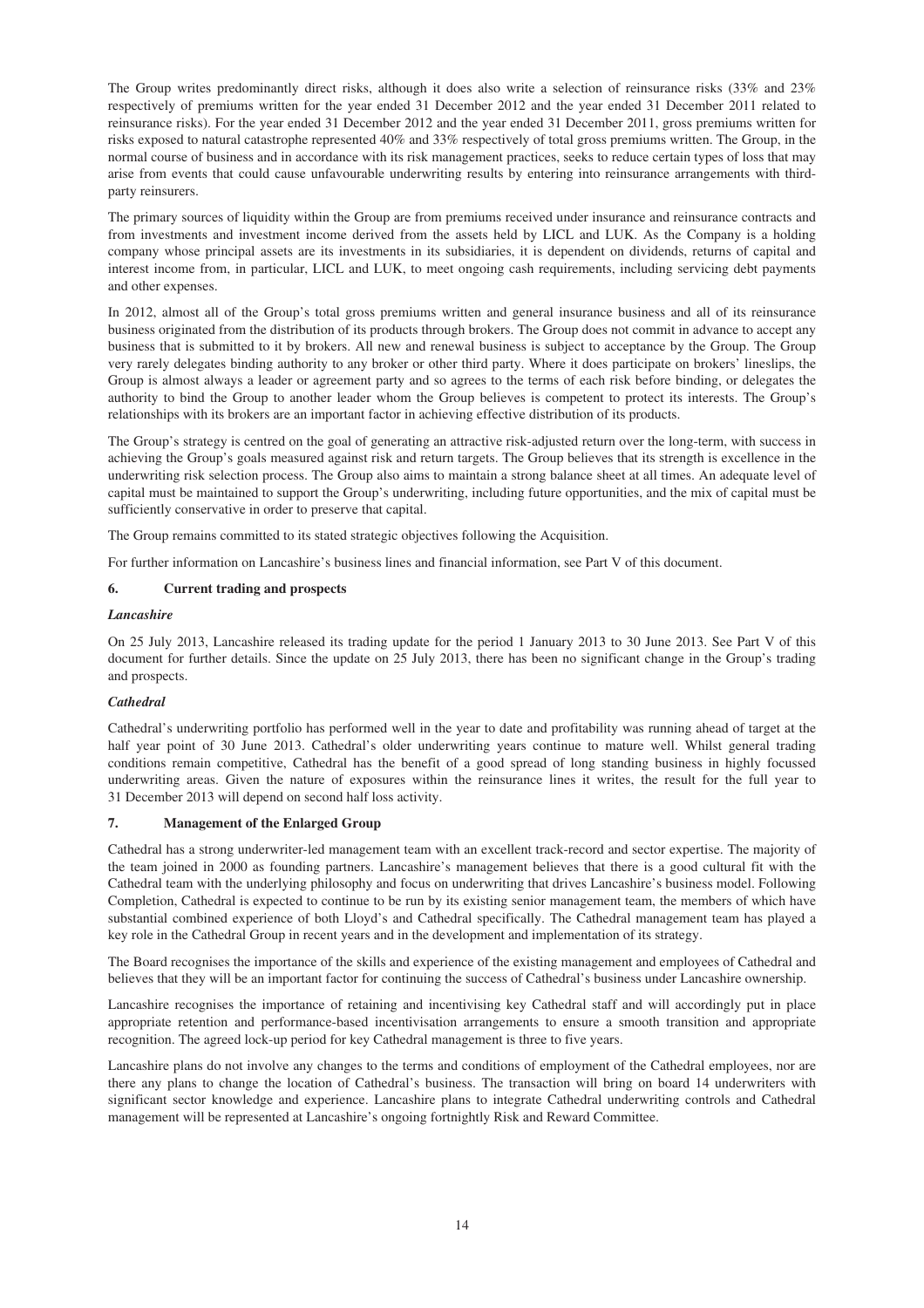#### **8. Key terms of the Acquisition**

On 7 August 2013, Lancashire entered into the Share Purchase Agreements with the shareholders in Cathedral. The Share Purchase Agreements provide that:

- (a) Lancashire will acquire the shares in Cathedral held by Alchemy and the Warrantors, together with their loan notes in Cathedral pursuant to the Primary Share Purchase Agreement, and will acquire the Remaining Shareholders' shares in Cathedral and their loan notes in Cathedral and CCIL pursuant to the Secondary Share Purchase Agreement and the Tertiary Share Purchase Agreement;
- (b) the consideration payable to the Sellers, pursuant to the Share Purchase Agreements for Cathedral's entire issued and to be issued share capital and for the loan notes in Cathedral and CCIL will be £266 million, amounting to a multiple of 1.6x the net tangible assets of Cathedral as at 31 March 2013;
- (c) Completion is conditional upon, inter alia:
	- (i) the passing of the Resolution at the Special General Meeting; and
	- (ii) regulatory approval to the change in control of the regulated Cathedral Group entities being obtained from the PRA, the FCA and Lloyd's;
- (d) if the conditions contained in the Primary Share Purchase Agreement are not fulfilled or waived by 5.00 p.m. on 10 January 2014 (or such later date as the Warrantors, Alchemy and Lancashire may agree in writing), either the Warrantors, Alchemy or Lancashire may terminate the Primary Share Purchase Agreement;
- (e) if the conditions contained in the Primary Share Purchase Agreement are not fulfilled or waived by 5.00 p.m. on 10 January 2014 (or such later date as the Remaining Shareholders and Lancashire may agree in writing), or the Primary Share Purchase Agreement is terminated for any other reason, the Secondary Share Purchase Agreement and the Tertiary Share Purchase Agreement automatically terminate; and
- (f) pursuant to the Primary Share Purchase Agreement, the Warrantors provide customary warranties in favour of Lancashire and the Warrantors' liability is subject to customary limitations and qualifications. The warranties are provided by reference to matters such as the Warrantors' capacity, ownership and ability to sell their respective shares in Cathedral; Cathedral's constitution and structure, compliance with legal requirements, accounts, indebtedness and guarantees, regulatory compliance, conduct of underwriting business, contracts, property, employees, pensions, insurance, intellectual property rights, information technology, data protection, litigation, insolvency and taxation. Alchemy provides customary warranties in relation to its title to its shares in Cathedral and loan notes in CCIL, as well as in relation to its capacity to enter into the Primary Share Purchase Agreement. Pursuant to the Secondary Share Purchase Agreement and the Tertiary Share Purchase Agreement (as the case may be), the Remaining Shareholders give similar warranties to those given by Alchemy in relation to their respective title to their shares and loan notes in CCIL, and in respect of their capacity to enter into the Secondary Share Purchase Agreement or the Tertiary Share Purchase Agreement.

Further details of the Share Purchase Agreements are set out in Part IV of this document.

#### **9. Financing of the Acquisition**

The Acquisition is being funded through a combination of internally available resources and the net proceeds of the Placing.

The Company entered into the Placing Agreement with J.P. Morgan Securities and Numis on 7 August 2013 pursuant to which J.P. Morgan Securities and Numis agreed to procure institutional places for the Placing Shares or failing which, to subscribe themselves for the Placing Shares, at the Placing Price. The Placing, which has been underwritten by J.P. Morgan Securities and Numis, is expected to raise gross proceeds of approximately £131 million. Subject to the terms of the Placing Agreement, the Placing is expected to complete on 12 August 2013.

Further details of the principal terms of the Placing Agreement are set out in Part X of this document.

#### **10. Financial impact of the Acquisition and the Placing**

An unaudited pro-forma statement of net assets illustrating the effect of the Acquisition and the Placing on the Group's net assets as at 30 June 2013, as if they had been undertaken at that date, is set out in Part VIII of this document. This information is unaudited and has been prepared for illustrative purposes only. It shows that the impact of the Acquisition and the Placing would have led to a pro forma movement in net assets from U.S.\$1,266.3 million to U.S.\$1,454.5 million as at 30 June 2013.

It is expected that the Acquisition will be accretive and earnings enhancing. However, no statement in this document is a profit forecast and nor is any such statement intended to be interpreted to mean that the future earnings per share of the Enlarged Group will necessarily match or exceed the historical published earnings per share of Lancashire.

Lancashire's pro forma gearing following Completion is maintained within appetite limits, with pro-forma long-term debt of U.S.\$317.6 million and a leverage ratio of 19.7%, calculated as long-term debt divided by the sum of shareholders equity less intangibles plus long-term debt as stated in the pro forma statement of net assets in Part VIII of this document.

In light of the scale and size of the proposed Acquisition, the Directors believe that Lancashire has taken a prudent approach to financing the Acquisition and associated expenses.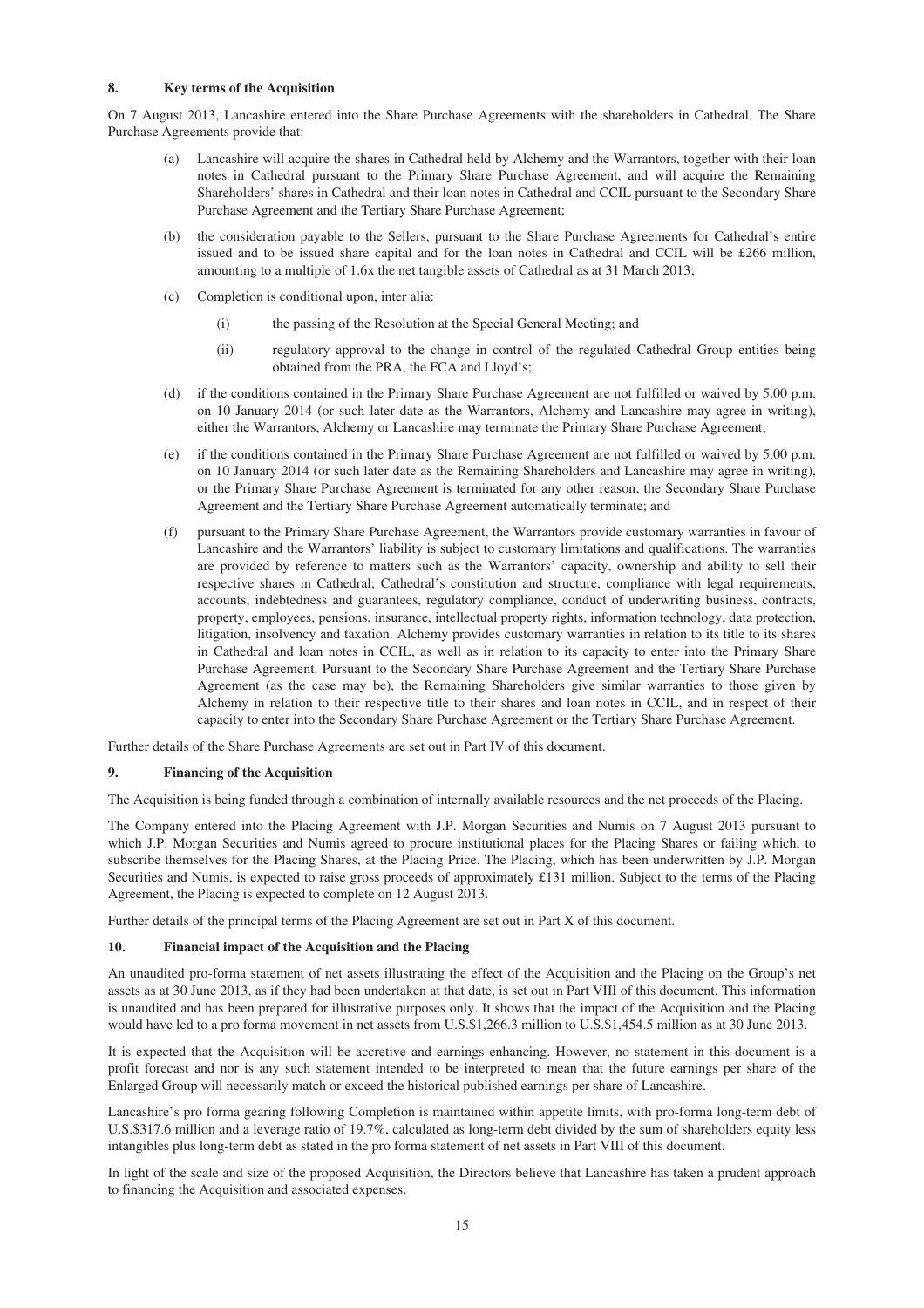Information on the expected impact of the Acquisition on the assets, liabilities and earnings of the Enlarged Group is set out in Part VIII of this document. If the Acquisition completes, Cathedral will become a subsidiary undertaking of Lancashire as a result of which the assets and liabilities of Cathedral will be consolidated into the financial statements of Lancashire.

## **11. Dividends and dividend policy**

In line with stated strategy, Lancashire intends to maintain a strong balance sheet at all times, while generating an attractive risk-adjusted total return for Shareholders. Capital management includes the payment of a small, sustainable annual dividend, supplemented by special dividends from time to time. The Group does not have a progressive dividend policy. Dividends (to the extent paid) are linked to past performance and future prospects, expected cash flows and working capital needs. Under most scenarios, the annual dividend is not expected to reduce from one year to the next to allow for flexibility. Special dividends are expected to vary substantially in size and in timing.

Lancashire remains committed to maintaining its current dividend policy following Completion. It is expected that the Acquisition will deliver enhanced earnings stream and dividend capacity in the future.

## **12. The Placing and the Placing Shares**

Applications have been made to the UK Listing Authority and to the London Stock Exchange for the Placing Shares to be admitted to the premium segment of the Official List and to trading on the London Stock Exchange. It is expected that Admission will become effective, and dealings for normal settlement in the Placing Shares will commence on the London Stock Exchange's main market for listed securities, at 8.00 a.m. on 12 August 2013.

The Placing is expected to raise gross proceeds of approximately £131 million.

The Placing Shares will represent approximately 9.99% of the Company's share capital in issue on 7 August 2013, and will represent approximately 9.0826% of the Company's enlarged issued share capital following the Placing.

## **13. Special General Meeting**

Due to its size, the Acquisition constitutes a Class 1 transaction for Lancashire under the Listing Rules and therefore requires the approval of Shareholders. Accordingly, the Special General Meeting has been convened for the purposes of considering and, if thought fit, passing the Resolution to approve the Acquisition. The Resolution to be proposed at the Special General Meeting is an ordinary resolution.

Completion of the Acquisition is subject to the passing of the Resolution at the Special General Meeting. The Acquisition is conditional on, and will not proceed if, the Resolution is not passed at the Special General Meeting.

The Notice convening the Special General Meeting to be held at Level 11, Vitro, 60 Fenchurch Street, London EC3M 4AD, at 11.00 a.m. on 5 September 2013, is set out at the end of this document.

#### **14. Action to be taken**

Shareholders should vote on the Resolution by completing the Form of Proxy and returning it by post or by appointing a proxy electronically or through CREST or by attending the Special General Meeting in person or by proxy.

The Form of Proxy for use in relation to the Special General Meeting accompanies this document. In order to appoint a proxy by post, Shareholders should complete and return the enclosed Form of Proxy so that it is received by PXS, 34 Beckenham Road, Beckenham, Kent BR3 4TU, United Kingdom as soon as possible and in any event by no later than 11.00 a.m. on 3 September 2013. Whether or not Shareholders intend to attend the Special General Meeting in person, they should complete and sign the enclosed Form of Proxy in accordance with the instructions printed on it and return it to Capita Registrars at the address above, as soon as possible and, in any event, by no later than 11.00 a.m. on 3 September 2013. Forms of Proxy received after this time will be invalid.

A Shareholder who is a corporate or individual member of CREST may appoint a proxy through CREST in accordance with the procedures set out in the CREST Manual. Votes must be received by no later than 11.00 a.m. on 2 September 2013.

Completion and posting of the Form of Proxy or completing and transmitting a CREST Proxy Instruction or appointing a proxy electronically will not prevent Shareholders from attending and voting in person at the Special General Meeting, if they wish to do so.

#### **15. Further information**

Your attention is drawn to the further information set out in Parts III to X of this document. In particular, Shareholders should consider fully and carefully the risk factors associated with the Acquisition, the Group and the Enlarged Group set out in Part III. You are advised to read the whole of this document and not to rely solely on the information contained in this letter.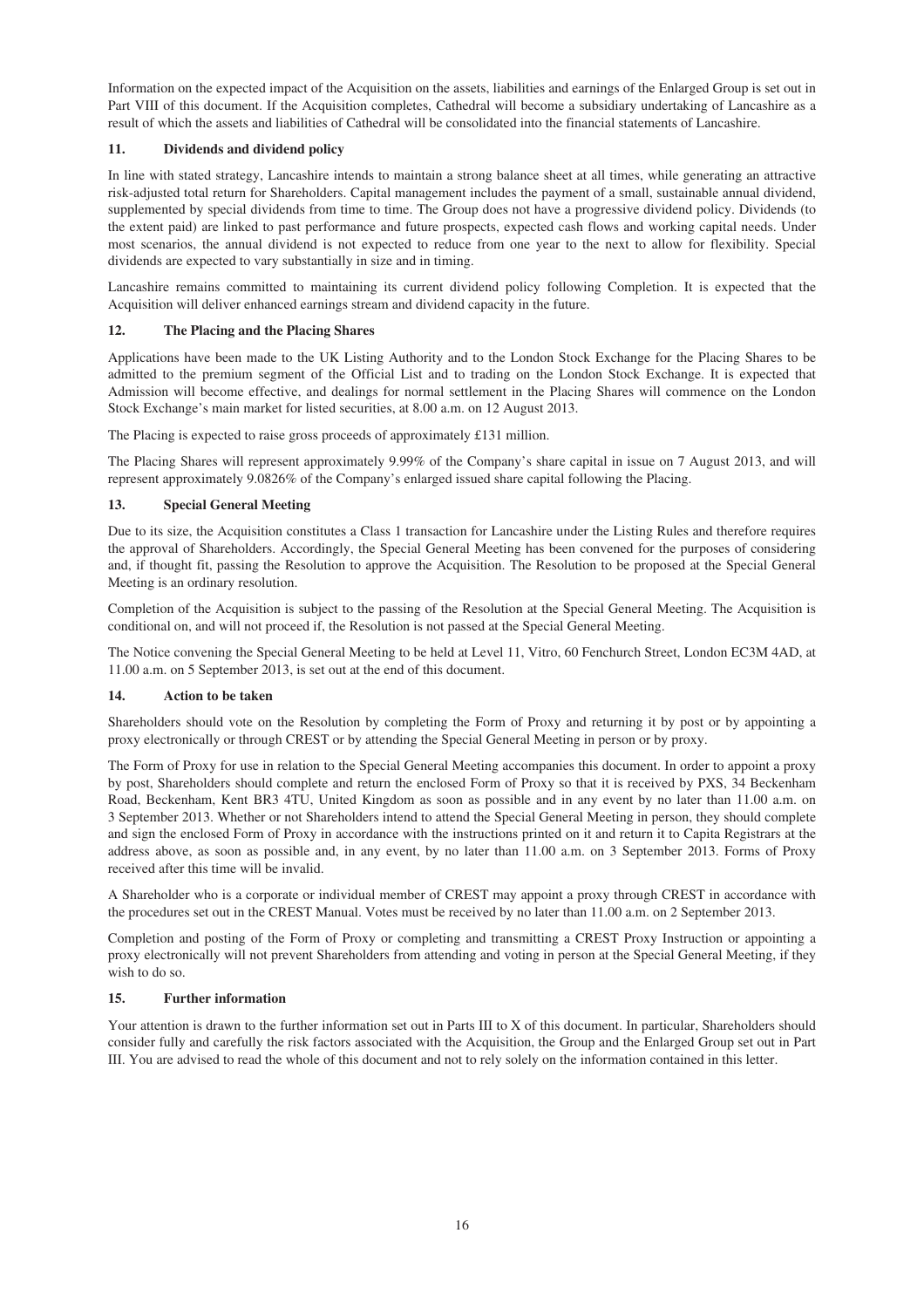#### **16. Recommendation**

The Board has received financial advice from J.P. Morgan Cazenove in relation to the Acquisition. In providing their financial advice to the Board, J.P. Morgan Cazenove has relied upon the Board's commercial assessment of the Acquisition.

The Board considers that the Resolution to be proposed at the Special General Meeting is in the best interests of the Company and the Shareholders as a whole and, accordingly, unanimously recommend that Shareholders vote in favour of the Resolution, as the Directors intend to do in respect of their own beneficial holdings of 1,230,419 Common Shares representing, in aggregate, approximately 0.73%. of the issued share capital of Lancashire as at 7 August 2013 (being the latest business day prior to the publication of this document).

Yours sincerely

**Martin Thomas** *Chairman*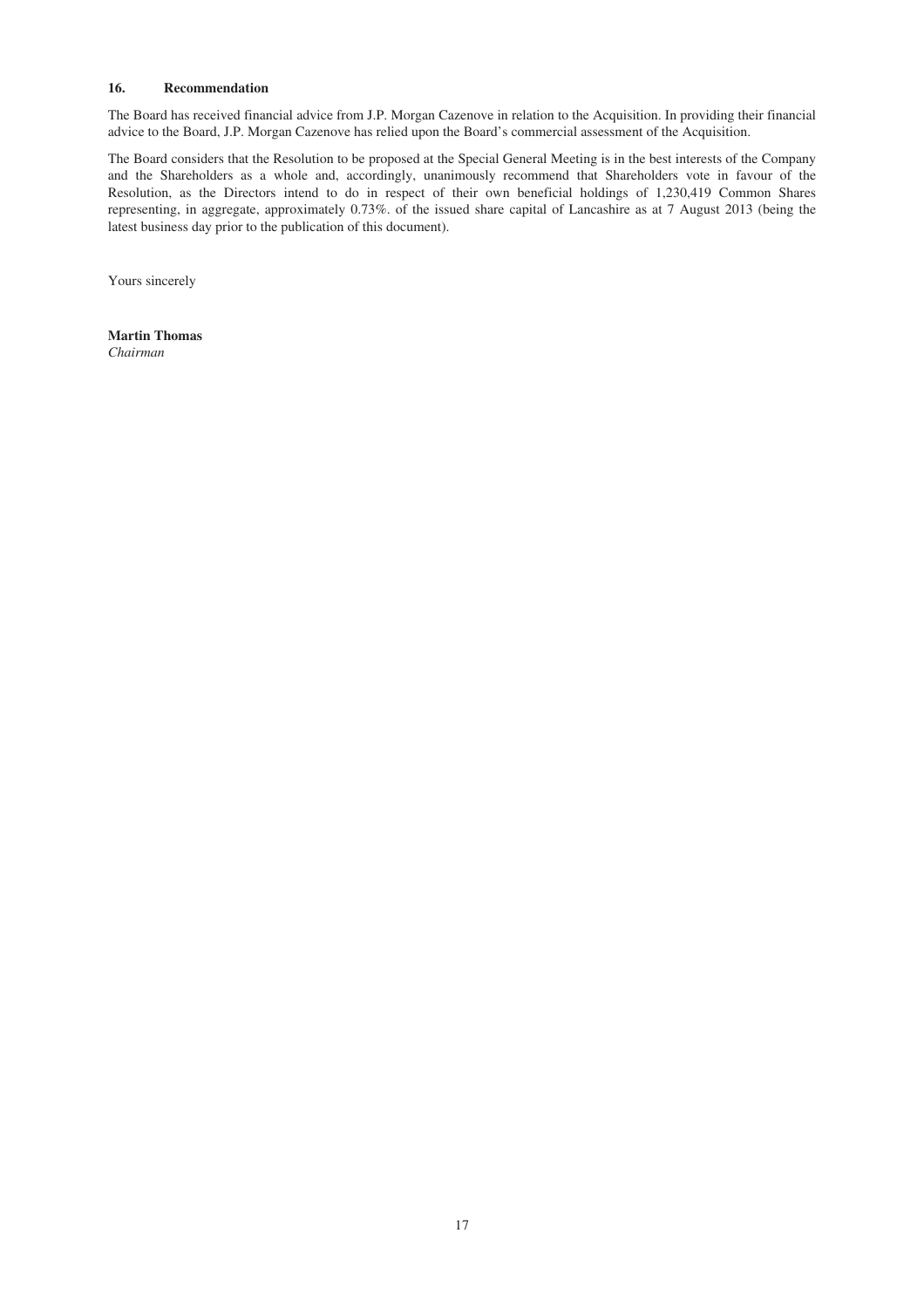#### **PART II**

#### **LETTER FROM THE CHIEF EXECUTIVE OFFICER OF LANCASHIRE HOLDINGS LIMITED**

*(Incorporated in Bermuda with registered number EC37415)*

**Martin Thomas**, *Non-Executive Chairman* Power House<br> **Richard Brindle**, *Chief Executive Officer and Executive Director* (*Parela-Ville Road* **Richard Brindle**, *Chief Executive Officer and Executive Director* 7 Par-la-Ville Road<br>Alex Maloney. *Chief Underwriting Officer and Executive Director* 7 Part 11 Manilton HM 11 **Alex Maloney**, *Chief Underwriting Officer and Executive Director* Hamilton HM 11 **Flamidian**, *Chief Financial Officer and Executive Director* **Hamilton HM 11 Bermuda Elaine Whelan**, *Chief Financial Officer and Executive Director* **John Bishop**, *Non-Executive Director* **Emma Duncan**, *Non-Executive Director* **Head Office: Head Office: Head Office: Head Office: Head Office: Head Office: Head Office: Head Office: Head Office: Head Office: Head Office: Head Office: H Samantha Hoe-Richardson**, *Non-Executive Director* Level 11 **Neil McConachie**, *Non-Executive Director* Vitro **Ralf Oelssner**, *Non-Executive Director* **Robert Spass**, *Non-Executive Director* London EC3M 4AD **William Spiegel**, *Non-Executive Director* United Kingdom

Directors: Registered Office:

8 August 2013

To all Shareholders

Dear Shareholder

#### **PROPOSED ACQUISITION OF CATHEDRAL**

I am delighted that Lancashire is able to announce the Acquisition as mentioned in the letter from our Chairman contained in Part I of this document

The Acquisition would represent an exciting and welcome addition to the Lancashire Group at a time of change in the market. The Board believes that the time is right for Lancashire to expand its current business in complementary underwriting areas and considers that a coherent and logical part of Lancashire's development and long term strategy is to enter the Lloyd's market. In this regard, Cathedral is an ideal partner for Lancashire being, as it is, a well-respected and well-run business within the Lloyd's market.

Lancashire's philosophy of "underwriting comes first" and its nimble approach to conducting its business accords with the business views of the Cathedral management team and I believe that there are substantial strategic benefits to the Enlarged Group as a result of the Acquisition. I am very much looking forward to working with the Cathedral management team to drive the Enlarged Group's business and performance for the long term. The Board believes that the Acquisition would bring to the Enlarged Group experienced underwriters with a proven track record in specialty lines, which would enhance and complement Lancashire's existing underwriting base.

Accordingly, I am extremely pleased to add my recommendation to that of the rest of the Board and to add to the Chairman's comments in relation to the business case for the Acquisition.

Yours sincerely

**Richard Brindle** *Chief Executive Officer*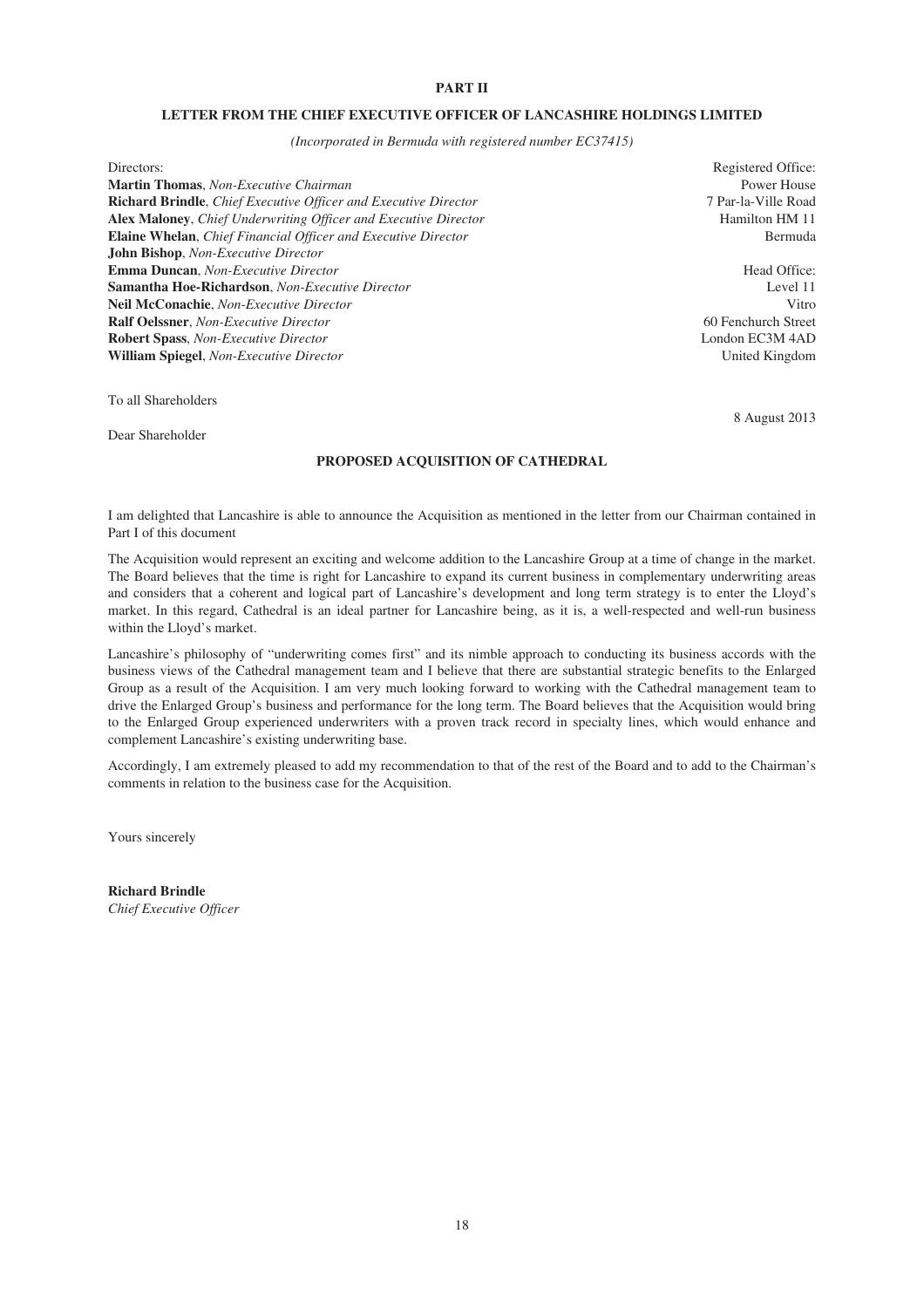#### **PART III**

#### **RISK FACTORS**

*The following risk factors should be considered carefully when deciding whether or not to vote in favour of the Resolution at the Special General Meeting. The risk factors should be read in conjunction with all other information relating to the Acquisition and the Enlarged Group contained in this document.*

*The risks and uncertainties set out below are those which the Directors believe are material risks relating to the Acquisition and to the Enlarged Group, material new risk factors for the Group as a result of the Acquisition and existing material risks for the Group which will be impacted by the Acquisition.*

*The occurrence of one or more risks may have a material adverse effect on the business, prospects, financial condition or results of operations of the Group. In such case, the market price of the Common Shares may decline and investors may lose all or part of their investment.*

*The risks and uncertainties described below should not be regarded as a complete and comprehensive statement of all potential risks and uncertainties. Additional risks and uncertainties that are not presently known to the Directors, or which they deem immaterial, may also have an adverse effect on the Group's operating results, financial condition and prospects.*

#### **A. Risks relating to the Acquisition**

#### *The Acquisition is conditional and the Conditions may not be satisfied*

The Acquisition is conditional upon *inter alia*: (i) the passing of the Resolution at the Special General Meeting and (ii) obtaining the regulatory approvals of the PRA, the FCA and Lloyd's to the change in control of regulated entities in the Cathedral Group.

Although Lancashire has agreed to use reasonable endeavours to satisfy the conditions in (i) and (ii) above, there can be no assurance that the Conditions will be fulfilled (or waived, where capable of being waived) or that the Acquisition will be completed.

If Completion does not occur, the Group will experience a delay in the achievement of some of its strategic objectives and will incur the fees and costs of its advisers engaged in connection with the Acquisition.

#### *Lancashire will rely on certain key management to manage Cathedral*

The future success of the Enlarged Group may, in part, be dependent upon the successful retention and motivation of key members of Cathedral's existing management and personnel. Failure to retain certain individuals may affect Lancashire's ability to successfully optimise the performance of Cathedral within the Enlarged Group. This may have a detrimental impact on the future performance of the Enlarged Group.

#### *There are limitations on the warranties in the Share Purchase Agreements and certain Sellers have provided limited warranties*

The Primary Share Purchase Agreement contains warranties on the part of the Warrantors which, as is usual in such a transaction, are subject to specific negotiated limitations. Furthermore, Alchemy and the Remaining Shareholders have given warranties only in relation to their title to their shares in Cathedral and their loan notes in Cathedral or CCIL (as the case may be) and their capacity to enter into the Primary Share Purchase Agreement, the Secondary Share Purchase Agreement and the Tertiary Share Purchase Agreement (as the case may be). As a result, the principal commercial warranties have been given by a small group of the Sellers only. Accordingly, the right of Lancashire to recover damages or compensation in the event of an undisclosed liability of Cathedral coming to light after Completion is restricted.

#### **B. Risks relating to Lancashire, Cathedral and the Enlarged Group**

#### *General volatility, economic and market cycles and the global economic downturn could adversely affect the future prospects, financial condition and results of operations of Lancashire, Cathedral and, following Completion, the Enlarged Group*

The global economic downturn and recessionary conditions in certain of the markets in which Lancashire operates have had and could continue to have an adverse effect on the Group's businesses. Factors such as inflation, investor sentiment, the availability and cost of credit and the liquidity of the global financial markets could significantly affect the businesses of Lancashire, Cathedral and, following Completion, the Enlarged Group. A deterioration of these economic and financial conditions could have a material adverse effect on the financial performance and/or financial condition of Lancashire, Cathedral and, following Completion, the Enlarged Group. The businesses may experience reductions in trading activity, asset impairments and lower profitability. A global recession or deeper recessionary conditions could result in a significant reduction in (re)insurance expenditure which could have a material adverse effect on the business, results of operations and overall financial condition of Lancashire and, following Completion, the Enlarged Group.

#### *If actual claims exceed the Enlarged Group's claim reserves, the financial condition and results of operations of the Enlarged Group could be significantly adversely affected*

The Enlarged Group's financial condition and results of operations will be affected by the accurate assessment of the potential losses associated with the risks that it has insured and reinsured, the reliability of the models and the quality of the data that it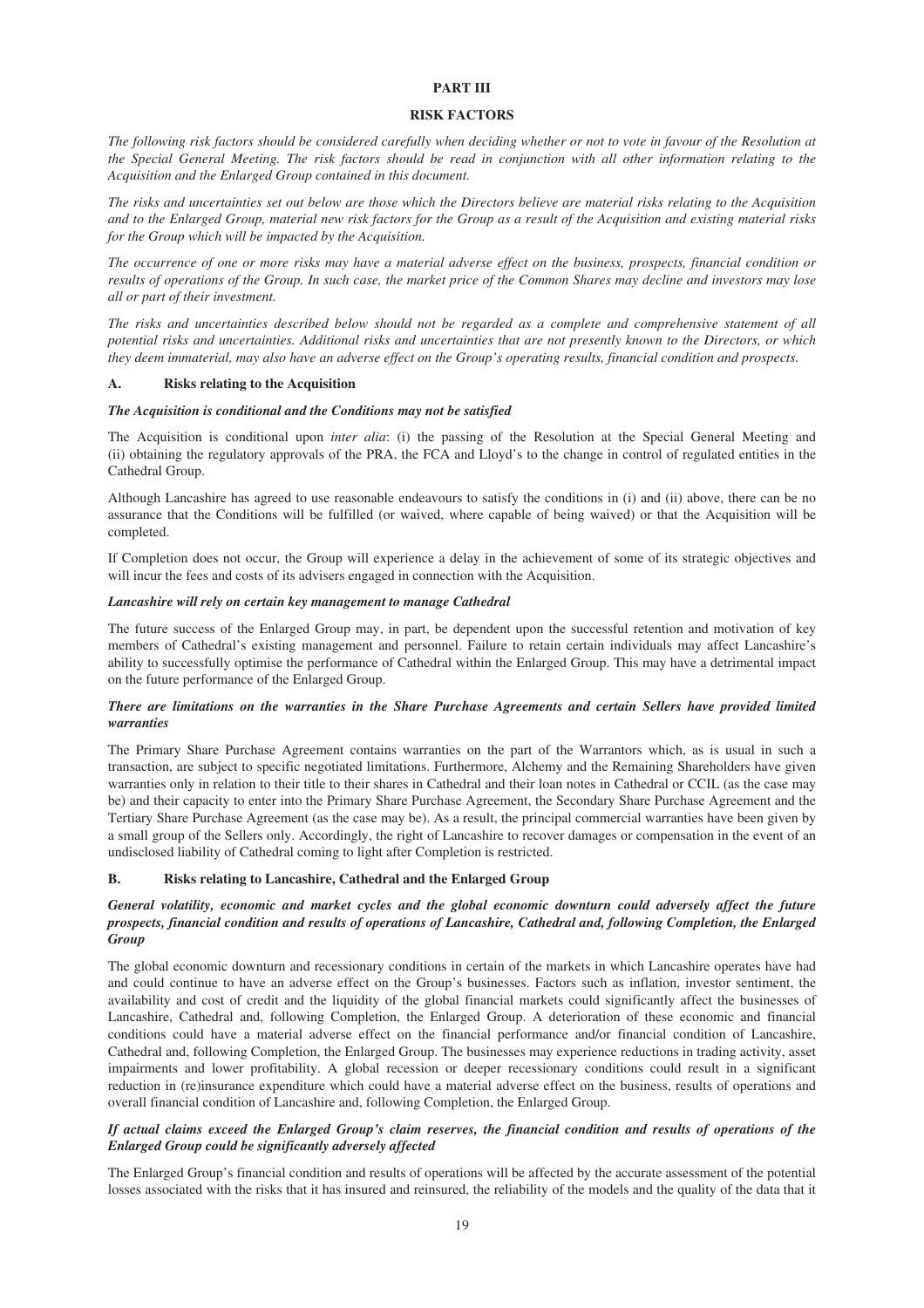uses to assist in the decision-making. To the extent actual claims exceed the Enlarged Group's expectations, the Enlarged Group will be required to recognise promptly the less favourable development in loss exposure. This could cause a material increase in the Enlarged Group's liabilities and a reduction in its profitability.

The insurance subsidiaries of the Enlarged Group are required under regulatory and accounting principles to maintain reserves to cover the estimated ultimate liability for claims (including claims handling expenses) with respect to reported and unreported claims incurred at the end of each accounting period (net of estimated related salvage and subrogation claims and reinsurance recoverables). The inherent uncertainties of estimating claim reserves are exacerbated in respect of reinsurance by the significant periods of time that often elapse between the occurrence of an insured loss, the reporting of the loss to the primary insurer and, ultimately, to the reinsurer, and the primary insurer's payment of that loss and subsequent indemnification by the reinsurer. Establishing an appropriate level of claim reserves is an inherently uncertain process. Accordingly, actual claims and claim expenses paid will likely deviate, perhaps substantially, from the reserve estimates reflected in the Enlarged Group's consolidated financial statements. It is possible that claims in respect of events that have occurred or will occur could exceed the Enlarged Group's claim reserves and have a material adverse effect on the Enlarged Group's business, prospects, financial condition or results of operations.

#### *Acquisitions could expose the Enlarged Group to further risks*

Lancashire has not relied on acquisitions in the past to pursue its strategy and business. Acquisitions and the integration of an acquired business, personnel and underwriting platforms could result in a substantial diversion of management resources and could involve numerous additional risks such as potential losses from unanticipated litigation, a higher level of claims than is reflected in reserves and an inability to generate sufficient revenue. The failure by the Enlarged Group to implement and integrate the Acquisition could have a material adverse effect on its business, prospects, financial condition or results of operations.

#### *Lancashire may not be able to effectively and fully realise the benefits of the Acquisition*

The Enlarged Group may not realise the expected benefits from the Acquisition (including enhancements of returns, capital benefits and response to the changing environment) or may encounter difficulties in achieving these anticipated benefits. This could have a negative impact on the business, operating profit or overall financial condition of the Enlarged Group.

## **C. Risks related to Lloyd's matters**

#### *The Enlarged Group may be subject to greater regulatory risk than that to which the Group is currently exposed*

In each of the jurisdictions in which the Group operates and in which the Enlarged Group will operate, Lancashire has to comply with laws and regulations applicable to regulated (re)insurers. Each aspect of the regulatory environment in which the Group operates and in which the Enlarged Group will operate is subject to change, which may be retrospective. This risk will be increased following Completion, as the Cathedral Group is subject to regulation by Lloyd's in addition to the PRA and the FCA and is, therefore, subject to further laws, regulations standards and Lloyd's bye-laws in addition to those to which the Group is currently subject. In addition, the Group is subject to regulation by the BMA. Complying, or failing to comply, with existing and new regulations could result in additional costs for the Enlarged Group which could have an adverse effect on the financial condition or results of operations of the Enlarged Group.

#### *The Managing Agent is subject to Lloyd's franchise obligations and the business plans of the Syndicates*

The Managing Agent, like all Lloyd's managing agencies, is required to comply with Lloyd's franchise principles and have its syndicate business plans approved by the Lloyd's Franchise Board. The Lloyd's Franchise Board may require changes to any business plan presented to it for approval, which could lead to a change in business strategy which may have an adverse effect on the Enlarged Group's financial condition and operating results.

#### *There can be no guarantee of future third party Names capacity*

There is no guarantee that third party Names will provide capacity to Syndicate 2010 for the 2014 and future years of account. Third party Names may resign their membership of Lloyd's or decide no longer to participate or reduce their participation on a syndicate and they may not be replaced by continuing or new members. The capacity on the Syndicate 2010 for the 2014 and following years of account could therefore be reduced with a consequential adverse effect on the financial condition or results of operations of the Enlarged Group.

#### *There is no guarantee that premium income capacity may be increased*

There are certain generally applicable regulatory constraints imposed upon a syndicate increasing its premium income capacity from one year of account to the next. If a syndicate wishes to increase its capacity by more than 7.5%, then the increase must be approved by members of that syndicate (such members having capacity of not less than 75% of those who notify the relevant managing agent of their approval or objection). Furthermore, the consent of the Council of Lloyd's is required where the proposed increase exceeds 7.5%.

If the Managing Agent wished to increase the premium income capacity of either of the Syndicates it manages above these thresholds, there is no guarantee that it will obtain the necessary consents, which may affect its ability to grow the Cathedral business, and this in turn may have an adverse effect on the Enlarged Group's financial performance.

#### *The Cathedral Group is subject to Lloyd's risk based capital standards and solvency tests*

The amounts of capital required by Lloyd's to be maintained in the form of FAL to support the activities of underwriters is determined by a combination of the assessment of capital requirements of the Syndicates, which are additionally uplifted by a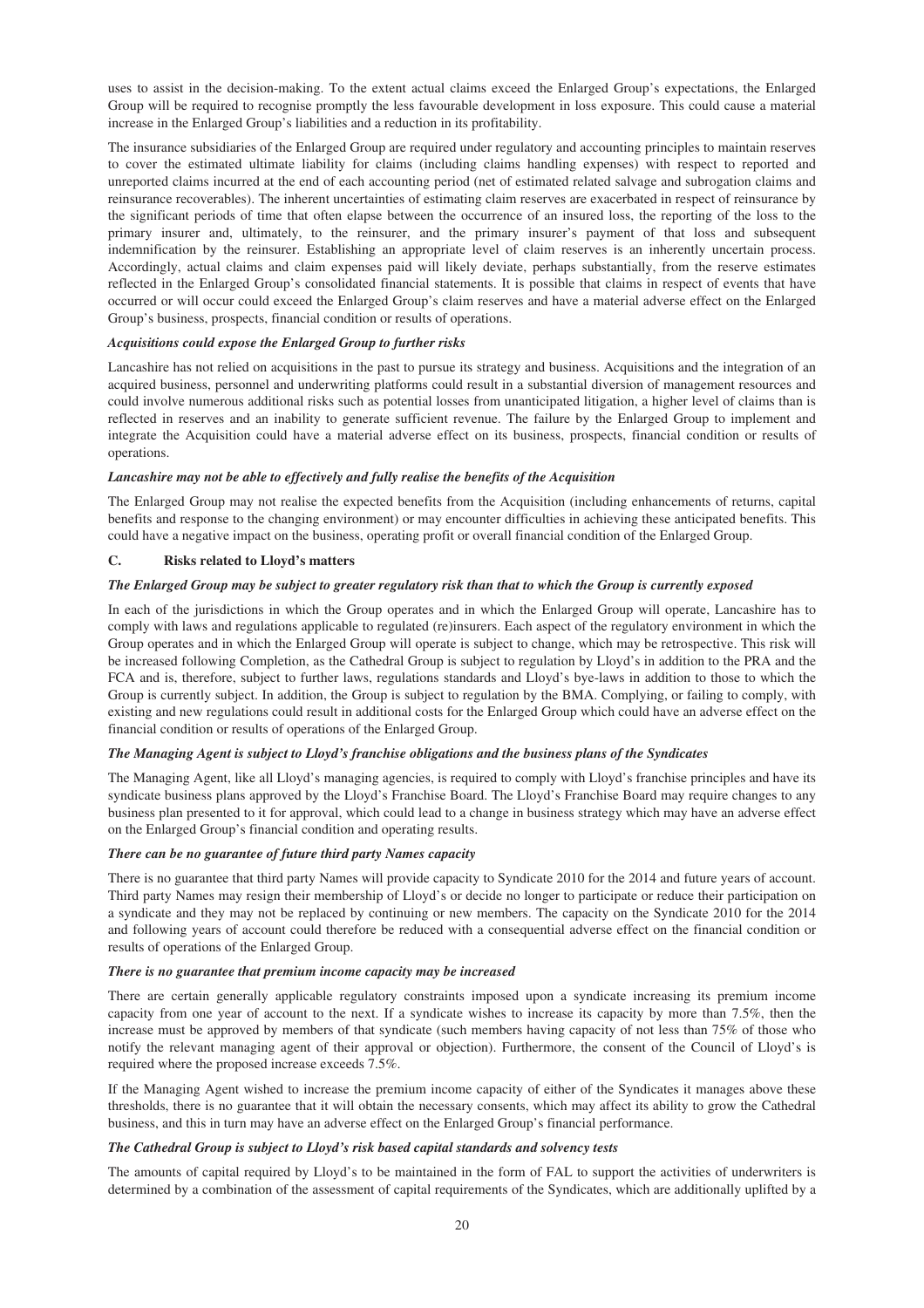margin specified by Lloyd's, and a Lloyd's standard benchmarking exercise using a risk based capital assessment based on market averages. Lloyd's managing agents are also required to comply with the requirements of the PRA and the FCA, which propose, inter alia, an enhanced capital requirement and a requirement for managing agents to assess the financial resources needed to support the risks of the insurance business that they manage, taking account of the underlying risks, the effectiveness of controls that mitigate those risks and related stress and scenario tests. This ICA requirement aims to achieve an informed assessment of the capital needed to support each syndicate, based on modelling individual syndicate robustness against the risk environment in which it operates. Lloyd's managing agents are required to submit to Lloyd's an ICA for each of their managed syndicates. Lloyd's may or may not approve the level of ICA as submitted and has the authority to require the assessment to be increased. Such approved or amended ICA may then be uplifted by an economic capital margin to produce an amount of syndicate capital known as the ECA. The level of the ECA is set to ensure that Lloyd's overall aggregate capital is maintained at a level necessary to retain its desired rating. Any failure by the Cathedral Group to comply with these requirements may affect the amount of business which the Cathedral Group may underwrite and/or could result in sanctions being imposed by Lloyd's and/or the PRA. The process and the method by which the required capital is calculated may alter from year to year and may affect the level of participation of members (including the Corporate Member) in a particular syndicate.

#### *The Managing Agent and the Corporate Member are subject to Lloyd's charges*

Lloyd's imposes a number of charges on businesses operating in the Lloyd's market, including, for example, annual subscriptions and central fund levies for members and policy signing charges. The bases and amounts of these charges may be varied by Lloyd's and, if materially changed, could adversely affect the Enlarged Group's financial and operating results.

#### *The Cathedral Group depends on Lloyd's trading licences and credit rating*

The Cathedral Group's underwriting is carried out under Lloyd's trading licences. Lloyd's worldwide insurance and reinsurance business is subject to local regulation. Changes in such regulation (such as requirements for increased deposits to support underwriting) and/or the loss of any of these licences may have an adverse effect on the Enlarged Group.

In addition, the ability of Lloyd's syndicates to trade in certain classes of business at current levels is dependent on the maintenance of a satisfactory credit rating issued by an accredited rating agency. The financial security of the Lloyd's market is regularly assessed by three independent rating agencies, A.M. Best, Standard & Poor's and Fitch Ratings. The Syndicates benefit from Lloyd's current ratings and would be adversely affected if the current ratings were downgraded from their present levels.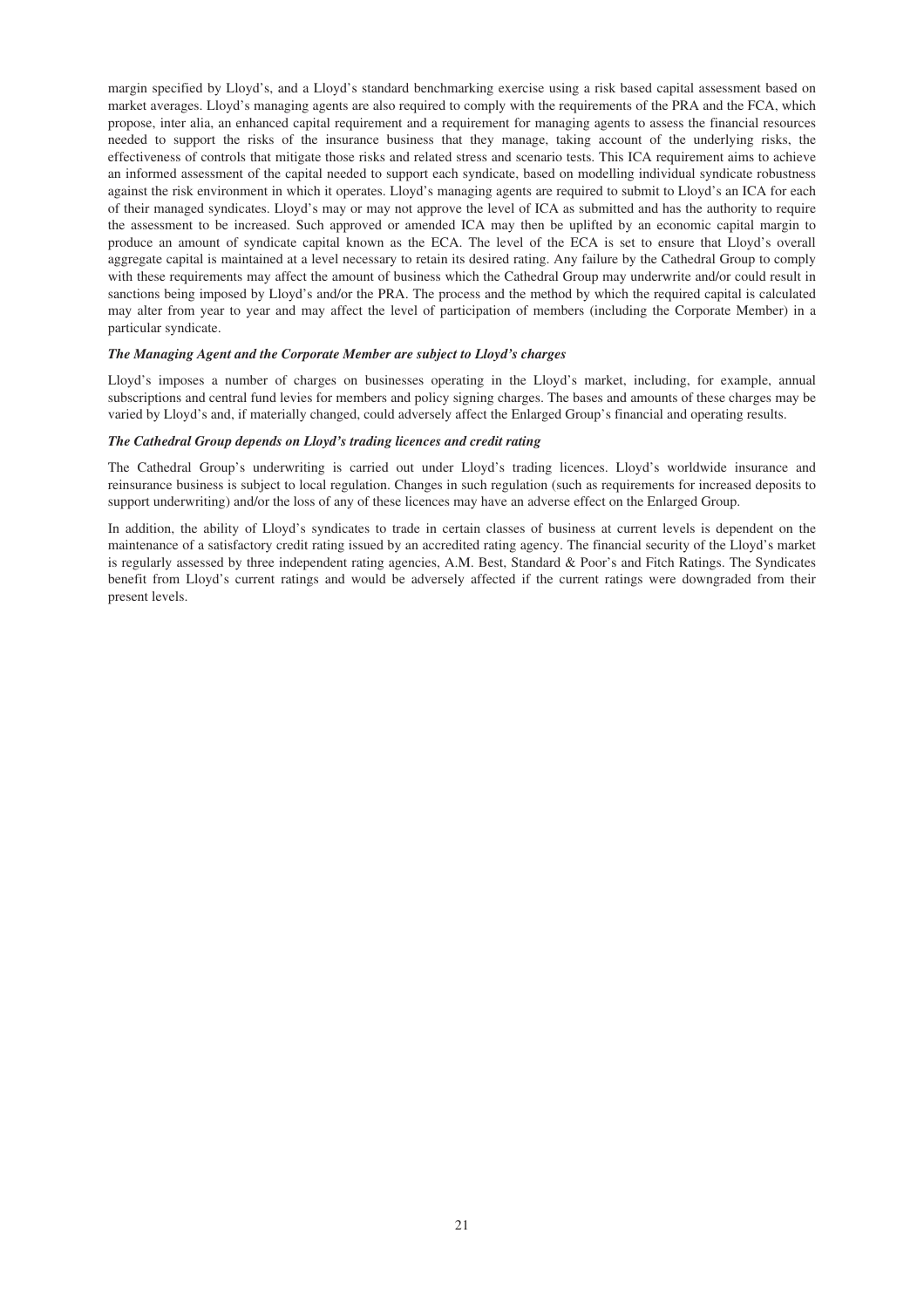#### **PART IV**

## **SUMMARY OF PRINCIPAL TERMS OF THE ACQUISITION**

#### **1. Introduction**

On 7 August 2013, Lancashire, Alchemy and the Warrantors entered into the Primary Share Purchase Agreement in relation to the sale and purchase of the shares held by Alchemy and the Warrantors in Cathedral as well as their loan notes in Cathedral or CCIL (as the case may be). On the same date, Lancashire and certain of the Remaining Shareholders entered into the Secondary Share Purchase Agreement in relation to the shares in Cathedral held by the Remaining Shareholders and their loan notes in Cathedral or CCIL (as the case may be), whilst other Remaining Shareholders entered into the Tertiary Share Purchase Agreement in relation to their respective shares in Cathedral and their loan notes in Cathedral or CCIL (as the case may be).

On the terms and subject to the conditions of the Share Purchase Agreements, as described in more detail below, Lancashire has agreed to acquire the entire issued and to be issued share capital of Cathedral, together with all of the equity loan notes issued by Cathedral and CCIL.

#### **2. The Share Purchase Agreements**

#### 2.1 *Consideration*

The Share Purchase Agreements provide that:

- (a) Cathedral will be acquired by Lancashire; and
- (b) the aggregate consideration payable to the Sellers for Cathedral's entire issued and to be issued share capital and for the equity-holder loan notes and preference shares will be £266 million amounting to a multiple of 1.6x the net tangible assets of Cathedral as at 31 March 2013.

#### 2.2 *Warranties*

Pursuant to the Primary Share Purchase Agreement, the Warrantors provide customary warranties in favour of Lancashire, which are provided by reference to matters such as the Warrantors' capacity, ownership and ability to sell Cathedral, the Cathedral Group's constitution and structure, compliance with legal requirements, accounts, indebtedness and guarantees, regulatory compliance, conduct of underwriting business, contracts, properties, employees, pensions, insurance, intellectual property rights, information technology, data protection, litigation, insolvency and taxation. Alchemy will only provide warranties in relation to its title to its shares and loan notes in Cathedral, and in relation to its capacity to enter into the Primary Share Purchase Agreement. The Remaining Shareholders provide similar warranties in relation to their title to their respective shares and loan notes, as well as in relation to their respective capacity to enter into the Secondary Share Purchase Agreement or the Tertiary Share Purchase Agreement (as the case may be).

The Warrantors' liability in relation to the warranties is subject to limitations and qualifications that may restrict Lancashire's ability to bring a successful claim. For instance, each Warrantor's liability under the warranties is restricted to his pro rata portion of 5% of the purchase price payable by Lancashire. In addition, a Warrantor will only be liable for his pro rata portion of 20% of the purchase price in respect of a claim for breach of the restrictive covenants. Furthermore, any claim under the Primary Share Purchase Agreement will also be subject to a de minimis threshold of 0.125% of the aggregate purchase price per individual claim and an aggregate claims threshold of 2% of the aggregate purchase price. The effect of these caps and thresholds, together with temporal limitations that are also included in the Primary Share Purchase Agreement, mean that Lancashire may not be able to successfully claim in the event of a breach of a warranty or for any other breach of the Primary Share Purchase Agreement. Alchemy and the Remaining Shareholders' liability in respect of their respective warranties in relation to their title to their shares in Cathedral and their loan notes in Cathedral or CCIL (as the case may be), as well as in relation to their capacity to enter into (in the case of Alchemy) the Primary Share Purchase Agreement, and (in the case of the Remaining Shareholders) the Secondary Share Purchase Agreement or the Tertiary Share Purchase Agreement (as the case may be), will be limited to the portion of the purchase price received by them on an individual basis.

#### 2.3 *Conditions*

- (a) Completion is conditional upon, inter alia:
	- (i) the regulatory approvals of the PRA, the FCA and Lloyd's to the change in control of the regulated entities in the Cathedral Group; and
	- (ii) the passing of the Resolution at the Special General Meeting.

#### 2.4 *Termination*

The Primary Share Purchase Agreement may, at or prior to Completion, be terminated by either Lancashire, Alchemy or the Warrantors on or after 10 January 2014 if the conditions contained in the Primary Share Purchase Agreement have not been satisfied or waived by that date or such later date as may be agreed between the respective parties to the Primary Share Purchase Agreement. If such conditions are not so fulfilled, the Secondary Share Purchase Agreement and the Tertiary Share Purchase Agreement terminate automatically.

In addition, Alchemy and/or the Warrantors shall be entitled to terminate the Primary Share Purchase Agreement if the Board of Directors of Lancashire withdraws its recommendation to the Shareholders to vote in favour of the resolution or in the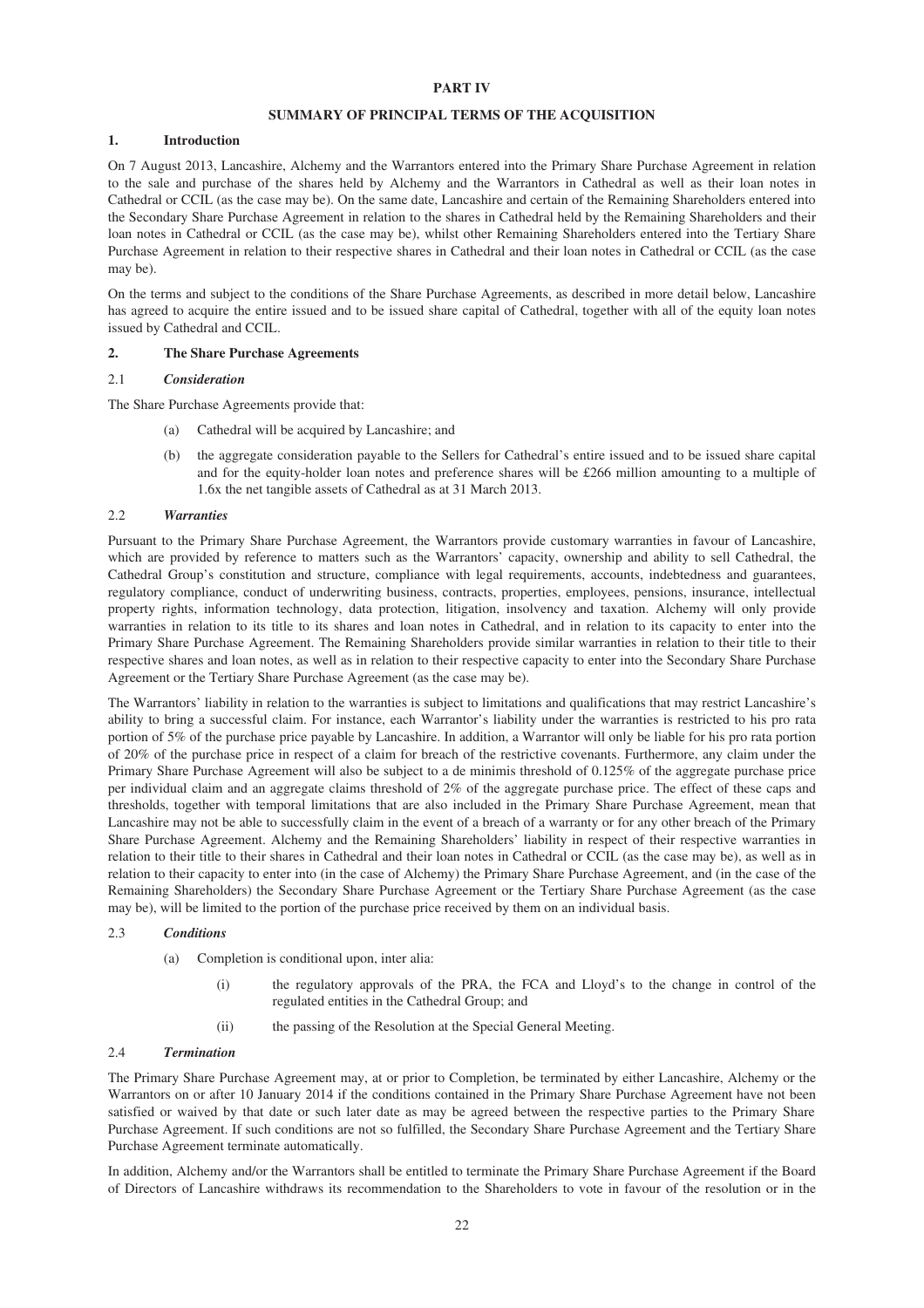event that the Resolution has not been passed by the requisite majority by 30 September 2013, in which case Lancashire will be obliged to pay the Sellers a break fee of £1.8 million.

## 2.5 *Covenants*

The Primary Share Purchase Agreement contains covenants requiring the Warrantors to carry on the business of Cathedral in the ordinary course between the date of the Primary Share Purchase Agreement and Completion and not to take certain specified actions except as agreed with Lancashire or as required by the Primary Share Purchase Agreement. Further, each party to the Primary Share Purchase Agreement agrees to co-operate with each other in respect of any steps required to be taken as part of its obligations, including in respect of causing the conditions contained in the Primary Share Purchase Agreement to be satisfied. The parties also agree to assist each other and keep each other informed with respect to progress in applying for and receiving the regulatory approvals of the PRA, the FCA and Lloyd's to the change in control of the regulated entities in the Cathedral Group.

#### 2.6 *Restrictive covenants*

Under the Primary Share Purchase Agreement, the Warrantors have agreed, subject to certain exceptions, that they will not work for another Lloyd's entity or solicit any employees of the Cathedral Group for a period of two years following Completion.

#### 2.7 *Indemnity*

Each of the shareholders in Cathedral severally agrees to indemnify Lancashire for any leakage received by it:

- (a) during the period from 31 March 2013 to and including the date of the Share Purchase Agreements; and
- (b) during the period between the date of the Share Purchase Agreements and Completion.

## 2.8 *Governing law*

The Share Purchase Agreements are governed by the laws of England and Wales.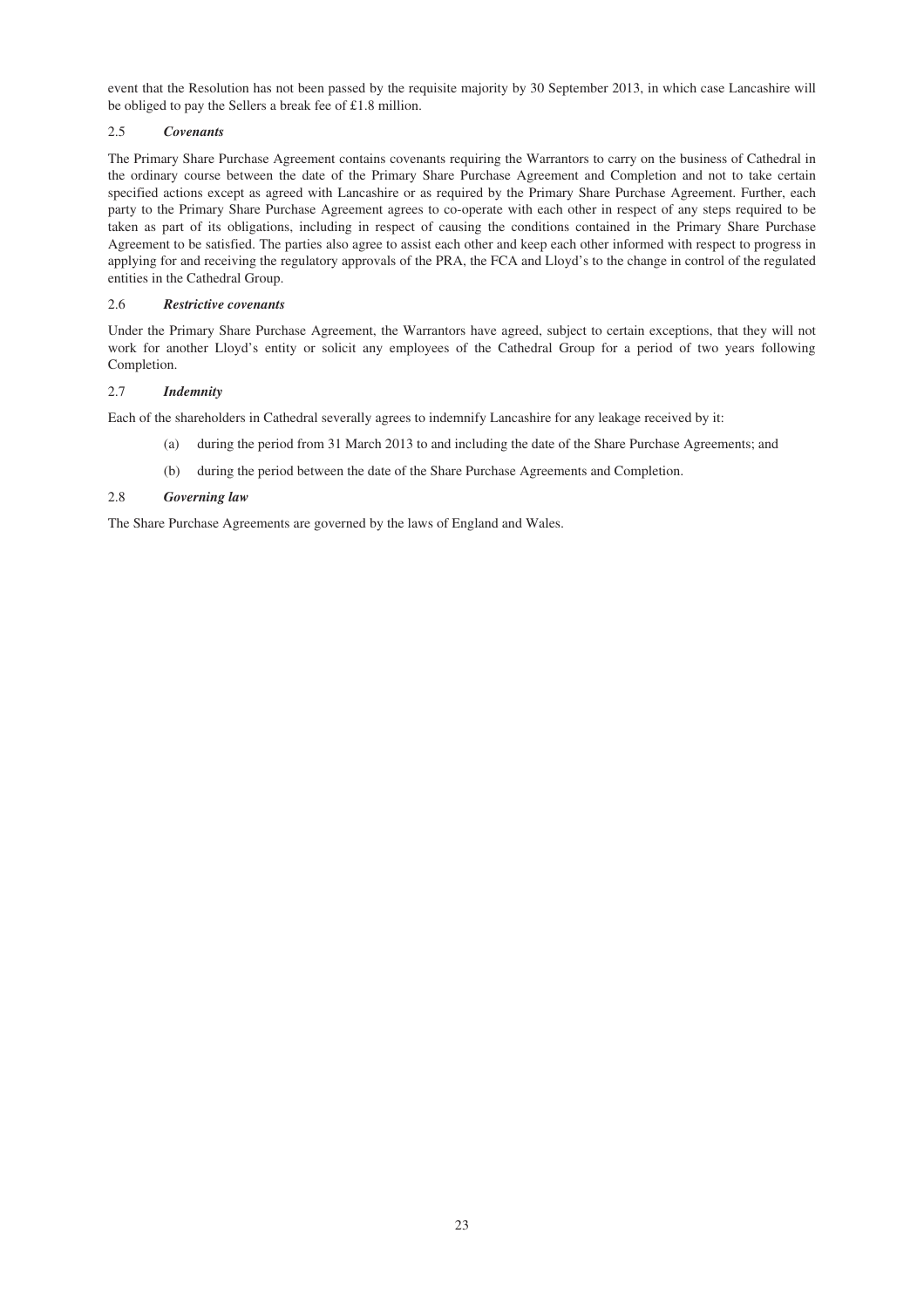## **PART V**

## **DOCUMENTS INCORPORATED BY REFERENCE**

The following documents shall be incorporated by reference in, and form part of, this document:

- (i) the Consolidated Audited Financial Statements of the Company and its subsidiaries for the year ended 31 December 2012 set out at pages 71 to 130 of the Annual Report and Accounts 2012;
- (ii) the Consolidated Audited Financial Statements of the Company and its subsidiaries for the year ended 31 December 2011 set out at pages 65 to 131 of the Annual Report and Accounts 2011;
- (iii) the Consolidated Audited Financial Statements of the Company and its subsidiaries for the year ended 31 December 2010 set out at pages 65 to 125 of the Annual Report and Accounts 2010 and the respective auditor's reports thereon;
- (iv) the Unaudited Condensed Interim Consolidated Financial Statements of the Company and its subsidiaries for the six months ended 30 June 2013; and
- (v) the Second Quarter 2013 Press Release as supplemented by the Second Quarter 2013 Financial Supplement (together with the Unaudited Condensed Interim Consolidated Financial Statements for the six months ended 30 June 2013, the "**Second Quarter 2013 Financial Information**").

| <b>Audited Consolidated Financial Statements as of 31 December 2012</b>                     | <b>Annual Report 2012</b><br>page reference |
|---------------------------------------------------------------------------------------------|---------------------------------------------|
| Auditors' Report                                                                            | Page 70                                     |
| Consolidated Statement of Comprehensive Income                                              | Page 71                                     |
| <b>Consolidated Balance Sheet</b>                                                           | Page 72                                     |
| Consolidated Statement of Changes in Shareholders' Equity                                   | Page 73                                     |
| <b>Consolidated Cash Flow Statement</b>                                                     | Page 74                                     |
| <b>Accounting Policies</b>                                                                  | Pages 75-79                                 |
| <b>Risk Disclosure</b>                                                                      | Pages 80-103                                |
| Notes to the Audited Consolidated Financial Statements                                      | Pages 104-130                               |
|                                                                                             |                                             |
|                                                                                             | <b>Annual Report 2011</b><br>page reference |
| <b>Audited Consolidated Financial Statements as of 31 December 2011</b><br>Auditors' Report | Page 65                                     |
| Consolidated Statement of Comprehensive Income                                              | Page 66                                     |
| <b>Consolidated Balance Sheet</b>                                                           | Page 67                                     |
| Consolidated Statement of Changes in Shareholders' Equity                                   | Page 68                                     |
| <b>Consolidated Cash Flow Statement</b>                                                     | Page 69                                     |
| <b>Accounting Policies</b>                                                                  | Pages 70-76                                 |
| <b>Risk Disclosure</b>                                                                      | Pages 77-102                                |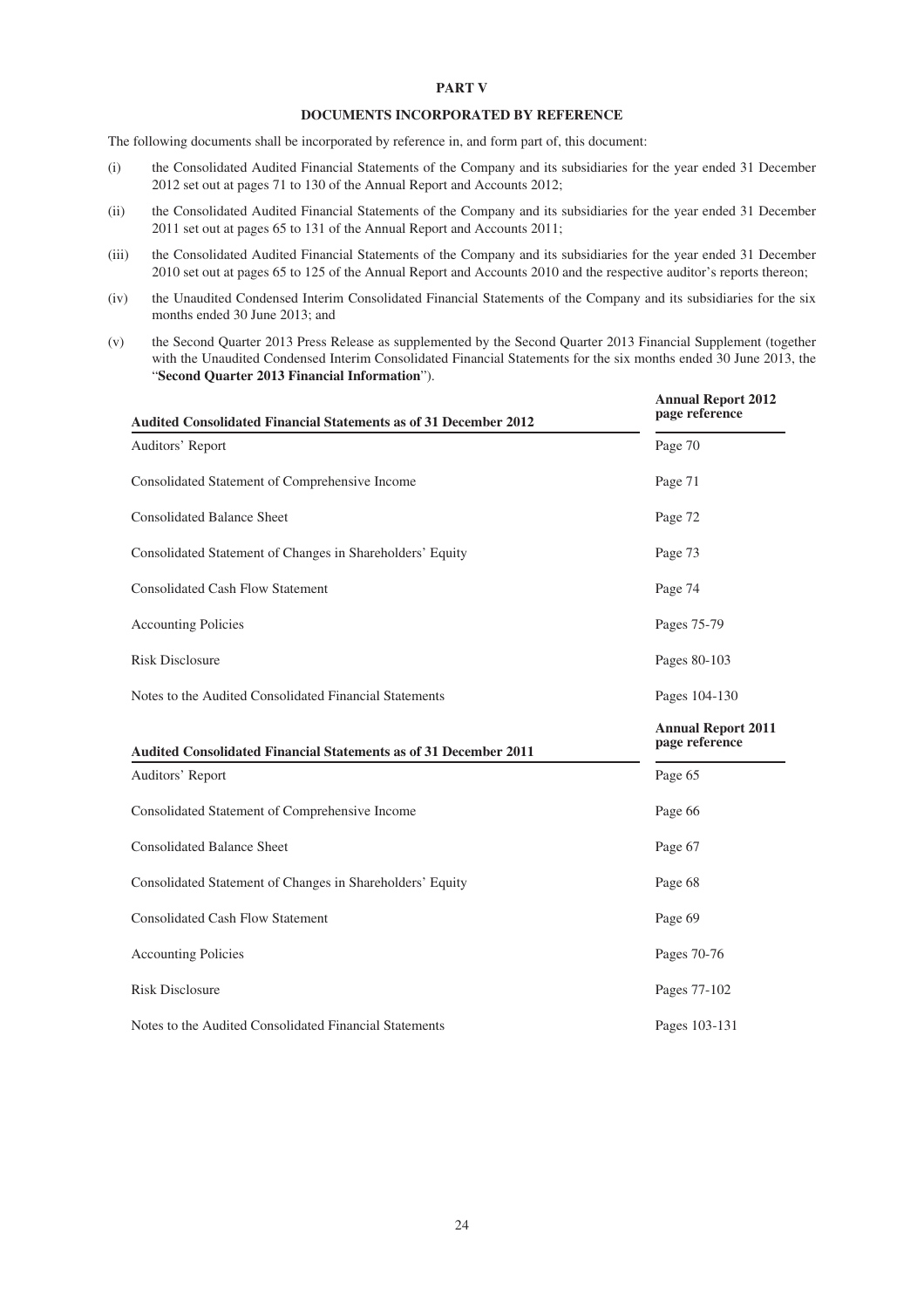| <b>Audited Consolidated Financial Statements as of 31 December 2010</b> | <b>Annual Report 2010</b><br>page reference |
|-------------------------------------------------------------------------|---------------------------------------------|
| Auditors' Report                                                        | Page 65                                     |
| Consolidated Statement of Comprehensive Income                          | Page 66                                     |
| Consolidated Balance Sheet                                              | Page 67                                     |
| Consolidated Statement of Changes in Shareholders' Equity               | Page 68                                     |
| <b>Consolidated Cash Flow Statement</b>                                 | Page 69                                     |
| <b>Accounting Policies</b>                                              | Pages 70-75                                 |
| <b>Risk Disclosure</b>                                                  | Pages 76-98                                 |
| Notes to the Audited Consolidated Financial Statements                  | Pages 99-125                                |

The Audited Consolidated Financial Statements are filed with the London Stock Exchange and available from the NSM which can be accessed via http://www.hemscott.com/nsm.do and are also available on the Company's website at www.lancashiregroup.com. The Second Quarter 2013 Financial Supplement is available on the Company's website at www.lancashiregroup.com. The Audited Consolidated Financial Statements and related notes, and the Second Quarter 2013 Financial Information are incorporated by references into this document. The information contained in this document should only be read in conjunction with the Audited Consolidated Financial Statements and the Second Quarter 2013 Financial Information.

The documents referred to above shall be incorporated in, and form part of, this document save that any statement contained in a document which is incorporated by reference herein shall be modified or superseded for the purpose of this document to the extent that a statement contained herein modifies or supersedes such earlier statement (whether expressly, by implication or otherwise). Any statement so modified or superseded shall not, except as so modified or superseded, constitute a part of this document. Any documents incorporated by reference in the Audited Consolidated Financial Statements and the Second Quarter 2013 Financial Information shall not form part of this document. Information contained in the Annual Report and Accounts 2012, 2011 and 2010 and the Second Quarter 2013 Financial Information which is not itself incorporated by reference, is either not relevant for Shareholders, has been superseded or else is covered elsewhere in this document.

Copies of documents incorporated by reference in this document can be obtained from the registered office of the Company.

Information contained in the documents incorporated by reference which is not itself incorporated by reference, is either not relevant for Shareholders or is covered elsewhere in this document. Any documents themselves incorporated by reference in the documents incorporated by reference in this document shall not form part of this document. Other than as specifically contained or incorporated by reference in this document, information on the Company's website is not part of this document.

The financial information relating to Lancashire contained in this document has been presented in a form that is consistent with the accounting policies adopted in its Audited Consolidated Financial Statements.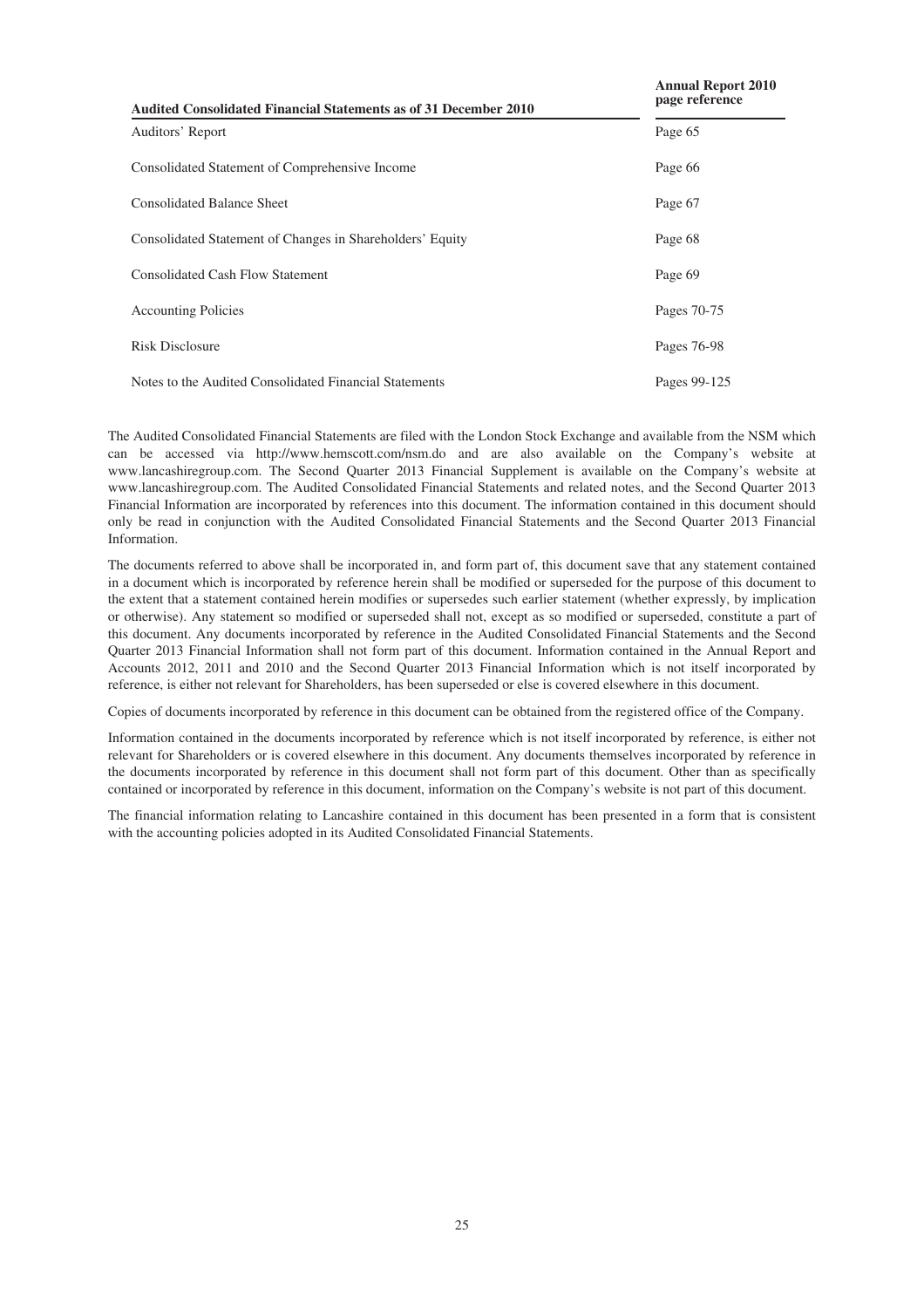#### **PART VI**

#### **CATHEDRAL'S ACCOUNTANT'S REPORT ON HISTORICAL FINANCIAL INFORMATION**

The Board of Directors Lancashire Holdings Limited Power House 7 Par-la-Ville Road Hamilton HM11 Bermuda



8 August 2013

Dear Sirs

#### **Cathedral Capital Limited**

We report on the financial information set out in Part VII for the years ended 31 December 2010, 2011 and 2012. This financial information has been prepared for inclusion in the class 1 circular relating to the acquisition of Cathedral Capital Limited dated 8 August 2013 (the "**Circular**") by Lancashire Holdings Limited on the basis of the accounting policies set out in note 2 of Part VII. This report is required by Listing Rule 13.5.2R and is given for the purpose of complying with that rule and for no other purpose.

Save for any responsibility which we may have to those persons to whom this report is expressly addressed and which we may have to ordinary shareholders as a result of the inclusion of this report in the Circular, to the fullest extent permitted by law we do not assume any responsibility and will no accept any liability to any other person for any loss suffered by any such other person as a result of, arising out of, or in connection with this report or our statement, required by and given solely for the purposes of complying with Listing Rule 13.4.1R (6), consenting to its inclusion in the Circular.

#### **Responsibilities**

The directors of Lancashire Holdings Limited are responsible for preparing the financial information on the basis of preparation set out in note 3 to the financial information and in a form that is consistent with the accounting policies adopted in Lancashire Holdings Limited's latest annual accounts.

It is our responsibility to form an opinion on the financial information and to report our opinion to you.

#### **Basis of opinion**

We conducted out work in accordance with Standards for Investment Reporting issued by the Auditing Practices Board in the United Kingdom. Our work included an assessment of evidence relevant to the amounts and disclosures in the financial information. It also included an assessment of significant estimates and judgements made by those responsible for the preparation of the financial information and whether the accounting polices are appropriate to the entity's circumstances, consistently applied and adequately disclosed.

We planned and performed our work so as to obtain all the information and explanations which we considered necessary in order to provide us with sufficient evidence to give reasonable assurance that the financial information is free from material misstatement whether caused by fraud or other irregularity or error.

Our work has not been carried out in accordance with auditing or other standards and practices generally accepted in other jurisdictions and accordingly should not be relied upon as if it had been carried out in accordance with those standards and practices.

#### **Opinion**

In our opinion, the financial information gives, for the purposes of the Circular, a true and fair view of the state of affairs of Cathedral Capital Limited as at the dates stated, of its results and cashflows and changes in equity for the periods then ended in accordance with International Financial Reporting Standards as adopted by the European Union and has been prepared in a form that is consistent with the accounting policies adopted in Lancashire Holdings Limited's latest annual accounts.

Yours faithfully

**Mazars LLP**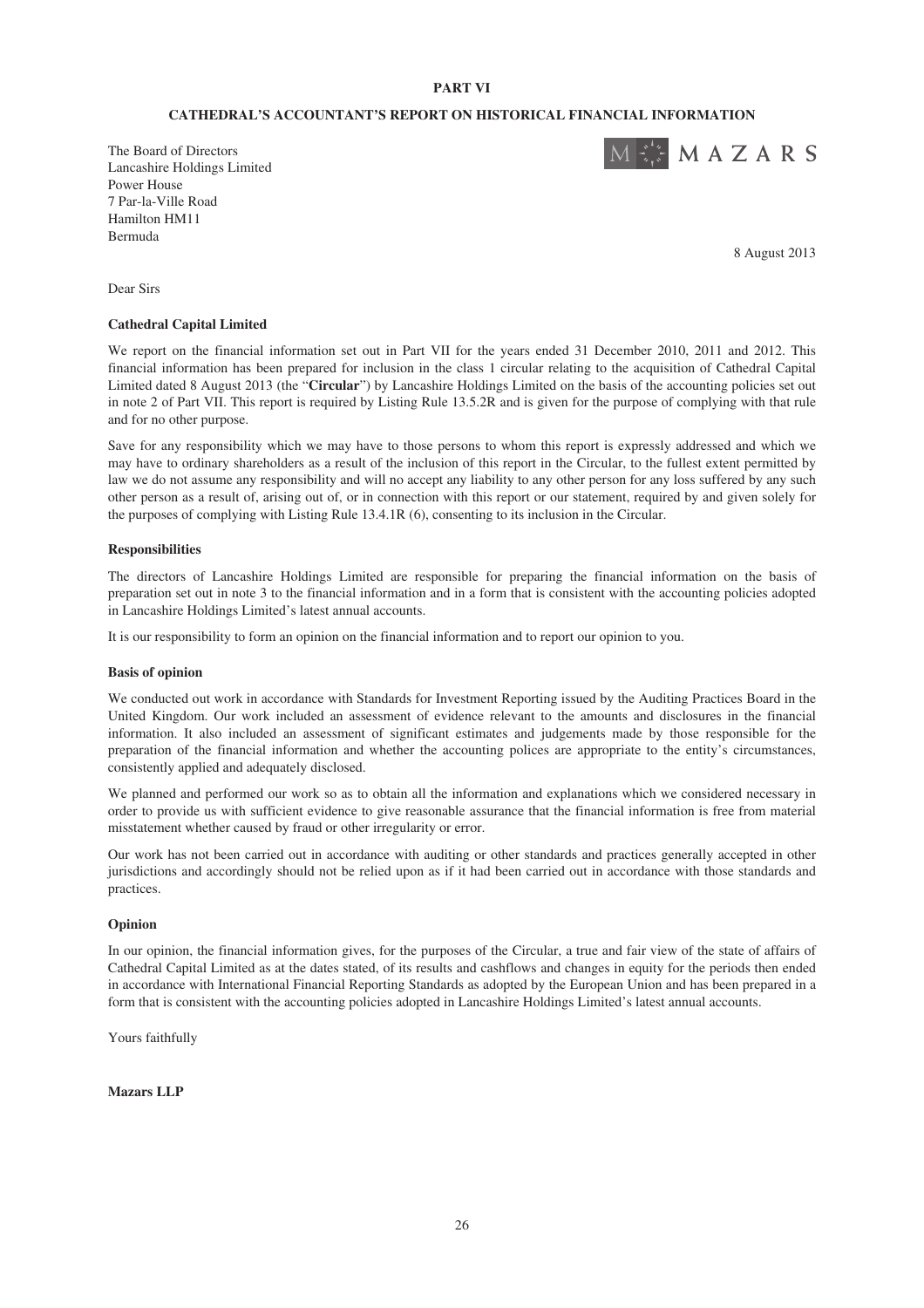## **PART VII**

## **HISTORICAL FINANCIAL INFORMATION RELATING TO CATHEDRAL**

## **Consolidated Statement of Comprehensive Income For the years ended 31 December**

|                                                                 | <b>Notes</b> | 2012<br>£'000 | 2011<br>$\pounds$ '000 | 2010<br>$\pounds$ '000 |
|-----------------------------------------------------------------|--------------|---------------|------------------------|------------------------|
| <b>Income</b>                                                   |              |               |                        |                        |
| Gross premiums written                                          | 5            | 193,266       | 185,937                | 182,784                |
| Less premiums ceded to reinsurers                               |              | (45,961)      | (49,688)               | (47, 673)              |
| Net premiums written                                            |              | 147,305       | 136,249                | 135,111                |
| Gross amount of change in provision for unearned premiums       |              | (2,201)       | 2,921                  | 5,280                  |
| Reinsurers' share of change in provision for unearned premiums  |              | (33)          | (654)                  | 1,140                  |
| Earned premiums, net of reinsurance                             |              | 145,071       | 138,516                | 141,531                |
| Fees and commission income                                      | 6            | 1,774         | 3,765                  | 5,061                  |
| Investment return                                               | 7            | 5,998         | 4,674                  | 6,009                  |
| Other income                                                    |              | 43            | 44                     | 16                     |
| <b>Total income</b>                                             |              | 152,886       | 146,999                | 152,617                |
| <b>Expenses</b>                                                 |              |               |                        |                        |
| Claims paid;                                                    |              |               |                        |                        |
| Gross amount                                                    |              | (119,991)     | (111,067)              | (84,313)               |
| Reinsurers' share                                               |              | 38,705        | 25,866                 | 20,386                 |
| Net claims paid                                                 |              | (81, 286)     | (85,201)               | (63, 927)              |
| Net change in the provision for claims                          |              |               |                        |                        |
| Gross amount                                                    |              | 18,332        | (62, 843)              | (38,513)               |
| Reinsurers' share                                               |              | (11,212)      | 46,145                 | 8,019                  |
| Net change in the provision for claims                          |              | 7,120         | (16,698)               | (30, 494)              |
| Claims incurred, net of reinsurance                             | 5            | (74, 166)     | (101, 899)             | (94, 421)              |
| Acquisition costs                                               |              | (33, 021)     | (31,368)               | (30,998)               |
| Other operating expenses                                        | 8            | (14, 608)     | (10, 367)              | (10,663)               |
| Net foreign exchange (losses)/gains                             | 9            | (6,172)       | 2,331                  | 1,520                  |
| Total expenses, excluding finance costs                         |              | (127,967)     | (141, 303)             | (134, 562)             |
| <b>Operating profits</b>                                        |              | 24,919        | 5,696                  | 18,055                 |
| Finance costs                                                   | 10           | (10, 388)     | (12, 281)              | (12, 112)              |
| Profit/(loss) on ordinary activities before tax                 | 11           | 14,531        | (6,585)                | 5,943                  |
| Income tax (expense)/credit                                     | 13           | (2,944)       | 2,701                  | (1,948)                |
| Profit/(loss) on ordinary activities after tax                  |              | 11,587        | (3,884)                | 3,995                  |
| Profit/(loss) attributable to equity shareholders of the parent |              |               |                        |                        |
| company                                                         |              | 11,587        | (3,884)                | 3,995                  |
| Other comprehensive income                                      |              |               |                        |                        |
| Total comprehensive income for the year                         |              | 11,587        | (3,884)                | 3,995                  |
| Basic & diluted earnings/(loss) per share                       | 14           | £10.55        | (£3.16)                | £3.23                  |

All activities were in respect of continuing operations.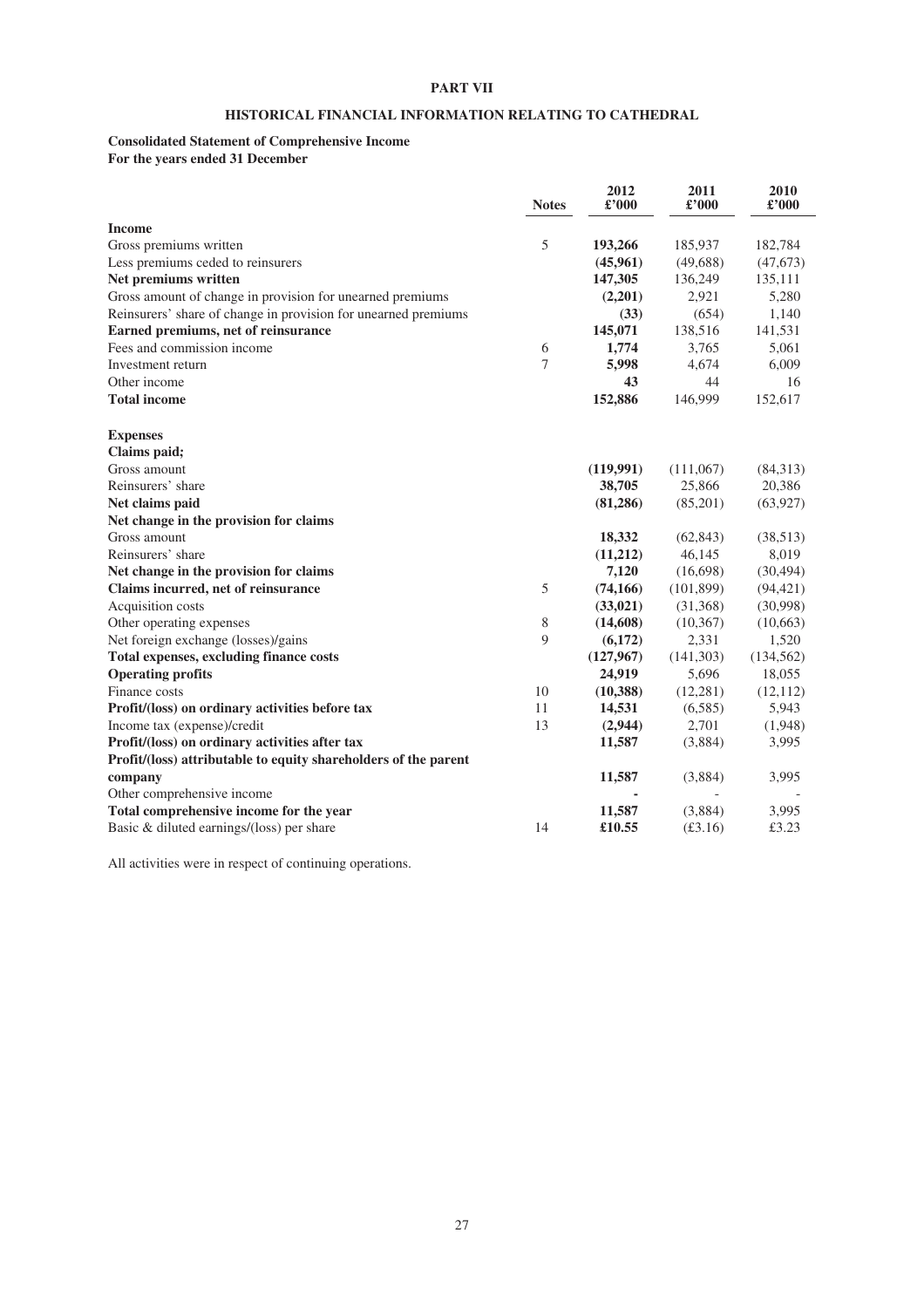#### **Consolidated Statement of Financial Position As at 31 December**

|                                     | <b>Notes</b> | 2012<br>£'000 | 2011<br>£'000 | 2010<br>£'000 |
|-------------------------------------|--------------|---------------|---------------|---------------|
| <b>Assets</b>                       |              |               |               |               |
| Property, plant and equipment       | 15           | 340           | 361           | 504           |
| Intangible assets                   | 16           | 23,234        | 23,234        | 23,234        |
| Reinsurance assets                  | 22           | 93,112        | 107,161       | 62,215        |
| Financial investments               | 17           | 258,528       | 245,585       | 250,938       |
| Deferred acquisition costs          | 22           | 12,391        | 11,444        | 12,687        |
| Deferred tax assets                 | 24           | 1,309         | 6,253         |               |
| Other assets                        |              |               |               | 645           |
| Prepayments and accrued income      | 18           | 2,282         | 6,539         | 7,189         |
| Trade and other receivables         | 19           | 71,273        | 70,160        | 66,387        |
| Cash and cash equivalents           | 20           | 95,786        | 115,228       | 99,378        |
| <b>Total assets</b>                 |              | 558,255       | 585,965       | 523,177       |
| <b>Equity</b>                       |              |               |               |               |
| Called up share capital             | 26           | 5             | 5             | 6             |
| Share premium account               |              | 1,237         | 1,237         | 1,237         |
| Capital redemption reserve          |              | 1,021         | 1,021         | 1,020         |
| Own shares                          |              | (9)           | (6)           | (13)          |
| Retained earnings                   |              | 52,426        | 40,839        | 44,723        |
| Total shareholders' equity          |              | 54,680        | 43,096        | 46,973        |
| <b>Liabilities</b>                  |              |               |               |               |
| <b>Borrowings</b>                   | 21           | 155,368       | 158,282       | 157,023       |
| Insurance liabilities               | 22           | 302,793       | 326,577       | 274,684       |
| Provision for other liabilities     | 23           | 4,907         | 588           | 3,337         |
| Deferred tax liabilities            | 24           | 15,550        | 21,669        | 21,375        |
| Trade and other payables            | 25           | 23,440        | 33,005        | 18,075        |
| Current tax liabilities             |              | 582           | 1,522         | 552           |
| Accruals and deferred income        |              | 935           | 1,226         | 1,158         |
| <b>Total liabilities</b>            |              | 503,575       | 542,869       | 476,204       |
| <b>Total equity and liabilities</b> |              | 558,255       | 585,965       | 523,177       |

#### *Nature and purpose of each reserve*

The called up share capital is the nominal value of each share in issue and is not distributable.

The share premium account represents the difference between the proceeds and the nominal value of each share issued and is not distributable, although expenses relating to the issue of shares can be offset against the premium arising on the related shares issued.

The capital redemption reserve relates to A ordinary shares (including preference shares) cancelled by Cathedral and is not distributable.

The own shares reserve relates to A ordinary shares and B ordinary shares in Cathedral which are held by the Cathedral Group's ESOP. Details of the ESOP are set out in Note 27.

Retained earnings are in respect of the comprehensive income retained by the Cathedral Group after dividends and tax.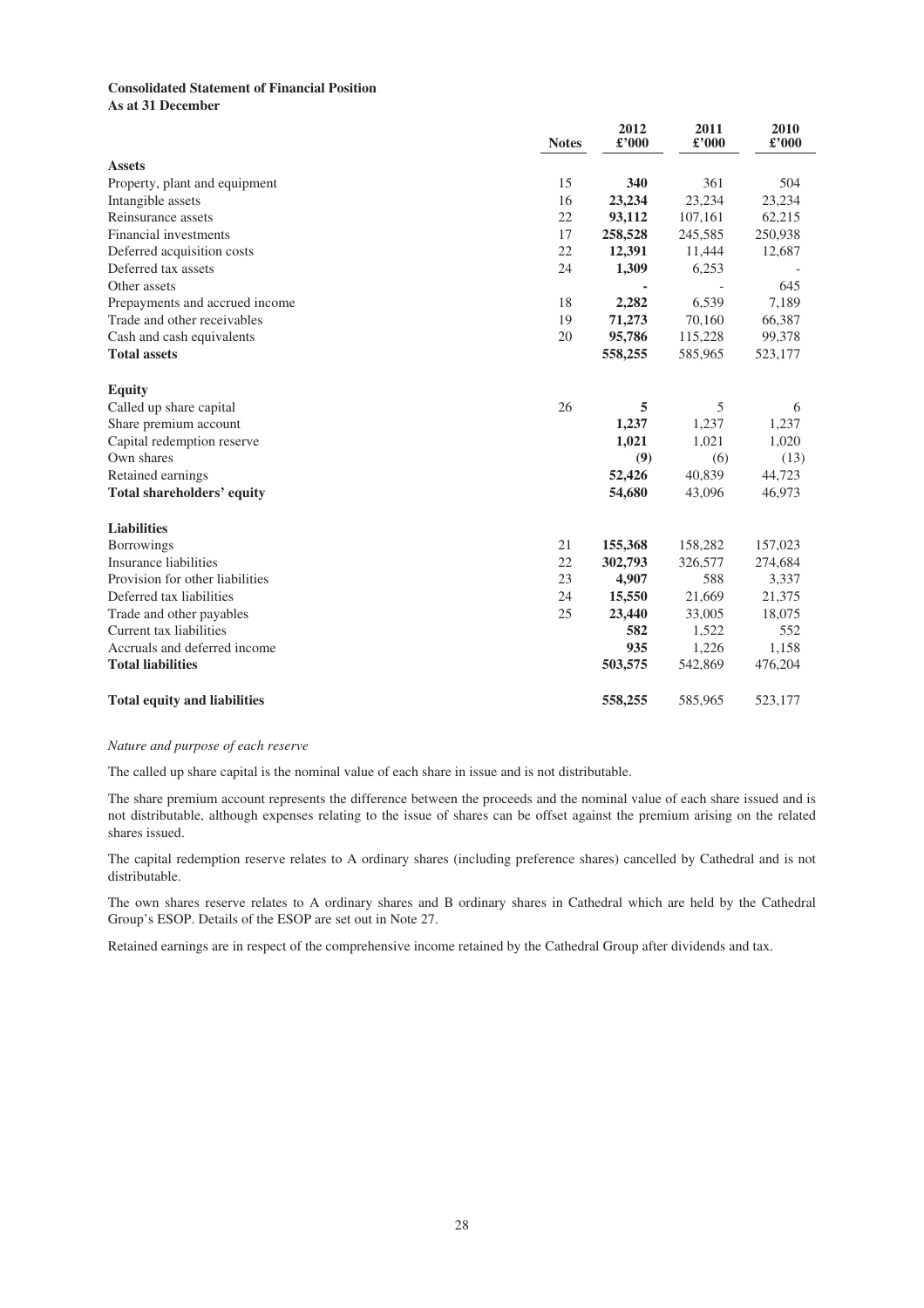## **Consolidated Statement of Changes in Equity**

**For the years ended 31 December**

| Year ended 31 December 2012        | <b>Balance at</b><br>1 January<br>2012<br>$\pounds$ '000 | <b>Total</b><br>Comprehensive<br><b>Income for</b><br>the year<br>$\pounds 000$ | <b>Purchase of</b><br><b>Own Shares</b><br>$\pounds$ '000 | <b>Total</b><br>attributable<br>to equity<br>holders<br>$\pounds$ '000 |
|------------------------------------|----------------------------------------------------------|---------------------------------------------------------------------------------|-----------------------------------------------------------|------------------------------------------------------------------------|
| Called up share capital            | 5                                                        |                                                                                 |                                                           |                                                                        |
| Share premium account              | 1,237                                                    |                                                                                 |                                                           | 1,237                                                                  |
| Capital redemption reserve         | 1,021                                                    |                                                                                 |                                                           | 1,021                                                                  |
| Own shares                         | (6)                                                      |                                                                                 | (3)                                                       | (9)                                                                    |
| Retained earnings                  | 40,839                                                   | 11,587                                                                          |                                                           | 52,426                                                                 |
| Total shareholders' equity         | 43,096                                                   | 11,587                                                                          | (3)                                                       | 54,680                                                                 |
| <b>Year ended 31 December 2011</b> | <b>Balance at</b><br>1 January<br>2011<br>$\pounds$ '000 | <b>Total</b><br>Comprehensive<br><b>Income for</b><br>the year<br>$\pounds 000$ | <b>Share</b><br>reorganisation<br>$\pounds$ '000          | <b>Total</b><br>attributable<br>to equity<br>holders<br>$\pounds$ '000 |
| Called up share capital            | 6                                                        |                                                                                 | (1)                                                       | 5                                                                      |
| Share premium account              | 1,237                                                    |                                                                                 |                                                           | 1,237                                                                  |
| Capital redemption reserve         | 1.020                                                    |                                                                                 |                                                           | 1,021                                                                  |

|                            |        | Total                    |                          | <b>Total</b> |
|----------------------------|--------|--------------------------|--------------------------|--------------|
| Total shareholders' equity | 46,973 | (3.884)                  |                          | 43,096       |
| Retained earnings          | 44,723 | (3,884)                  | $\overline{\phantom{a}}$ | 40,839       |
| Own shares                 | (13)   | $\overline{\phantom{0}}$ |                          | (6)          |

| Year ended 31 December 2010 | <b>Balance at</b><br>1 January<br>2010<br>$\pounds 000$ | Comprehensive<br><b>Income for</b><br>the year<br>£'000 | <b>Share</b><br>reorganisation<br>$\pounds$ '000 | attributable<br>to equity<br>holders<br>$\pounds 000$ |
|-----------------------------|---------------------------------------------------------|---------------------------------------------------------|--------------------------------------------------|-------------------------------------------------------|
| Called up share capital     | 13                                                      |                                                         | (7)                                              |                                                       |
| Share premium account       | 1.237                                                   |                                                         |                                                  | 1.237                                                 |
| Capital redemption reserve  | 1,013                                                   | $\overline{\phantom{0}}$                                |                                                  | 1.020                                                 |
| Own shares                  | (13)                                                    |                                                         |                                                  | (13)                                                  |
| Retained earnings           | 40.728                                                  | 3,995                                                   |                                                  | 44,723                                                |
| Total shareholders' equity  | 42.978                                                  | 3,995                                                   |                                                  | 46,973                                                |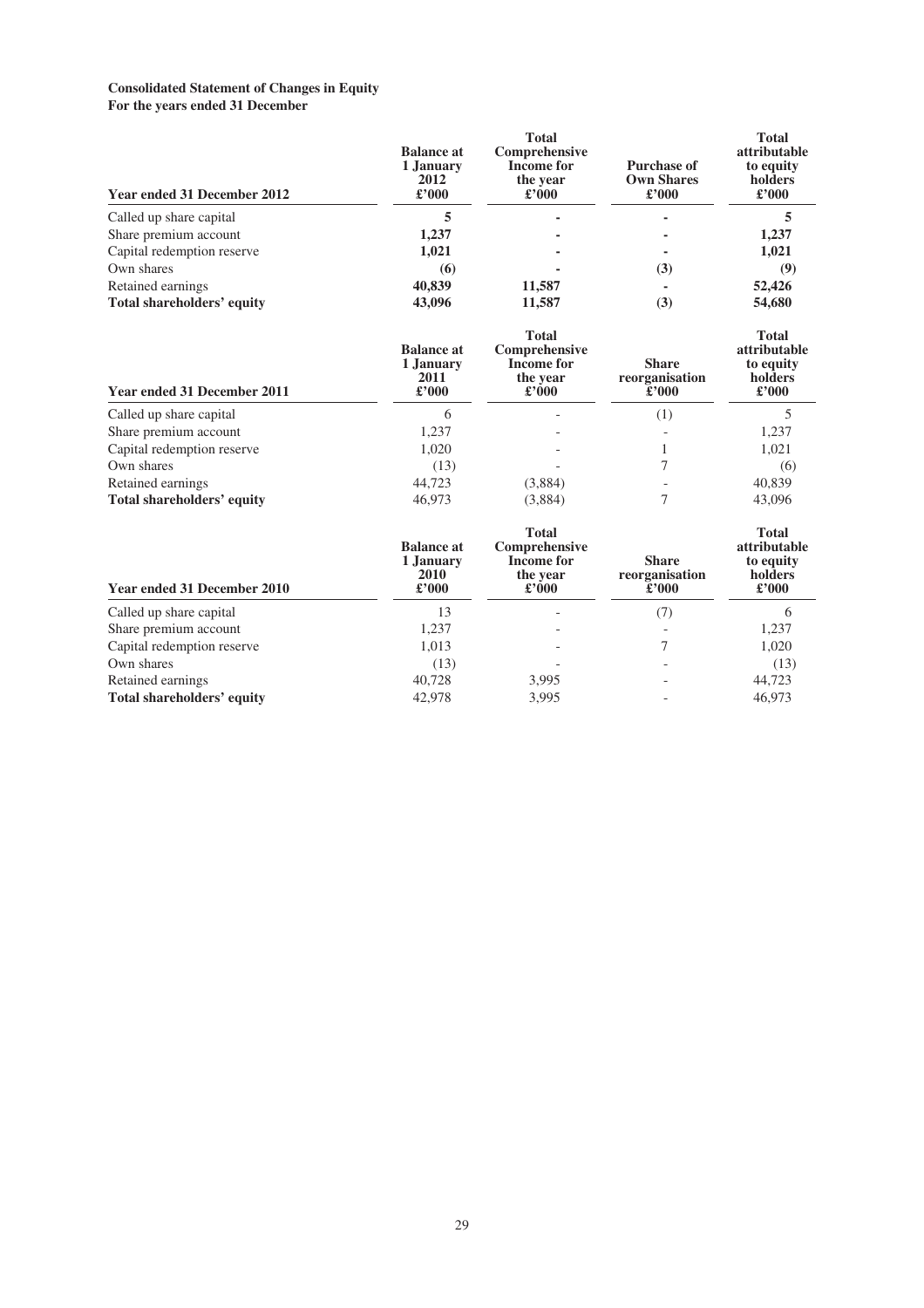#### **Consolidated Statement of Cash Flows For the years ended 31 December**

|                                                                   | <b>Notes</b> | 2012<br>$\pounds$ '000 | 2011<br>$\pounds$ '000 | 2010<br>$\pounds 000$ |
|-------------------------------------------------------------------|--------------|------------------------|------------------------|-----------------------|
|                                                                   |              |                        |                        |                       |
| Cash generated from/(used in) operations                          | 30           | 1,300                  | 10,148                 | (34, 856)             |
| Interest received                                                 |              | 5,613                  | 6,209                  | 5,135                 |
| Dividends received                                                |              | 245                    | 249                    | 278                   |
| Income taxes (paid)/received                                      |              | (4,958)                | 980                    | (7,351)               |
| Net cash from operating activities                                |              | 2,200                  | 17,586                 | (36, 794)             |
| Investing activities:                                             |              |                        |                        |                       |
| Purchase of property, plant and equipment                         |              | (311)                  | (57)                   | (186)                 |
| Net cash (used in) investing activities                           |              | (311)                  | (57)                   | (186)                 |
| Financing activities:                                             |              |                        |                        |                       |
| Interest paid on loan notes                                       |              | (15,684)               | (1,945)                | (8,839)               |
| Preference share dividends paid                                   |              | (4,824)                | (4)                    | (2,415)               |
| Purchase of own shares by ESOP                                    |              | (99)                   | (4)                    |                       |
| Net cash (used in) financing activities                           |              | (20,607)               | (1,953)                | (11,254)              |
| Net (decrease)/increase in cash and cash equivalents              |              | (18, 718)              | 15,576                 | (48, 234)             |
| Cash and cash equivalents at beginning of the year                |              | 115,228                | 99,378                 | 146,875               |
| Effect of exchange rate fluctuations on cash and cash equivalents |              | (724)                  | 274                    | 737                   |
| Cash and cash equivalents at end of the year                      | 20           | 95,786                 | 115,228                | 99,378                |

#### **1. General Information**

Cathedral is a limited company incorporated and domiciled in England and Wales. The principal activities of Cathedral and its subsidiaries ("the Cathedral Group") are described in section 4 of part 1 of this circular.

#### **2. Basis of preparation of financial information**

#### (a) *Basis of preparation*

The Cathedral Group's subsidiary, Cathedral Capital Holdings Limited, issued a series of Floating Rate Subordinated Loan Notes due in 2034 and 2035, all of which are listed on the Irish Stock Exchange. Accordingly, Cathedral Capital Holdings Limited is required to prepare its consolidated financial statements in accordance with International Financial Reporting Standards ("IFRS") endorsed by the European Commission ("EC"). Given this, Cathedral Capital Limited has elected to prepare its consolidated financial statements under the historical cost accounting rules, modified by the revaluation of certain financial instruments as described below and in accordance with IFRS as adopted by the European Union, and those parts of the Companies Act 2006 applicable to companies reporting under IFRS. The accounts have been prepared on a going concern basis.

(b) *Basis of consolidation*

The financial information of the Cathedral Group includes the accounts of Cathedral and its subsidiaries, together with the Cathedral Group's share of the assets, liabilities, revenues and expenses of the Lloyd's syndicates supported by the Cathedral Group's corporate member subsidiary for the years ended 31 December 2010, 31 December 2011, and 31 December 2012. Subsidiaries are those entities in which the Cathedral Group directly or indirectly has the power to govern the operating and financial policies in order to gain economic benefits. The Cathedral Group's Employee Share Ownership Plan ("ESOP") is also included within the financial information of the Cathedral Group as the Cathedral Group is deemed to have de facto control of the assets and liabilities of the ESOP. Adjustments are made to convert the accounts of Cathedral and its subsidiaries prepared under UK GAAP into IFRS so as to remove any dissimilar accounting policies that may exist. All inter-company balances, profit and transactions are eliminated on consolidation.

(c) *Adoption of new and revised Standards*

All new standards and interpretations released by the International Accounting Standards Board ("IASB") have been considered and adopted where relevant in the preparation of this financial information.

(d) *Standards, interpretations and amendments to published standards that are not yet effective*

The following Standards and Interpretations issued by the International Accounting Standards Board (IASB) and which are relevant to the Cathedral Group are in issue but not yet effective:

(i) Amendments to IFRS 7 ("Financial Instruments Disclosures");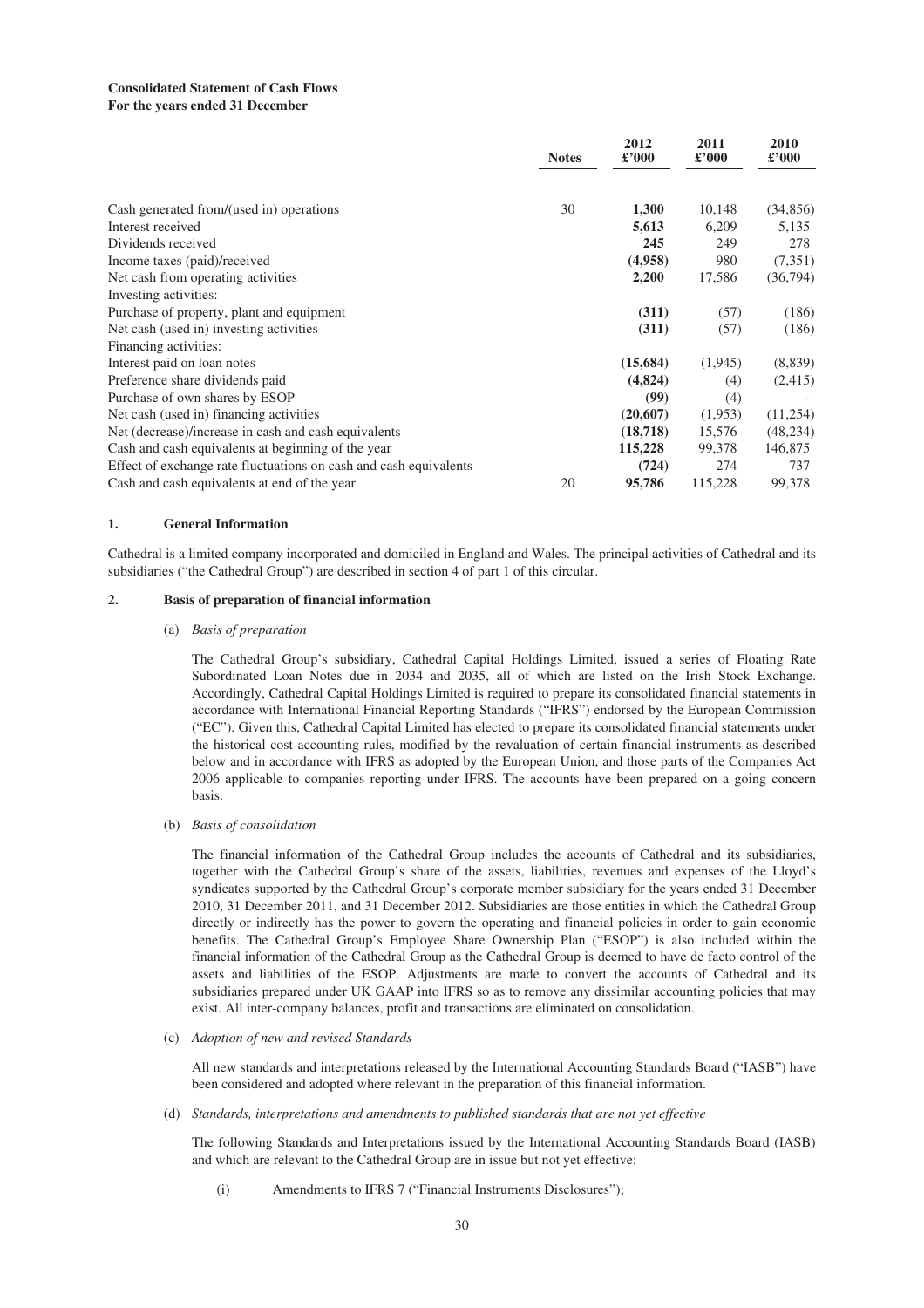- (ii) IFRS 9 ("Financial Instruments");
- (iii) IFRS 10 ("Consolidated Financial Statements");
- (iv) IFRS 12 ("Disclosure of involvement with other entities");
- (v) IFRS 13 ("Fair Value Measurement"); and
- (vi) Amendments to IFRS 32 ("Financial Instruments Presentation") effective 1 January 2013

The Directors anticipate that the adoption of these standards and interpretations will have no material impact on the consolidated financial information of the Cathedral Group, except for changes to disclosures.

#### **3. Significant Accounting Policies**

#### (a) *Recognition of insurance transactions and sources of data*

The Cathedral Group participates on syndicates at Lloyd's. These consist of Syndicates 2010 and 3010 ("the syndicates") which are managed by the Cathedral Group's managing agent subsidiary.

The Cathedral Group recognizes its proportion of all the transactions undertaken by the syndicates in which it participates within the Cathedral Group's Consolidated Statement of Comprehensive Income. Similarly, the Cathedral Group's proportion of the syndicates' assets and liabilities has been reflected in its Consolidated Statement of Financial Position. This proportion is calculated by reference to the Cathedral Group's participation as a percentage of each syndicate's total capacity for each year of account. For 2010, it included syndicates managed by managing agents outside of the Cathedral Group.

Syndicate assets are held subject to the terms of the trust deeds for the benefit of the Cathedral Group's insurance policyholders.

The financial information on these transactions, assets and liabilities of the syndicates is based on returns prepared by the Cathedral Group's managing agent subsidiary and submitted to Lloyd's, with any adjustments in respect of IFRS determined by the Cathedral Group. However, for other Syndicates in which the Cathedral Group participated, such information was provided by managing agents outside the Cathedral Group.

In accordance with IFRS 4, "Insurance Contracts", the Cathedral Group continues to apply existing accounting policies to its insurance contracts but has the option to make improvements to its policies if the changes make the financial statements more relevant to decision making needs of the users. Insurance contracts entered into by way of the Cathedral Group's participation on the syndicates are accounted for under the annual accounting basis (which is used by most insurance entities in the United Kingdom).

(b) *Use of estimates*

The financial information has been prepared using critical estimates and assumptions that affect the reported amounts of assets and liabilities. Although these estimates are based on management's best knowledge of current events and actions, actual outcomes may ultimately differ from those estimates, possibly significantly. Note 4 details the key risk factors impacting management estimates.

(c) *Insurance contracts*

Insurance contracts entered into by way of the Cathedral Group's participation on the syndicates are accounted for as follows:

(i) *Premiums*

Gross written premiums represent contracts on business incepting during the financial year, together with adjustments made in the year to premiums written in previous accounting periods. All premiums are gross of commission payable to intermediaries.

Outwards reinsurance premiums are accounted for in the same accounting period as the premiums for the related direct or inwards business being reinsured by the syndicates. This includes both the Cathedral Group's share of outwards reinsurance premiums written by the syndicates and also premiums paid by the Cathedral Group's subsidiaries for reinsurance protection.

The movement in the provision for unearned premiums is taken to the Consolidated Statement of Comprehensive Income in order that revenue is recognized over the period of the risk.

(ii) *Provision for unearned premiums*

Written premium is earned according to the risk profile of the policy commencing from the date of inception of the policy. Unearned premiums represent the proportion of premiums written in the year that relate to the unexpired terms of policies in force at the balance sheet date, calculated on the basis of established earnings patterns or time apportionment as appropriate. Estimates are based on managing agent's estimates of the exposures of the underlying business written.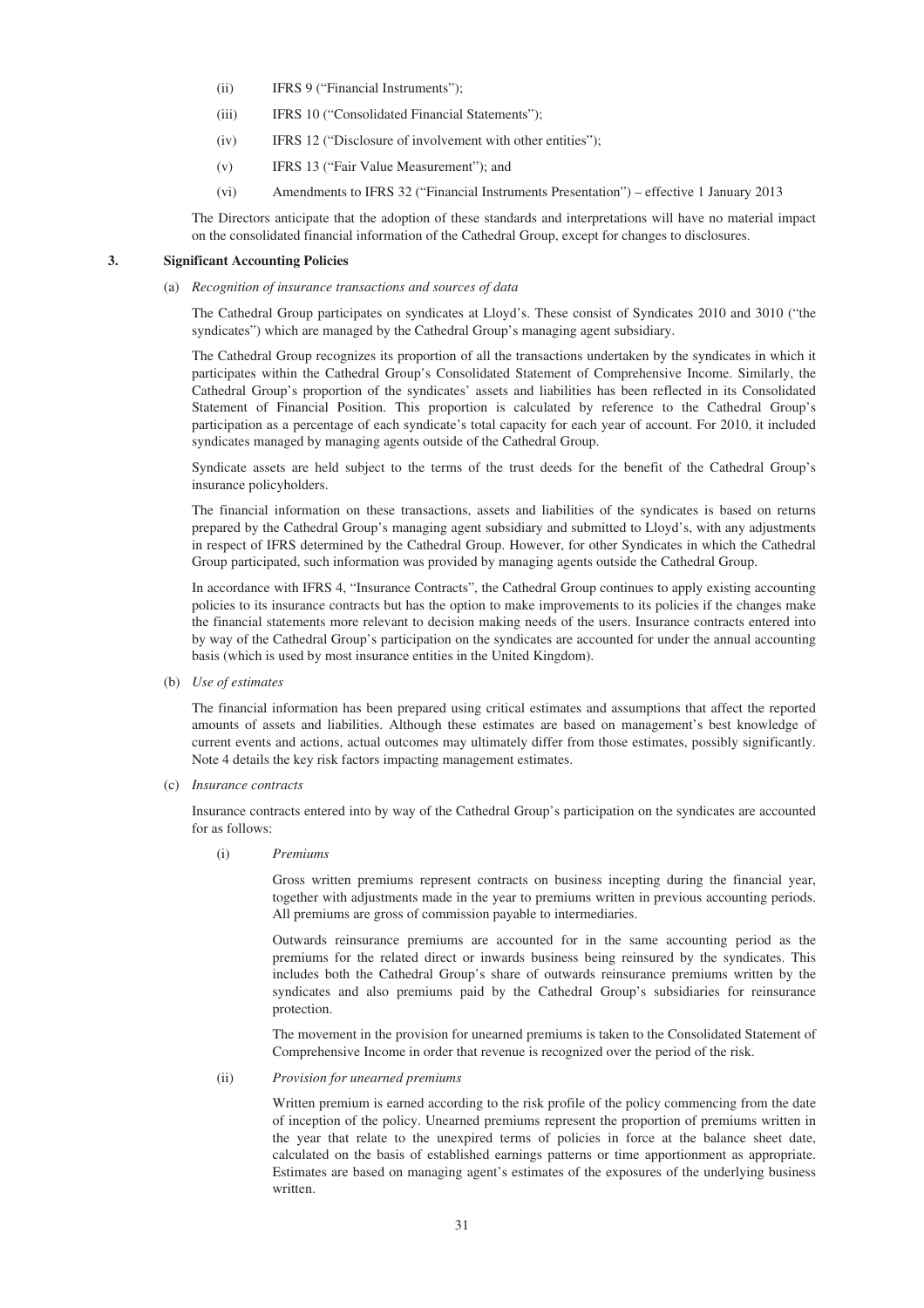#### (iii) *Claims incurred*

Claims incurred comprise claims and settlement expenses (both internal and external) paid in the year and the movement in the provision for outstanding claims and settlement expenses, including an allowance for the cost of claims incurred by the balance sheet date but not reported ("IBNR") until after the year end. Claims outstanding are reduced by anticipated salvage and other recoveries.

#### (iv) *Outstanding claims provisions*

The outstanding claims comprise amounts set aside for claims notified by the balance sheet date and IBNR and includes amounts in respect of internal and external claims handling costs.

Notified claims are estimated on a case by case basis with regard to the circumstances as reported, any information available from loss adjusters and previous experience of the cost of settling claims with similar characteristics.

The amount included in respect of IBNR is based on a detailed review of losses and loss development by the management of the Cathedral Group's managing agent subsidiary. This provision is reviewed by external consulting actuaries. IBNR for major catastrophe losses is individually assessed by the underwriting and non underwriting management of the Cathedral Group's managing agent subsidiary. IBNR for smaller and more attritional losses is based on projecting from past experience the development of claims over time to form a view of the likely ultimate claims to be experienced having regard to variations in the business accepted and the underlying terms and conditions. For the most recent years, where a high degree of volatility arises from projections, estimates may be based in part on output from rating and other models of the business accepted and assessments of underwriting conditions.

The Cathedral Group's managing agent subsidiary uses a number of statistical and other techniques to assist in making the above estimates. The two most critical assumptions as regards claims provisions are that the past is a reasonable predictor of the likely level of claims development and that the rating and other models used for current business are fair reflections of the likely level of ultimate claims to be incurred.

For the year ended 31 December 2010, with respect to the Cathedral Group's share of externally managed syndicates, the amount included in respect of IBNR is based on estimates by the managing agents of those Syndicates.

#### (v) *Reinsurance*

The reinsurers' share of provision for claims is based on calculated amounts of outstanding claims and projections for IBNR, net of estimated irrecoverable amounts, having regard to the reinsurance programme in place for the class of business, the claims experience for the year and the current security rating of the reinsurance companies involved.

If a reinsurance asset is impaired, the Cathedral Group reduces its carrying amount accordingly, and will immediately recognize the impairment loss in the Consolidated Statement of Comprehensive Income. A reinsurance asset will be deemed to be impaired if there is objective evidence, as a result of an event that occurred after initial recognition of the asset, that the Cathedral Group may not receive all amounts due to it under the terms of the contract, and that the event has a reliably measurable impact on the amounts that the Cathedral Group will receive from the reinsurer. For the year ended 31 December 2010, it should be noted that the amount of impairment, if any, for those syndicates managed by external managing agents is based on estimates from those agents and not by the Cathedral Group.

#### (vi) *Deferred acquisition costs*

Acquisition costs represent commission and other expenses arising from the conclusion of insurance contracts. They are deferred over the period in which the related premiums are earned.

#### (vii) *Liability adequacy tests*

At each period end, liability adequacy tests are performed, employing the current estimates of the Cathedral Group's future cash flows under its insurance contracts. If, as a result of these tests, the carrying amount of the Cathedral Group's insurance liabilities is found to be inadequate in comparison to the value of these future cash flows, the deficiency is charged to the Consolidated Statement of Comprehensive Income for the accounting period.

#### (viii) *Reinsurance to close*

To the extent that the Cathedral Group participates on successive years of account of the same syndicate and there is a reinsurance to close between those years, the Cathedral Group has offset its share of the reinsurance to close received against its share of the reinsurance to close paid.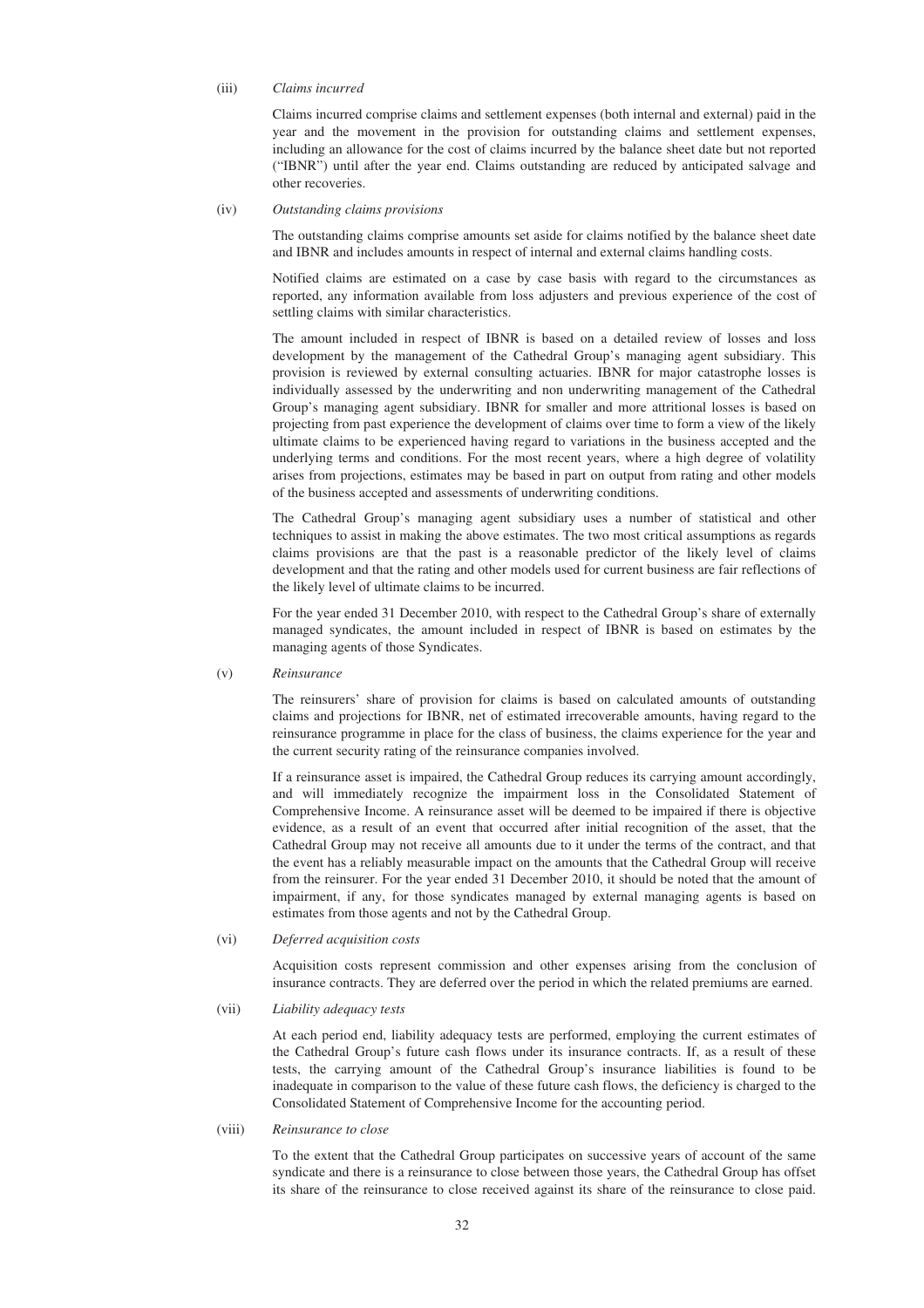This is accounted for in the accounting period when the reinsurance to close contract is completed (usually the year after the year of account is deemed to have closed).

Where the Cathedral Group has increased or decreased its syndicate participation from one year of account to the next, the difference between the reinsurance to close received and the reinsurance to close paid is shown in the Consolidated Statement of Comprehensive Income as either gross premiums written or reinsurance premiums payable as appropriate.

#### (d) *Revenue recognition*

#### (i) *Fees and commission income*

Fees and commission income consists mainly of managing agents fees and profit commission charged to Names in respect of the syndicates. This excludes any fees charged to the Cathedral Group's corporate member subsidiary. The fees are recognised in the accounting period in which the service is rendered by reference to completion of the specific transaction, assessed on the basis of the actual service provided as a proportion of the total services to be provided. Profit commission is recognised on open years where its measurement is reasonably certain.

#### (ii) *Investment return*

Investment return comprises all investment income, realised investment gains and losses and movements in unrealised gains and losses. The investment return comprises both the Cathedral Group's share of the syndicates' investment return and the Cathedral Group's investment return on its corporate assets. Interest income is recognised on an accruals basis. Dividend income is recognised when the shareholders' right to receive the payment is established.

Realised investment gains and losses are calculated as the difference between net proceeds on disposal and their purchase price. Unrealised investment gains and losses are calculated as the difference between the valuation at the balance sheet date and the valuation at the last balance sheet date or purchase price, if acquired during the year. Unrealised investment gains and losses include adjustments in respect of unrealised gains and losses recorded in prior years which have been realised during the year and are reported as realised gains and losses in the Consolidated Statement of Comprehensive Income in the same accounting period.

#### (iii) *Profit on sale of Syndicate capacity*

Where syndicate capacity is disposed during the period, any proceeds less the carrying value of the capacity disposed are recognized in the Consolidated Statement of Comprehensive Income in the same accounting period.

#### (e) *Other operating expenses*

Operating expenses include the Cathedral Group's share of the syndicates' operating expenses and the Cathedral Group's corporate expenses. The Cathedral Group's share of the syndicates' operating expenses includes the direct costs of membership of Lloyd's ("personal expenses"). Expenses are accounted for on an accruals basis. Expenses which are incidental to the acquisition or disposal of an investment are treated as part of the cost or proceeds of the investment.

#### (f) *Foreign currency translation*

The consolidated financial information is presented in sterling which is the Cathedral Group's presentational currency. Items included in the financial information of each of the Cathedral Group's entities are measured using the functional currency which is the primary economic environment in which each entity of the Cathedral Group operates.

Foreign currency transactions are translated into the functional currency for each entity using the exchange rates prevailing at the dates of the transactions or at the average rate for the period when this is a reasonable approximation. Monetary assets and liabilities denominated in foreign currencies are translated at period end exchange rates. Non-monetary assets and liabilities that are measured at historical cost denominated in a foreign currency are translated using the historical exchange rate. The resulting exchange differences on translation are recorded in the Consolidated Statement of Comprehensive Income.

(g) *Goodwill*

Goodwill represents the excess of the cost of an acquisition over the fair value of the Cathedral Group's share of the net assets of the acquired subsidiary at the date of acquisition. Goodwill is carried at cost less accumulated impairment losses.

Goodwill is annually tested for impairment. Goodwill is impaired when the net present value of the forecast future cashflows are insufficient to support its carrying value. An impairment loss recognised for goodwill is not reversed in a subsequent accounting period.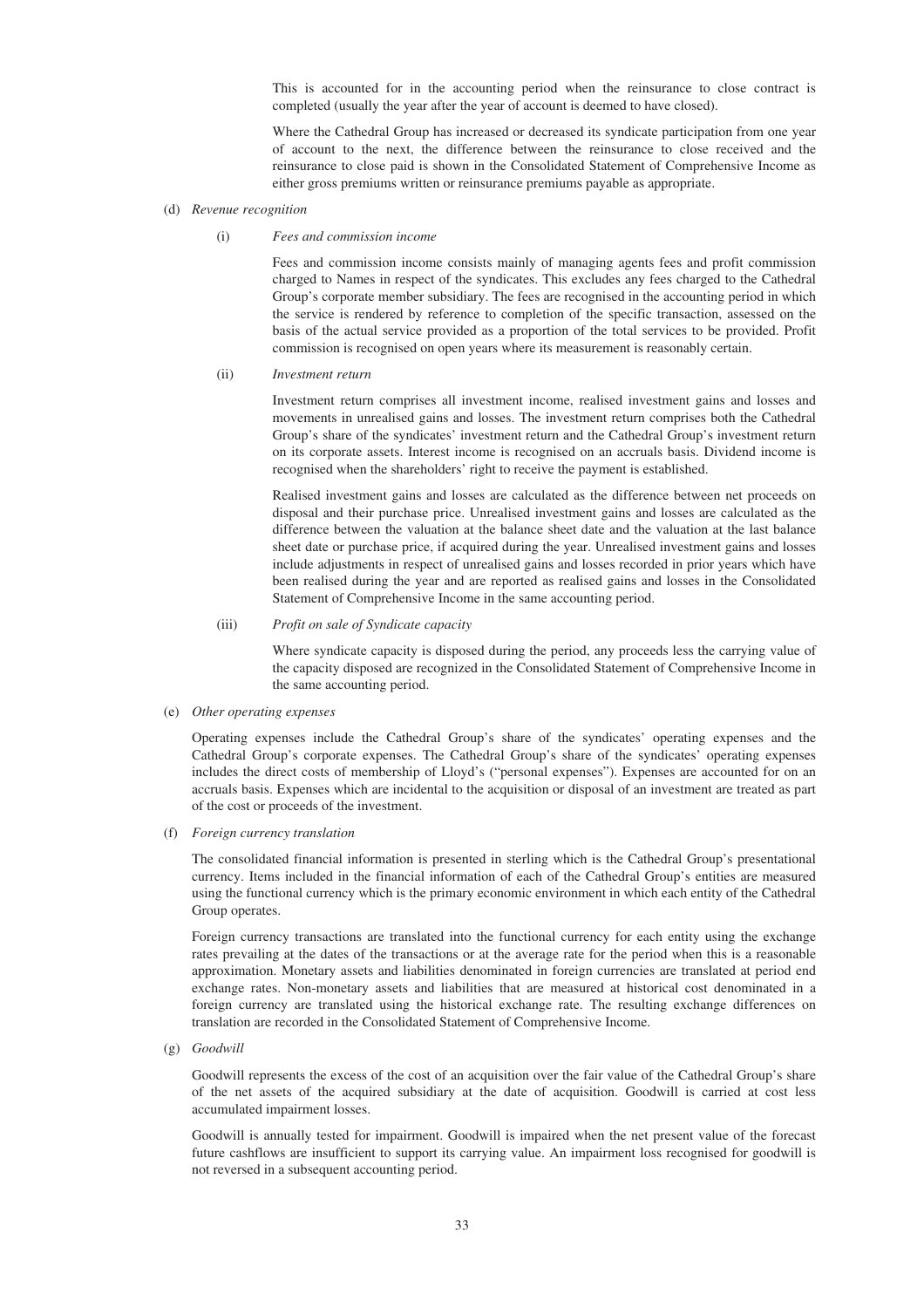#### (h) *Syndicate participation rights*

The cost of syndicate participation rights ("participation rights") is capitalised at cost in the Consolidated Statement of Financial Position. The cost in respect of participation rights on entities acquired is the fair value at the date of acquisition. It has an indefinite useful life and is carried at cost less accumulated impairment. It is annually tested for impairment and provision is made for any impairment. The participation rights are impaired when the net present value of the forecast future cashflows are insufficient to support its carrying value.

If a syndicate participation is sold, any related costs are offset against the disposal proceeds and any gain/loss is taken to the Consolidated Statement of Comprehensive Income in the same accounting period

#### (i) *Investments*

The Cathedral Group has classified its financial assets held for investment purposes as designated at fair value through profit and loss at inception. A financial asset is classified into this category at inception if acquired principally for the purpose of selling in the short term, if it forms part of a portfolio of financial assets in which there is evidence of short term profit taking, or if so designated by management.

The fair values of quoted financial investments are based on current bid prices at the balance sheet date. If the market for a financial investment is not active, the Cathedral Group establishes fair value by using valuation techniques, such as recent arm's length transactions, reference to similar listed investments, discounted cash flow models or option pricing models. Unlisted investments are stated at fair value.

Realised and unrealised gains and losses on investments classified as fair value through profit and loss are recognised through the Consolidated Statement of Comprehensive Income.

All regular way purchases and sales of financial assets are recognised on the trade date, i.e. the date that the Cathedral Group commits to purchase or sell the asset. Regular way purchases or sales of financial assets require delivery of assets within the time frame generally established by regulation or convention in the marketplace.

The Cathedral Group's share of the syndicates' investments are treated as sold and purchased at each 31 December in recognition of the annual venture nature of participations on a syndicate. Their cost is therefore their market value, based on bid values, at that date.

#### (j) *Property, plant and equipment*

Property, plant and equipment are stated at cost less accumulated depreciation and any accumulated impairment losses. Depreciation is charged so as to write off the cost over their estimated useful economic lives using the straight line method. The estimated useful economic lives are as follows:

| $\bullet$ | Lease                            | 5 years |
|-----------|----------------------------------|---------|
| $\bullet$ | Computer and other equipment     | 3 years |
| $\bullet$ | Furniture, fixtures and fittings | 5 years |

An item of property, plant and equipment is derecognised upon disposal or when no future economic benefits are expected to arise from the continued use of the asset. Gains and losses on the disposal of property, plant and equipment are determined by comparing proceeds with the carrying amount of the asset and included in the Consolidated Statement of Comprehensive Income. Costs for repairs and maintenance are expensed as incurred.

(k) *Cash and cash equivalents*

Cash and cash equivalents consist of cash at bank and in hand, deposits held at call with banks, bank overdrafts and other short-term highly liquid investments with maturities of three months or less from the date of acquisition.

(l) *Taxation*

Income tax expense represents the sum of tax currently payable and deferred tax.

#### *Current income tax*

The income tax currently payable is based on taxable profit for the year. Taxable profit differs from profit as reported in the Consolidated Statement of Comprehensive Income because it excludes items of income or expense that are taxable or deductible in other years and it further excludes items that are never taxable or deductible. The Cathedral Group's liability for current income tax is calculated using tax rates that have been enacted or substantively enacted by the balance sheet date.

#### *Deferred income tax*

Deferred tax is recognised on differences between the carrying amounts of assets and liabilities in the financial information and the corresponding tax bases used in the computation of taxable profit, and is accounted for using the liability method. Deferred tax liabilities are generally recognised for all taxable temporary differences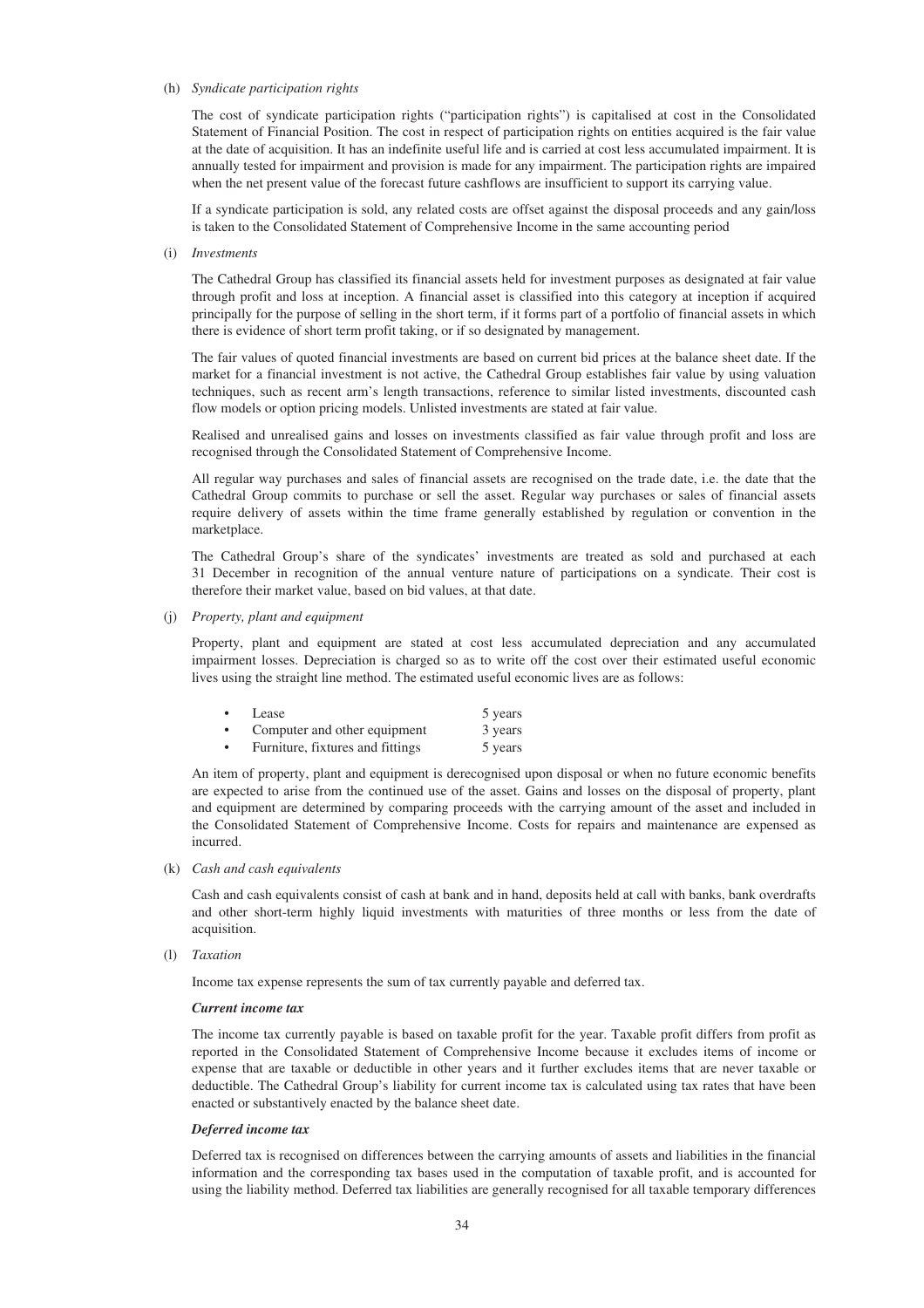and deferred tax assets are recognised to the extent it is probable that taxable profits will be available against which deductible temporary differences can be utilised. Such assets and liabilities are not recognised if the temporary difference arises from goodwill or from the initial recognition (other than in a business combination) of other assets and liabilities in a transaction that affects neither the taxable profit or the accounting profit.

The carrying amount of deferred tax assets is reviewed at each balance sheet date and reduced to the extent that it is no longer probable that sufficient taxable profits will be available to allow all or part of the asset to be recovered.

Deferred income tax is calculated using tax rates (and laws) that are expected to apply when the liability is settled or the asset realised.

Deferred tax is charged or credited to the Consolidated Statement of Comprehensive Income, except when it relates to items charged or credited directly to equity, in which case the deferred tax is also dealt with in Consolidated Statement of Changes in Equity.

Deferred tax assets and liabilities are offset when there is a legally enforceable right to set off current tax assets against current tax liabilities and when they relate to income taxes levied by the same taxation authority and the Cathedral Group intends to settle its current tax assets and liabilities on a net basis.

Deferred tax assets and liabilities are not discounted.

The Cathedral Group is taxed on its share of the underwriting results on a declarations basis. The underwriting result for tax purposes will be adjusted to reflect discounting of reserves, if any.

HM Revenue and Customs determines the taxable results of individual syndicates on the basis of computations submitted by the managing agent. Some of the taxable results of syndicates supported by the Cathedral Group have not yet been agreed. Any adjustments that may be necessary to the tax provisions established by the Cathedral Group as a result of HM Revenue and Customs agreement of individual syndicate taxable results will be reflected in subsequent accounting periods.

(m) *Employee Share Ownership Plan ("ESOP")*

The Cathedral Group's subsidiary, Cathedral Capital Holdings Limited, operates an ESOP which owns Investor Loan Notes and Manager Loan Notes in Cathedral Capital (Investments) Limited and A ordinary shares, B ordinary shares and Preference shares in Cathedral Capital Limited. The Cathedral Group has de facto control of these investments held by the ESOP and bears their benefits and risk, and records certain assets and liabilities of the ESOP as its own. Finance costs and administrative expenses are charged as they accrue. As the investments held by the ESOP are those of the Cathedral Group, the cost of the Investor Loan Notes and Manager Loan Notes and Preference shares are deducted from the Cathedral Group's borrowings, and the A ordinary shares and B ordinary shares held by the ESOP are presented as a reserve and deducted against equity shareholders' funds. Any profits arising on the sale of such shares by the ESOP are credited to this reserve.

(n) *Leased assets*

Rentals in respect of assets held under operating leases are charged to the Consolidated Statement of Comprehensive Income in the accounting period they are incurred.

(o) *Borrowings*

Borrowings are initially recognised at fair value, net of transaction costs incurred, and subsequently stated at amortised cost. Any difference between the proceeds (net of transaction costs) and the redemption value is recognised in the Consolidated Statement of Comprehensive Income over the period of the borrowings using the effective interest method. Where the interest rate changes during the period, the borrowing is revalued to the fair value at the date of the interest rate change and any change in value is recognised in the Consolidated Statement of Comprehensive Income during the accounting period.

Preference shares are included within borrowings as there is a specified repayment date.

Costs arising on the issue of loan notes are charged to the Consolidated Statement of Comprehensive Income over the period of the loan notes. The loan notes payable are shown on the Consolidated Statement of Financial Position, net of any unamortised cost. Borrowing costs are recognised in the Consolidated Statement of Comprehensive Income in the period in which they are incurred.

(p) *Retirement benefit costs*

Payments to defined contribution retirement benefit plans are charged as an expense in the accounting period they fall due.

(q) *Provisions*

Provisions are recognised when the Cathedral Group has a present obligation as a result of a past event, and it is probable that the Cathedral Group will be required to settle that obligation. Provisions are measured at the Directors' best estimate of the expenditure required to settle the obligation at the balance sheet date, and are discounted to present value where the effect is material.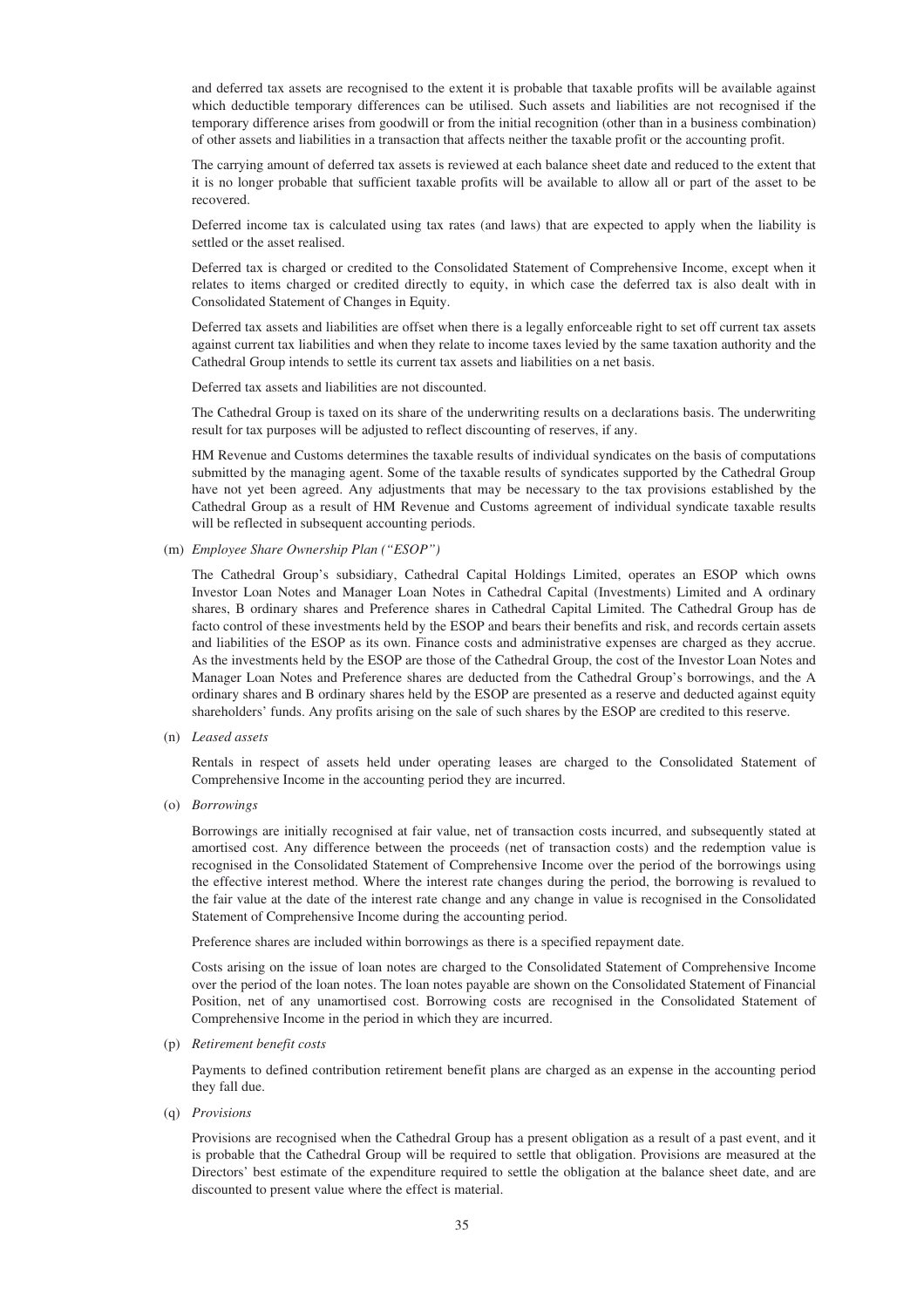#### (r) *Equity share capital*

The Cathedral Group classifies its ordinary shares as equity instruments. An equity instrument is any contract which evidences a residual interest in the assets of an entity after deducting all of its liabilities. Equity instruments are recognised as the proceeds of issue, net of any direct issue costs.

#### **4. Risk disclosure**

The Cathedral Group is exposed to a variety of risks when undertaking its activities. The Cathedral Group has policies in place to identify and manage the key risks in accordance with its risk appetite. Together with general operational risks, these risks can be split into the following categories:

- Insurance risk
- Credit risk
- Liquidity risk
- Market risk

During the years ended 31 December 2012 and 31 December 2011, the Cathedral Group only underwrote on the syndicates ("the syndicates") managed by its managing agency subsidiary.

However, for the 2010 calendar year, the Cathedral Group also underwrote on third party syndicates managed by external managing agents. Many of the operational controls applied to risks relating to the underwriting by those syndicates were dealt with by those managing agents and the Cathedral Group had only limited influence as to how those risks were managed. Such risks included insurance risk, liquidity risk, market risk and credit risk, as well as the managing agents' own group and operational risk.

Since December 2010, the Cathedral Group no longer wrote on syndicates managed by external managing agents and so the Cathedral Group has no risks remaining with respect to these syndicates.

The sections below outline the Cathedral Group's risk appetite and explain how it defines and manages each category of risk. This is in respect of its managed syndicates only.

#### **4.1** *Insurance risk*

The Cathedral Group's underwriting of insurance risks is naturally a high-risk business, with the potential for earnings to be volatile. It would be possible for the capital supporting the underwriting to be completely eroded in extreme circumstances. Even in less extreme circumstances, major losses may cause erosion of capital which, if not replaced, may curtail the Cathedral Group's ability to trade forward and potentially recoup its losses.

The risk under any one insurance / reinsurance contract is the possibility that the insured event occurs and the uncertainty of the amount of the resulting claim. By the very nature of an insurance contract, this risk is random and therefore unpredictable.

For a portfolio of insurance contracts where the theory of probability is applied to pricing and provisioning, the principal risk that the Cathedral Group faces under its insurance contracts is that the actual claims payments exceed the carrying amount of the insurance liabilities. This could occur because the frequency or severity of claims are greater than estimated. Insurance events are random and the actual number and amount of claims will vary from year to year from the estimate established using statistical techniques.

Experience shows that the larger the portfolio of similar insurance contracts, the smaller the relative variability about the expected outcome will be. In addition, a more diversified portfolio is less likely to be affected across the board by a change in any subset of the portfolio. The Cathedral Group has developed its insurance underwriting strategy to diversify the type of insurance risks accepted and within each of these categories to achieve a sufficiently large population of risks in an attempt to reduce the variability of the expected outcome. However, it should be recognised that much of the business written by the Cathedral Group is accumulative by nature.

Factors that aggravate insurance risk include lack of risk diversification in terms of type and amount of risk, geographical location and type of industry covered.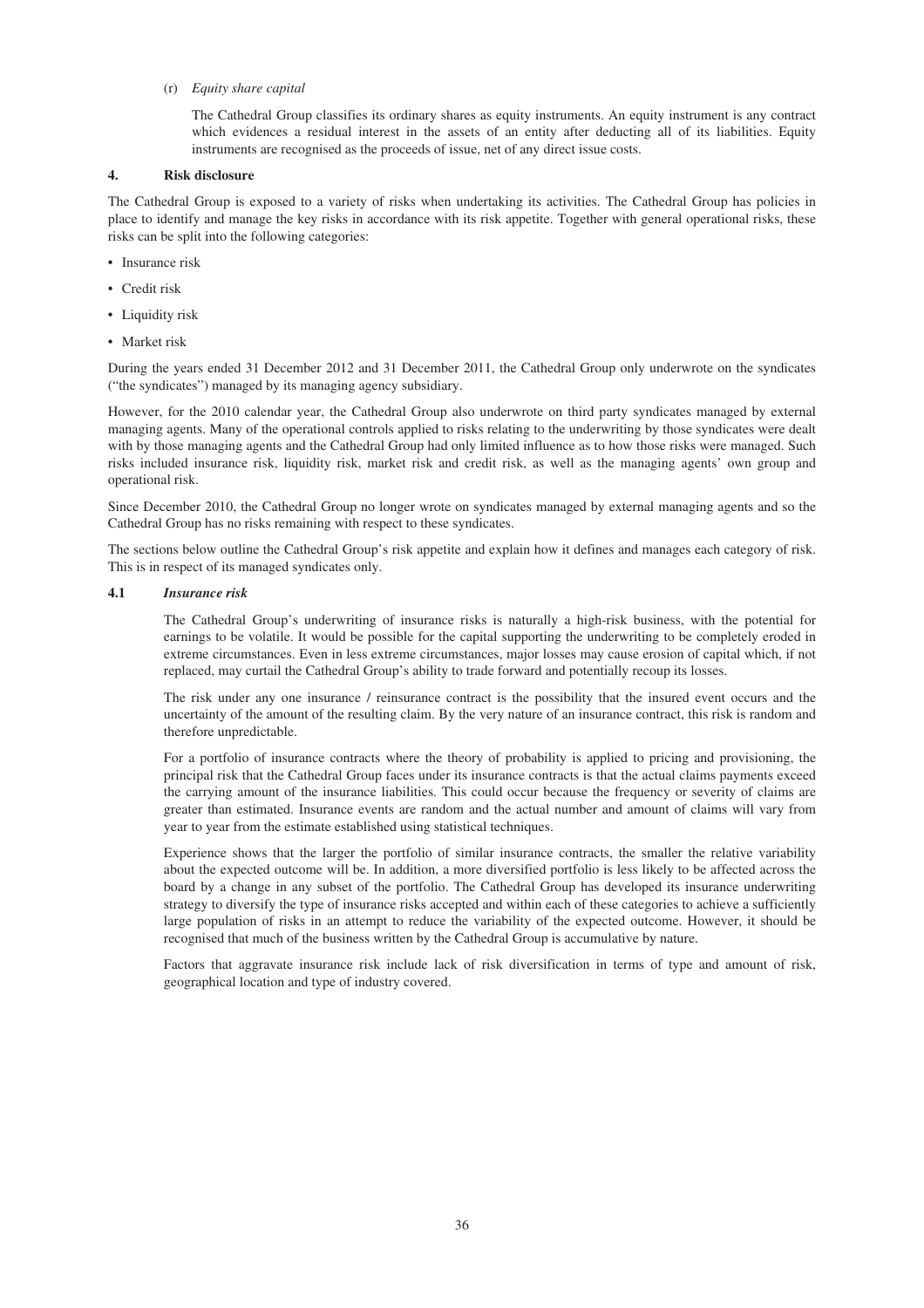## 4.1.1 *Diversification across classes of business*

The Cathedral Group's underwriting covers various classes of business which, to some extent, have different exposure profiles and therefore provides an element of diversification to the Cathedral Group. An analysis of gross written premiums by class of business is as follows:

|                                       | 2012           |       | 2011    |       | 2010    |                          |
|---------------------------------------|----------------|-------|---------|-------|---------|--------------------------|
|                                       | $\pounds$ '000 | $\%$  | £'000   | $\%$  | £'000   | $\%$                     |
| Non-marine                            | 80,901         | 41.9  | 85,622  | 46.0  | 77.482  | 42.6                     |
| Direct property                       | 62,493         | 32.4  | 54,583  | 29.4  | 53,048  | 29.2                     |
| Aviation                              | 16,609         | 8.6   | 16,907  | 9.1   | 22,904  | 12.6                     |
| Cargo                                 | 28,297         | 14.6  | 24.118  | 13.0  | 21,631  | 11.9                     |
| Contingency                           | 3,358          | 1.7   | 3,809   | 2.0   | 3,415   | 1.9                      |
| Satellite                             | 1,625          | 0.8   | 815     | 0.4   | 2,858   | 1.5                      |
| <b>FTC</b>                            | (21)           | ۰     | 97      | 0.1   | 492     | 0.3                      |
| Marine                                |                | ۰     | (14)    | ۰     |         | $\overline{\phantom{0}}$ |
| <b>Externally managed syndicates:</b> |                |       |         |       | (37)    |                          |
|                                       | 193.262        | 100.0 | 185,937 | 100.0 | 181,793 | 100.0                    |
| RITC adjustment*                      | 4              |       |         |       | 991     |                          |
|                                       | 193,266        |       | 185,937 |       | 182,784 |                          |

\* The RITC adjustment relates to the receipt of premiums in respect of additional liabilities accepted when the Cathedral Group increases its underwriting capacity on a syndicate.

The Cathedral Group's managing agency subsidiary monitors the type of business underwritten by its syndicates at a whole account level and, where appropriate, adjusts either the business mix or the level of reinsurance protection in place to try to reduce the extent of overly concentrated exposures.

## 4.1.2 *Frequency and severity of claims*

The frequency and severity of claims in respect of the syndicates can be affected by several factors and these can impact the Cathedral Group.

The syndicates currently specialise in property and aviation treaty reinsurance, direct and facultative property insurance, satellite, contingency business and marine cargo. These accounts are predominantly short-tail in nature, and some of them have a high degree of catastrophe exposure (for example the property accounts could be affected by hurricane losses or earthquakes).

The catastrophe nature of the accounts is managed through the syndicate's underwriting strategy, aggregate management and reinsurance arrangements.

Underwriting limits are in place to support appropriate risk selection criteria and loss aggregates are reviewed and managed by the Cathedral Group.

The reinsurance arrangements include excess and catastrophe coverage. These arrangements are designed to mitigate the impact of any significant losses to a more manageable level. The Cathedral Group models various loss scenarios and also runs specific realistic disaster scenarios ("RDS") in accordance with Lloyd's franchise guidelines to enable it to monitor the exposure at a gross and net level for the managed syndicates.

#### 4.1.3 *Underwriting*

The managed syndicates have a defined event risk appetite. Best efforts are made to restrict the maximum gross and net loss that the managed syndicates may retain / lose for any single major catastrophe event (taken to be a Lloyd's RDS) to be not materially more than circa 20% of capacity net or circa 70% of capacity gross. This is when applying rates of exchange used for planning purposes. The managed syndicates model various loss scenarios and also prepare prescribed RDS which seek to analyse and quantify their exposures to certain specified events, and the managed syndicates endeavour to ensure that their potential loss exposures remain within Franchise Board guidelines. During 2012, Lloyd's amended these guidelines to measure maximum RDS exposures as a percentage of both Gross Net Premium (GNP) and ECA, however, internally the syndicates continue to manage RDS exposure against capacity.

Key underwriting risks include accumulative loss including unknown / unexpected accumulations, the risk of extreme losses, frequency of major loss, wording issues and unsustainable pricing. These are discussed in detail below:

(a) *Accumulative loss including unknown / unexpected accumulations*

The business written by the syndicates is short tail in nature and, whilst the US Terror Attacks in 2001 showed that short tail classes are not immune from unknown/unexpected accumulations, the threat of this occurring is probably more pronounced in the liability fields. By and large the insurances and reinsurances provided by the syndicates are of a well tested nature. More crucially,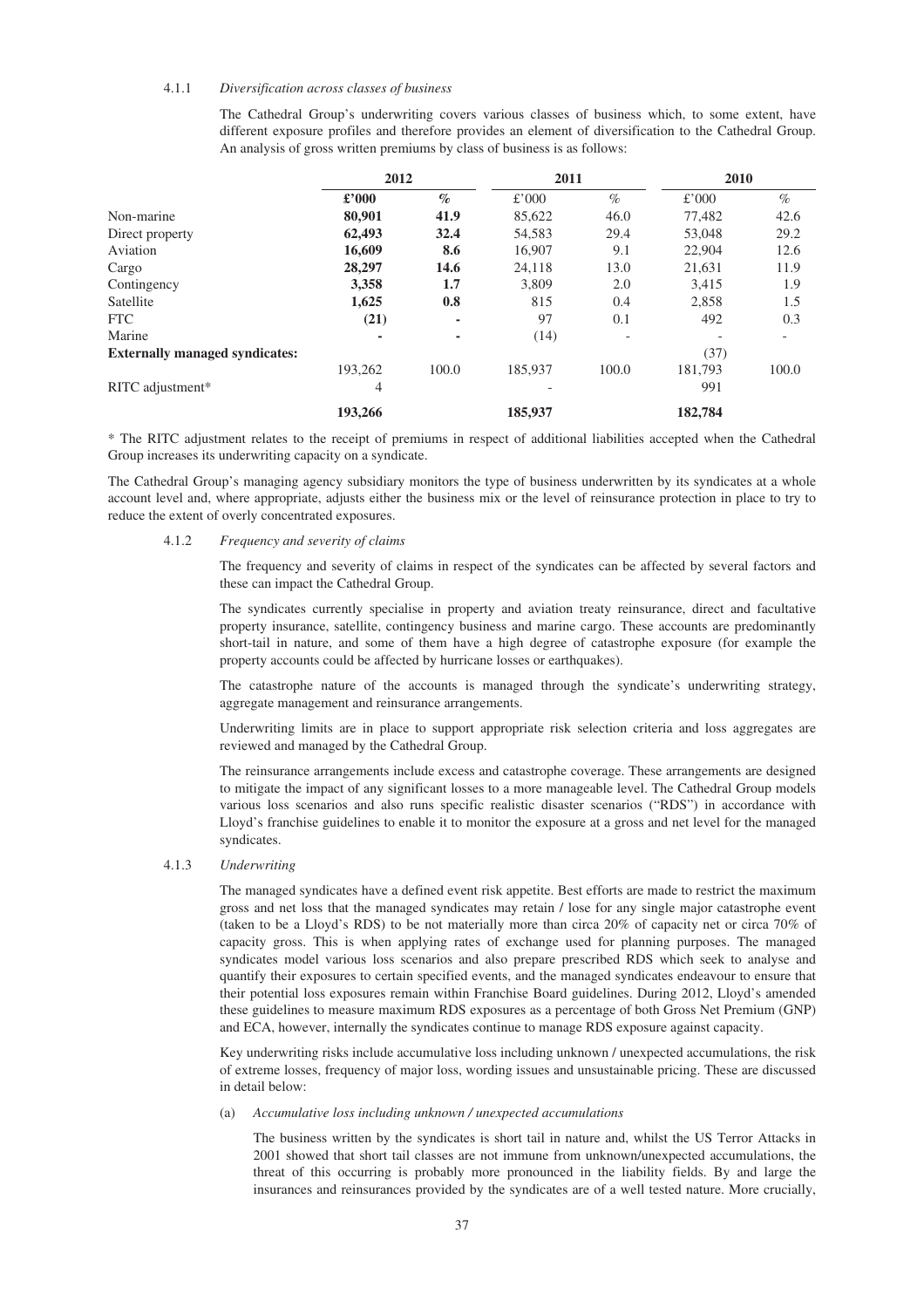the approach taken to risk management is heavily exposure driven. The syndicates continually seek to model their portfolio of accounts in order to identify accumulations and to monitor the exposures of the syndicates, and the whole process is supported by sophisticated internal and external modelling systems. Finally, to ensure the maximum depth of reinsurance coverage, all accounts other than FTC have purchased separate reinsurance programmes.

(b) *Risk of extreme losses*

Even ignoring apocalyptical type losses (e.g. massive meteorite strike), crippling losses of circa U.S.\$50 billion could have a major destabilising effect on the insurance industry as a whole. Whilst the reinsurance writings for the syndicates (unlike direct insurance) provide policyholders with defined cover by way of both limits and number of reinstatements, the development of the direct and facultative property account and the marine cargo account gives rise to very large assured values which are vulnerable to failures in PML assumptions. Also, the syndicates could be vulnerable to significant failure amongst their own reinsurers.

The key controls rest on the strict recording of aggregate exposures and modelling work carried out on these numbers utilising various risk modelling systems and approaches. The syndicates also purchase reinsurance programmes that are structured so as to limit the exposure to any single reinsurer.

(c) *Frequency of major loss*

The syndicates are vulnerable to a high frequency of major loss.

The major defences the syndicates have to a high frequency of major loss on the reinsurance accounts are both the level at which cover is given and the limited number of reinstatements which they will typically provide. Additionally, the syndicates seek to purchase a depth of cover at the lower levels particularly to protect against a frequency of mid-sized claims. The direct and facultative property account and the marine cargo account are also more vulnerable to loss frequency, although this is mitigated by modulating line size by attachment point, geographical spread of risks and a separate reinsurance programme.

(d) *Wording issues*

The coverages provided by the syndicates may be extended in circumstances where either the wording used does not reflect the underwriters' intentions or where courts decide the wordings used provide wider coverage than intended.

Despite this risk, most coverages utilised are fairly standard. Slip checking has always been part of the underwriting process. Furthermore, the independent review director of the Cathedral Group's managing agent subsidiary reviews a sample of risks written and as part of his review looks at wordings to identify inconsistencies between slips and wordings. Contract certainty and pre-bind checks further mitigates this risk.

(e) *Unsustainable pricing*

The cyclical nature of insurance means that rates constantly fluctuate. Whilst in the core reinsurance areas of the syndicates' accounts, deductible levels tend to be the crucial driver, like all insurers the overall account written needs to develop sufficient income to pay for the attritional losses which would typically attach to the type of business it writes, to pay for the reinsurance programme which is required to protect and/or mitigate the impact of catastrophes and to meet all expenses, whilst leaving sufficient money to produce a profit to capital providers, given normal loss experience.

The business planning process seeks to ensure the underwriting capacity is applied to those areas of business that offer sound prospects for profitable underwriting.

The major controls applied on a day-to-day basis include the peer review processes within the managed syndicates which ensure that all risks are seen by at least two underwriters and the syndicates' rate monitoring processes. The managing agency's syndicates' board reviews loss ratio statistics to identify adverse developments (which may be due to pricing issues) so that appropriate remedial action can be taken. It also reviews the rate monitoring index to identify pricing trends.

The Lloyd's Franchise Board provides quarterly updates of key trends in the market at risk level, as well as benchmarking the syndicates' own performance.

#### *Other controls*

In addition to the above, other controls in place to mitigate the key underwriting risks of the syndicates are set out below:

Each syndicate prepares an annual business plan which sets out the premium income to be written, by class of business. This plan is monitored on a continuous basis throughout the year. Line limits for each underwriting team are pre agreed as are the line limits that can be deployed on each risk / programme. These limits are monitored throughout the year.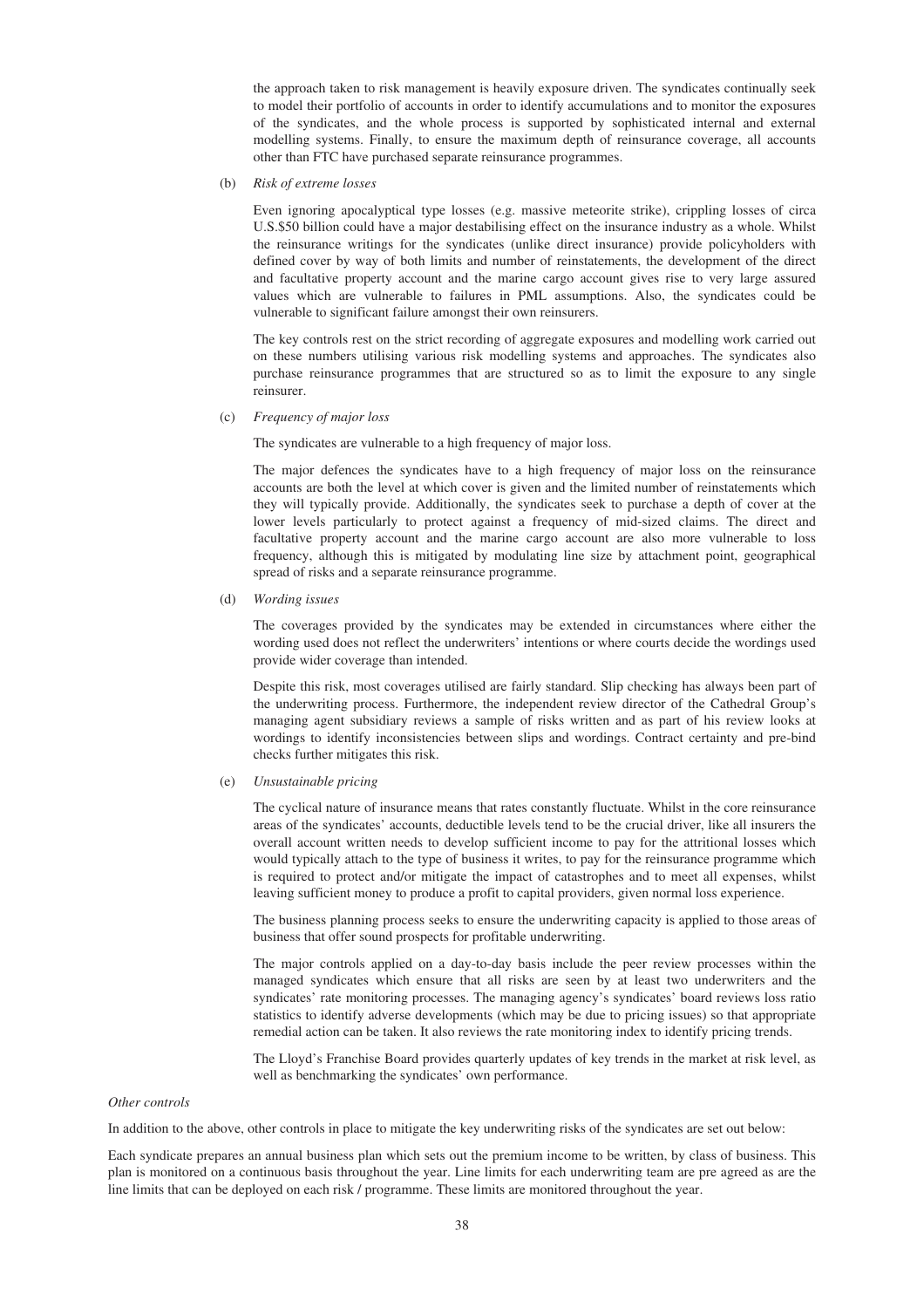A risk summary report is generated daily, setting out all new risks and any changes to existing risks, which is reviewed and signed off by the relevant class underwriter. The independent review director of the Cathedral Group's managing agency subsidiary also reviews a sample of all risks underwritten by the syndicates.

All risks underwritten by the syndicates are modelled in a timely fashion with underlying exposure information being recorded. This output is used to build up aggregates by class of business, broad risk types and geographical location. Aggregate reports by class of business and geographical zone are presented to the managing agency's syndicate board monthly and these are monitored against those that had been expected per the syndicates business plans. Aggregation systems are also used for the other accounts to monitor exposures.

4.1.4 *Reinsurance risk*

Reinsurance risk is the risk of inadequate reinsurance coverage in terms of vertical or horizontal limits purchased or the risk of disputes arising with reinsurers as to terms and conditions. The three key risks for the syndicates include an inappropriate reinsurance programme or a reinsurance programme with gaps, the collapse of the retrocession market and the lack of availability of reinsurance cover on acceptable terms. These are discussed in detail below:

### (a) *Inappropriate reinsurance programme / unplanned gaps*

The syndicates knowingly run exposures which are not covered by reinsurance. These exposures may be run below the attachment point of the outwards programme (syndicates' retention),in the form of co-insurance/partial placement of coverages or uncovered exposures in excess of the vertical protections placed on either the whole account or specific accounts. Provided these unprotected exposures are known and recognised and are consistent with the RDS and other modelled outputs produced by the syndicates then this would not be regarded as inappropriate. However, where gross exposures are assumed on the basis that reinsurance protection of a type or quantum is available then for that not to be the case could produce serious adverse consequences.

Also, if following the occurrence of major losses, the reinsurance programmes do not respond or provide that which was assumed, then there could be significant financial consequences to the managed syndicates. It is emphasised that the amount of reinsurance cover which the syndicates purchase have finite limits which may not be sufficient to contain all loss activity.

The controls applied include full review of the purchased reinsurance programme by the independent review director. There are known exclusions in our outwards cover, e.g. terrorism, spiral and pollution, and the inwards book is written to take account of these factors. Various loss scenarios are also modelled through the programme to determine where unexpected gaps, if any, may arise.

## (b) *Collapse of the retrocession market*

Whilst the syndicates aim to produce a gross underwriting profit across the cycle, in order to mitigate volatility, a significant amount of retrocessional cover is purchased. The availability of retrocessional cover going forward will be a function of the syndicates' record with their reinsurers together with the overall availability of retrocessional capacity.

The major controls rest at the underwriting level and are aimed at ensuring the syndicates underwrite accounts that do not expose their reinsurers to a scale or type of exposure which was not reasonably within their contemplation at the time of writing the syndicates' outward reinsurance programmes. The syndicates endeavour to provide their reinsurers with the most up to date and accurate information on their account (and advise them quickly of any losses incurred) to ensure that they have the best prospect of being regarded as a reliable and fair reassured.

Should there be a collapse in the retrocessional market generally, the syndicates would endeavour to adjust the inwards books accordingly, although the circumstances described would almost certainly have a dramatic impact on rates, terms and deductibles on the inward book which would result in less risk being assumed.

## (c) *Lack of availability of reinsurance cover on acceptable terms*

The reinsurance programmes are planned and structured based on the business plan income and exposure assumptions. The syndicates aim to protect themselves to some degree against significant catastrophic losses. However, the level of reinsurance or retrocession cover that is bought is dependent on availability, and there can be no assurance that the level of cover required is either available or available on terms acceptable to them. Where such cover is not available, then the syndicates' exposures to large losses increases accordingly, though this may be mitigated somewhat by a reduction in the aggregate exposures taken on by them.

## 4.1.5 *Reserving risk*

Reserves include both claims liabilities and also provisions for unearned premiums.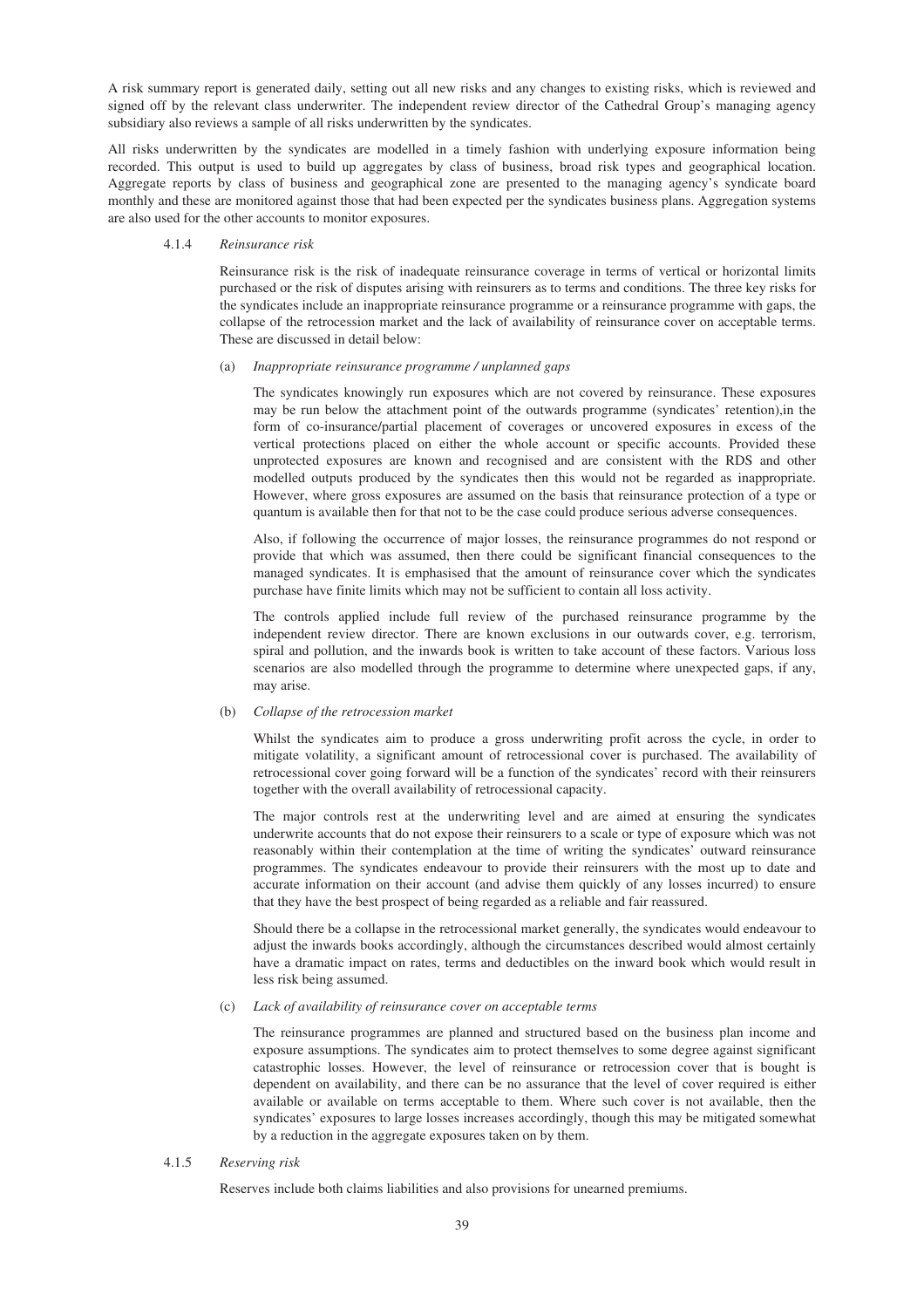Reserves for claims liabilities do not represent an exact calculation of liability. Rather, reserves are estimates of what the Cathedral Group expects the ultimate settlement and administration of claims will cost. The reserving risk to the Cathedral Group is that reserves established by the Cathedral Group are insufficient to meet actual claims liabilities, or that reinsurance bad debt provisions or allowances for future expenses are inadequate.

When estimating claims liabilities, significant reserving judgements are required to be made, particularly in respect of the ultimate cost of major catastrophes, contentious or complex claims, reinsurance recoverables and liability awards.

Provisions for unearned premiums are generally less contentious, but the reserving risk still remains that the written premiums are earned too quickly and not in accordance with the underlying exposure.

The processes used to decide on assumptions and related sensitivities for both claims liabilities and unearned premiums are set out below and on the following pages.

(a) *Claims outstanding*

#### (i) *Process used to decide on assumptions*

The projection of claims outstanding (and reinsurance recoveries thereon) is subjective in nature as it relates to claims which have happened but for which there is limited information available at the year-end, or which relates to claims which can be complex (for example, subject to potential litigation or disputes over specific terms and conditions of the policies written).

For the syndicates, the Cathedral Group uses assumptions based on a mixture of internal and market data to measure its claims liabilities. The syndicates underwrite relatively short-tail accounts, which can often mean that after a short period of time (e.g. typically two years), a large proportion of the underwriting losses have already been notified to them and, more importantly, catastrophe losses are known soon after an event occurs. Therefore, projections are able to be undertaken using underwriter judgement, market share analysis and comparison to the rest of the market.

The syndicates also have a catastrophe element to their accounts, giving the accounts exposure to large but relatively less frequent losses. When setting assumptions and projecting claims liabilities, this means that the underwriters will tend to know whether or not a loss large enough to materially impact the account has happened (e.g. severe windstorms, earthquakes, aircraft losses). However, such losses may have varying levels of complexity which can make the projection of some losses more difficult. Nevertheless, the assumptions used in projecting claims liabilities are derived from underwriter experience and judgement, statistical projections and market data.

#### (ii) *Changes in assumptions and sensitivity analysis*

The assumptions used in respect of the syndicates were broadly consistent throughout all periods presented in the historical financial information.

(iii) *Sensitivity analysis - sensitivity of claims liabilities*

When reviewing the claims liability projections in respect of the syndicates, the Cathedral Group considers the factors and assumptions which could have a large impact on those projections. The main areas of sensitivity relate to:

- those claims which are of a complex nature, particularly where information is not forthcoming or have the potential to develop further in the light of litigation or legal dispute; and
- future advices / notifications with respect to significant losses occurring close to the year end. By their nature, these claims are large at a gross level and, given the limited time between their event and the year-end, notifications by year-end would not be expected to be complete. Any projections of these losses at this early stage will be subjective. Nonetheless, the Cathedral Group has sought to consider all potential losses and reviews / follows up such losses on a regular basis.

If the provision for net outstanding claims deteriorated by 1%, the impact would equate to pretax decrease on net assets of £1,525,000 in 2012 (2011: £1,648,000; 2010: £1,542,000).

The loss development table that follows provides information about historical claims development for the syndicates. It shows how the Cathedral Group's estimates of the claims ratio for the past ten underwriting years have changed at successive year-ends. In effect, the table highlights the Cathedral Group's ability to provide a robust estimate of the claims costs. An underwriting year basis is considered to be the most appropriate basis for business written by the Cathedral Group.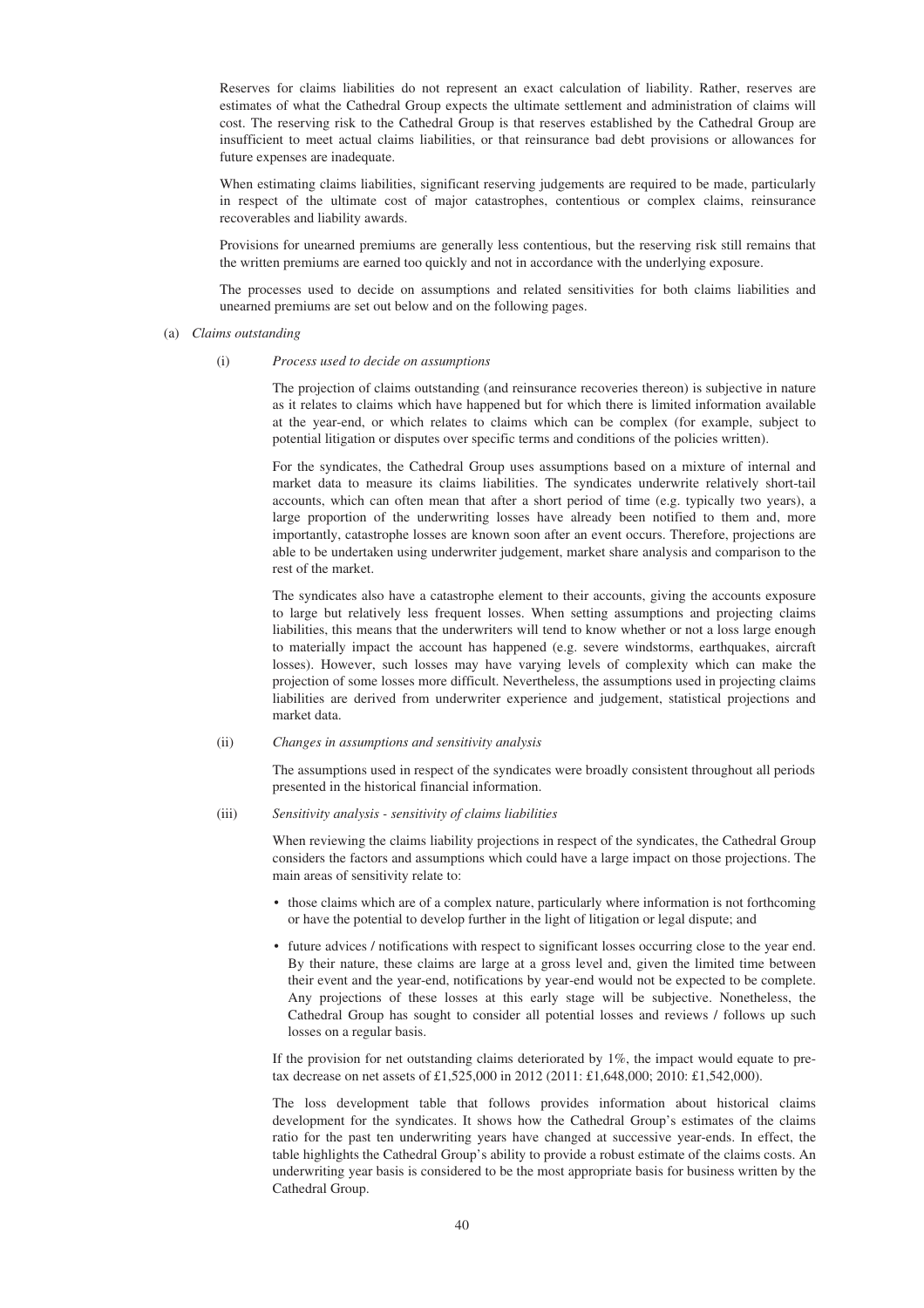While the information in the table provides a historical perspective on the adequacy of the claims liabilities established in previous years, users of this financial information are cautioned against extrapolating redundancies or deficiencies of the past on current claims liabilities. The Cathedral Group believes that the estimate of total claims liabilities as at 31 December 2012 are adequate. However, due to the inherent uncertainties in the reserving process, it cannot be assured that such balances will ultimately prove to be adequate.

Managed Syndicates loss ratio development table (whole account)

|              |        | <b>Underwriting Year</b> |       |      |        |      |      |      |      |      |
|--------------|--------|--------------------------|-------|------|--------|------|------|------|------|------|
| <b>Gross</b> | 2003   | 2004                     | 2005  | 2006 | 2007   | 2008 | 2009 | 2010 | 2011 | 2012 |
| 1 year       | 50%    | 89%                      | 156%  | 28%  | $40\%$ | 74%  | 40%  | 64%  | 81%  | 55%  |
| 2 years      | 29%    | 76%                      | 121\% | 36%  | 46%    | 70%  | 52%  | 92%  | 76%  |      |
| 3 years      | $27\%$ | 76%                      | 116%  | 36%  | $47\%$ | 70%  | 49%  | 93%  |      |      |
| 4 years      | 26%    | 73%                      | 117%  | 36%  | 46%    | 67%  | 47%  |      |      |      |
| 5 years      | 26%    | 73%                      | 117%  | 35%  | 45%    | 66%  |      |      |      |      |
| 6 years      | 25%    | 73%                      | 117%  | 35%  | 45%    |      |      |      |      |      |
| 7 years      | 25%    | 73%                      | 117%  | 34%  |        |      |      |      |      |      |
| 8 years      | 25%    | 73%                      | 116%  |      |        |      |      |      |      |      |
| 9 years      | 25%    | $72\%$                   |       |      |        |      |      |      |      |      |
| 10 years     | 25%    |                          |       |      |        |      |      |      |      |      |
|              |        |                          |       |      |        |      |      |      |      |      |

| <b>Net</b> | 2003 | 2004 | <b>Underwriting Year</b><br>2005 | 2006 | 2007 | 2008 | 2009 | 2010   | 2011 | 2012 |
|------------|------|------|----------------------------------|------|------|------|------|--------|------|------|
| 1 year     | 52%  | 70%  | 87%                              | 39%  | 58%  | 66%  | 53%  | 76%    | 86%  | 63%  |
| 2 years    | 33%  | 55%  | 72%                              | 45%  | 57%  | 60%  | 58%  | 80%    | 77%  |      |
| 3 years    | 29%  | 56%  | 66%                              | 46%  | 57%  | 60%  | 52%  | $77\%$ |      |      |
| 4 years    | 29%  | 53%  | 66%                              | 44%  | 55%  | 56%  | 49%  |        |      |      |
| 5 years    | 28%  | 53%  | 66%                              | 44%  | 54%  | 55%  |      |        |      |      |
| 6 years    | 28%  | 52%  | 66%                              | 43%  | 53%  |      |      |        |      |      |
| 7 years    | 28%  | 52%  | 65%                              | 42%  |      |      |      |        |      |      |
| 8 years    | 28%  | 52%  | 63%                              |      |      |      |      |        |      |      |
| 9 years    | 27%  | 51%  |                                  |      |      |      |      |        |      |      |
| 10 years   | 27%  |      |                                  |      |      |      |      |        |      |      |

The loss ratios above are in respect of the pure year of account and are the cumulative annually accounted loss ratios at each stage.

- (b) *Provision for unearned premiums*
	- (i) *Process used to decide on assumptions*

The provision for unearned premiums is determined at an individual policy level and is either based on a straightforward time basis or, where appropriate, weighted towards where the exposure is believed to fall. For example, insurance policies protecting windstorms in the Florida region of the US will tend to be earned later in the calendar year as that is when the hurricane season will occur.

(ii) *Changes in assumptions and sensitivity analysis*

There have been no changes in assumptions or sensitivity analyses for determining the provision for unearned premiums in respect of the syndicates.

(iii) *Sensitivity analysis - sensitivity of provision for unearned premiums*

The Cathedral Group believes that the only significant sensitivity relates to the estimate of underwriters as to the underlying exposure of the book of business and how this is applied to the figures. This is not believed to be significant to the account.

If a change in the proportion of total business written of one percentage point was to become unearned this would equate to an adjustment of  $£1,933,000$  in 2012 to the unearned premium provision (2011: £1,859,000; 2010: £1,828,000).

## **4.2** *Credit risk*

The Cathedral Group has exposure to credit risk, which is the risk that a counterparty will be unable to pay amounts in full when due. Key areas where the Cathedral Group is exposed to credit risk are:

- reinsurers' share of insurance liabilities;
- amounts due from reinsurers in respect of paid claims;
- amounts due from insurance contract holders; and
- amounts due from insurance intermediaries.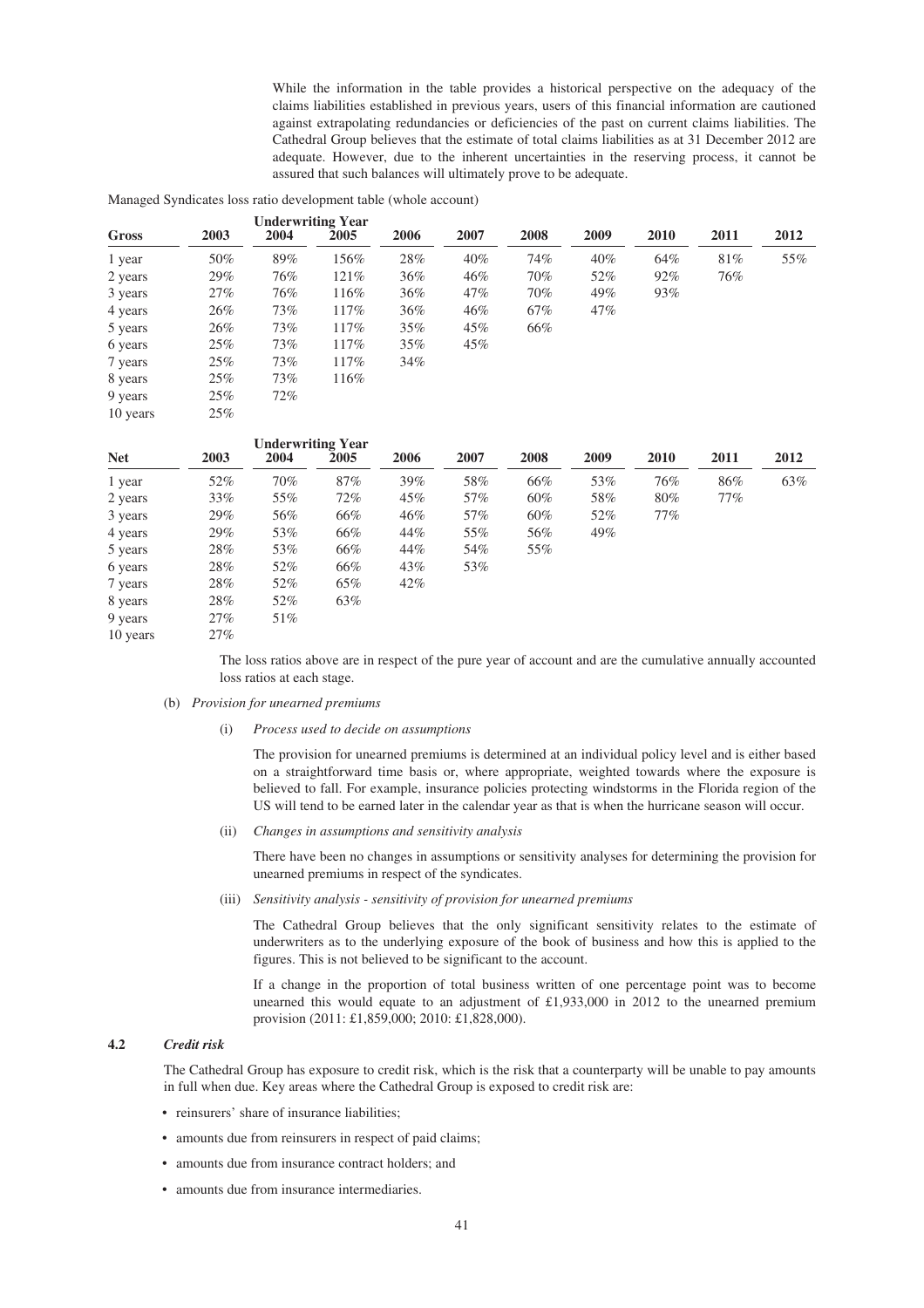The Cathedral Group's managing agency subsidiary's reinsurance and broker security committee has established guidelines on its exposure to a single counterparty. These guidelines are regularly reviewed by this committee and adjusted as appropriate by the managing agency subsidiary's board.

Reinsurance is used to manage insurance risk, specifically catastrophe losses. This does not, however, discharge the Cathedral Group's liability to its assureds. If a reinsurer fails to pay a claim for any reason, the Cathedral Group remains liable for payment to the policyholder. The creditworthiness of reinsurers is considered on a continuous basis by reviewing credit grades provided by rating agencies and other publicly available financial information. An external consultant is also contracted by the Cathedral Group's managing agency subsidiary to assist in assessing and evaluating reinsurers.

At the year-end, the Cathedral Group has quantified the credit risk to the syndicates and reduced the amounts due from reinsurers and reinsurers' share of insurance liabilities for this. Where the syndicates have any legal right of off-set, this is assumed in the calculation of credit risk.

The Cathedral Group also has exposure to credit risk on its investments and cash holdings, whereby an issuer default results in the Cathedral Group losing all or part of the value of a financial instrument.

With respect to the syndicates, all funds are held in either cash or short-dated fixed interest securities (either government or high quality investment grade corporate bonds). Fixed interest managers are employed and their asset allocation is regularly monitored by the managing agency subsidiary's syndicate investment committee.

With respect to the Cathedral Group's corporate investments, the Cathedral Group applies an asset allocation strategy aimed at preserving capital. A limit is applied to the proportion of investments which can be invested in riskier asset classes such as equities or capital protected securities. The short-dated fixed interest securities can be invested in either government or high-quality corporate bonds.

With respect to the syndicates' investments and Group's corporate investments, detailed requirements regarding asset diversification and concentration limits are set out in the investment mandates given to the external investment managers.

The following tables analyse the Cathedral Group's concentration of credit risk, using ratings from external rating agencies. This analysis is in respect of the corporate group and the Cathedral Group's share of syndicates only.

| At 31 December 2012       |                | $A++$ to $A-$  | $B++$ to $B-$  | F                        | <b>Unrated</b>                 | <b>Total</b> |
|---------------------------|----------------|----------------|----------------|--------------------------|--------------------------------|--------------|
|                           |                | $\pounds$ '000 | $\pounds 000$  | £'000                    | £'000                          | £'000        |
| Financial investments     |                | 245,805        | 3,894          |                          | 8,829                          | 258,528      |
| Insurance receivables     |                | 51,238         | 171            | $\overline{\phantom{a}}$ | 10,778                         | 62,187       |
| Reinsurance assets        |                | 75,414         | 1,432          |                          | 16.266                         | 93,112       |
| Cash and cash equivalents |                | 95,527         |                |                          | 259                            | 95,786       |
|                           |                | 467,984        | 5,497          |                          | 36,132                         | 509,613      |
| At 31 December 2011       |                | $A++$ to $A-$  | $B++$ to $B-$  | F                        | <b>Unrated</b>                 | <b>Total</b> |
|                           |                | £'000          | £'000          | £'000                    | £'000                          | £'000        |
| Financial investments     |                |                |                |                          |                                |              |
| (reclassified)            |                | 236,388        | 1,958          |                          | 7,239                          | 245,585      |
| Insurance receivables     |                | 56,461         | 290            | 2,531                    | 6,707                          | 65,989       |
| Reinsurance assets        |                | 89,393         | 56             | 2                        | 17,710                         | 107,161      |
| Cash and cash equivalents |                | 114,896        |                |                          | 332                            | 115,228      |
|                           |                | 497,138        | 2,304          | 2,533                    | 31,988                         | 533,963      |
| At 31 December 2010       | $A++$ to $A-$  | $B++$ to $B-$  | F              | <b>Unrated</b>           | <b>External</b><br>Syndicates* | <b>Total</b> |
|                           | $\pounds$ '000 | $\pounds$ '000 | $\pounds$ '000 | $\pounds$ '000           | $\pounds$ '000                 | £'000        |
| Financial investments     |                |                |                |                          |                                |              |
| (reclassified)            | 240,006        |                |                | 8.671                    | 2,261                          | 250,938      |
| Insurance receivables     | 43,538         | 432            | 2,354          | 12,994                   | 537                            | 59,855       |
| Reinsurance assets        | 51,328         | 40             | 33             | 9,427                    | 1,387                          | 62,215       |
| Cash and cash             |                |                |                |                          |                                |              |
| equivalents               | 95,838         |                |                | 334                      | 3,206                          | 99,378       |
|                           | 430,710        | 472            | 2,387          | 31,426                   | 7,391                          | 472,386      |

\* Credit rating split of externally managed syndicates is unavailable to the Group.

Historically, credit ratings for financial investments have been based on ratings available from Standard and Poor's. During 2012, the approach was updated to include ratings from Standard & Poor's but in the event that they did not rate a specific investment, then either Moody's or Fitch were used instead depending on which agency/agencies rated the investment.

Some of the unrated reinsurance assets are fully collateralised in trust funds circa £10.0 million (2011: circa £8.0 million) (2010: circa 0.3 million). Also, a large element of the reinsurance assets relating to the Cathedral Group's share of syndicates are in respect of attritional IBNR losses and have not been allocated to any specific reinsurer.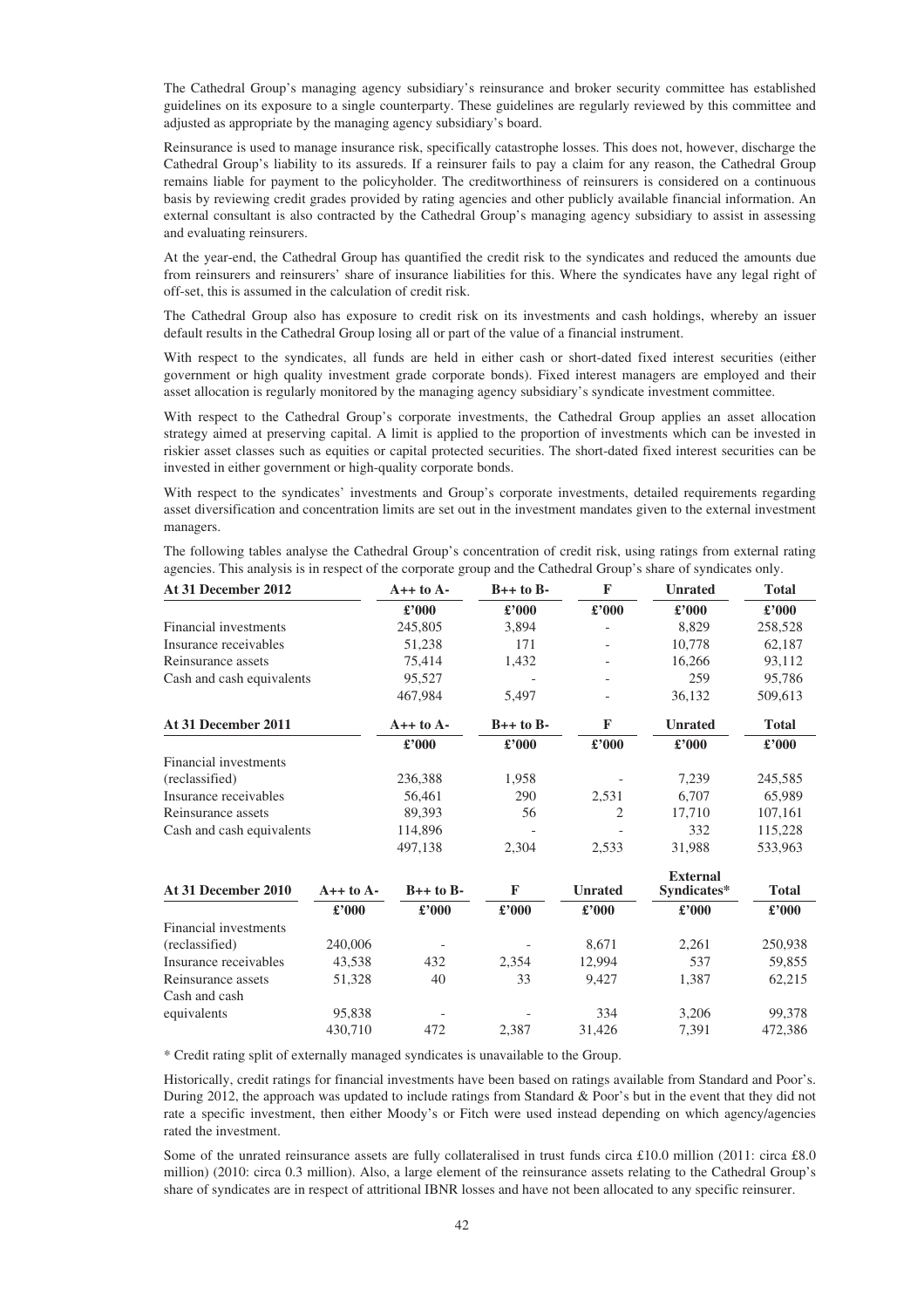The ageing analysis of debtors arising out of direct insurance operations and reinsurance operations past due but not impaired is as follows:

|                                | 2012           | 2011           | 2010          |
|--------------------------------|----------------|----------------|---------------|
|                                | $\pounds$ '000 | $\pounds$ '000 | $\pounds 000$ |
| 3 to 6 months past due         | 335            | 476            | 680           |
| 6 to 9 months past due         | 493            | (281)          | 260           |
| Greater than 9 months past due | 1.129          | 847            | 322           |

### **4.3** *Liquidity risk*

Liquidity risk is the risk that cash may not be available to pay obligations when due on a timely basis. The Cathedral Group is exposed to call on its available cash resources as follows:

Claims arising from insurance contracts are settled by the syndicates using their own funds. Where insufficient liquid funds exist, the syndicates can cash call the Names supporting them and can ultimately draw down from the Names' funds at Lloyd's. With respect to the syndicates, the funds are held in cash or in short-term, liquid stocks which are able to be converted to cash within a few days. Furthermore, the syndicates have banking catastrophe facilities available to them.

A portion of the corporate Group's assets are held as funds at Lloyd's which are restricted in terms of their use, although they can be drawn down to pay any cash calls to syndicates supported by the Cathedral Group. However, at 31 December 2012, the Cathedral Group had £17.2 million of cash available for use (2011: £24.4 million, 2010: £28.8 million).

The following tables group the debt securities, cash and cash equivalents, borrowings, gross provisions for outstanding claims, and claims outstanding recoverable from reinsurers into maturity date periods. The gross provisions for outstanding claims, and claims outstanding recoverable from reinsurers reflect the estimated, undiscounted cash flows. Note that the maturity date used below for the long term debt is on the same basis as its valuation, as set out in Note 21.

| At 31 December 2012         | $<$ 1 year     | 1-3 years      | 4-5 years | $>$ 5 years    | <b>Total</b>  |
|-----------------------------|----------------|----------------|-----------|----------------|---------------|
|                             | $\pounds$ '000 | $\pounds$ '000 | £'000     | $\pounds$ '000 | $\pounds 000$ |
| Debt securities             | 81,539         | 138,893        | 11,264    | 8,532          | 240,228       |
| Cash and cash equivalents   | 95,786         |                |           |                | 95,786        |
| <b>Borrowings</b>           | ٠              | (112, 394)     | (46, 566) |                | (158,960)     |
| Gross provision for claims  |                |                |           |                |               |
| outstanding                 | (98, 514)      | (107, 396)     | (27, 409) | (7,902)        | (241, 221)    |
| Claims outstanding          |                |                |           |                |               |
| recoverable from reinsurers | 30,238         | 39,586         | 15,768    | 3,160          | 88,752        |
|                             | 109,049        | (41,311)       | (46, 943) | 3,790          | 24,585        |
| At 31 December 2011         | $<$ 1 year     | 1-3 years      | 4-5 years | $>$ 5 years    | <b>Total</b>  |
|                             | £'000          | $\pounds$ '000 | £'000     | £'000          | $\pounds 000$ |
| Debt securities             | 118,550        | 105,238        | 3,772     | 1,196          | 228,756       |
| Cash and cash equivalents   | 115,228        |                |           |                | 115,228       |
| <b>Borrowings</b>           |                | (112, 490)     | (48,710)  |                | (161,200)     |
| Gross provision for claims  |                |                |           |                |               |
| outstanding                 | (100, 291)     | (106, 679)     | (27, 851) | (32,892)       | (267,713)     |
| Claims outstanding          |                |                |           |                |               |
| recoverable from reinsurers | 36,448         | 36,872         | 11,141    | 18,415         | 102,876       |
|                             | 169,935        | (77,059)       | (61, 648) | (13,281)       | 17,947        |
|                             |                |                |           |                |               |

| At 31 December 2010         | $<$ 1 year     | 1-3 years                | 4-5 years  | $>$ 5 years    | <b>External</b><br>Syndicates* | <b>Total</b>   |
|-----------------------------|----------------|--------------------------|------------|----------------|--------------------------------|----------------|
|                             | $\pounds$ '000 | $\pounds 000$            | £'000      | $\pounds$ '000 | $\pounds$ '000                 | $\pounds$ '000 |
| Debt securities             | 143,602        | 95,566                   | 1.505      | 115            | 2.261                          | 243,049        |
| Cash and cash equivalents   | 96,172         | $\overline{\phantom{0}}$ |            |                | 3,206                          | 99,378         |
| <b>Borrowings</b>           |                | $\overline{\phantom{a}}$ | (160, 974) |                |                                | (160, 974)     |
| Gross provision for claims  |                |                          |            |                |                                |                |
| outstanding                 | (87, 884)      | (72,627)                 | (20.416)   | (22, 127)      | (8,275)                        | (211,329)      |
| Claims outstanding          |                |                          |            |                |                                |                |
| recoverable from reinsurers | 24,067         | 16,994                   | 5.767      | 8.897          | 1.387                          | 57,112         |
|                             | 175,957        | 39.933                   | (174, 118) | (13.115)       | (1, 421)                       | 27,236         |

\* Maturity period information in respect of the externally managed syndicates is not available to the Group.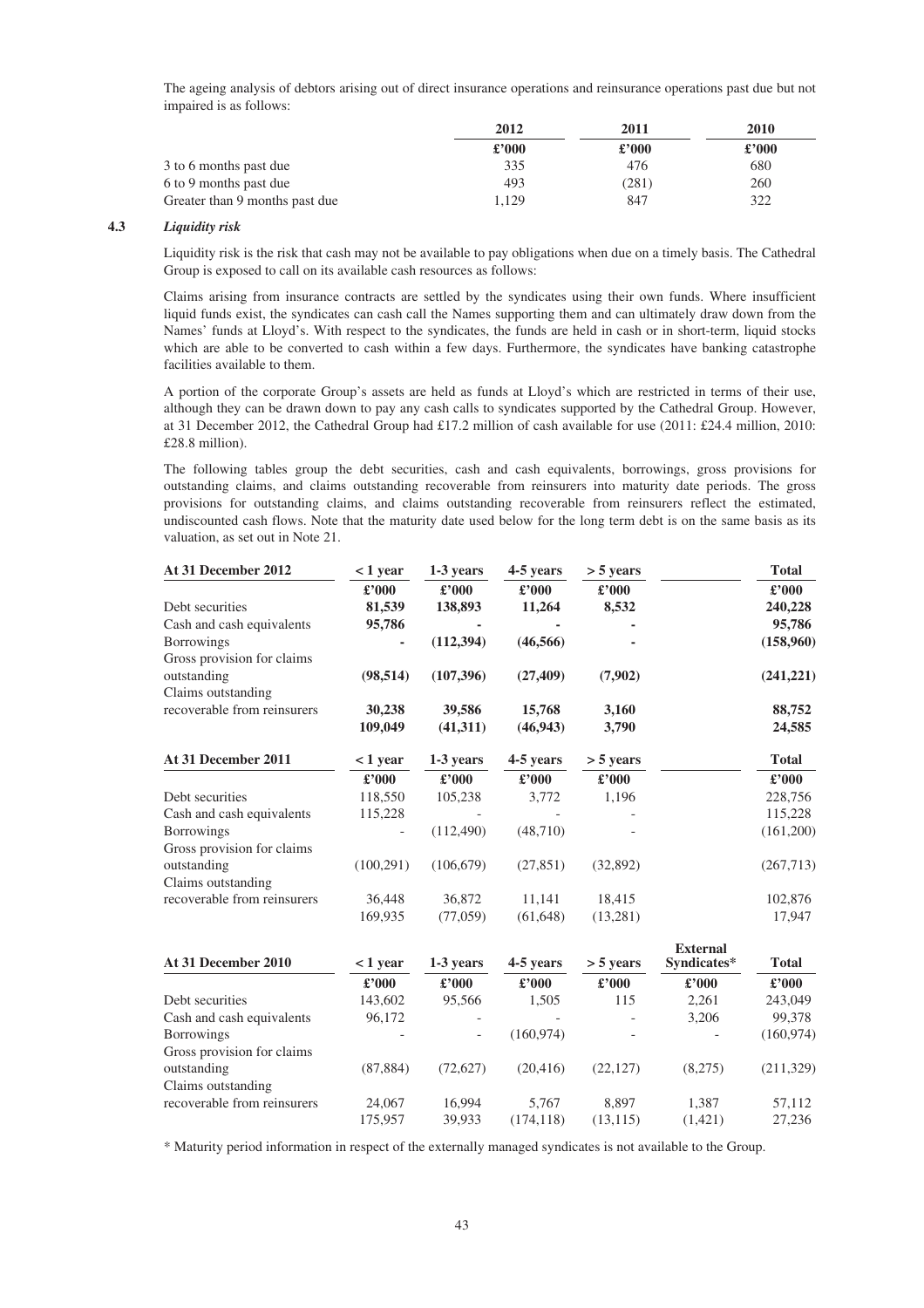### **4.4** *Market risks*

### 4.4.1 *Interest rate risk*

Interest rate risk is the risk that changes in interest rates will impact the Cathedral Group. This can arise where the Cathedral Group holds investments (either directly or through its participation on syndicates) with a fixed return, and market interest rates change which in turn change the market value of the investments.

The fixed interest securities held by the corporate entities of the Cathedral Group and the syndicates have a short duration and so foreseeable changes in market interest rates would not be expected to have a significant impact on their value.

Except for the Preference shares, and Manager and Investor Loan Notes, all borrowings are at variable rates which are re-priced quarterly.

The rates are as set out in Note 21. Borrowings issued at variable rates expose the Cathedral Group to cash flow interest rate risk. However, this exposure is to some extent mitigated as any changes in LIBOR could be expected to impact both the interest earned on the cash and investments held by the Cathedral Group as well as on the loans themselves. The Cathedral Group has not entered into any interest rate swap products.

The effective interest rate of the Cathedral Group's financial instruments exposed to interest rate risk at the balance sheet date is as follows:

|                           | 31 December<br>2012 | 31 December<br>2011 | 31 December<br>2010 |
|---------------------------|---------------------|---------------------|---------------------|
| Debt Securities           | $0.9\%$             | $1.2\%$             | $0.8\%$             |
| Cash and cash equivalents | $0.5\%$             | $0.9\%$             | $0.7\%$             |
| <b>Borrowings</b>         | 7.5%                | 7.6%                | $6.0\%$             |

A change in market interest rates of one percentage point would equate to a pre tax movement on net assets/profits of £4,025,000 in 2012 (2011: £3,591,000; 2010: £3,927,000). This has been calculated by revaluing the assets and liabilities that would be affected by a movement in market interest rates.

## 4.4.2 *Equity price risk*

The Cathedral Group holds some equity investments on its Consolidated Statement of Financial positions to widen its investment asset class exposure with a view to enhancing its investment returns over the longer term. However, by doing so, the Cathedral Group is exposed to a degree of equity price risk. The exposure to equities is only to the corporate assets of the Cathedral Group as syndicates on which the Cathedral Group participates did not hold equity investments, other than overnight money market instruments.

The Cathedral Group manages its equity price risk by placing a limit on the amounts that can be invested in equities. The performance of the investment managers is continuously monitored and the Cathedral Group's asset allocation committee formally receives a report from the investment managers each quarter.

Based on the year end value of equities and alternative investments, a change in the FTSE All Share Index of 10 percentage points would equate to a pre tax movement on net assets/profits of £883,000 (2011: £724,000; 2010: £789,000).

#### 4.4.3 *Currency risk*

The Cathedral Group holds assets and liabilities in three main currencies - sterling, euros and US dollars. The syndicates themselves also hold their assets and liabilities in Canadian dollars.

Syndicates for the most part aim to ensure that their assets and liabilities match by currency as closely as possible, which reduces the degree of currency risk somewhat.

Syndicate underwriting profits and losses are currently only capable of being distributed in either US dollars or sterling and so the Cathedral Group is affected to some degree by movements in the US dollar. This is further compounded by the fact that any underwriting profits are currently only paid out once a year into members reserves at the distribution date although any release of funds at Lloyd's is subject to Lloyd's distribution tests. The Cathedral Group does not currently enter into any currency deals to mitigate this currency risk.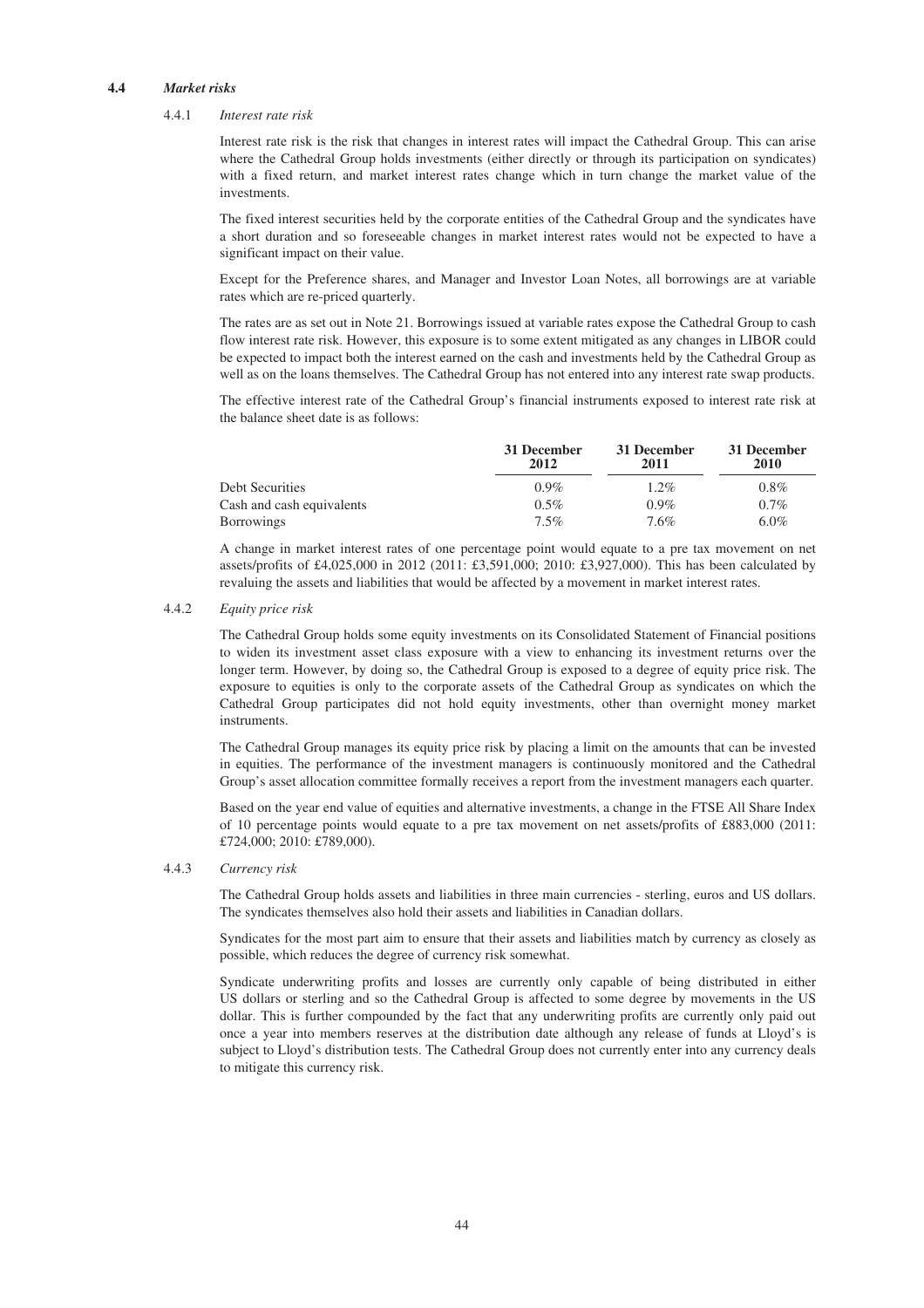The table below shows the currency split of the Cathedral Group's assets and liabilities.

| As at 31 December 2012                              | <b>STG</b>     | <b>EUR</b>               | <b>USD</b>                                                                                      | <b>CAD</b> | <b>Total</b>  |
|-----------------------------------------------------|----------------|--------------------------|-------------------------------------------------------------------------------------------------|------------|---------------|
|                                                     | £'000          |                          | in conv. $\pounds$ 000 in conv. $\pounds$ 000 in conv. $\pounds$ 000 in conv. $\pounds$ 000     |            |               |
| <b>Assets</b>                                       |                |                          |                                                                                                 |            |               |
| Property, plant and equipment                       | 340            |                          |                                                                                                 |            | 340           |
| Intangible assets                                   | 23,234         |                          |                                                                                                 |            | 23,234        |
| Reinsurers' share of technical                      |                |                          |                                                                                                 |            |               |
| provisions                                          | 31,371         | 2,122                    | 59,054                                                                                          | 565        | 93,112        |
| Financial investments                               | 49,143         | 19,524                   | 177,566                                                                                         | 12,295     | 258,528       |
| Deferred acquisition costs                          | 2,383          | 435                      | 8,432                                                                                           | 1,141      | 12,391        |
| Deferred tax asset                                  | 1,309          | ×                        |                                                                                                 |            | 1,309         |
| Prepayments and accrued income                      | 1,520          | 182                      | 580                                                                                             |            | 2,282         |
| Trade and other receivables                         | 24,697         | 4,177                    | 41,000                                                                                          | 1,399      | 71,273        |
| Cash and cash equivalents                           | 50,368         | 5,317                    | 33,672                                                                                          | 6,429      | 95,786        |
| <b>Total assets</b>                                 | 184,365        | 31,757                   | 320,304                                                                                         | 21,829     | 558,255       |
| <b>Liabilities</b>                                  |                |                          |                                                                                                 |            |               |
| <b>Borrowings</b>                                   | 112,394        | 8,963                    | 34,011                                                                                          |            | 155,368       |
| Insurance contracts                                 | 76,621         | 19,286                   | 194,277                                                                                         | 12,609     | 302,793       |
| Provision for other liabilities and                 |                |                          |                                                                                                 |            |               |
| charges<br>Deferred tax liabilities                 | 4,907          |                          |                                                                                                 |            | 4,907         |
|                                                     | 15,550         | 509                      | 13,776                                                                                          | <b>130</b> | 15,550        |
| Trade and other payables<br>Current tax liabilities | 9,025<br>582   |                          |                                                                                                 |            | 23,440<br>582 |
| Accruals and deferred income                        | 840            | 43                       | 52                                                                                              |            | 935           |
| <b>Total liabilities</b>                            | 219,919        | 28,801                   | 242,116                                                                                         | 12,739     | 503,575       |
| Net (liabilities)/assets                            | (35, 554)      | 2,956                    | 78,188                                                                                          | 9,090      | 54,680        |
|                                                     |                |                          |                                                                                                 |            |               |
| Impact of 10% currency                              |                |                          |                                                                                                 |            |               |
| movement:*                                          |                | 296                      | 7,819                                                                                           | 909        | 9,024         |
|                                                     |                |                          |                                                                                                 |            |               |
| As at 31 December 2011                              | <b>STG</b>     | <b>EUR</b>               | <b>USD</b>                                                                                      | <b>CAD</b> | <b>Total</b>  |
|                                                     | $\pounds$ '000 |                          | in conv. $\pounds$ '000 in conv. $\pounds$ '000 in conv. $\pounds$ '000 in conv. $\pounds$ '000 |            |               |
| <b>Assets</b>                                       |                |                          |                                                                                                 |            |               |
| Property, plant and equipment                       | 361            |                          |                                                                                                 |            | 361           |
| Intangible assets                                   | 23,234         |                          |                                                                                                 |            | 23,234        |
| Reinsurers' share of technical                      |                |                          |                                                                                                 |            |               |
| provisions                                          | 42,186         | 942                      | 63,377                                                                                          | 656        | 107,161       |
| Financial investments                               | 57,683         | 19,642                   | 157,253                                                                                         | 11,007     | 245,585       |
| Deferred acquisition costs                          | 1,793          | 429                      | 8,232                                                                                           | 990        | 11,444        |
| Deferred tax asset                                  | 6,253          | $\overline{\phantom{a}}$ |                                                                                                 |            | 6,253         |
| Prepayments and accrued income                      | 5,841          | 205                      | 493                                                                                             |            | 6,539         |
| Trade and other receivables                         | 18,700         | 4.693                    | 45,287                                                                                          | 1,480      | 70,160        |
| Cash and cash equivalents                           | 63,210         | 6,852                    | 40,076                                                                                          | 5,090      | 115,228       |
| <b>Total assets</b>                                 | 219,261        | 32,763                   | 314,718                                                                                         | 19,223     | 585,965       |
| <b>Liabilities</b>                                  |                |                          |                                                                                                 |            |               |
| Borrowings                                          | 112,490        | 9,579                    | 36,213                                                                                          |            | 158,282       |
| Insurance contracts                                 | 99,931         | 15,943                   | 198,662                                                                                         | 12,041     | 326,577       |
| Provision for other liabilities and                 |                |                          |                                                                                                 |            |               |
| charges                                             | 588            |                          |                                                                                                 |            | 588           |
| Deferred tax liabilities                            | 21,669         |                          |                                                                                                 |            | 21,669        |
| Trade and other payables                            | 19,567         | 309                      | 12,863                                                                                          | 266        | 33,005        |
| Current tax liabilities                             | 1,522          |                          |                                                                                                 |            | 1,522         |
| Accruals and deferred income                        | 1,111          | 52                       | 63                                                                                              |            | 1,226         |
| <b>Total liabilities</b>                            | 256,878        | 25,883                   | 247,801                                                                                         | 12,307     | 542,869       |
| Net (liabilities)/assets                            | (37,617)       | 6,880                    | 66,917                                                                                          | 6,916      | 43,096        |
| Impact of 10% currency<br>movement:*                |                | 688                      | 6,692                                                                                           | 692        | 8,072         |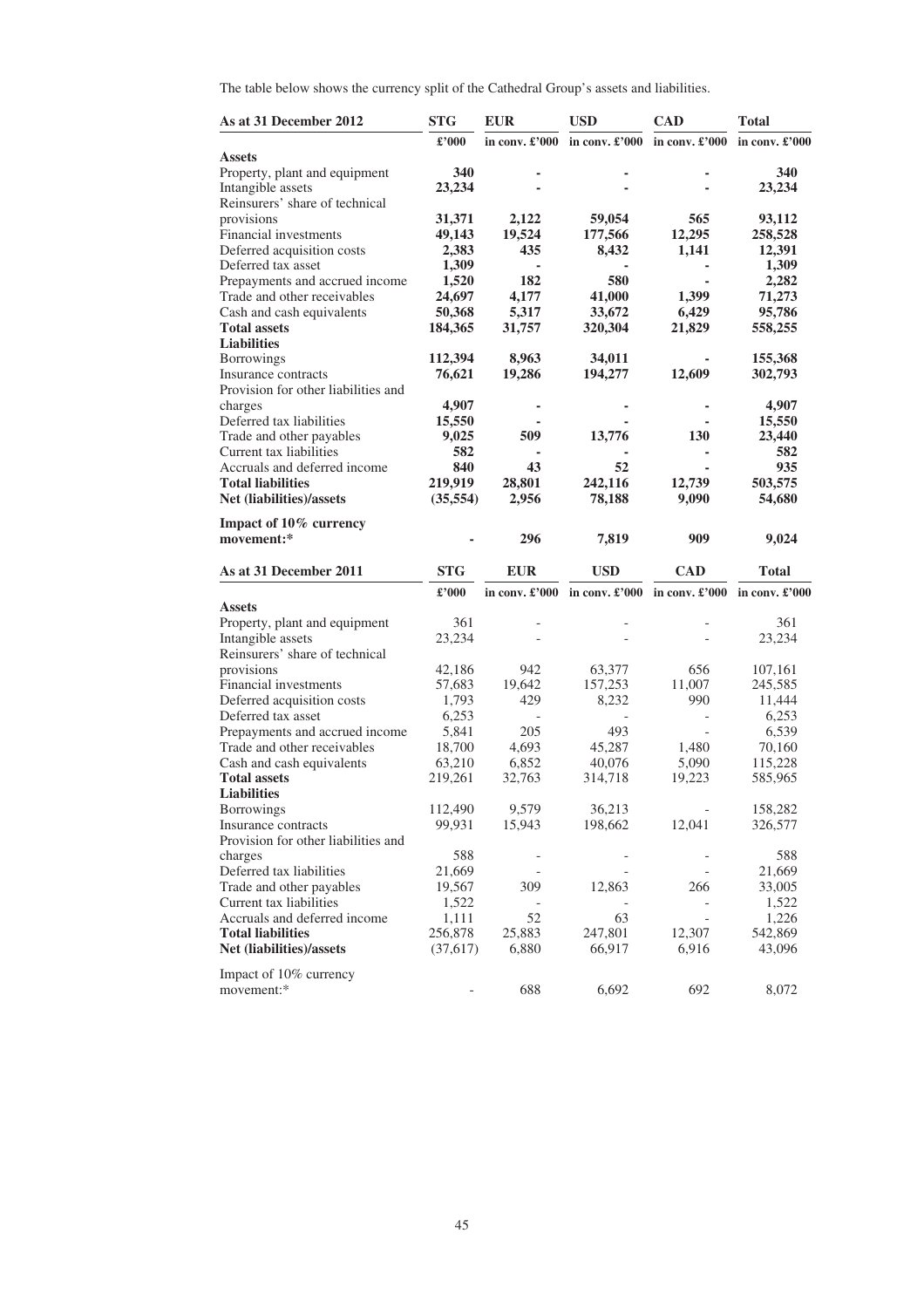| As at 31 December 2010          | <b>STG</b>     | <b>EUR</b>                                                             | <b>USD</b> | <b>CAD</b>               | <b>External</b><br><b>Syndicates</b> | <b>Total</b> |
|---------------------------------|----------------|------------------------------------------------------------------------|------------|--------------------------|--------------------------------------|--------------|
|                                 | $\pounds$ '000 | in conv. £'000 in cov. £'000 in cov. £'000 in cov. £'000 in cov. £'000 |            |                          |                                      |              |
| <b>Assets</b>                   |                |                                                                        |            |                          |                                      |              |
| Property, plant and equipment   | 504            |                                                                        |            |                          |                                      | 504          |
| Intangible assets               | 23,234         |                                                                        |            |                          |                                      | 23,234       |
| Reinsurers' share of technical  |                |                                                                        |            |                          |                                      |              |
| provisions                      | 11,810         | 698                                                                    | 47,659     | 661                      | 1,387                                | 62,215       |
| Financial investments           | 58,241         | 21,558                                                                 | 159,421    | 9,457                    | 2,261                                | 250,938      |
| Deferred acquisition costs      | 1,708          | 553                                                                    | 9,333      | 1,093                    |                                      | 12,687       |
| Deferred tax asset              |                |                                                                        | 364        | 281                      |                                      | 645          |
| Prepayments and accrued         |                |                                                                        |            |                          |                                      |              |
| income                          | 6,487          | 210                                                                    | 492        |                          |                                      | 7,189        |
| Trade and other receivables     | 12,766         | 4.970                                                                  | 46.824     | 1,272                    | 555                                  | 66,387       |
| Cash and cash equivalents       | 53,516         | 7,946                                                                  | 28,435     | 6,275                    | 3,206                                | 99,378       |
| <b>Total assets</b>             | 168,266        | 35,935                                                                 | 292,528    | 19,039                   | 7,409                                | 523,177      |
| <b>Liabilities</b>              |                |                                                                        |            |                          |                                      |              |
| <b>Borrowings</b>               | 112,501        | 9,610                                                                  | 34,912     |                          |                                      | 157,023      |
| Insurance contracts             | 43,402         | 16,478                                                                 | 194,028    | 12,720                   | 8,056                                | 274,684      |
| Provision for other liabilities |                |                                                                        |            |                          |                                      |              |
| and charges                     | 3.337          |                                                                        |            |                          |                                      | 3.337        |
| Deferred tax liabilities        | 21,375         |                                                                        |            |                          |                                      | 21,375       |
| Trade and other payables        | 5,323          | 315                                                                    | 11,923     | 383                      | 131                                  | 18,075       |
| Current tax liabilities         | 552            |                                                                        |            |                          |                                      | 552          |
| Accruals and deferred income    | 1.027          | 53                                                                     | 62         | $\overline{\phantom{a}}$ | 16                                   | 1,158        |
| <b>Total liabilities</b>        | 187,517        | 26,456                                                                 | 240,925    | 13,103                   | 8,203                                | 476,204      |
| Net (liabilities)/assets        | (19,251)       | 9,479                                                                  | 51,603     | 5,936                    | (794)                                | 46,973       |
| Impact of 10% currency          |                |                                                                        |            |                          |                                      |              |
| movement:*                      |                | 948                                                                    | 5,160      | 594                      |                                      | 6,702        |

\* This is the pre-tax impact on net assets (i.e. total assets less total liabilities) / profits of a movement in the US dollar, Canadian dollar and euro against sterling by 10%, with all other variables constant. This is based on the above currency split, but excludes the impact of externally managed syndicates.

# **5. Segmental Reporting**

Analysis of Group's Reportable Segments

There are three main reportable segments to the Cathedral Group. These are as follows:

- Syndicates, being those syndicates managed by the Cathedral Group specifically, Syndicate 2010 and Syndicate 3010;
- Corporate Funds consisting of funds at Lloyd's and free funds for the corporate group; and
- Corporate Other, being other areas of the Cathedral Group such as fees, profit commission and expenses.

The Cathedral Group is managed at this level and results are reported to the Chief Operating Decision Maker at this level too.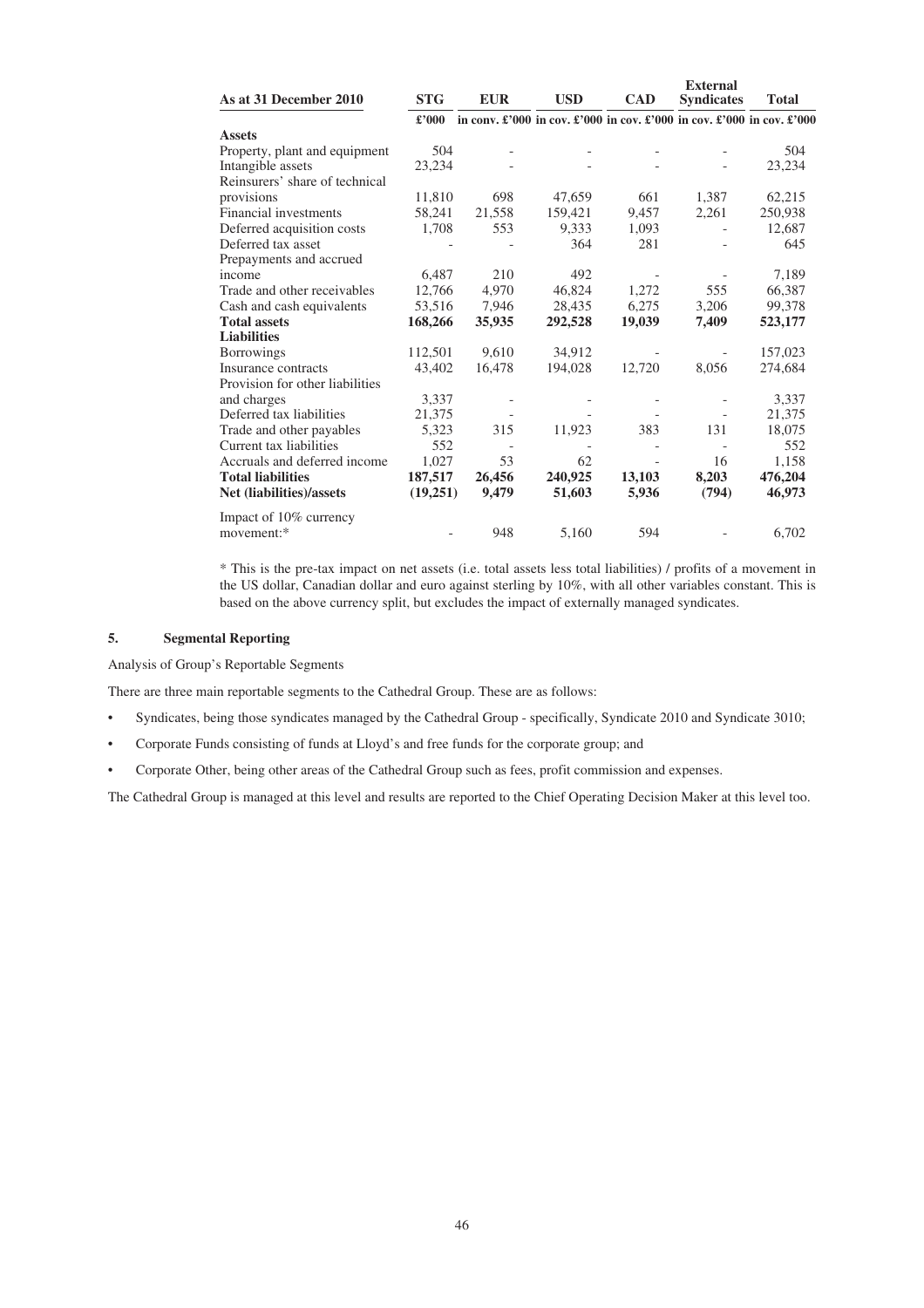The Boards of Cathedral Capital Holdings Limited and Cathedral Capital Limited (the ultimate parent company) have delegated certain day-to-day responsibilities to the executive officers of Cathedral. The role of Chief Operating Decision Maker has been delegated to the Cathedral Group Chief Executive Officer, Peter Scales.

|                            |                   |                           |                    | For the year ended 31 December 2012 |                |  |
|----------------------------|-------------------|---------------------------|--------------------|-------------------------------------|----------------|--|
|                            | <b>Syndicates</b> | Corporate<br><b>Funds</b> | Corporate<br>Other | <b>Elimination</b>                  | <b>Total</b>   |  |
|                            | £'000             | $\pounds$ '000            | $\pounds$ '000     | $\pounds$ '000                      | $\pounds$ '000 |  |
| Gross premiums written     | 193,262           |                           |                    |                                     | 193,262        |  |
| Underwriting:              |                   |                           |                    |                                     |                |  |
| Net earned premiums        | 145,067           |                           |                    |                                     | 145,067        |  |
| Net claims incurred        | (74, 162)         |                           |                    |                                     | (74, 162)      |  |
| Underwriting expenses      | (33, 021)         |                           |                    |                                     | (33, 021)      |  |
| Underwriting result        | 37,884            |                           |                    |                                     | 37,884         |  |
| Other income and expenses: |                   |                           |                    |                                     |                |  |
| Fees and commission income |                   |                           | 3,389              | (1,615)                             | 1,774          |  |
| Investment return          | 2,140             | 3,858                     |                    |                                     | 5,998          |  |
| Other income               |                   |                           | 43                 |                                     | 43             |  |
| Operating expenses         | (12,746)          | (471)                     | (3,006)            | 1,615                               | (14,608)       |  |
| Exchange gains/(losses)    | (2,623)           |                           | (3,549)            |                                     | (6,172)        |  |
| Finance costs              | (14,508)          | (1,993)                   | 6,113              |                                     | (10, 388)      |  |
| Profit before tax          | 10,147            | 1,394                     | 2,990              |                                     | 14,531         |  |
| Income tax (expense)       | (2,054)           | (283)                     | (607)              |                                     | (2,944)        |  |
| Profit after tax           | 8,093             | 1,111                     | 2,383              |                                     | 11,587         |  |
| <b>Combined ratio</b>      | 82.7%             | N/A                       | N/A                | N/A                                 | 83.5%          |  |
| Total assets               |                   | 192,121                   | 39,262             |                                     | 231,383        |  |
| <b>Total liabilities</b>   |                   |                           | (176, 703)         |                                     | (176, 703)     |  |
| Net assets/(liabilities)   |                   | 192,121                   | (137, 441)         |                                     | 54,680         |  |
| Capital expenditure        |                   |                           | 311                |                                     | 311            |  |

The combined ratio is net of fees and commission income and excludes finance costs relating to Preference share dividends and Investor and Manager Loan Notes interest as detailed in Note 10.

|                             |                   |                           | For the year ended 31 December 2011 |                    |                |  |
|-----------------------------|-------------------|---------------------------|-------------------------------------|--------------------|----------------|--|
|                             | <b>Syndicates</b> | Corporate<br><b>Funds</b> | Corporate<br>Other                  | <b>Elimination</b> | <b>Total</b>   |  |
|                             | £'000             | $\pounds$ '000            | $\pounds$ '000                      | £'000              | $\pounds$ '000 |  |
| Gross premiums written      | 185,937           |                           |                                     |                    | 185,937        |  |
| Underwriting:               |                   |                           |                                     |                    |                |  |
| Net earned premiums         | 138,542           |                           |                                     |                    | 138,542        |  |
| Net claims incurred         | (101, 925)        |                           |                                     |                    | (101, 925)     |  |
| Underwriting expenses       | (31,368)          |                           |                                     |                    | (31,368)       |  |
| Underwriting result         | 5,249             |                           |                                     |                    | 5,249          |  |
| Other income and expenses:  |                   |                           |                                     |                    |                |  |
| Fees and commission income  |                   |                           | 5,357                               | (1,592)            | 3,765          |  |
| Investment return           | 2,349             | 2,325                     |                                     |                    | 4,674          |  |
| Other income                |                   |                           | 44                                  |                    | 44             |  |
| Operating expenses          | (9,659)           | (209)                     | (2,112)                             | 1,613              | (10, 367)      |  |
| Exchange gains              | 1,932             |                           | 399                                 |                    | 2,331          |  |
| Finance costs               | 279               | (4,564)                   | (7, 951)                            | (45)               | (12, 281)      |  |
| Profit/(loss) before tax    | 150               | (2, 448)                  | (4,263)                             | (24)               | (6,585)        |  |
| Income tax (expense)/credit | (61)              | 1,003                     | 1,749                               | 10                 | 2,701          |  |
| Profit/(loss) after tax     | 89                | (1,445)                   | (2,514)                             | (14)               | (3,884)        |  |
| <b>Combined ratio</b>       | 103.2%            | N/A                       | N/A                                 | N/A                | 103.1%         |  |
| Total assets                |                   | 181,269                   | 48,102                              |                    | 229,371        |  |
| <b>Total liabilities</b>    |                   |                           | (186, 275)                          |                    | (186, 275)     |  |
| Net assets/(liabilities)    |                   | 181,269                   | (138, 173)                          |                    | 43,096         |  |
| Capital expenditure         |                   |                           | 57                                  |                    | 57             |  |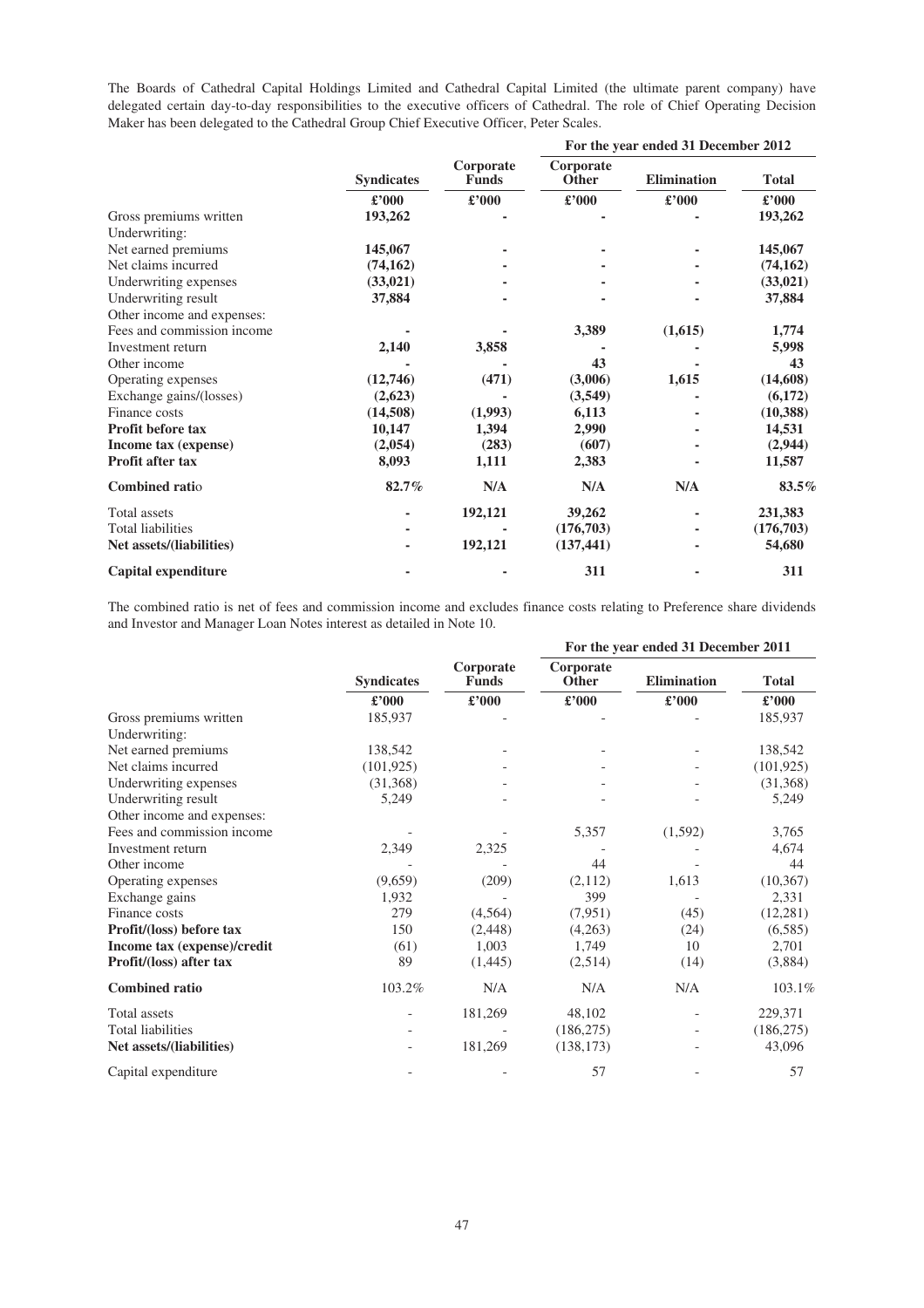|                          |                                     |                                      |                           |                    | For the year ended 31 December 2010 |              |  |
|--------------------------|-------------------------------------|--------------------------------------|---------------------------|--------------------|-------------------------------------|--------------|--|
|                          | <b>Managed</b><br><b>Syndicates</b> | <b>External</b><br><b>Syndicates</b> | Corporate<br><b>Funds</b> | Corporate<br>Other | <b>Elimination</b>                  | <b>Total</b> |  |
|                          | £'000                               | £'000                                | £'000                     | £'000              | £'000                               | £'000        |  |
| Gross premiums           |                                     |                                      |                           |                    |                                     |              |  |
| written                  | 181,830                             | (37)                                 |                           |                    |                                     | 181,793      |  |
| Underwriting:            |                                     |                                      |                           |                    |                                     |              |  |
| Net earned premiums      | 140,485                             | 55                                   |                           |                    |                                     | 140,540      |  |
| Net claims incurred      | (94, 693)                           | 1,263                                |                           |                    |                                     | (93, 430)    |  |
| Underwriting             |                                     |                                      |                           |                    |                                     |              |  |
| expenses                 | (30,938)                            | (60)                                 |                           |                    |                                     | (30,998)     |  |
| Underwriting result      | 14,854                              | 1,258                                |                           |                    |                                     | 16,112       |  |
| Other income and         |                                     |                                      |                           |                    |                                     |              |  |
| expenses:                |                                     |                                      |                           |                    |                                     |              |  |
| Fees and commission      |                                     |                                      |                           |                    |                                     |              |  |
| income                   |                                     |                                      |                           | 6,638              | (1,577)                             | 5,061        |  |
| Investment return        | 2,541                               | 82                                   | 3,386                     |                    |                                     | 6,009        |  |
| Other income             |                                     |                                      |                           | 16                 |                                     | 16           |  |
| Operating expenses       | (9,355)                             | (50)                                 | (497)                     | (2,370)            | 1,609                               | (10,663)     |  |
| Exchange gains           | 1,097                               | (14)                                 |                           | 437                |                                     | 1,520        |  |
| Finance costs            | (6, 130)                            | (857)                                | (1,938)                   | (3,166)            | (21)                                | (12, 112)    |  |
| Profit before tax        | 3,007                               | 419                                  | 951                       | 1,555              | 11                                  | 5,943        |  |
| Income tax expense       | (986)                               | (137)                                | (312)                     | (510)              | (3)                                 | (1,948)      |  |
| <b>Profit after tax</b>  | 2,021                               | 282                                  | 639                       | 1,045              | 8                                   | 3,995        |  |
| <b>Combined ratio</b>    | 97.1%                               | $(1736.4\%)$                         | N/A                       | N/A                | N/A                                 | 94.5%        |  |
| Total assets             |                                     |                                      | 156,965                   | 73,571             |                                     | 230,536      |  |
| <b>Total liabilities</b> |                                     |                                      |                           | (183, 563)         |                                     | (183, 563)   |  |
| <b>Net assets</b>        |                                     |                                      | 156,965                   | (109, 992)         |                                     | 46,973       |  |
| Capital expenditure      |                                     | $\overline{\phantom{a}}$             |                           | 186                |                                     | 186          |  |

All revenues for each reportable segment are from external customers, with the exception of £1,615,000 (2011: £1,592,000; 2010: £1,577,000) of sales received by Corporate Other which are from syndicates.

Corporate Other also includes depreciation and amortisation of £122,000 (2011: £200,000; 2010: £244,000) and impairment of £210,000 (2011: £nil; 2010: £nil).

The only transactions between reportable segments to date relate to managing agency fees which are paid by the syndicates to the Cathedral Group's managing agent. These are therefore reported as an expense by the syndicates and income by Corporate Other.

*Reconciliation of reportable segments to the Financial Information*

|                            |                                            |                                           |                                                      | For the year ended 31 December 2012 |                                       |  |
|----------------------------|--------------------------------------------|-------------------------------------------|------------------------------------------------------|-------------------------------------|---------------------------------------|--|
|                            | Per total<br>Reportable<br><b>Segments</b> | <b>Adjustment</b><br>for RITC<br>premiums | <b>Syndicate</b><br>assets and<br><b>liabilities</b> | Gross up<br>adjustments             | Per total<br>Group<br><b>Accounts</b> |  |
|                            | $\pounds$ '000                             | $\pounds$ '000                            | £'000                                                | $\pounds$ '000                      | $\pounds$ '000                        |  |
| Gross premiums written     | 193,262                                    | 4                                         |                                                      |                                     | 193,266                               |  |
| Underwriting:              |                                            |                                           |                                                      |                                     |                                       |  |
| Net earned premiums        | 145,067                                    | 4                                         |                                                      |                                     | 145,071                               |  |
| Net claims incurred        | (74, 162)                                  | (4)                                       |                                                      |                                     | (74, 166)                             |  |
| Underwriting expenses      | (33, 021)                                  |                                           |                                                      |                                     | (33, 021)                             |  |
| Underwriting result        | 37,884                                     |                                           |                                                      |                                     | 37,884                                |  |
| Other income and expenses: |                                            |                                           |                                                      |                                     |                                       |  |
| Fees and commission income | 1,774                                      |                                           |                                                      |                                     | 1,774                                 |  |
| Investment return          | 5,998                                      |                                           |                                                      |                                     | 5,998                                 |  |
| Other income               | 43                                         |                                           |                                                      |                                     | 43                                    |  |
| Operating expenses         | (14,608)                                   |                                           |                                                      |                                     | (14,608)                              |  |
| Exchange gains             | (6,172)                                    |                                           |                                                      |                                     | (6,172)                               |  |
| Finance costs              | (10,388)                                   |                                           |                                                      |                                     | (10,388)                              |  |
| Profit before tax          | 14,531                                     |                                           |                                                      |                                     | 14,531                                |  |
| Income tax (expense)       | (2,944)                                    |                                           |                                                      |                                     | (2,944)                               |  |
| <b>Profit after tax</b>    | 11,587                                     |                                           |                                                      |                                     | 11,587                                |  |
| Total assets               | 231,383                                    |                                           | 324,073                                              | 2,799                               | 558,255                               |  |
| Total liabilities          | (176, 703)                                 |                                           | (324, 073)                                           | (2,799)                             | (503, 575)                            |  |
| <b>Net assets</b>          | 54,680                                     |                                           |                                                      |                                     | 54,680                                |  |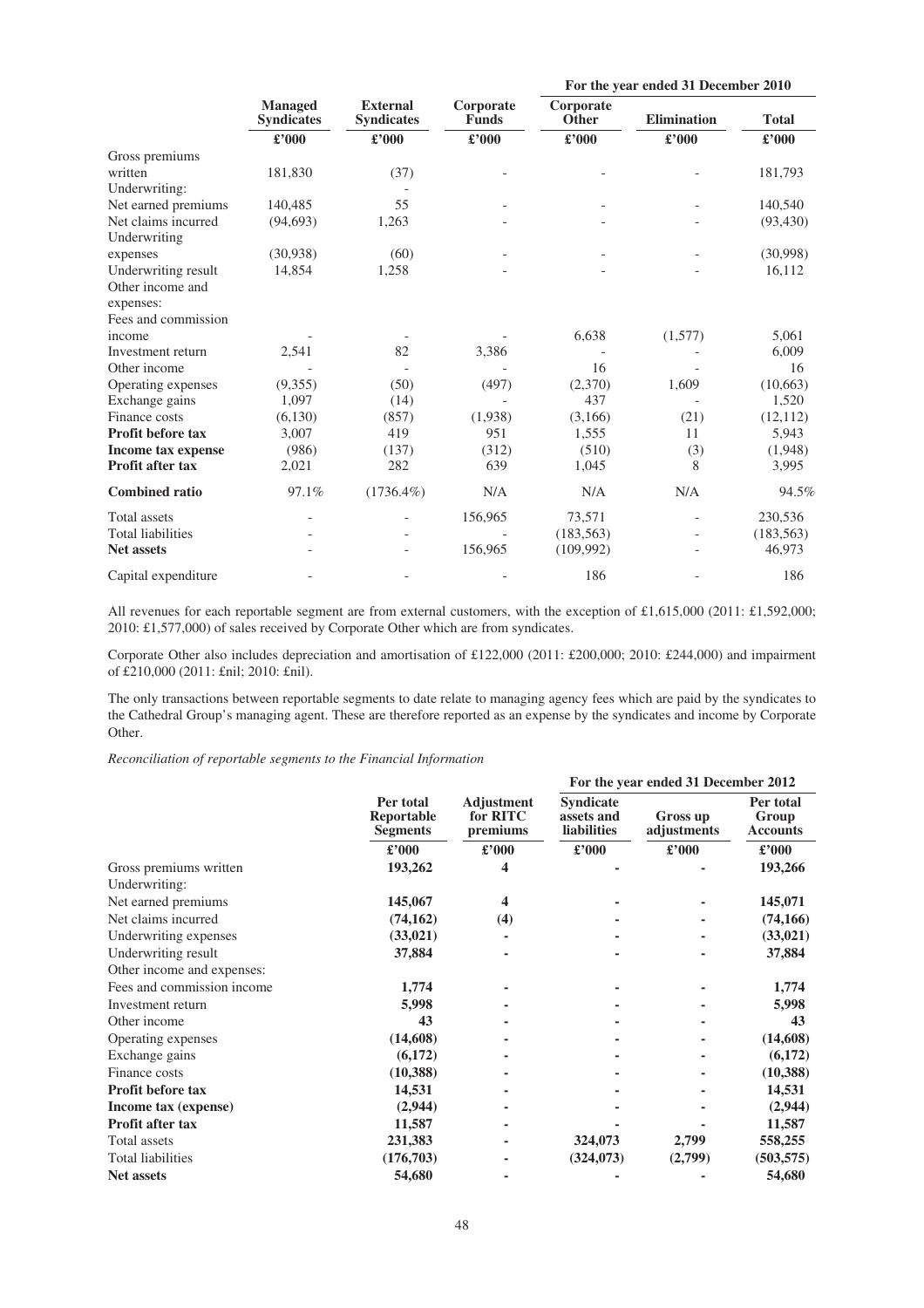#### *Explanations of the reconciling items*

For internal reporting purposes, the premiums and claims for each segment relate purely to the business written by each of the syndicates on which the Cathedral Group participates. However, for statutory reporting purposes, the premiums and claims are required to be grossed up for RITC premiums (where the Cathedral Group's participation on a syndicate changes from one year of account to the next and the Cathedral Group technically receives premiums for taking on the liabilities of a previous Name).

For internal reporting purposes, syndicate assets and liabilities are not considered separately but instead are monitored at a net level. However, for statutory reporting purposes, the syndicate assets and liabilities are required to be separately analysed.

For internal reporting purposes, deferred tax is reported as a netted down balance, whereas deferred tax assets and liabilities are required to be grossed up for statutory reporting purposes. Likewise, for internal reporting purposes, the loan from the Cathedral Group to the syndicate is reported as an asset at corporate level whereas for statutory reporting purposes, the Cathedral Group's asset is offset against the liability in the syndicate as a consolidation adjustment.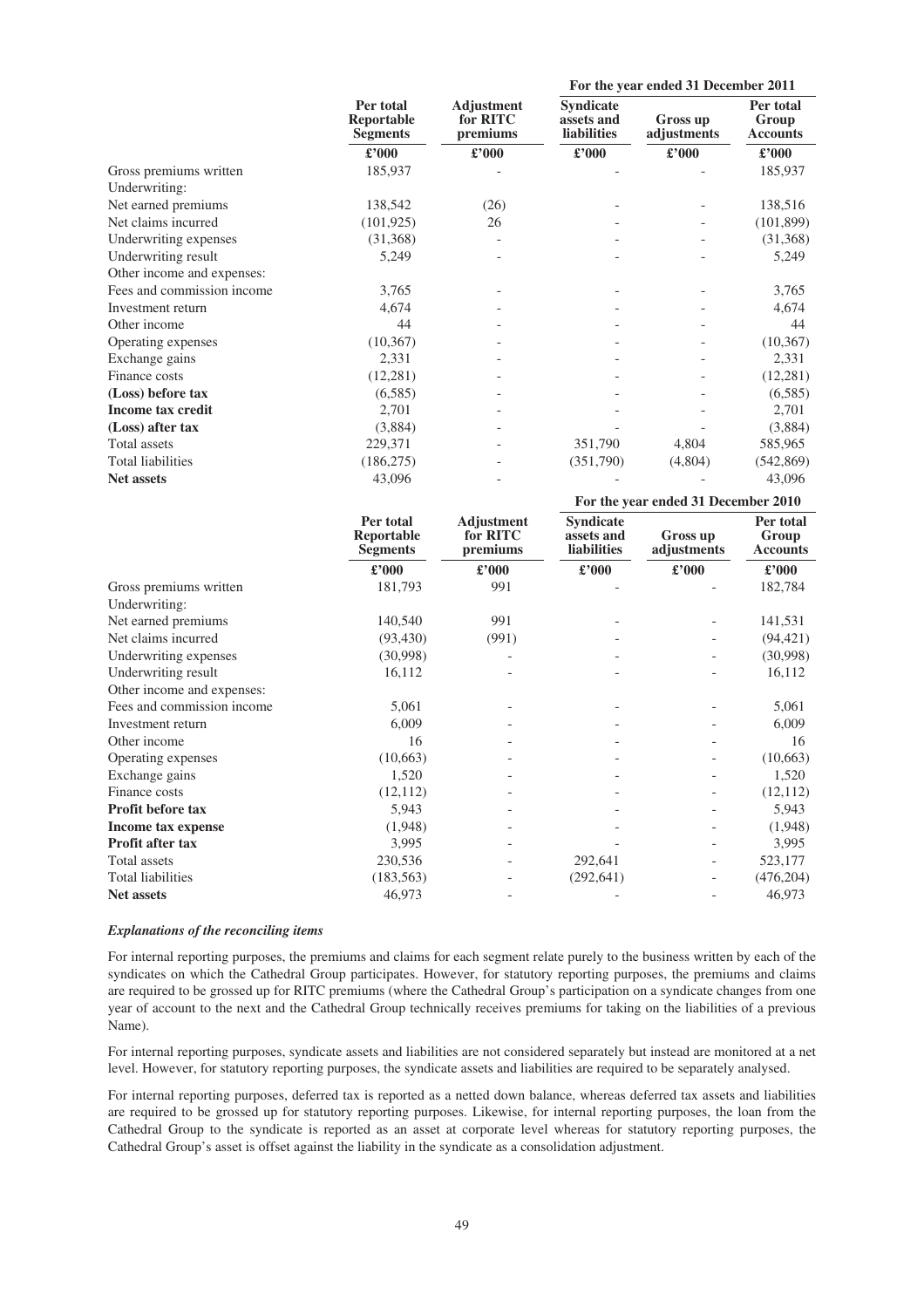# *Geographical information*

The Cathedral Group is domiciled in the UK. All insurance contracts are written through Lloyd's of London, and so it is deemed that the geographical location of its customers is the UK.

A geographical analysis of the Cathedral Group's non-current assets has not been presented as this information is not readily available and the cost to develop it is considered to be excessive.

## *Information about major customers*

No revenues from transactions with a single external customer amounted to 10 per cent or more of the Cathedral Group's revenues for the years ended 31 December 2012, 31 December 2011, or 31 December 2010.

# **6. Fees and commission income**

|     |                                                                                    | 2012<br>$\pounds$ '000 | 2011<br>£'000 | 2010<br>£'000 |
|-----|------------------------------------------------------------------------------------|------------------------|---------------|---------------|
|     |                                                                                    | 957                    | 940           | 932           |
|     |                                                                                    | 817                    | 2.825         | 4,129         |
|     |                                                                                    | 1,774                  | 3,765         | 5,061         |
| 7.  | <b>Investment return</b>                                                           |                        |               |               |
|     |                                                                                    | 2012<br>$\pounds 000$  | 2011<br>£'000 | 2010<br>£'000 |
|     | <b>Syndicate investments</b>                                                       |                        |               |               |
|     |                                                                                    | 2,599                  | 3,354         | 3,488         |
|     |                                                                                    | (349)                  | (884)         | (865)         |
|     |                                                                                    | 2,250                  | 2,470         | 2,623         |
|     | <b>Funds at Lloyd's</b>                                                            |                        |               |               |
|     |                                                                                    | 2,588                  | 2,498         | 2,048         |
|     |                                                                                    | 244                    | 258           | 283           |
|     |                                                                                    | (416)                  | (306)         | (105)         |
|     | Net fair value gains/(losses) on assets at fair value through the Consolidated     |                        |               |               |
|     |                                                                                    | 1,047                  | (538)         | 859           |
|     |                                                                                    | 3,463                  | 1,912         | 3,085         |
|     | <b>Cash and other investments</b>                                                  |                        |               |               |
|     |                                                                                    | 285                    | 292           | 301           |
|     |                                                                                    | 5,998                  | 4,674         | 6,009         |
| 8.  | Other operating expenses                                                           |                        |               |               |
|     |                                                                                    | 2012                   | 2011          | 2010          |
|     |                                                                                    | $\pounds$ '000         | £'000         | £'000         |
|     |                                                                                    | 6,184                  | 6,274         | 4,166         |
|     |                                                                                    | 1,521                  | 1,783         | 1,831         |
|     |                                                                                    | 6,903                  | 2,310         | 4,666         |
|     |                                                                                    | 14,608                 | 10,367        | 10,663        |
| 9.  | Net foreign exchange losses/(gains)                                                |                        |               |               |
|     |                                                                                    | 2012                   | 2011          | 2010          |
|     |                                                                                    | $\pounds$ '000         | £'000         | £'000         |
|     |                                                                                    | 541                    | (489)         | (603)         |
|     | Exchange loss/(gain) to maintain non-monetary assets and liabilities at historical |                        |               |               |
|     |                                                                                    | 2,082                  | (1,443)       | (480)         |
|     |                                                                                    | (2,000)                | 228           | 519           |
|     |                                                                                    | 5,549                  | (627)         | (956)         |
|     |                                                                                    | 6,172                  | (2, 331)      | (1,520)       |
| 10. |                                                                                    |                        |               |               |
|     | <b>Finance costs</b>                                                               |                        |               |               |
|     |                                                                                    | 2012                   | 2011<br>£'000 | 2010          |
|     |                                                                                    | $\pounds$ '000         |               | £'000         |
|     | Interest expense on:                                                               |                        |               |               |
|     |                                                                                    | 1,897                  | 1,924         | 1,946         |
|     |                                                                                    | 6,894                  | 6,900         | 6,900         |
|     |                                                                                    | 1                      |               |               |
|     |                                                                                    | (817)                  | 1.042         | 851           |
|     |                                                                                    | 2,413                  | 2,415         | 2,415         |
|     |                                                                                    | 10,388                 | 12,281        | 12,112        |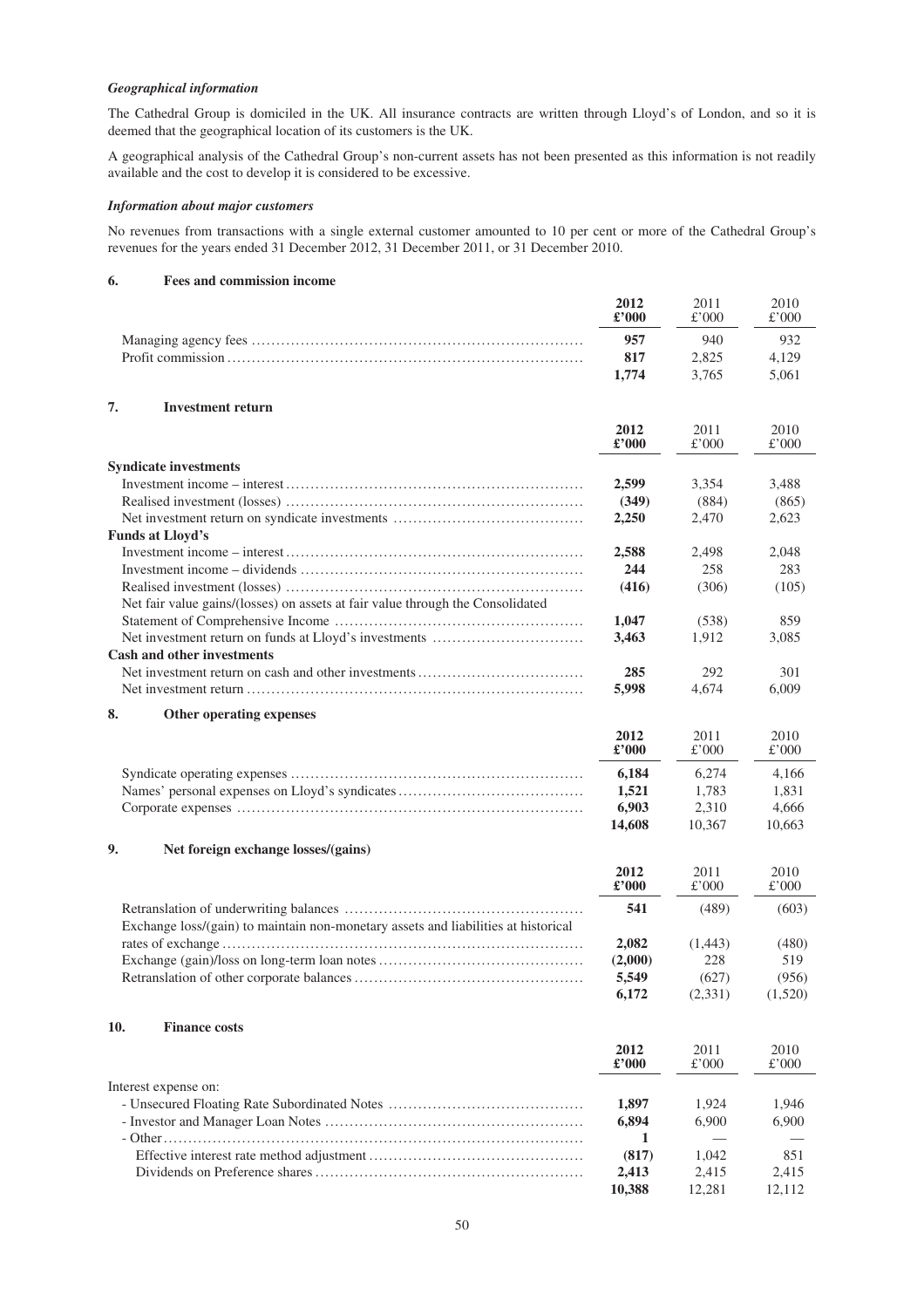# **11. Profit/(loss) on ordinary activities before taxation**

|                                                                                    | 2012<br>$\pounds$ '000 | 2011<br>£'000 | 2010<br>£'000 |
|------------------------------------------------------------------------------------|------------------------|---------------|---------------|
| The profit/(loss) on ordinary activities before taxation is stated after charging: |                        |               |               |
|                                                                                    | 44                     | 37            | 27            |
|                                                                                    | 3                      | 3             |               |
|                                                                                    | 122                    | 200           | 244           |
|                                                                                    | 210                    |               |               |
| Fees payable to the auditor for:                                                   |                        |               |               |
|                                                                                    | 12                     | 12            | 10            |
|                                                                                    | 90                     | 88            | 72            |
|                                                                                    | $\mathbf{2}$           | 4             | 5             |
|                                                                                    | 32                     | 27            | 25            |
|                                                                                    | 3                      | 3             |               |
|                                                                                    | 10                     | 4             |               |
| 12.<br><b>Employees</b>                                                            |                        |               |               |
|                                                                                    | 2012<br>$\pounds$ '000 | 2011<br>£'000 | 2010<br>£'000 |
|                                                                                    |                        |               |               |
| The aggregate payroll costs borne by the Corporate Group were as follows:          |                        |               |               |
| <b>Salaries</b>                                                                    | 4,970                  | 1,087         | 3,306         |
| Social security costs                                                              | 688                    | 156           | 435           |
| Pension costs under defined contribution plans                                     | 113                    | 100           | 95            |
|                                                                                    | 5,771                  | 1,343         | 3,836         |

The average monthly number of people (excluding non-executive directors) employed by the Cathedral Group during the year ended 31 December 2012 was 60 (2011: 56; 2010: 52). Of this, 34 were dedicated underwriting and claims (2011: 32; 2010: 31) with the remainder of employees involved in operations, administration, actuarial and finance.

The Cathedral Group does not operate a pension fund. Instead, it makes contributions to employees' individual pension funds.

Refer to Note 31 for details of compensation of key management personnel.

## **13. Income tax expense/(credit)**

|                                                                                     | 2012<br>£'000 | 2011<br>£'000 | 2010<br>£'000               |
|-------------------------------------------------------------------------------------|---------------|---------------|-----------------------------|
| (a) Analysis of expense/(credit) in the year                                        |               |               |                             |
| <b>Current tax</b>                                                                  |               |               |                             |
|                                                                                     | 4.099         | 3.429         | 2.999                       |
|                                                                                     | (563)         | (664)         | (3,373)                     |
|                                                                                     | 313           | 469           | 174                         |
|                                                                                     | 24            | 24            | 24                          |
|                                                                                     | 246           |               |                             |
|                                                                                     | 4,119         | 3,258         | (176)                       |
| Deferred taxation                                                                   |               |               |                             |
|                                                                                     | (2,322)       | (5,721)       | (3,047)                     |
|                                                                                     | 71            | (15)          | 318                         |
| Temporary differences on accelerated capital allowances                             | (42)          | (19)          | (19)                        |
|                                                                                     | 141           | (38)          | 3,477                       |
|                                                                                     | (1,276)       | (924)         | (456)                       |
|                                                                                     | 2,255         | 1,263         |                             |
|                                                                                     | (2)           | (505)         | 1.851                       |
|                                                                                     | (1,175)       | (5,959)       | 2,124                       |
| Tax expense/(credit)                                                                | 2,944         | (2,701)       | 1,948                       |
| (b) Factors affecting the tax charge for the year                                   |               |               |                             |
| Profit/(loss) on ordinary activities before tax                                     | 14,531        | (6,585)       | 5,943                       |
| Profit/(loss) on ordinary activities multiplied by standard rate of corporation tax |               |               |                             |
|                                                                                     | 3,560         | (1,745)       | 1,664                       |
|                                                                                     | 591           | 641           | 683                         |
|                                                                                     |               |               | $\mathcal{D}_{\mathcal{L}}$ |
|                                                                                     | (1,276)       | (1,286)       | (592)                       |
|                                                                                     | (60)          | (68)          | (79)                        |
|                                                                                     | (32)          | (33)          | (32)                        |
|                                                                                     | 313           | 469           | 174                         |
|                                                                                     | 24            | 24            | 24                          |
|                                                                                     | (176)         | (703)         | 104                         |
|                                                                                     | 2,944         | (2,701)       | 1.948                       |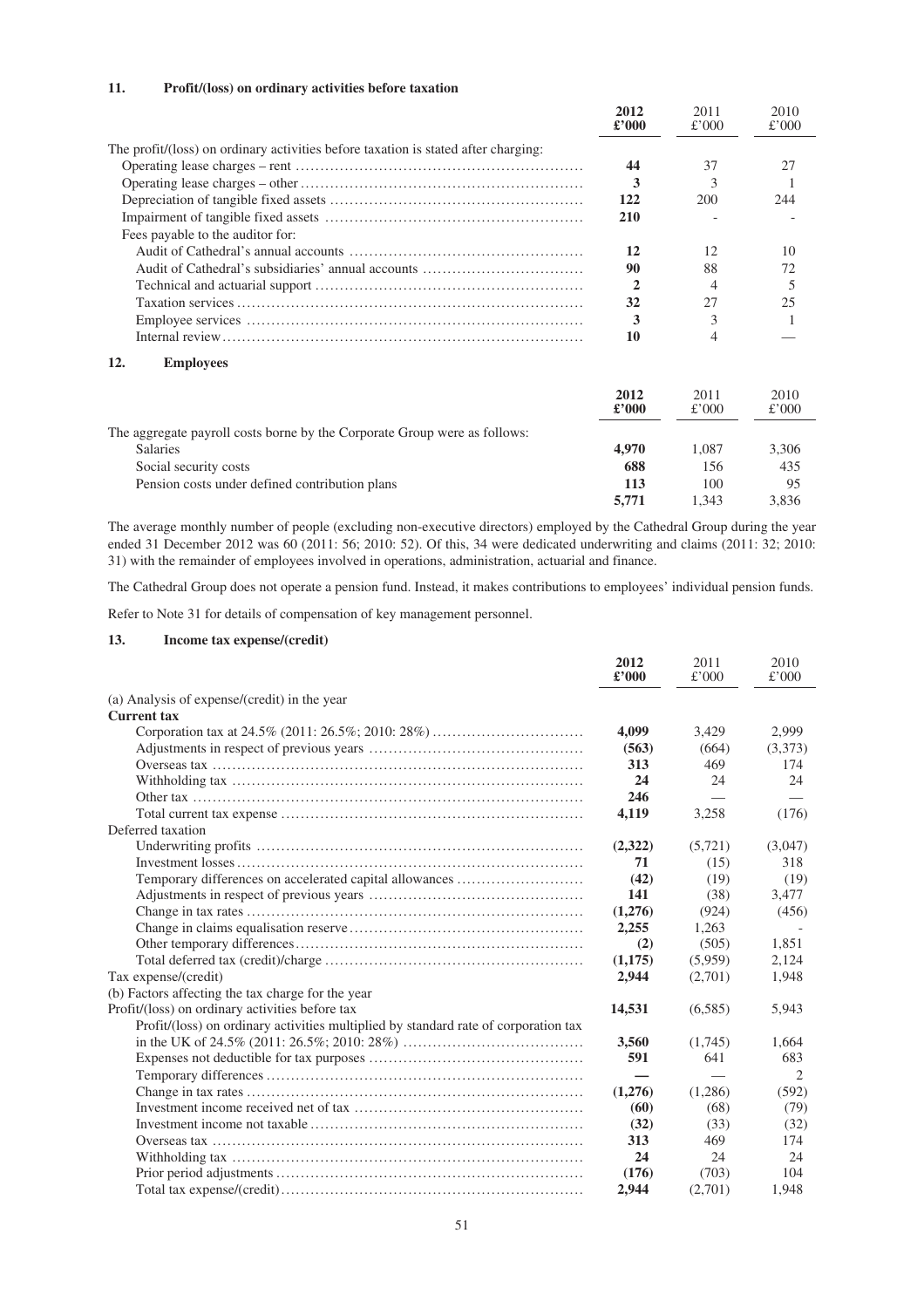# **14. Earnings/(loss) per share**

|                                                               | 2012   | 2011    | 2010  |
|---------------------------------------------------------------|--------|---------|-------|
| The basic earnings/(loss) per share is calculated as follows: |        |         |       |
|                                                               | 11.587 | (3.884) | 3.995 |
|                                                               |        |         |       |
|                                                               | 10.55  | (3.16)  | 3.23  |
|                                                               |        |         |       |

\* Note that the weighted average number of shares excludes the shares held by the ESOP.

The A ordinary, B ordinary, B1 ordinary and Ordinary shares all rank pari passu with respect to profits arising in the Cathedral Group. Consequently, no separate earnings per share has been calculated for each class of share.

# **15. Property, plant and equipment**

|                                       | Lease<br>$\pounds$ '000 | <b>Computers</b><br>& other<br>equipment<br>$\pounds$ '000 | Furniture,<br>fixtures &<br>fittings<br>$\pounds 000$ | <b>Assets</b><br>under<br>construction<br>$\pounds 000$ | Total<br>2012<br>£'000 |
|---------------------------------------|-------------------------|------------------------------------------------------------|-------------------------------------------------------|---------------------------------------------------------|------------------------|
| Cost                                  |                         |                                                            |                                                       |                                                         |                        |
| At 1 January 2012                     | 29                      | 943                                                        | 569                                                   | 210                                                     | 1,751                  |
| <b>Additions</b>                      |                         | 309                                                        | $\overline{2}$                                        |                                                         | 311                    |
| Disposals                             |                         |                                                            |                                                       |                                                         |                        |
| At 31 December 2012                   | 29                      | 1,252                                                      | 571                                                   | 210                                                     | 2,062                  |
| <b>Depreciation and impairment</b>    |                         |                                                            |                                                       |                                                         |                        |
| At 1 January 2012                     | 29                      | 810                                                        | 551                                                   |                                                         | 1,390                  |
| Charge for the year                   |                         | 116                                                        | 6                                                     |                                                         | 122                    |
| Disposals                             |                         |                                                            |                                                       |                                                         | 210                    |
| Impairment                            | 29                      | 926                                                        | 557                                                   | 210<br>210                                              |                        |
| At 31 December 2012<br>Net book value |                         |                                                            |                                                       |                                                         | 1,722                  |
| At 31 December 2012                   |                         | 326                                                        | 14                                                    |                                                         | 340                    |
| At 1 January 2012                     |                         | 133                                                        | 18                                                    | 210                                                     | 361                    |
|                                       |                         |                                                            |                                                       |                                                         |                        |
|                                       |                         | <b>Computers</b>                                           | Furniture.                                            | <b>Assets</b>                                           |                        |
|                                       |                         | & other                                                    | fixtures &                                            | under                                                   | <b>Total</b>           |
|                                       | Lease                   | equipment                                                  | fittings                                              | construction                                            | 2011                   |
|                                       | £2000                   | £'000                                                      | $\pounds$ '000                                        | $\pounds$ '000                                          | £'000                  |
| Cost                                  |                         |                                                            |                                                       |                                                         |                        |
| At 1 January 2011                     | 29                      | 901                                                        | 565                                                   | 210                                                     | 1,705                  |
| Additions                             |                         | 53                                                         | 4                                                     |                                                         | 57                     |
| Disposals                             |                         | (11)                                                       |                                                       |                                                         | (11)                   |
| At 31 December 2011                   | 29                      | 943                                                        | 569                                                   | 210                                                     | 1,751                  |
| <b>Depreciation</b>                   |                         |                                                            |                                                       |                                                         |                        |
| At 1 January 2011                     | 25                      | 696                                                        | 480                                                   |                                                         | 1,201                  |
| Charge for the year                   | 4                       | 125                                                        | 71                                                    |                                                         | <b>200</b>             |
| Disposals                             |                         | (11)                                                       |                                                       |                                                         | (11)                   |
| At 31 December 2011                   | 29                      | 810                                                        | 551                                                   |                                                         | 1,390                  |
| Net book value                        |                         |                                                            |                                                       |                                                         |                        |
| At 31 December 2011                   | $\overline{\mathbf{4}}$ | 133<br>205                                                 | 18<br>85                                              | 210<br>210                                              | 361<br>504             |
| At 1 January 2011                     |                         |                                                            |                                                       |                                                         |                        |
|                                       |                         | <b>Computers</b>                                           | Furniture,                                            | <b>Assets</b>                                           |                        |
|                                       |                         | & other                                                    | fixtures &                                            | under                                                   | <b>Total</b>           |
|                                       | Lease                   | equipment                                                  | fittings                                              | construction                                            | 2010                   |
|                                       | $\pounds 000$           | $\mathbf{\hat{E}}$ 000                                     | $\pounds$ '000                                        | $\pounds$ '000                                          | $\pounds$ '000         |
| Cost                                  |                         |                                                            |                                                       |                                                         |                        |
| At 1 January 2010                     | 29                      | 815                                                        | 552                                                   | 210                                                     | 1,606                  |
| Additions                             |                         | 173                                                        | 13                                                    |                                                         | 186                    |
| Disposals                             |                         | (87)                                                       |                                                       |                                                         | (87)                   |
| At 31 December 2010                   | 29                      | 901                                                        | 565                                                   | 210                                                     | 1,705                  |
| <b>Depreciation</b>                   |                         |                                                            |                                                       |                                                         |                        |
| At 1 January 2010                     | 20                      | 647                                                        | 377                                                   |                                                         | 1,044                  |
| Charge for the year                   | 5                       | 136                                                        | 103                                                   |                                                         | 244                    |
| Disposals                             |                         | (87)                                                       |                                                       |                                                         | (87)                   |

At 31 December 2010 **25 696 480 — 1,201 Net book value** At 31 December 2010 **4** 205 85 210 504<br>At 1 January 2010 9 168 175 210 562 At 1 January 2010

The depreciation charge for each year is included in other operating expenses in the Consolidated Statement of Comprehensive Income.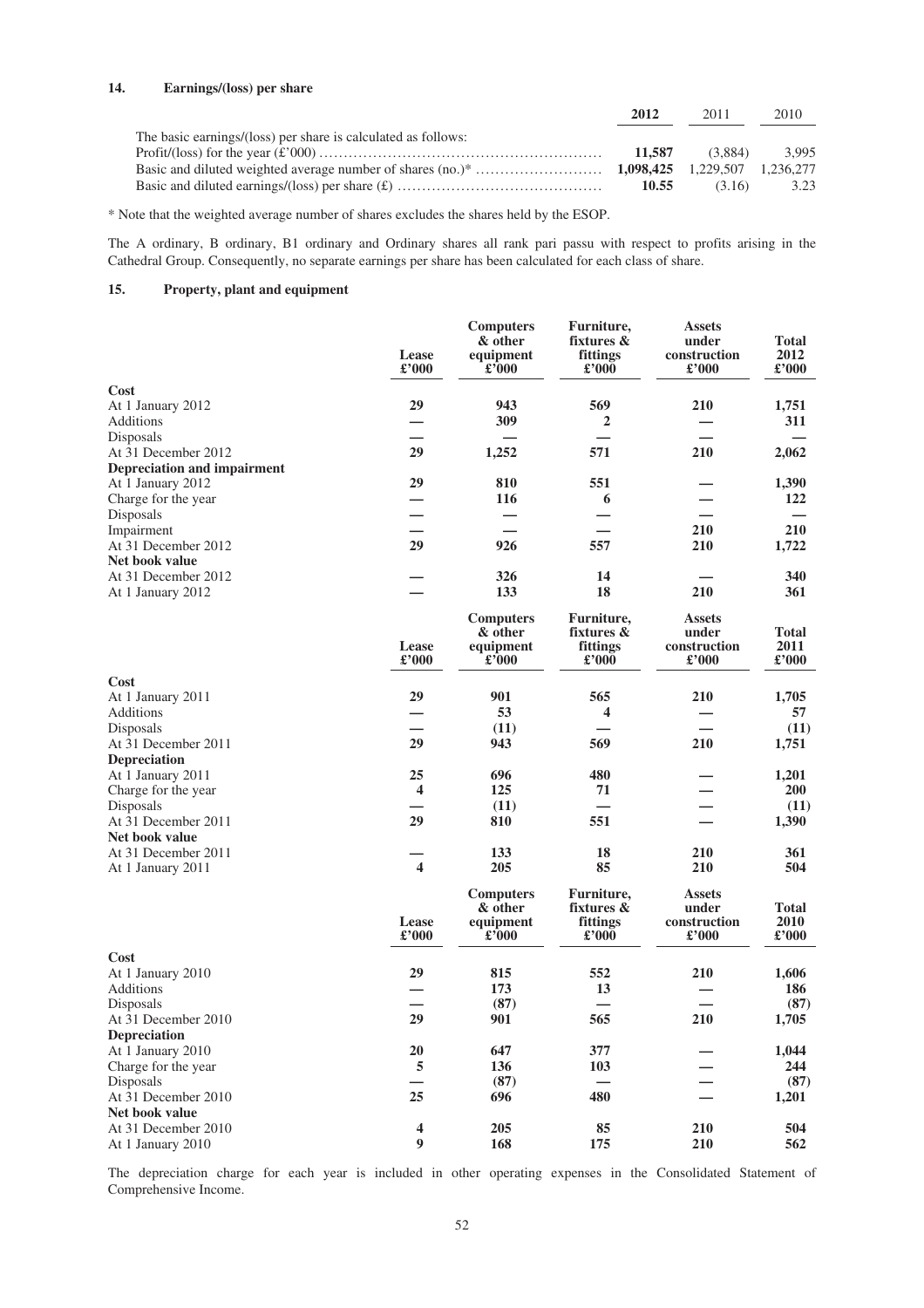## **16. Intangible assets**

| As at 31 December 2012                       | <b>Syndicate</b><br><i>participations</i><br>$\pounds$ '000 | Goodwill<br>$\pounds$ '000 | <b>Total</b><br>$\pounds$ '000 |
|----------------------------------------------|-------------------------------------------------------------|----------------------------|--------------------------------|
| Cost at 1 January                            | 22,934                                                      | 300                        | 23,234                         |
| Disposals in the year<br>Cost at 31 December | 22,934                                                      | 300                        | 23,234                         |
| As at 31 December 2011                       | Syndicate<br>participations<br>£'000                        | Goodwill<br>£'000          | Total<br>£'000                 |
| Cost at 1 January                            | 22,934                                                      | 300                        | 23,234                         |
| Disposals in the year<br>Cost at 31 December | 22,934                                                      | 300                        | 23,234                         |
| As at 31 December 2010                       | Syndicate<br>participations<br>£'000                        | Goodwill<br>£'000          | Total<br>£'000                 |
| Cost at 1 January                            | 22,934                                                      | 300                        | 23,234                         |
| Disposals in the year                        |                                                             |                            |                                |
| Cost at 31 December                          | 22,934                                                      | 300                        | 23,234                         |

The cost of syndicate participations relates to the Cathedral Group's underwriting subsidiary's right to participate on a syndicate for future underwriting years. The carrying value of these rights consists of the value of the syndicate participation rights when the Cathedral Capital Holdings Limited group was acquired on 6 December 2006, with subsequent additions at cost. The value ascribed on 6 December 2006 was based on expected future underwriting results generated by each syndicate, plus any residual value in the auctions. This was then discounted for the time value of money and uncertainty.

Goodwill relates to the difference between the consideration paid for the Cathedral Capital Holdings Limited group and the fair value of the assets acquired in December 2006. The useful life of the goodwill is deemed to be indefinite.

Having considered the future prospects of the Lloyd's insurance market, the Board believe that the Cathedral Group's ownership of the syndicate participation rights and the goodwill will provide economic benefits over an indefinite period. Consequently they are not annually amortised but the Cathedral Group annually tests these assets for impairment. They are allocated to the Cathedral Group's cash generating units as follows:

| As at 31 December 2010, 2011 and 2012 | <b>Managed</b><br>£2000 | <b>Syndicate</b><br>Syndicate Management<br>£'000 | Total<br>£2000 |
|---------------------------------------|-------------------------|---------------------------------------------------|----------------|
| Goodwill                              |                         | 300                                               | 300            |
| Syndicate capacity                    | 22,934                  |                                                   | 22,934         |

When testing for impairment, the recoverable amounts of a cash generating unit are determined based on value in use. Value in use is calculated using risk adjusted projected cash flows for six years and a discount rate of 8%. These cashflow projections are the latest ones approved by the Board. The Board has used cashflows for more than five years as the Cathedral Group does not receive its underwriting profits until the fourth year after the year of account has commenced. A 1% increase in the discount rate used would not result in any impairment to the intangible assets.

Value in use for Goodwill is based on only those employees who spend some or all of their time working on the corporate part of the Cathedral Group who held employment contracts with the Cathedral Capital Holdings Limited group at the date of acquisition and who are still employed by the Cathedral Group.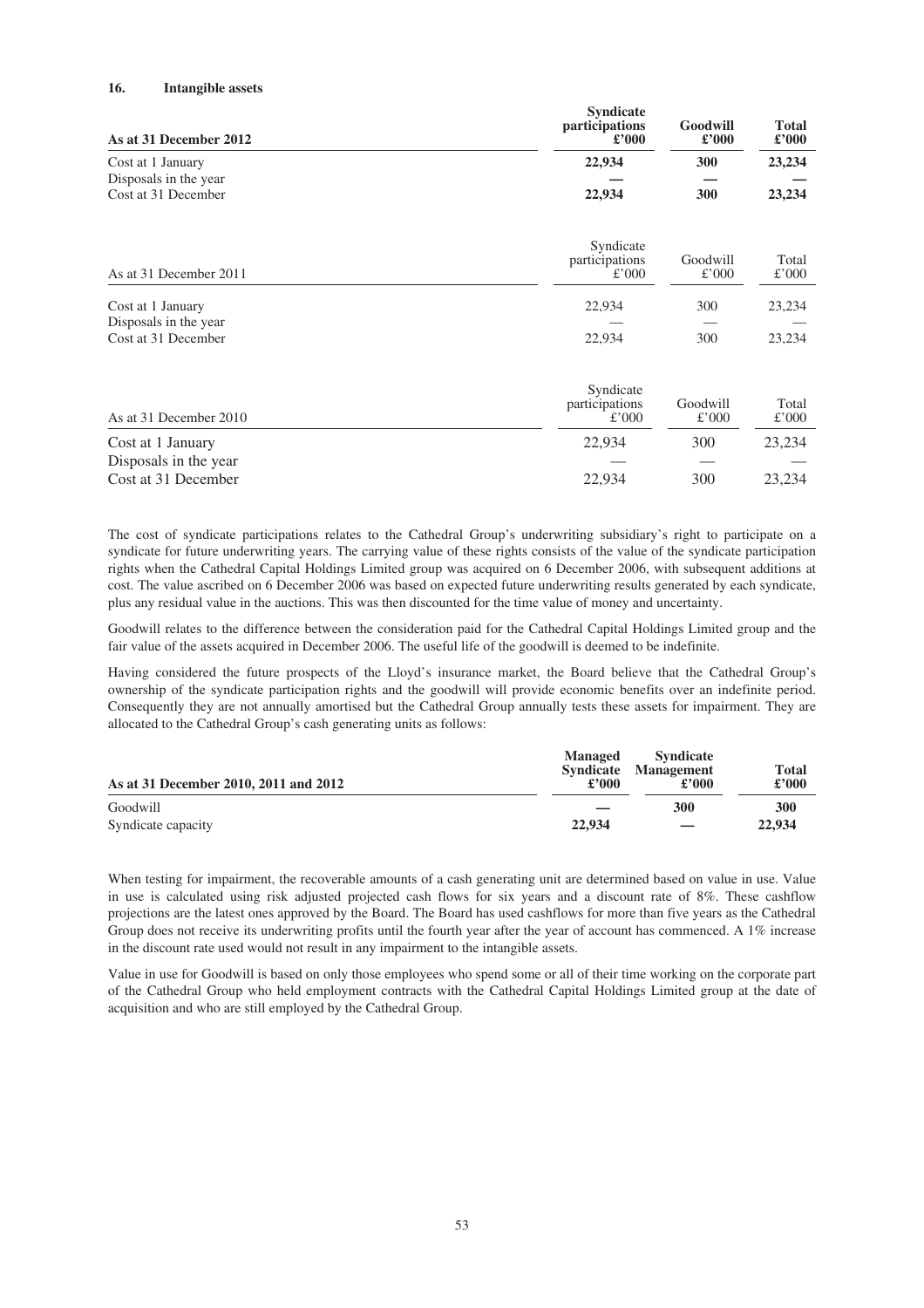# **17. Financial investments**

The Cathedral Group's financial investments consist of:

|                                                        | 31 December                    |                        |                       |               |                       |               |
|--------------------------------------------------------|--------------------------------|------------------------|-----------------------|---------------|-----------------------|---------------|
|                                                        | 2012                           | 2012                   | 2011                  | 2011          | 2010                  | 2010          |
|                                                        | Market value<br>$\pounds$ '000 | Cost<br>$\pounds$ '000 | Market value<br>£'000 | Cost<br>£'000 | Market Value<br>£'000 | Cost<br>£'000 |
| Corporate                                              |                                |                        |                       |               |                       |               |
| Shares and other variable yield securities             | 6,886                          | 6,110                  | 5,265                 | 4,779         | 5,100                 | 4,315         |
| Alternative investments                                | 1,942                          | 1,296                  | 1,973                 | 1,415         | 2,789                 | 2,329         |
| Debt and other fixed income securities                 | 141,991                        | 141,501                | 117,602               | 117.783       | 109,730               | 109,573       |
| Deposits held with credit institutions                 | 9,472                          | 9,472                  | 9.591                 | 9,591         |                       |               |
| Total investments - Corporate                          | 160,291                        | 158,379                | 134.431               | 133,568       | 117,619               | 116,217       |
| Syndicate participations                               |                                |                        |                       |               |                       |               |
| Debt securities and other fixed interest<br>securities | 98,237                         | 111,390                | 111,154               | 111,390       | 133,319               | 126,035       |
| Total investments - Syndicate participations           | 98,237                         | 111,390                | 111.154               | 111.390       | 133,319               | 126,035       |
| Group financial investments                            | 258,528                        | 269,769                | 245,585               | 244,958       | 250,938               | 242,252       |

The Cathedral Group's financial investments are all categorised as investments at fair value through profit or loss. All investments are classified as level 1 of the fair value hierarchy.

Of the Cathedral Group's investments above, £150,819,000 (2011: £124,840,000; 2010: £117,619,000) are held as funds at Lloyd's and therefore their use is restricted. All investments held by syndicates are only available for investment and for paying of claims and expenses by the syndicates to their policyholders. Corporate investments of £150,819,000 (2011: £124,840,000; 2010: £117,619,000) are listed on recognised stock exchanges.

Alternative investments are investments which are characterised by a significant degree of capital protection, though for the most part they do have a degree of equity exposure.

## **18. Prepayments and accrued income**

| 2012<br>£'000 | 2011<br>£'000 | 2010<br>f'000 |
|---------------|---------------|---------------|
| 897           | 1.039         | 1.095         |
| 817           | 5.087         | 5.620         |
| 568           |               | 474           |

Accrued income - underwriting is in respect of profit commission receivable from Syndicate 2010 by the Cathedral Group's managing agency subsidiary.

## **19. Trade and other receivables**

| 2012<br>£'000 | 2011<br>f'000 | 2010<br>£'000 |
|---------------|---------------|---------------|
| 10.491        | 10.196        | 13.159        |
| 51,696        | 55.793        | 46.696        |
| 4.864         |               |               |
| 563           | 664           | 3.932         |
| 2.660         | 2.362         | 2.252         |
| 999           | 1.145         | 348           |
| 71,273        | 70.160        | 66.387        |

Of the amounts due from managed syndicates, £nil (2011: £nil; 2010: £nil) is due in more than one year.

The carrying amount disclosed above reasonably approximates to fair values at year end.

# **20. Cash and cash equivalents**

|                                                                    | 2012<br>$\pounds$ '000 | 2011<br>£'000 | 2010<br>£'000 |
|--------------------------------------------------------------------|------------------------|---------------|---------------|
| Cash and cash equivalents consist of:                              |                        |               |               |
|                                                                    | 66,055                 | 78.659        | 70,858        |
|                                                                    | 29,731                 | 36,569        | 28,520        |
|                                                                    | 95,786                 | 115,228       | 99.378        |
| Cash and cash equivalents consist of:                              |                        |               |               |
|                                                                    | 63,957                 | 68.390        | 60,032        |
|                                                                    | 14.384                 | 22,142        | 10.234        |
|                                                                    | 255                    | 327           | 328           |
| Cash and cash equivalents available for use by the Cathedral Group | 17,190                 | 24.369        | 28,784        |
|                                                                    | 95,786                 | 115,228       | 99.378        |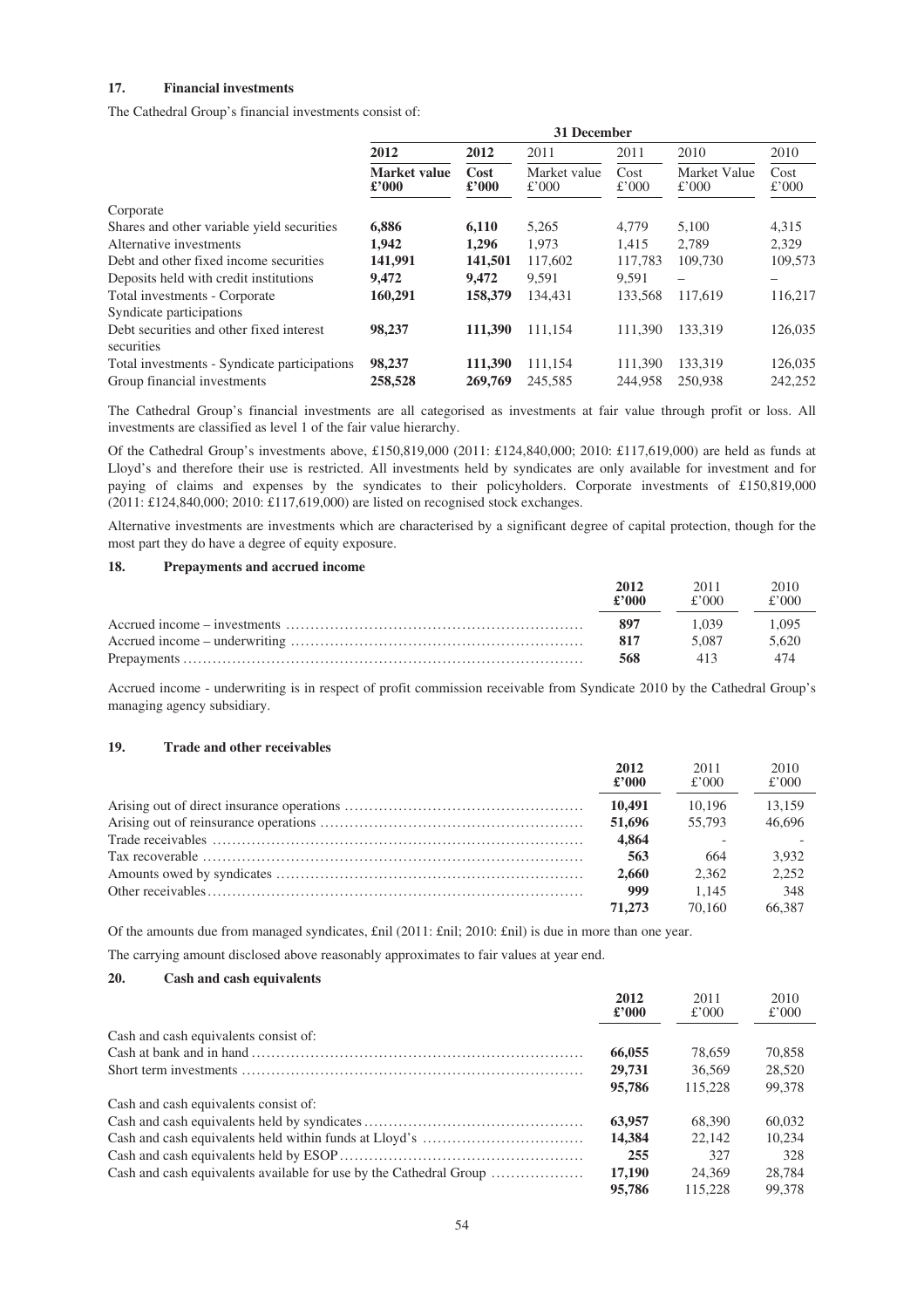Cash and cash equivalents held by syndicates and within funds at Lloyd's are restricted and are not freely available for use by the Cathedral Group. Cash and cash equivalents held by the ESOP are also restricted.

The effective interest rate for cash and cash equivalents is set out in Note 4.4.1.

## **21. Borrowings**

The Cathedral Group's borrowings (at carrying value) consist of:

| 2012<br>$\pounds 000$ | 2011<br>£'000 | 2010<br>£'000 |
|-----------------------|---------------|---------------|
| 42.974                | 45.792        | 44.522        |
| 37.461                | 37.493        | 37.496        |
| 74.933                | 74.997        | 75,005        |
| 155,368               | 158.282       | 157.023       |

The carrying amount disclosed above reasonably approximates to fair values at year end. These borrowings exclude Preference Shares and Loan Notes held by the ESOP.

The Unsecured Floating Rate Subordinated Notes are all classed as non-current.

*Unsecured Floating Rate Subordinated Notes*

During 2004, two Unsecured Floating Rate Subordinated Notes Due 2034 were issued by Cathedral Capital Holdings Limited. Both Notes were listed on the Irish Stock Exchange effective from 12 January 2005.

- (i) Eur 12,000,000 Floating Rate Subordinated Notes were issued on 18 November 2004 and pay interest at a variable interest rate equal to the rate for three month deposits in euro plus a margin of 3.75% per annum. Cathedral can redeem the Notes in whole or in part, from time to time, on any interest payment date.
- (ii) US\$ 10,000,000 Floating Rate Subordinated Notes were issued on 26 November 2004 and pay interest at a variable interest rate equal to the rate for three months deposits in US Dollars plus a margin of 3.75% per annum. Cathedral can redeem these Notes in whole or in part, from time to time, on any interest payment date.

During 2005, a further two Unsecured Floating Rate Subordinated Notes Due 2035 were issued by Cathedral Capital Holdings Limited. These Notes were listed on the Irish Stock Exchange effective from 1 July 2005 and 1 March 2006.

- (i) US\$ 25,000,000 Floating Rate Subordinated Notes were issued on 13 May 2005 and pay interest at a variable interest rate equal to the rate for three months deposits in US Dollars plus a margin of 3.25% per annum. Cathedral can redeem these Notes in whole or in part, from time to time, on any interest payment date.
- (ii) US\$ 25,000,000 Floating Rate Subordinated Notes were issued on 18 November 2005 and pay interest at a variable interest rate equal to the rate for three months deposits in US Dollars plus a margin of 3.25% per annum. Cathedral can redeem these Notes in whole or in part, from time to time, on any interest payment date.

Although the Unsecured Floating Rate Subordinated Notes are listed, they are thinly traded as they are sold into CDO pools after which there is no readily available quoted market price for these Unsecured Floating Rate Subordinated Notes. The fair values of the borrowings are therefore based on a discounted cash flow model based on a yield curve appropriate for the remaining expected term to maturity. The discount rate used in the valuation technique is based on the borrowing rate of the respective loans.

## *Loan Notes*

On 12 December 2006 the Cathedral Group's subsidiary, Cathedral Capital (Investments) Limited, created two separate instruments the first being £25,163,353 Fixed Rate Unsecured Manager Loan Notes 2014 ("MLN") and the second £61,913,428 Fixed Rate Unsecured Investor Loan Notes 2014 and payment in kind notes ("ILN"). The ILN were issued to the financial investors for cash and the MLN were issued to certain shareholders of Cathedral Capital Holdings Limited as consideration for the acquisition of their shares in that company. These notes pay a coupon of 9.2% per annum.

On 12 December 2006 £8,748,731 of the MLN were transferred to Cathedral Capital Limited by the holders of these MLN as consideration for B ordinary 1 pence shares, Ordinary 1 pence shares and Preference £1 shares in that company. On the same date these MLN were repaid at par by Cathedral Capital (Investments) Limited.

On 31 December 2008, £424,650 of the MLN and £1,601,700 of the ILN were redeemed in Cathedral Capital (Investments) Limited.

The amount of interest charged to the Cathedral Group in respect of the loan notes for the year ended 31 December 2012 was £6,894,000 (2011: £6,900,000; 2010: £6,900,000).

## *Preference shares*

On 12 December 2006, Cathedral issued 39,158,156 Preference £1 shares dated 2014 and paying a fixed rate of 6.44%. These shares were allotted and issued to the holders of the MLN (as set out above) and to new financial investors of Cathedral. These shares are valued at par and recorded on the balance sheet as a liability as there is a fixed repayment date. The amount recorded on the Consolidated Balance Sheet is after deducting those Preference shares held by the ESOP. Further details of the ESOP are set out in Note 27.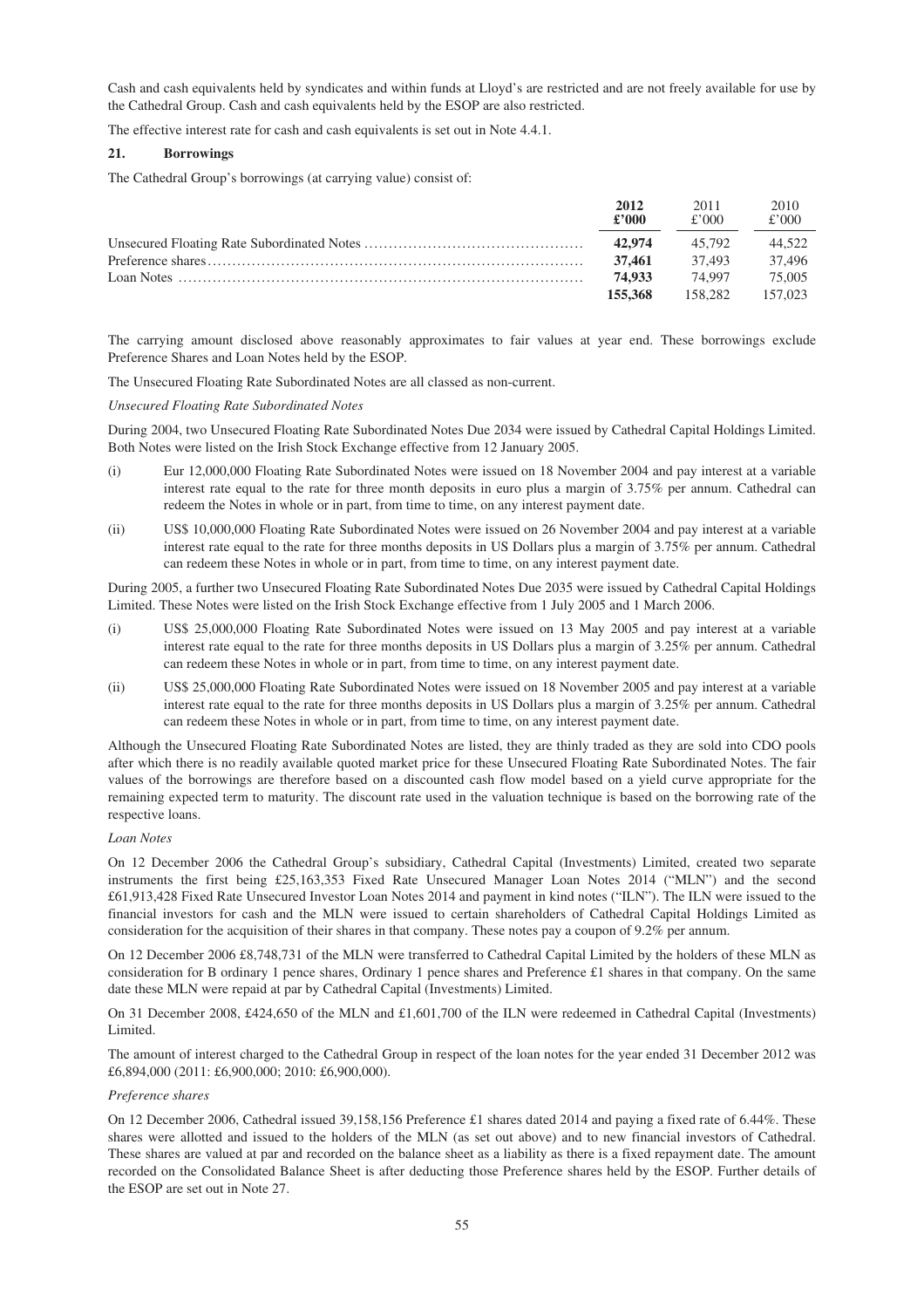On 31 December 2008, £1,013,194 of the Preference Shares were redeemed in Cathedral Capital Limited.

The amount of dividends charged to the Cathedral Group in respect of the Preference shares for the year ended 31 December 2012 was £2,413,000 (2011: £2,415,000; 2010: £2,415,000).

## *Facilities*

The corporate Group had no bank borrowing facilities. The syndicates have credit facilities in place to assist them, where necessary, in meeting their policyholder liabilities; however, these are not available to the Cathedral Group other than through their participation on the syndicates it supports.

# **22. Insurance liabilities and reinsurance assets**

|                                    | 2012<br>£2000 | 2011<br>£'000 | 2010<br>£'000 |
|------------------------------------|---------------|---------------|---------------|
| Gross                              |               |               |               |
|                                    | 241,221       | 267,713       | 211,329       |
|                                    | 61.572        | 58,864        | 63.355        |
|                                    | 302,793       | 326,577       | 274,684       |
| <b>Recoverable from reinsurers</b> |               |               |               |
|                                    | 88,752        | 102,876       | 57,112        |
|                                    | 4.360         | 4.285         | 5.103         |
|                                    | 93,112        | 107.161       | 62.215        |
|                                    | 209,681       | 219,416       | 212,469       |

#### *Provision for claims outstanding*

The provision for claims outstanding relates to underwriting losses which have been incurred by the Cathedral Group but which have not yet been settled and includes an element of claims handling costs. The payment of these provisions is dependent on a large number of factors including the time for the legal aspects of a claim to be resolved, the time at which a full assessment of a claim can be completed and the processing of information through the broker. An element of the claims provision will be reimbursed by the Cathedral Group's reinsurers and these are shown as an asset on the Consolidated Statement of Financial Position. The level of reimbursement depends on the extent to which the Cathedral Group's reinsurance programmes are engaged and the ability of that reinsurer to pay its losses.

### *Provision for unearned premiums*

This provision is in respect of premiums written by the Cathedral Group but which have been deferred to a future year. This is to match the premium to the level of exposure of the policies underwritten by the Cathedral Group. Although for insurance entities this is classed as a provision, it is actually deferred income.

## **22.1 Reconciliation of changes in insurance liabilities and reinsurance assets**

|                                        | <b>Claims</b><br>outstanding<br>$\pounds$ '000 | <b>Provision for</b><br>unearned<br>premiums<br>$\pounds$ '000 | <b>Total</b><br>2012<br>$\pounds$ '000 |
|----------------------------------------|------------------------------------------------|----------------------------------------------------------------|----------------------------------------|
| <b>Gross insurance liabilities</b>     |                                                |                                                                |                                        |
| Provision at 1 January                 | 267,713                                        | 58,864                                                         | 326,577                                |
| Additional provisions made in the year | 100,917                                        | 56,624                                                         | 157,541                                |
| Amounts used in the year               | (108, 550)                                     | (54, 494)                                                      | (163, 044)                             |
| Unused amount reversed during the year | (10,297)                                       |                                                                | (10, 297)                              |
| Exchange differences                   | (8,562)                                        | 578                                                            | (7,984)                                |
| Provision at 31 December               | 241,221                                        | 61,572                                                         | 302,793                                |
|                                        |                                                | <b>Provision for</b>                                           |                                        |
|                                        | <b>Claims</b>                                  | unearned                                                       | <b>Total</b>                           |
|                                        | outstanding<br>$\pounds$ '000                  | premiums<br>$\pounds$ '000                                     | 2012<br>$\pounds 000$                  |
| <b>Reinsurance assets</b>              |                                                |                                                                |                                        |
| Provision at 1 January                 | 102,876                                        | 4,285                                                          | 107,161                                |
| Additional provisions made in the year | 26,179                                         | 4,383                                                          | 30,562                                 |
| Amounts used in the year               | (36,982)                                       | (4, 487)                                                       | (41, 469)                              |
| Unused amount reversed during the year |                                                |                                                                |                                        |
| Exchange differences                   | (3,321)                                        | 179                                                            | (3,142)                                |
| Provision at 31 December               | 88,752                                         | 4,360                                                          | 93,112                                 |
| Net                                    | 152,469                                        | 57,212                                                         | 209,681                                |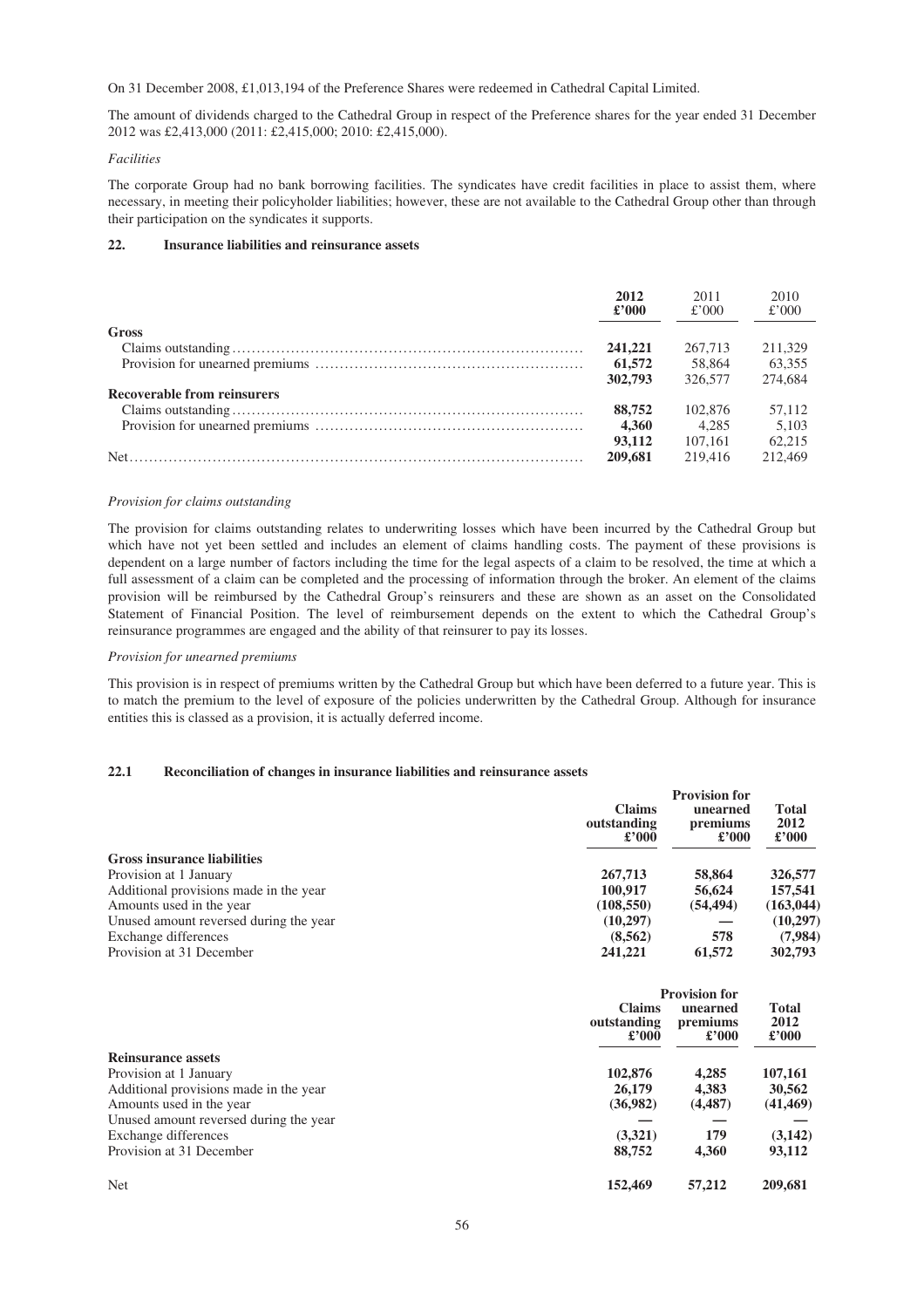|                                                     |                         |                                                | <b>Provision for</b>                  |                        |
|-----------------------------------------------------|-------------------------|------------------------------------------------|---------------------------------------|------------------------|
|                                                     |                         | <b>Claims</b><br>outstanding<br>$\pounds$ '000 | unearned<br>premiums<br>$\pounds 000$ | Total<br>2011<br>£'000 |
| <b>Gross insurance liabilities</b>                  |                         |                                                |                                       |                        |
| Provision at 1 January                              |                         | 211,329                                        | 63,355                                | 274,684                |
| Additional provisions made in the year              |                         | 166,017                                        | 54,580                                | 220,597                |
| Amounts used in the year                            |                         | (89, 473)                                      | (57, 493)                             | (146,966)              |
| Unused amount reversed during the year              |                         | (13,604)                                       |                                       | (13,604)               |
| Exchange differences                                |                         | (6,556)                                        | (1,578)                               | (8, 134)               |
| Provision at 31 December                            |                         | 267,713                                        | 58,864                                | 326,577                |
|                                                     |                         |                                                |                                       |                        |
|                                                     |                         |                                                | <b>Provision for</b>                  |                        |
|                                                     |                         | <b>Claims</b><br>outstanding                   | unearned<br>premiums                  | Total<br>2011          |
|                                                     |                         | $\pounds$ '000                                 | $\pounds$ '000                        | $\pounds 000$          |
| <b>Reinsurance assets</b><br>Provision at 1 January |                         | 57,112                                         | 5,103                                 | 62,215                 |
|                                                     |                         | 68,936                                         | 4,455                                 | 73,391                 |
| Additional provisions made in the year              |                         | (22,504)                                       | (5,101)                               |                        |
| Amounts used in the year                            |                         | (462)                                          |                                       | (27, 605)<br>(462)     |
| Unused amount reversed during the year              |                         |                                                |                                       |                        |
| Exchange differences<br>Provision at 31 December    |                         | (206)                                          | (172)                                 | (378)                  |
|                                                     |                         | 102,876                                        | 4,285                                 | 107,161                |
| Net                                                 |                         | 164,837                                        | 54,579                                | 219,416                |
|                                                     | <b>Claims</b>           | <b>Provision for</b>                           |                                       |                        |
|                                                     | outstanding-            | unearned                                       | <b>Other</b>                          | <b>Total</b>           |
|                                                     | gross                   | premiums                                       | provisions                            | 2010                   |
|                                                     | $\pounds$ '000          | $\pounds 000$                                  | $\pounds 000$                         | $\pounds$ '000         |
| <b>Gross insurance liabilities</b>                  |                         |                                                |                                       |                        |
| Provision at 1 January                              | 168,840                 | 67,658                                         | 341                                   | 236,839                |
| Additional provisions made in the year              | 110,837                 | 58,545                                         |                                       | 169,382                |
| Amounts used in the year                            | (71, 044)               | (63, 825)                                      |                                       | (134, 869)             |
| Unused amount reserved during the year              | (942)                   |                                                | (341)                                 | (1,283)                |
| Exchange differences                                | 3,638                   | 977                                            |                                       | 4,615                  |
| Provision at 31 December                            | 211,329                 | 63,355                                         |                                       | 274,684                |
|                                                     | <b>Claims</b>           | <b>Provision for</b>                           |                                       |                        |
|                                                     | outstanding-            | unearned                                       | Other                                 | Total                  |
|                                                     | gross<br>$\pounds$ '000 | premiums<br>$\pounds 000$                      | provisions<br>£'000                   | 2010<br>£'000          |
| <b>Reinsurance assets</b>                           |                         |                                                |                                       |                        |
| Provision at 1 January                              | 47,828                  | 3,863                                          |                                       | 51,691                 |
| Additional provisions made in the year              | 25,110                  | 5,015                                          |                                       | 30,125                 |
| Amounts used in the year                            | (17,091)                | (3,875)                                        |                                       | (20,966)               |
| Unused amount reserved during the year              |                         |                                                |                                       |                        |
| Exchange differences                                | 1,265                   | 100                                            |                                       | 1,365                  |
| Provision at 31 December                            | 57,112                  | 5,103                                          |                                       | 62,215                 |
| Net                                                 | 154,217                 | 58,252                                         |                                       | 212,469                |
| 22.2<br>Movement in deferred acquisition costs      |                         |                                                |                                       |                        |
|                                                     | 2012<br>£'000           | 2011                                           |                                       | 2010                   |
|                                                     |                         | £'000                                          |                                       | £'000                  |
| Provision at 1 January                              |                         | 11,444                                         | 12,687                                | 13,090                 |
| Additional provisions made in the year              | 11,154                  |                                                | 10,240                                | 11,597                 |
| Amounts used in the year                            | (10,207)                |                                                | (11, 483)                             | (12,000)               |
| Provision at 31 December                            | 12,391                  |                                                | 11,444                                | 12,687                 |
|                                                     |                         |                                                |                                       |                        |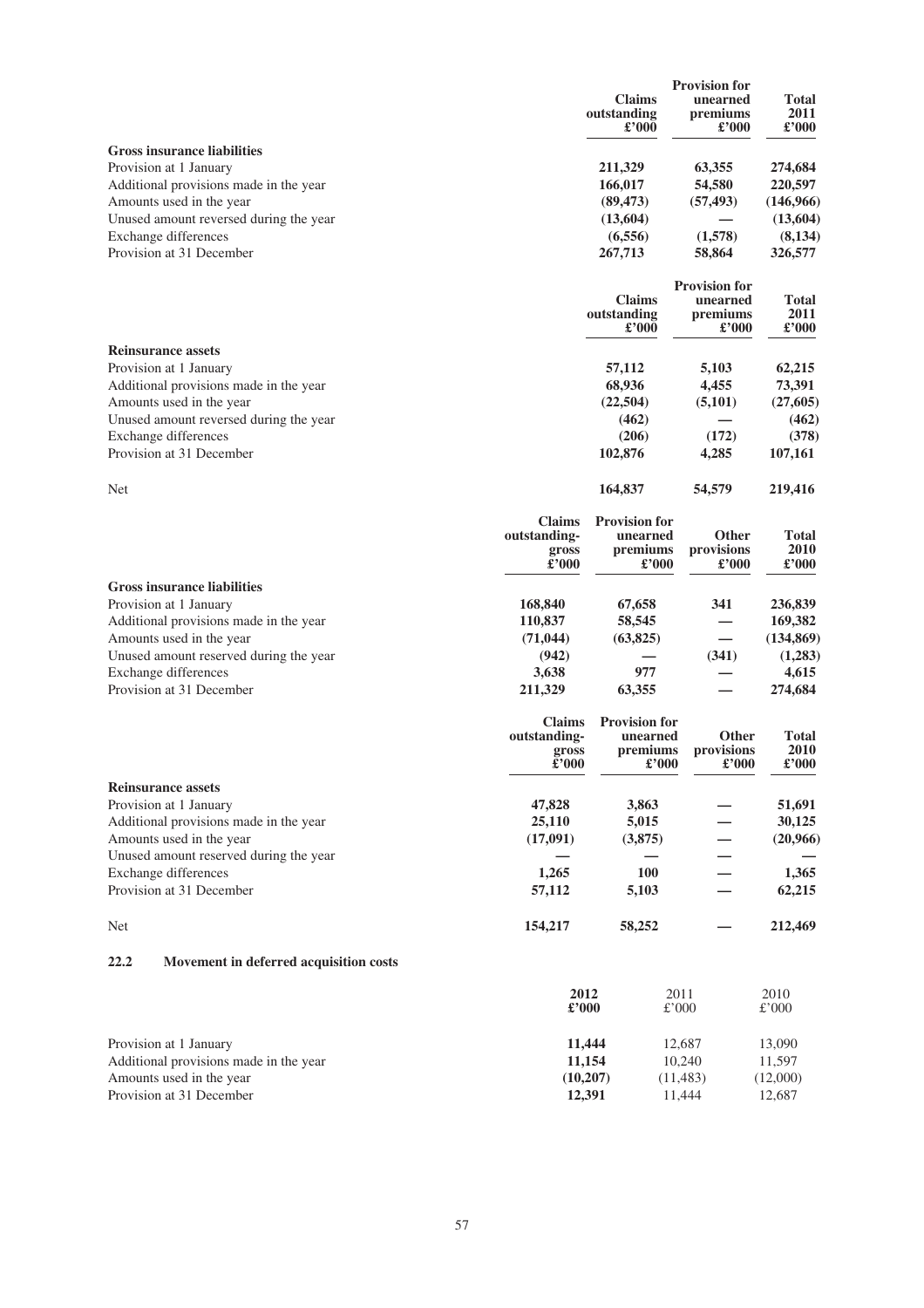# **23. Provisions for other liabilities**

|                                                      | 2012<br>$\pounds$ '000 | 2011<br>£'000 |         |
|------------------------------------------------------|------------------------|---------------|---------|
| <i>Provision in respect of profit sharing scheme</i> |                        |               |         |
| Provision at 1 January                               | 588                    | 3.337         | 4.972   |
| Charge for the year                                  | 4.907                  | 562           | 3.109   |
| Utilised in the year                                 | (588)                  | (3,311)       | (4,744) |
| Provision at 31 December                             | 4.907                  | 588           | 3.337   |

The Cathedral Group operates a profit sharing scheme from which all executive directors and full time employees of the Cathedral Group can benefit. The size of this profit related pool created under this scheme is determined annually and is equal to 15 per cent of the consolidated Group profit before tax and amortisation (including any impairment charges) and before the interest charge on Manager and Investor Loan Notes of Cathedral Capital (Investments) Limited and dividends on the Preference shares issued by Cathedral. All distributions from this scheme are entirely at the discretion of the Board of Cathedral, following recommendations made by the Cathedral Group's Remuneration Committee. The provision includes an estimate of employers' National Insurance (at 13.8%) which would be payable.

## **24. Provision for deferred tax**

The provision for deferred tax for the Cathedral Group is represented by:

|                                                                       | 2012<br>$\pounds$ '000 | 2011<br>£'000 | 2010<br>£'000 |
|-----------------------------------------------------------------------|------------------------|---------------|---------------|
| Declared underwriting (profits)                                       | (1,998)                | (9,515)       | (5,884)       |
| Annually accounted losses                                             | 1,076                  | 6,071         | (3,650)       |
| Unrealised investment gains                                           | (330)                  | (264)         | (339)         |
| Accelerated capital allowances                                        | 78                     | 39            | 24            |
| Tax losses carried forward                                            | 155                    | 143           | 154           |
| Claims equalisation reserve                                           | (7,771)                | (6,116)       | (5,301)       |
| Other temporary differences                                           | (5,451)                | (5,774)       | (6,379)       |
| Provision for deferred tax                                            | (14,241)               | (15, 416)     | (21, 375)     |
| Reflected in the balance sheet as follows:                            |                        |               |               |
| Deferred tax assets                                                   | 1,309                  | 6,253         |               |
| Deferred tax liabilities                                              | (15,550)               | (21,669)      |               |
|                                                                       | (14,241)               | (15, 416)     |               |
| Provision for deferred tax at start of year                           | (15, 416)              | (21,375)      | 19,251        |
| Deferred tax credit in Consolidated Statement of Comprehensive Income |                        |               |               |
| for year                                                              | 1,175                  | 5,959         | 2,124         |
| Provision for deferred tax at end of year                             | (14,241)               | (15, 416)     | 21,375        |

Unprovided deferred tax assets for the Cathedral Group were £nil at 31 December 2012 (31 December 2011: £nil; 31 December 2010; £nil).

All deferred tax assets are considered to be recoverable.

## **25. Trade and other payables**

| 2012           | 2011   | 2010   |
|----------------|--------|--------|
| $\pounds$ '000 | £'000  | £'000  |
|                |        |        |
| 1,107          | 1.614  | 1,377  |
| 18,898         | 19.400 | 13,879 |
| 214            | 209    | 487    |
| 3.220          | 2.506  | 2,331  |
|                | 6,864  |        |
| ۰              | 2.411  |        |
|                |        |        |
| 23,440         | 33,005 | 18,075 |
|                |        |        |

Other creditors includes £1,400 payable to the shareholders of Cathedral Capital Holdings Limited who had not accepted the offer to purchase their shares by the end of the year (2011: £1,400; 2010; £1,400). This amount is held in a specific bank account for those shareholders.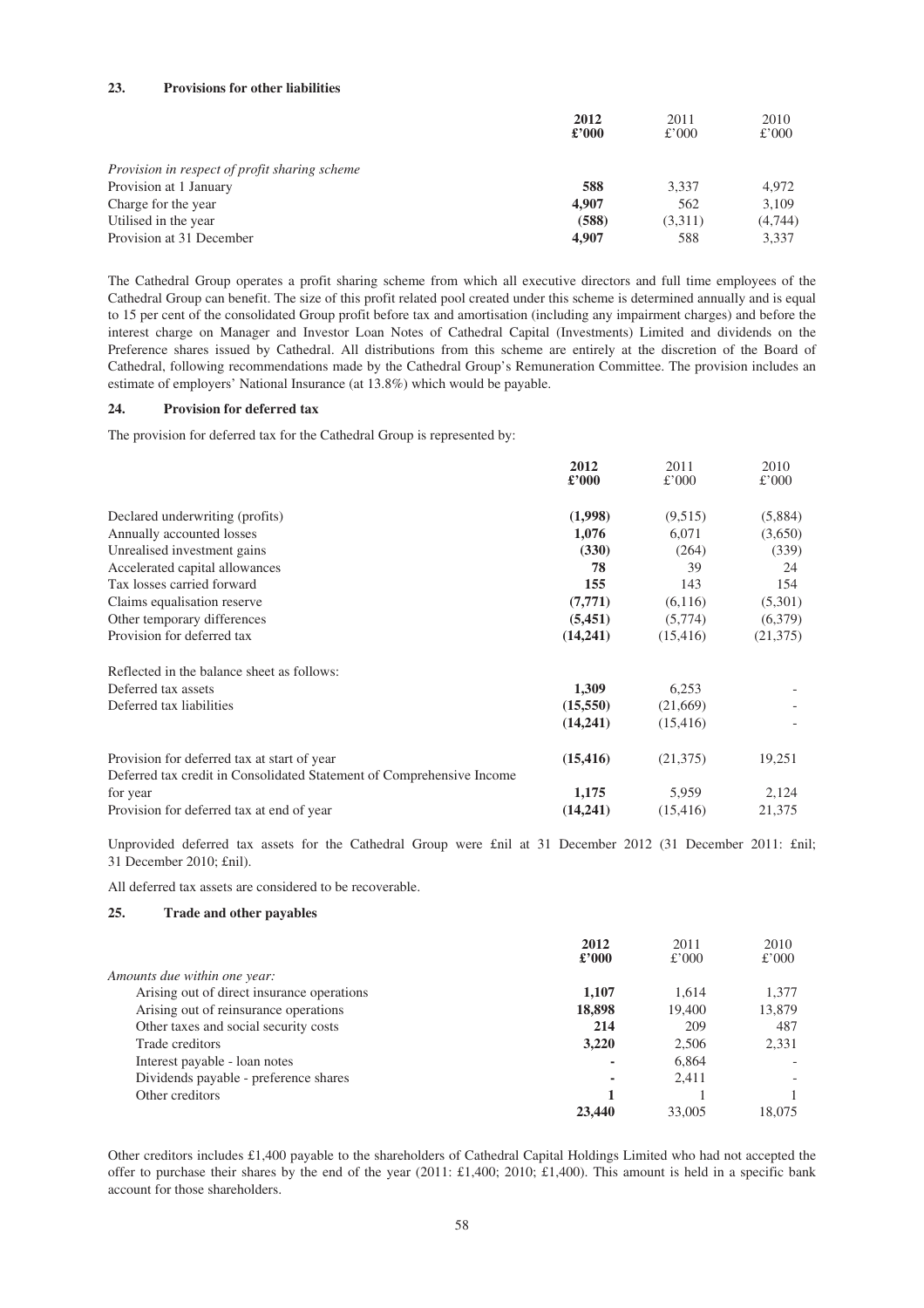# **26. Share capital**

|                                | 2012<br><b>Authorised</b><br>allotted issued<br>and fully paid | 2011<br>Authorised<br>allotted issued<br>and fully paid | 2010<br>Authorised<br>allotted issued<br>and fully paid |
|--------------------------------|----------------------------------------------------------------|---------------------------------------------------------|---------------------------------------------------------|
|                                | <b>Number</b>                                                  | Number                                                  | Number                                                  |
| Number:                        |                                                                |                                                         |                                                         |
| A ordinary shares of 0.1p each | 702,290                                                        | 702,290                                                 | 702,290                                                 |
| B ordinary shares of 1p each   | 58,343                                                         | 58,343                                                  | 65,695                                                  |
| B1 ordinary shares of 1p each  | 128,342                                                        | 128,342                                                 | 144,515                                                 |
| Ordinary shares of 1p each     | 222,243                                                        | 222,243                                                 | 337,500                                                 |
|                                | $\pounds$ '000                                                 | £'000                                                   | £'000                                                   |
| <b>Nominal value</b>           |                                                                |                                                         |                                                         |
| A ordinary shares of 0.1p each | 1                                                              | 1                                                       |                                                         |
| B ordinary shares of 1p each   |                                                                |                                                         |                                                         |
| B1 ordinary shares of 1p each  |                                                                |                                                         |                                                         |
| Ordinary shares of 1p each     | 2                                                              | $\overline{2}$                                          | 3                                                       |
|                                | 5                                                              | 5                                                       | 6                                                       |

Following the share reorganisation in 2011, the voting rights of the shares are such that the A Ordinary Shares of 0.1p each equate to 51.3% of the total votes, the B Ordinary Shares of 1p each equate to 5.25% of the total votes, the B1 Ordinary Shares of 1p each equate to 23.45% of the total votes and the Ordinary Shares of 1p each equate to 20.0% of the total votes.

The A Ordinary Shares of 0.1p each, the Ordinary Shares of 1p each, the B Ordinary Shares of 1p each and the B1 Ordinary Shares of 1p each all continue to rank pari-passu as regards to economic rights.

Details of the movements in each class of shares are set out below:

|                                              | 2012          | 2011      | 2010       |
|----------------------------------------------|---------------|-----------|------------|
| Authorised, allotted, issued and fully paid: | <b>Number</b> | Number    | Number     |
| A ordinary shares of 0.1p each               |               |           |            |
| At the beginning of the year                 |               |           | 702,290    |
| Converted to A ordinary shares of 0.1p each  |               |           | (70, 229)  |
| Converted to Deferred A shares of 0.9p each  |               |           | (632,061)  |
| At the end of the year                       |               |           |            |
| Deferred A shares of 0.9p each               |               |           |            |
| At the beginning of the year                 |               |           |            |
| Converted from A ordinary shares of 1p each  |               |           | 702,290    |
| Cancelled Deferred A shares of 0.9p each     |               |           | (702, 290) |
| At the end of the year                       |               |           |            |
| A ordinary shares of 0.1p each               |               |           |            |
| At the beginning of the year                 | 702,290       | 702,290   |            |
| Movement in year                             |               |           | 702,290    |
| At the end of the year                       | 702,290       | 702,290   | 702,290    |
| B ordinary shares of 1p each                 |               |           |            |
| At the beginning of the year                 | 58,343        | 65,695    | 210,210    |
| Converted to Deferred B shares of 1p each    |               | (7,352)   | (144, 515) |
| At the end of the year                       | 58,343        | 58,343    | 65,695     |
| B1 ordinary shares of 1p each                |               |           |            |
| At the beginning of the year                 | 128,342       | 144,515   |            |
| Converted to Deferred B1 shares of 1p each   |               | (16, 173) | 144,515    |
| At the end of the year                       | 128,342       | 128,342)  | 144,515    |
| Ordinary shares of 1p each                   |               |           |            |
| At the beginning of the year                 | 222,243       | 337,500   |            |
| Converted to Deferred shares of 1p each      |               | (115,257) |            |
| At the end of the year                       | 222,243       | 222,243   |            |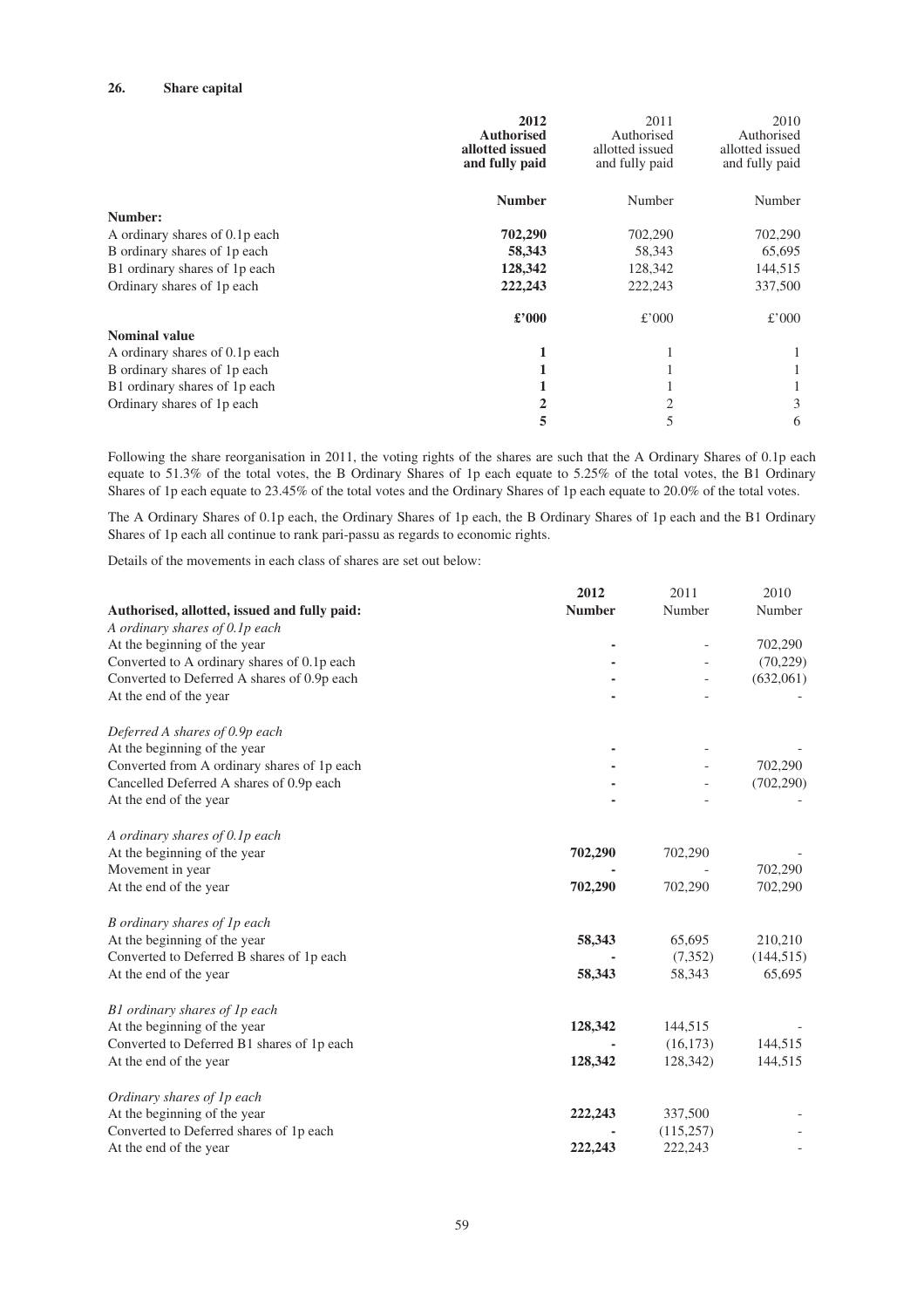|                                              | 2012          | 2011       | 2010   |
|----------------------------------------------|---------------|------------|--------|
| Authorised, allotted, issued and fully paid: | <b>Number</b> | Number     | Number |
| Deferred shares of 1p each                   |               |            |        |
| At the beginning of the year                 |               |            |        |
| Converted from Ordinary shares of 1p each    | ۰             | 115,257    |        |
| Converted from B shares of 1p each           | ۰             | 7.352      |        |
| Converted from B1 ordinary shares of 1p each | ۰             | 16.173     |        |
| Cancelled Deferred shares of 1p each         | ۰             | (138, 782) |        |
| At the end of the year                       |               |            |        |

## **27. Employee Share Ownership Plan**

The Employee Share Ownership Plan ("ESOP") is set up for the benefit of the full time employees of the Cathedral Group and holds the following investments:

|                                                                     | 2012<br><b>Number</b> | 2011<br>Number      | 2010<br>Number |
|---------------------------------------------------------------------|-----------------------|---------------------|----------------|
| 9.2% Manager Loan Notes in Cathedral Capital (Investments) Limited  | 1.304.524             | 1.304.524 1.302.367 |                |
| 9.2% Investor Loan Notes in Cathedral Capital (Investments) Limited | 64,469                |                     |                |
| 6.44% Preference shares of £1 each in Cathedral Capital Limited     | 684,374               | 652.162             | 651,084        |
| A ordinary shares in Cathedral Capital Limited                      | 751                   |                     |                |
| B ordinary shares in Cathedral Capital Limited                      | 12.212                | 12.212              | 13.723         |

Although the Cathedral Group only has de facto control of the ESOP, the Cathedral Group is required under Standard Interpretations Committee pronouncement 12 to account for the assets of the ESOP as if they belong to the Cathedral Group. Consequently, the assets and liabilities, income and expenses of the ESOP appear in the Cathedral Group financial information.

The income and expenses and the assets and liabilities of the ESOP (as included within the Cathedral Group financial information before elimination) are as follows:

|                                                       | 2012<br>£'000 | 2011<br>£'000 | 2010<br>£'000 |
|-------------------------------------------------------|---------------|---------------|---------------|
| <b>Consolidated Statement of Comprehensive Income</b> |               |               |               |
| Investment income on shares                           | 170           | 162           | 162           |
| Other interest                                        | 4             | 3             | 1             |
| <b>Sundry Expenses</b>                                | (26)          | (1)           |               |
| Tax on investment income                              | (270)         | (24)          | (24)          |
| Total (loss)/profit                                   | (122)         | 140           | 139           |
| <b>Consolidated Statement of Financial Position</b>   |               |               |               |
| Investments *                                         | 2,063         | 1,963         | 1,960         |
| Accrued interest & deferred income                    |               | 162           | 328           |
| Cash                                                  | 255           | 327           |               |
| Less liabilities                                      | (12)          | (24)          |               |
| Net assets                                            | 2,306         | 2,428         | 2,288         |
| <b>ESOP</b> funds                                     | 2,306         | 2,428         | 2,288         |
| <b>Reconciliation of ESOP funds</b>                   |               |               |               |
| <b>ESOP</b> funds at 1 January                        | 2,428         | 2,288         | 2,149         |
| (Loss)/profit arising in ESOP during year             | (122)         | 140           | 139           |
| <b>ESOP</b> funds at 31 December                      | 2,306         | 2,428         | 2,288         |

\* Valued at cost to the Cathedral Group.

## **28. Capital commitments**

The Cathedral Group had no capital commitments at 31 December 2012 (2011: £nil); (2010: £nil).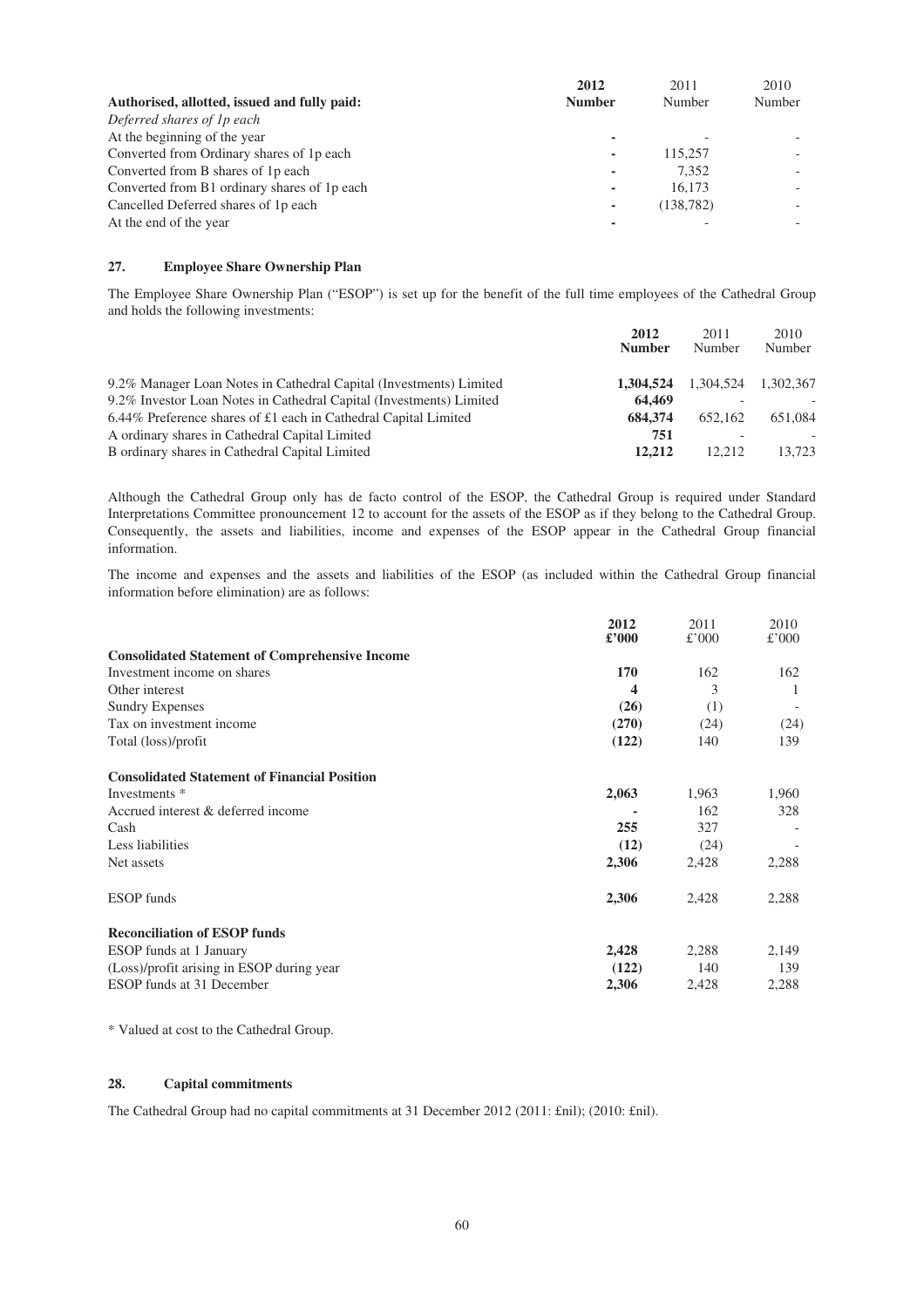## **29. Operating leases**

|                                                                       | 2012           | 2011                     | 2010  |
|-----------------------------------------------------------------------|----------------|--------------------------|-------|
| Future minimum lease payments under non-cancellable operating leases: | $\pounds$ '000 | £'000                    | £'000 |
|                                                                       |                |                          |       |
| Land & buildings:                                                     |                |                          |       |
| Within one year                                                       | 396            | 439                      | 244   |
| In the second to fifth years inclusive                                | 990            | 1,538                    | 1.464 |
| More than five years                                                  |                | $\overline{\phantom{0}}$ | 153   |
| Other:                                                                |                |                          |       |
| Within one year                                                       | 14             | 17                       | 13    |
| In the second to fifth years inclusive                                |                | 15                       | 23    |
|                                                                       | 1.401          | 2.009                    | 1.897 |

Commitments under operating leases for land and buildings relate to rent payable. The Cathedral Group entered into a 10 year rental contract commencing on 8 June 2006. Either party could give at least nine months notice to cancel the contract on 8 June 2011. However, no such notice was given. The contract included an initial 11 months rent free period which was credited over the first five years of the rental contract. There is a further four months rent free period from 8 June 2011 to 8 October 2011 which is credited over the remaining five years of the rental contract.

Other commitments relate to operating leases for IT equipment.

### **30. Reconciliation of profit/(loss) to cash generated from operations**

|                                                 | <b>Year ended</b><br>31 December<br>2012<br>$\pounds$ '000 | Year ended<br>31 December<br>2011<br>£'000 | Year ended<br>31 December<br>2010<br>£'000 |
|-------------------------------------------------|------------------------------------------------------------|--------------------------------------------|--------------------------------------------|
| Profit/(loss) before taxation                   | 14,531                                                     | (6,585)                                    | 5,943                                      |
| Adjustments for:                                |                                                            |                                            |                                            |
| Depreciation                                    | 122                                                        | 200                                        | 244                                        |
| Impairment                                      | 210                                                        |                                            |                                            |
| Decrease/(increase) in debtors & accrued income | 2,901                                                      | (5,802)                                    | (1,676)                                    |
| Change in underwriting balances                 | (10,682)                                                   | 8.190                                      | 27,724                                     |
| Purchase of investments                         | (262, 921)                                                 | (218,018)                                  | (211, 565)                                 |
| Proceeds from disposal of investments           | 240,290                                                    | 223,658                                    | 143,659                                    |
| Unrealised investment (gains)/losses            | (699)                                                      | 1,422                                      | (125)                                      |
| Exchange revaluation                            | 9,111                                                      | (1,755)                                    | (3,064)                                    |
| (Decrease)/increase in creditors                | 3,766                                                      | 2,959                                      | (1,997)                                    |
| Interest expense                                | 10,387                                                     | 12,281                                     | 12,112                                     |
| Interest receivable                             | (5, 472)                                                   | (6, 144)                                   | (5,828)                                    |
| Dividends receivable                            | (244)                                                      | (258)                                      | (283)                                      |
| Cash generated from/(used in) operations        | 1,300                                                      | 10,148                                     | (34, 856)                                  |

## **31. Related party transactions**

#### *(i) Directors' interest in Transactions*

Each of the Directors of Cathedral Capital Limited and their families owned shares in Cathedral Capital Limited and Loan Notes in Cathedral Capital (Investments) Limited. Mr Slade also has an indirect beneficial interest in Alchemy Partners (Guernsey) Limited which, as set out below, owned shares in Cathedral and Loan Notes in Cathedral Capital (Investments) Limited. The Preference Shares pay a dividend of 6.44% and the Loan Notes pay interest of 9.2%. Each of the Directors therefore earned dividends and interest in respect of their holdings.

The interests of the Directors of Cathedral Capital Limited and their families in the Preference shares issued by Cathedral Capital Limited and the Loan Notes issued by Cathedral Capital (Investments) Limited at 31 December 2012, 31 December 2011 and 31 December 2010 (according to the register of Directors' interests) are set out below:

|             | 31 December 2012 |          |                              | 31 December 2011 |                          |                          |
|-------------|------------------|----------|------------------------------|------------------|--------------------------|--------------------------|
|             |                  | Investor | <b>Manager</b>               |                  | Investor                 | Manager                  |
|             | Preference       |          | <b>Loan Notes</b> Loan Notes | Preference       | Loan Notes Loan Notes    |                          |
|             | £1 Shares        | £1       | £1                           | £1 Shares        | £1                       | £1                       |
| E E Patrick | 357,211          | ۰.       | 714.533                      | 357.211          | $\overline{\phantom{a}}$ | 714.533                  |
| J A Lynch   | 822,639          | $\sim$   | 1,645,531                    | 822,639          | $\overline{\phantom{a}}$ | 1,645,531                |
| P D Scales  | 822,639          | ٠        | 1,645,531                    | 822,639          | $\overline{\phantom{a}}$ | 1,645,531                |
| D J H Slade | 41,084           | 82,181   | ٠                            | 36,530           | 73,071                   | $\overline{\phantom{a}}$ |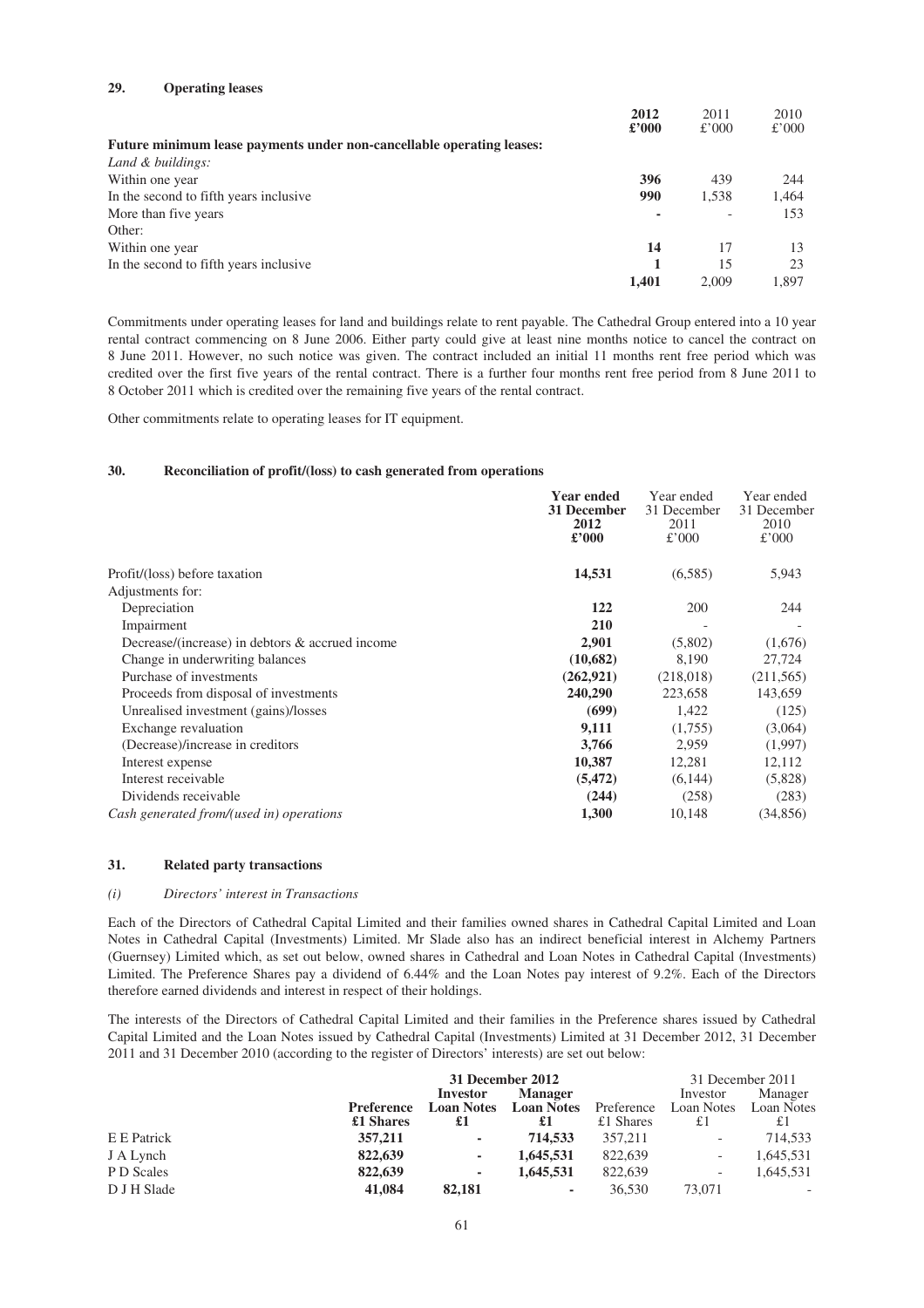|             |             | Investor                 | Manager                  |  |
|-------------|-------------|--------------------------|--------------------------|--|
|             | Preference  | Loan Notes Loan Notes    |                          |  |
|             | $£1$ shares | £I                       | £l                       |  |
| E E Patrick | 357,211     | $\overline{\phantom{a}}$ | 714.533                  |  |
| J A Lynch   | 822,639     | $\overline{\phantom{a}}$ | 1.645.531                |  |
| P D Scales  | 822,639     | $\overline{\phantom{a}}$ | 1,645,531                |  |
| D J H Slade | 36,530      | 73,071                   | $\overline{\phantom{0}}$ |  |

31 December 2010

The Cathedral Group has an ESOP in which all full time employees are potential beneficiaries. As such, all Directors who are full time employees of Cathedral Group have a potential interest in the shares (and other assets) held by the ESOP. Details of the Preference Shares, Manager Loan Notes, Investor Loan Notes, A Ordinary Shares and B Ordinary Shares held by the ESOP are set out in Note 27.

### *(ii) Other*

#### *Alchemy Partners Nominee Limited*

Alchemy Partners Nominee Limited ("Alchemy") is a 63% shareholder in Cathedral (31 December 2011: 63%, 31 December 2010: 56%, shareholder in Cathedral) and has been approved as a controller of the Cathedral Group's managing agency subsidiary by both Lloyd's and the FSA. Alchemy has also been approved as a controller of Cathedral's managing agency subsidiary by Lloyd's.

#### *(iii) Incentive Plans*

#### *Cathedral Capital Employee Share Ownership Plan*

This ESOP has been set up for the benefit of all full time employees in the Cathedral Group. The objective of the ESOP is to help and encourage the holding of shares by beneficiaries or for their benefit. The ESOP is established as an employees' share scheme within Section 1116 of the 2006 Act.

The interests of the ESOP at 31 December 2012, 31 December 2011 and 31 December 2010 are:

| <b>Year ended</b><br><b>Number</b> | Year ended<br>31 December 2011<br>Number | Year ended<br>31 December 2010<br>Number |
|------------------------------------|------------------------------------------|------------------------------------------|
|                                    |                                          |                                          |
| 751                                |                                          |                                          |
| 12,212                             | 12.212                                   | 13,723                                   |
| 684,374                            | 652,162                                  | 651,084                                  |
| £                                  | £                                        | £                                        |
|                                    |                                          |                                          |
| 64,469                             |                                          |                                          |
| 1,304,524                          | 1,304,524                                | 1,302,367                                |
|                                    |                                          | <b>31 December 2012</b>                  |

Further details of the ESOP are set out in Note 27.

#### *(iv) Directors' Remuneration*

All executive directors have employment contracts, with 12 months' notice periods, with the Cathedral Group which set out their employment terms and conditions. The non-executive directors have appointment letters. The remuneration of the directors is set out below:

|             |                 |                 |                 | 31 December    | 31 December | 31 December |
|-------------|-----------------|-----------------|-----------------|----------------|-------------|-------------|
|             | Fees &          | <b>Benefits</b> |                 | 2012           | 2011        | 2010        |
|             | <b>Salaries</b> | in Kind         | <b>Pensions</b> | <b>Total</b>   | Total       | Total       |
|             | $\pounds$ '000  | $\pounds$ '000  | $\pounds$ '000  | $\pounds$ '000 | £'000       | £'000       |
| E E Patrick | 60              |                 | ٠               | 64             | 63          | 62          |
| J A Lynch   | 175             |                 | 27              | 203            | 199         | 424         |
| P D Scales  | 175             |                 | 28              | 206            | 204         | 425         |
|             | 410             |                 | 55              | 473            | 466         | 911         |

All pension contributions are made to the Directors' own personal pension schemes.

Alchemy Partners (Guernsey) Limited received a fee of £71,000 (2011: £68,000; 2010: £65,000) in respect of Mr Slade's directorship.

The Cathedral Group operates a discretionary profit sharing scheme from which all executive directors and full time employees of the Cathedral Group can benefit. The size of the profit related pool created under this scheme is determined annually and is equal to 15 per cent of the consolidated Group profit before tax and amortisation (including any impairment charges) and before the interest charge on Manager and Investor Loan Notes of Cathedral Capital (Investments) Limited and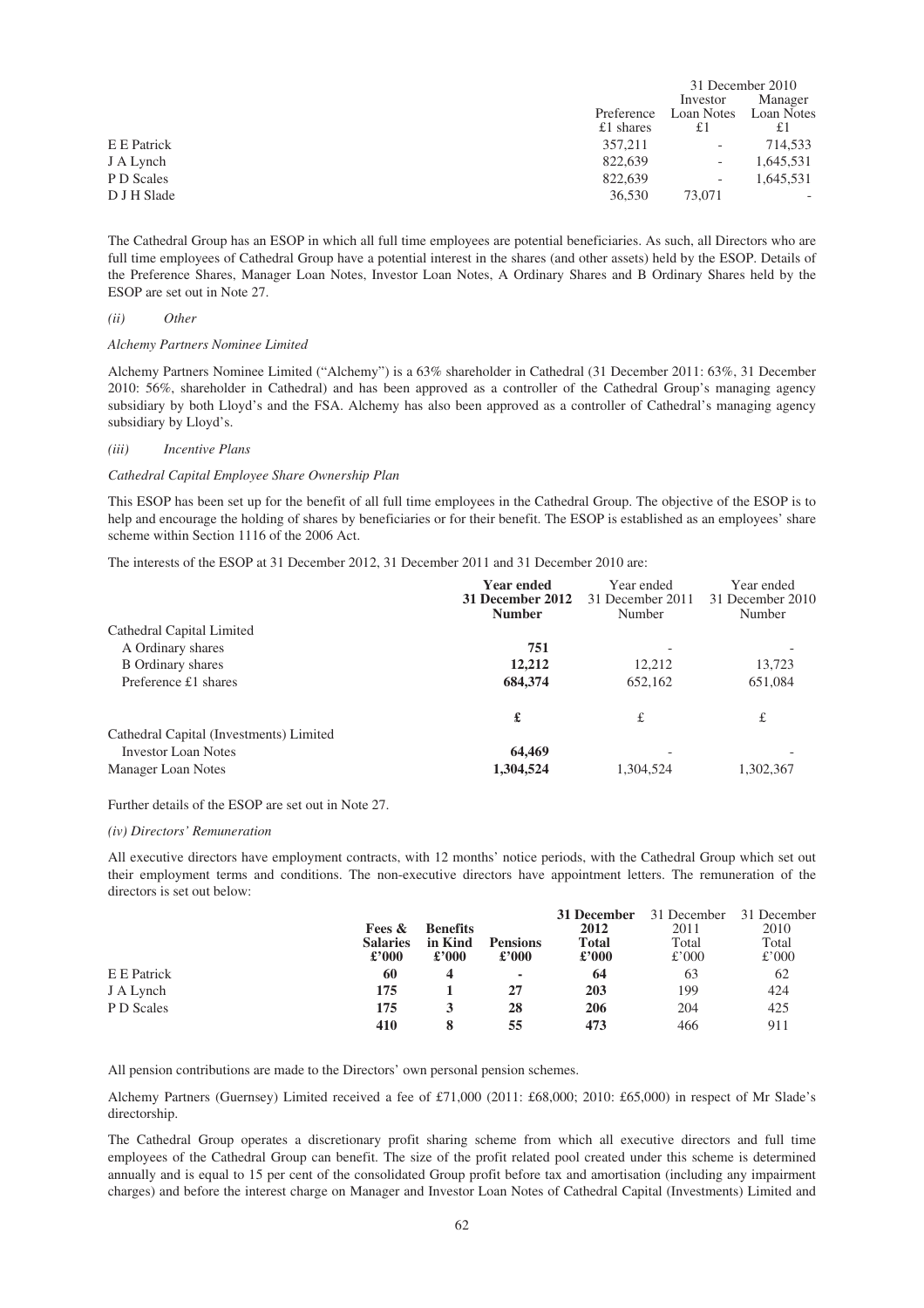dividends on the preference shares issued by Cathedral. Any proposals by executives for distributions to staff, including those to executive directors, from the profit sharing scheme, are discussed by the Cathedral Group's Chief Executive Officer and the Remuneration Committee. The aggregate amount and timing of any payments are agreed by the Remuneration Committee. The rationale for any distributions to executive directors and senior executives having basic salaries of £125,000 and above are explained to and agreed by the Remuneration Committee.

For this year, the Remuneration Committee has not agreed any proposed distributions to the executive directors from the profit sharing scheme and therefore have not been included within the Fees and Salaries disclosed above. The amount of the profit sharing scheme is set out in detail in Note 23.

As mentioned above, the Cathedral Group also operates its ESOP as an incentive scheme. Shares have not been granted from the ESOP to any executive director of Cathedral. The non-executive directors of Cathedral had, and have, no interest in this incentive scheme.

## *(v) Key Management Compensation*

Key management personnel includes all persons having authority and responsibility for planning, directing and controlling the activities of the Cathedral Group. These people include both the executive and non-executive directors of Cathedral together with certain other members of the executive management team who are not themselves directors of Cathedral. Details of the cost of key management compensation charged to the Cathedral Group are as follows:

|                                                 | <b>Year ended</b><br>31 December<br>2012<br>$\pounds$ '000 | Year ended<br>31 December<br>2011<br>£'000 | Year ended<br>31 December<br>2010<br>£'000 |
|-------------------------------------------------|------------------------------------------------------------|--------------------------------------------|--------------------------------------------|
| Key management compensation                     |                                                            |                                            |                                            |
| Salaries and other short-term employee benefits | 993                                                        | 986                                        | 2,536                                      |
| Post-employment benefits                        | <b>110</b>                                                 | 107                                        | 118                                        |
|                                                 | 1.103                                                      | 1.093                                      | 2.654                                      |

Loans advanced to Directors and key management of Cathedral (and their families) are solely in relation to the timing of payment of personal items. No interest is charged on these small loans. At 31 December 2012, these items were de minimis (2011 and 2010:de minimis outstanding).

## **32. Contingent liabilities**

*Lloyd's of London*

(i) As explained in Note 2 the Cathedral Group participates on insurance business written by Lloyd's syndicates. As a result of this participation, the Cathedral Group is exposed to claims arising on insurance business written by those syndicates.

If the corporate member subsidiary fails to meet any of its Lloyd's obligations, after having called on the Cathedral Group under its guarantees, then Lloyd's will be entitled to require the subsidiary to cease or reduce its underwriting.

(ii) The reinsurance to close is technically a reinsurance contract and, as such, the payment of a reinsurance to close does not remove from members of that year of account ultimate responsibility for claims payable on risks they have written. If the reinsuring members under the reinsurance to close become insolvent and the other elements of the Lloyd's chain of security also fail, the reinsured members remain theoretically liable for the settlement of any outstanding claims.

## **33. Capital**

The Cathedral Group's capital structure consists of equity attributable to equity holders of Cathedral (which in turn comprises issued capital, reserves and retained earnings), Preference shares, Manager and Investor Loan Notes and Unsecured Floating Rate Subordinated Loan Notes. Details of the equity attributable to equity holders of Cathedral are set out in the Consolidated Statement of Changes in Equity and details of the loan capital are set out in Note 21, and there has been no change in the Cathedral Group's policies in managing capital since the prior year.

A significant proportion of the Cathedral Group's capital is used to support its Lloyd's underwriting commitments.

The Cathedral Group's corporate member, which now only underwrites on syndicates at Lloyd's that are managed by the Cathedral Group's managing agency subsidiary, is required to hold regulatory capital in compliance with the rules issued by the Financial Services Authority ("FSA"). Furthermore, it is also subject to Lloyd's capital requirements.

Under FSA regulations, the Lloyd's market must at all times hold sufficient capital to meet the Minimum Capital Requirement ("MCR"), being the capital requirement set out in the EU directives.

The capital framework at Lloyd's requires each managing agent in the market to calculate the capital requirement for each syndicate they manage. Despite the continuing uncertainty over the start date of Solvency II (a proposed EU-wide solvency II and risk management regime that is intended to apply to all EU insurers) the FSA indicated that it would allow firms to use Solvency II models under an enhanced ICA regime known as ICA+. Solvency II internal models and the ultimate Solvency Capital Requirement ("uSCR") were used at Lloyd's during 2012 to determine capital for the 2013 year of account. This approach is similar to but not the same as the old ICA calculation and will also apply in 2013 for the 2014 year of account.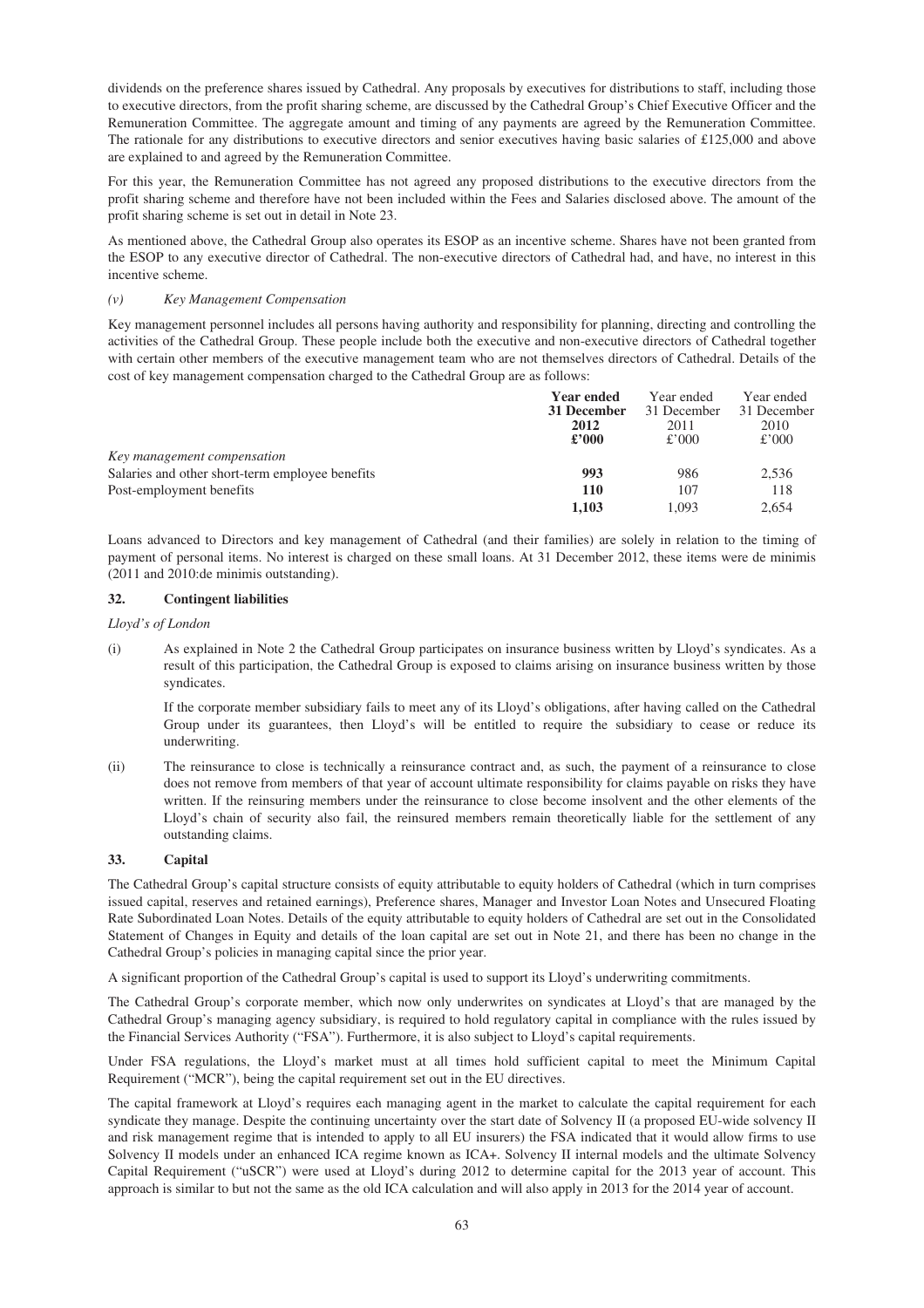The uSCR of each syndicate at Lloyd's is regarded as the minimum Regulatory Capital Requirement for the business. Lloyd's has the discretion to take into account other factors at member level to uplift the calculated uSCR (including the need to maintain the market's overall security rating). This produces a Syndicate ECA. To achieve this Lloyd's applied until 2012, a market-wide loading of 35% to arrive at the ECA. For the 2013 year Lloyd's loading was based on the final uplift applied to the 2012 mid-year Coming-into-Line exercise.

Each uSCR is reviewed by Lloyd's annually and by the FSA on a sample basis. Management are required to carry out regular assessments of the amount of capital that is adequate for the size and nature of each syndicate. Funds at Lloyd's requirements are formally assessed twice a year and must be met for the Cathedral Group to continue underwriting at Lloyd's. In addition, adjustments are made by Lloyd's to allow for open year profits and losses of the syndicates on which the corporate member participates. Members must remain solvent on a continuous basis.

The Cathedral Group's objective when managing capital is to ensure there is sufficient capital to meet the requirements set out above.

At 31 December 2012, the Cathedral Group's funds at Lloyd's amounted to £170.1 million (2011: £147.0m 2010: £127.9m), which was in excess of its capital requirements of £137.8 million. These funds were invested in a mixture of equities, fixed interest instruments and cash.

### **34. Categories of financial assets and liabilities**

The financial assets and liabilities of the Cathedral Group are categorised as follows:

## **As at 31 December 2012**

| As at 31 December 2012                    |                            |                          | Assets at fair                  |                               | Non-                     |              |
|-------------------------------------------|----------------------------|--------------------------|---------------------------------|-------------------------------|--------------------------|--------------|
| $\pounds$ '000                            | <b>Financial</b><br>assets | Loans and<br>receivables | value through<br>profit or loss | <b>Insurance</b><br>contracts | financial<br>assets      | <b>Total</b> |
| <b>Assets</b>                             |                            |                          |                                 |                               |                          |              |
| Property, plant and equipment             |                            |                          |                                 |                               | 340                      | 340          |
| Intangible assets                         |                            | $\overline{\phantom{0}}$ |                                 |                               | 23.234                   | 23,234       |
| Reinsurers' share of technical provisions |                            |                          |                                 | 93,112                        | $\overline{\phantom{0}}$ | 93,112       |
| Financial investments                     |                            |                          | 258,528                         |                               | $\overline{\phantom{0}}$ | 258,528      |
| Deferred acquisition costs                |                            |                          |                                 | 12,391                        | $\overline{\phantom{0}}$ | 12,391       |
| Deferred tax assets                       |                            |                          |                                 | -                             | 1.309                    | 1.309        |
| Prepayments and accrued income            | 897                        |                          |                                 | -                             | 1,385                    | 2,282        |
| Trade and other receivables               |                            | 71,273                   |                                 |                               |                          | 71.273       |
| Cash and cash equivalents                 |                            | 95,786                   |                                 |                               |                          | 95,786       |
| <b>Total assets</b>                       | 897                        | 167,059                  | 258,528                         | 105,503                       | 26,268                   | 558,255      |

| $\pounds$ '000                              | Amortised<br>cost | <b>Financial</b><br><b>liabilities</b> | <b>Insurance</b><br>contracts | Non-<br>financial<br>liabilities | <b>Total</b> |
|---------------------------------------------|-------------------|----------------------------------------|-------------------------------|----------------------------------|--------------|
| <b>Liabilities</b>                          |                   |                                        |                               |                                  |              |
| <b>Borrowings</b>                           | 42,974            | 112,394                                |                               | $\overline{\phantom{0}}$         | 155,368      |
| Insurance contracts                         |                   | $\overline{\phantom{a}}$               | 302,793                       | $\overline{\phantom{a}}$         | 302,793      |
| Provision for other liabilities and charges |                   |                                        | -                             | 4.907                            | 4,907        |
| Deferred tax liabilities                    |                   |                                        |                               | 15,550                           | 15,550       |
| Trade and other payables                    |                   |                                        | -                             | 23,440                           | 23,440       |
| Current tax liabilities                     |                   |                                        |                               | 582                              | 582          |
| Accruals and deferred income                |                   |                                        |                               | 933                              | 935          |
| <b>Total liabilities</b>                    | 42,974            | 112,396                                | 302,793                       | 45,412                           | 503,575      |

| As at 31 December 2011                    |                          |                          | Assets at fair |                          | Non-                     |         |
|-------------------------------------------|--------------------------|--------------------------|----------------|--------------------------|--------------------------|---------|
|                                           | Financial                | Loans and                | value through  | Insurance                | financial                |         |
| £'000                                     | assets                   | receivables              | profit or loss | contracts                | assets                   | Total   |
| <i><b>Assets</b></i>                      |                          |                          |                |                          |                          |         |
| Property, plant and equipment             |                          |                          |                |                          | 361                      | 361     |
| Intangible assets                         |                          |                          |                | $\overline{\phantom{a}}$ | 23,234                   | 23,234  |
| Reinsurers' share of technical provisions |                          |                          |                | 107.161                  | $\overline{\phantom{a}}$ | 107,161 |
| Financial investments                     | $\overline{\phantom{a}}$ | $\overline{\phantom{a}}$ | 245,585        |                          | $\overline{\phantom{a}}$ | 245,585 |
| Deferred acquisition costs                |                          |                          |                | 11.444                   | $\overline{\phantom{0}}$ | 11.444  |
| Deferred tax assets                       |                          |                          |                | $\overline{\phantom{a}}$ | 6.253                    | 6,253   |
| Prepayments and accrued income            | 1.039                    |                          |                | $\overline{\phantom{a}}$ | 5,500                    | 6,539   |
| Trade and other receivables               | $\overline{\phantom{0}}$ | 70,160                   |                |                          | $\overline{\phantom{a}}$ | 70,160  |
| Cash and cash equivalents                 | $\overline{\phantom{a}}$ | 115.228                  |                |                          | $\overline{\phantom{a}}$ | 115,228 |
| <b>Total assets</b>                       | 1.039                    | 185.388                  | 245.585        | 118,605                  | 35,348                   | 585,965 |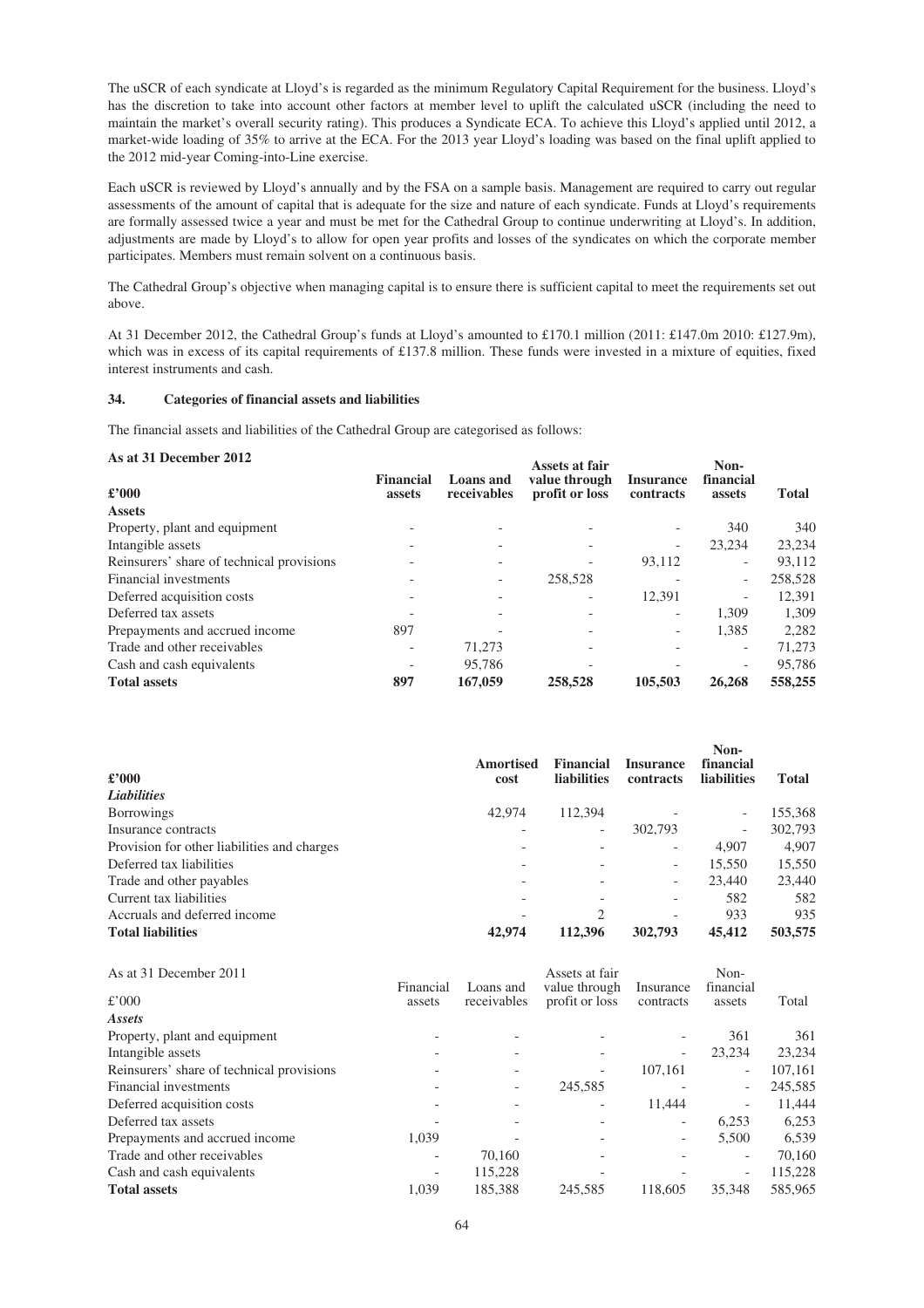| Amortised<br>cost        | Financial<br>liabilities | Insurance<br>contracts   | Non-<br>financial<br>liabilities | Total   |
|--------------------------|--------------------------|--------------------------|----------------------------------|---------|
|                          |                          |                          |                                  |         |
| 45,792                   | 112,490                  |                          | $\overline{\phantom{a}}$         | 158,282 |
|                          | $\overline{\phantom{0}}$ | 326,577                  | $\overline{\phantom{a}}$         | 326,577 |
|                          |                          | $\overline{\phantom{a}}$ | 588                              | 588     |
| $\qquad \qquad -$        |                          | $\overline{\phantom{a}}$ | 21,669                           | 21,669  |
| $\qquad \qquad -$        |                          | $\overline{\phantom{a}}$ | 33,005                           | 33,005  |
| $\overline{\phantom{0}}$ |                          | $\overline{\phantom{a}}$ | 1,522                            | 1,522   |
| $\overline{\phantom{a}}$ | 2                        | $\overline{\phantom{a}}$ | 1,224                            | 1,226   |
| 45,792                   | 112,492                  | 326,577                  | 58,008                           | 542,869 |
|                          |                          |                          |                                  |         |

| As at 31 December 2010                    |                          |                          | Assets at fair                  |                          | Non-                     |         |
|-------------------------------------------|--------------------------|--------------------------|---------------------------------|--------------------------|--------------------------|---------|
| £'000                                     | Financial<br>assets      | Loans and<br>receivables | value through<br>profit or loss | Insurance<br>contracts   | financial<br>assets      | Total   |
| <b>Assets</b>                             |                          |                          |                                 |                          |                          |         |
| Property, plant and equipment             |                          |                          |                                 | $\overline{\phantom{a}}$ | 504                      | 504     |
| Intangible assets                         |                          |                          |                                 | $\overline{\phantom{a}}$ | 23,234                   | 23,234  |
| Reinsurers' share of technical provisions |                          |                          |                                 | 62,215                   | $\overline{\phantom{a}}$ | 62,215  |
| Financial investments                     |                          |                          | 250,938                         |                          | $\qquad \qquad -$        | 250,938 |
| Deferred acquisition costs                |                          |                          | $\overline{\phantom{a}}$        | 12,687                   | $\overline{\phantom{a}}$ | 12,687  |
| Other assets                              |                          |                          |                                 | $\overline{\phantom{a}}$ | 645                      | 645     |
| Prepayments and accrued income            | 1,095                    |                          |                                 | $\overline{\phantom{a}}$ | 6.094                    | 7,189   |
| Trade and other receivables               |                          | 66,387                   |                                 |                          | $\overline{\phantom{a}}$ | 66,387  |
| Cash and cash equivalents                 | $\overline{\phantom{a}}$ | 99,378                   |                                 |                          | $\overline{\phantom{a}}$ | 99,378  |
| <b>Total assets</b>                       | 1.095                    | 165,765                  | 250.938                         | 74,902                   | 30.477                   | 523,177 |

| £'000<br><b>Liabilities</b>                 | Amortised<br>cost | Financial<br>liabilities | Insurance<br>contracts   | Non-<br>financial<br>liabilities | Total   |
|---------------------------------------------|-------------------|--------------------------|--------------------------|----------------------------------|---------|
| <b>Borrowings</b>                           | 44,522            | 112,501                  |                          | $\overline{\phantom{a}}$         | 157,023 |
| Insurance contracts                         |                   | $\overline{\phantom{0}}$ | 274,684                  | $\overline{\phantom{a}}$         | 274,684 |
| Provision for other liabilities and charges |                   |                          | -                        | 3,337                            | 3,337   |
| Deferred tax liabilities                    |                   |                          | -                        | 21,375                           | 21,375  |
| Trade and other payables                    |                   |                          | $\overline{\phantom{0}}$ | 18.075                           | 18,075  |
| Current tax liabilities                     |                   |                          | $\overline{\phantom{0}}$ | 552                              | 552     |
| Accruals and deferred income                |                   | 115                      | $\overline{\phantom{0}}$ | 1.043                            | 1,158   |
| <b>Total liabilities</b>                    | 44.522            | 112.616                  | 274,684                  | 44,382                           | 476.204 |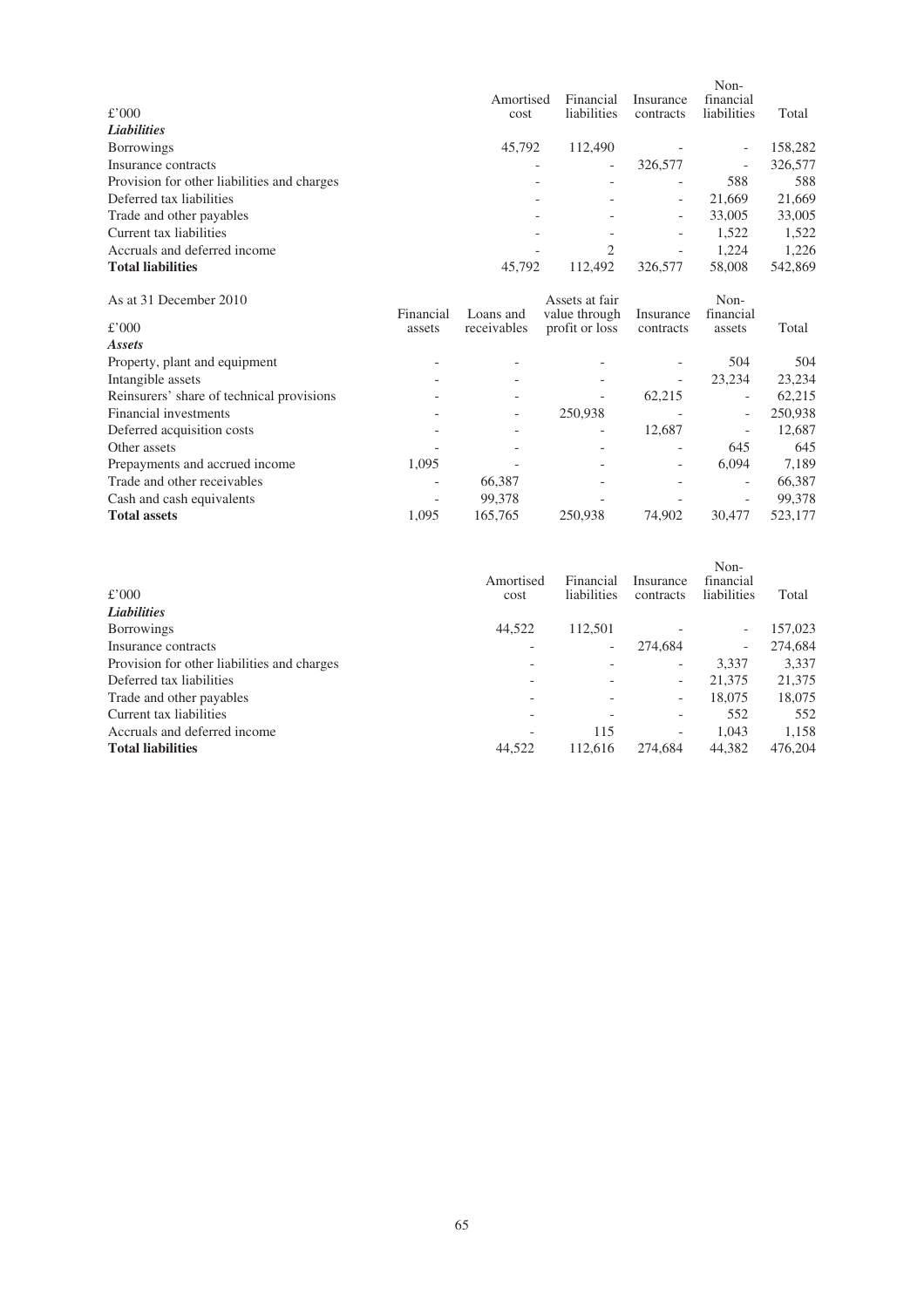### **PART VIII**

## **UNAUDITED PRO FORMA FINANCIAL INFORMATION**

The unaudited pro forma statement of net assets set out below has been prepared to illustrate the impact on the net assets of the Company as at 30 June 2013, as if the Acquisition by Lancashire of the entire issued and to be issued share capital of Cathedral pursuant to the Share Purchase Agreements together with all of the equity loan notes issued by Cathedral and CCIL, and the placing of the Placing Shares at the Placing Price pursuant to the Placing Agreement had occurred at that date.

The unaudited pro forma statement of net assets has been prepared for illustrative purposes only, and because of its nature addresses a hypothetical situation and, therefore, does not represent the Enlarged Group's actual financial position or results. As a result, it should not be relied upon and the entire document should be read in conjunction with the audited information contained in Part VII and incorporated by reference in Part V.

The unaudited pro forma statement of net assets has been prepared on the basis set out in the notes below, in a manner that is consistent with the accounting policies adopted by the Company.

|                                      | <b>Adjustments</b>         |                           |                                                   |                                 |  |  |
|--------------------------------------|----------------------------|---------------------------|---------------------------------------------------|---------------------------------|--|--|
|                                      | Lancashire (\$m)<br>Note 1 | Cathedral (\$m)<br>Note 2 | <b>Acquisition</b><br>adjustments (\$m)<br>Note 3 | <b>Pro Forma Total</b><br>\$m\$ |  |  |
| Assets:                              |                            |                           |                                                   |                                 |  |  |
| Cash and cash equivalents            | 413.6                      | 154.9                     | (211.5)                                           | 357.0                           |  |  |
| <b>Accrued interest receivable</b>   | 7.5                        | 1.5                       |                                                   | 9.0                             |  |  |
| <b>Total Investments</b>             | 1,623.0                    | 417.9                     |                                                   | 2,040.9                         |  |  |
| <b>Reinsurance assets</b>            | 149.1                      | 150.5                     |                                                   | 299.6                           |  |  |
| <b>Deferred acquisition costs</b>    | 81.2                       | 20.0                      |                                                   | 101.2                           |  |  |
| Inwards premiums receivable from     |                            |                           |                                                   |                                 |  |  |
| insureds and cedants                 | 276.6                      | 100.6                     |                                                   | 377.2                           |  |  |
| <b>Investment in associates</b>      | 53.6                       |                           |                                                   | 53.6                            |  |  |
| Goodwill and other intangible assets |                            | 37.5                      | 119.4                                             | 156.9                           |  |  |
| Other assets                         | 12.0                       | 19.7                      |                                                   | 31.7                            |  |  |
| <b>Total assets</b>                  | 2,616.6                    | 902.6                     | (92.1)                                            | 3,427.1                         |  |  |
| <b>Liabilities:</b>                  |                            |                           |                                                   |                                 |  |  |
| <b>Insurance liabilities</b>         | 978.7                      | 491.3                     |                                                   | 1,470.0                         |  |  |
| Amounts payable to reinsurers        | 43.7                       | 30.6                      |                                                   | 74.3                            |  |  |
| <b>Other liabilities</b>             | 69.6                       | 41.1                      |                                                   | 110.7                           |  |  |
| Long-term debt                       | 258.3                      | 251.3                     | (192.0)                                           | 317.6                           |  |  |
| <b>Total liabilities</b>             | 1,350.3                    | 814.3                     | (192.0)                                           | 1,972.6                         |  |  |
| <b>Shareholders' Equity:</b>         | 1,266.3                    | 88.3                      | 99.9                                              | 1,454.5                         |  |  |

Note 1 The consolidated net assets of Lancashire as at 30 June 2013, have been extracted, without material adjustment, from the Lancashire unaudited Interim Financial Statements at 30 June 2013.

Note 2 The net assets of Cathedral have been extracted, without material adjustment, from the audited consolidated financial statements as at 31 December 2012, which are set out in Part VII of this document, translated at a GBP/ U.S.\$ exchange rate of 1.6168, the GBP/U.S.\$ rate of exchange on 31 December 2012 published on www.oanda.com.

Note 3 Acquisition adjustments:

a) The Acquisition will be accounted for using the acquisition method of accounting. The excess of consideration over the value of the net assets acquired has been reflected as goodwill and other intangible assets. Under the acquisition method of accounting, the purchase price is allocated to the underlying Cathedral tangible and intangible assets acquired and liabilities assumed based on their respective fair market values with any excess purchase price allocated to goodwill. With the exception of the adjustment to floating rate subordinated loan notes reflected in Note 3b, no other adjustments have been made to state Cathedral's assets and liabilities as of 31 December 2012 at fair value, including the tangible and intangible assets, because such purchase price adjustments cannot be accurately and reliably calculated at this point in time. Accordingly, the entire excess preliminary purchase price over the net book value of Cathedral's net assets has been allocated to goodwill and intangibles as described below.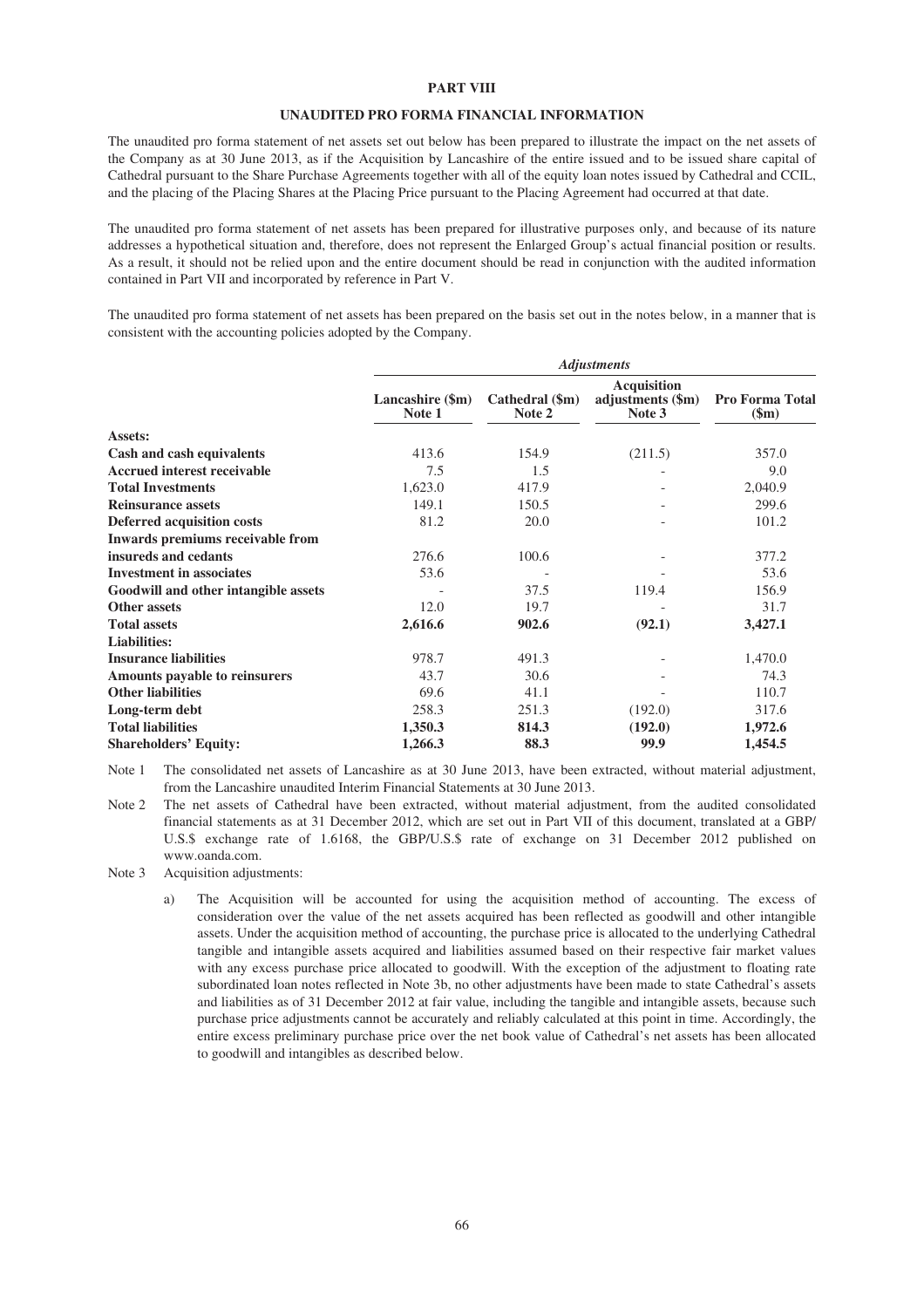As discussed more fully in Part IV, the Share Purchase Agreements provide that the consideration payable to the Sellers for Cathedral's entire issued and to be issued share capital and for the loan notes, shares and ESOP holdings will be £266.0 million, which equates to U.S.\$403.3 translated at a GBP/U.S.\$ exchange rate of 1,5160. Lancashire is also expected to pay U.S.\$5.2 million of transaction fees. Allocation of purchase price (in U.S.\$ millions):

| Total consideration<br><b>Transaction costs</b>       | 403.3<br>5.2 |                     |
|-------------------------------------------------------|--------------|---------------------|
|                                                       | 408.5        |                     |
|                                                       |              |                     |
| Financed by:                                          |              |                     |
| Cash                                                  | 211.5        |                     |
| Net proceeds of the Placing                           | 197.0        |                     |
| Total proceeds                                        | 408.5        |                     |
| Proceeds used for:                                    |              |                     |
| Redemption of equity-holder loan notes                | (121.2)      | Note 3b             |
| Redemption of preference shares                       | (60.6)       | Note 3b             |
| <b>Transaction</b> costs                              | (5.2)        |                     |
| Redemption of ESOP holdings                           | (3.6)        |                     |
| Consideration for Cathedral's entire issued and to be |              |                     |
| issued share capital                                  | 217.9        |                     |
| Cathedral net assets acquired                         | 88.3         |                     |
| Fair value adjustment to floating rate subordinated   |              |                     |
| loan notes                                            | 10.2         | Note 3 <sub>h</sub> |
| Adjusted net assets acquired                          | 98.5         |                     |
|                                                       |              |                     |
| Goodwill and intangible assets adjustment             | 119.4        |                     |

b) On Completion U.S.\$ 181.8 million of preference shares and manager loan notes will be extinguished and the floating rate subordinated loan notes of Cathedral have been fair valued as at 30 June 2013, resulting in a U.S.\$10.2 million decrease to the liability for a total adjustment of U.S.\$192.0 million.

| Redemption of equity-holder loan notes              | 121.2 |
|-----------------------------------------------------|-------|
| Redemption of preference shares                     | 60.6  |
| Fair value adjustment to floating rate subordinated |       |
| loan notes                                          | 10.2  |
| Adjustment to long term debt                        | 192.0 |

c) Save for the adjustments set out above, no adjustment has been made to reflect any trading or other transactions undertaken by Lancashire since 30 June 2013, or by Cathedral since 31 December 2012.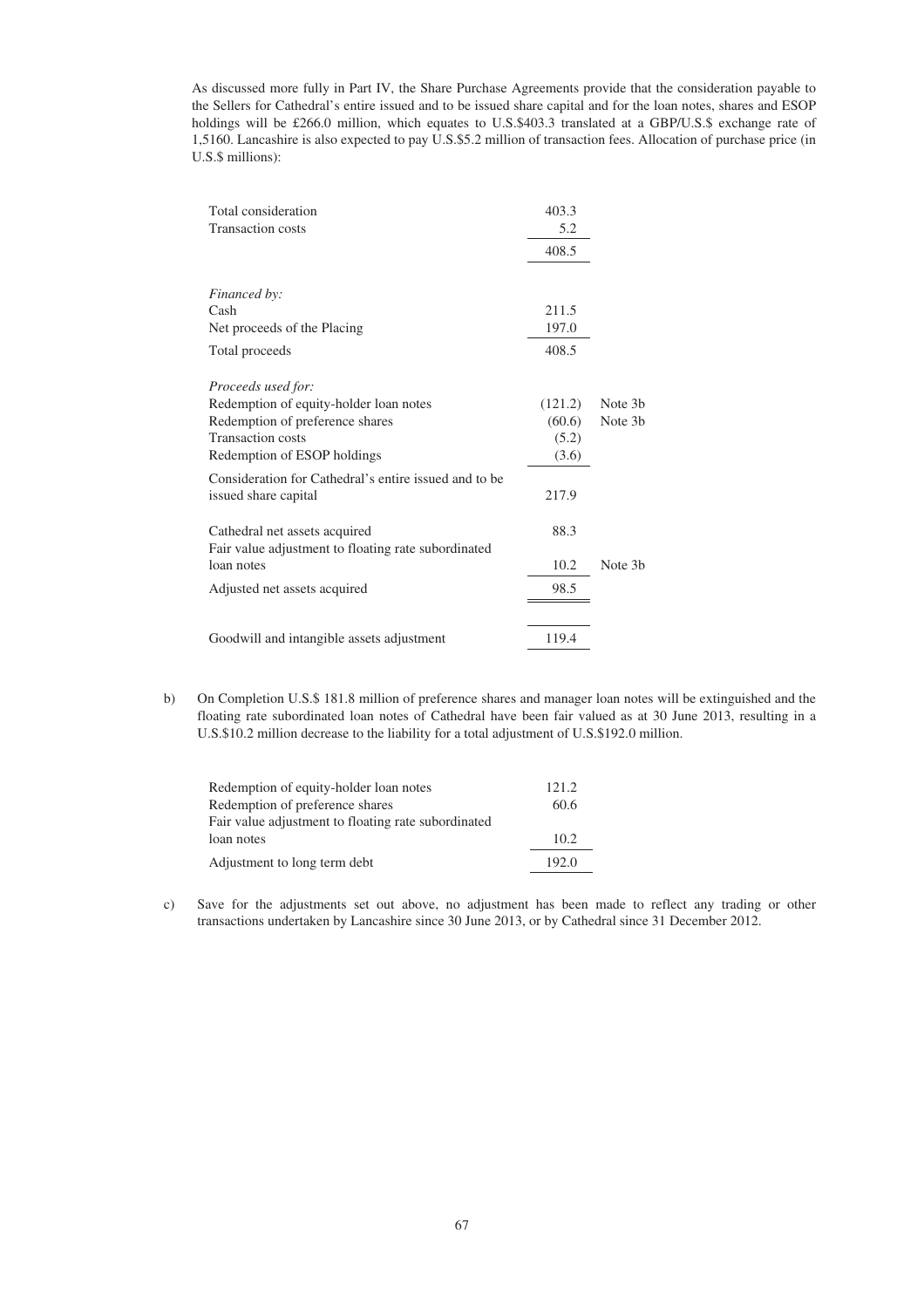## **PART IX**

# **LANCASHIRE'S ACCOUNTANT'S REPORT ON THE PRO FORMA FINANCIAL INFORMATION**

The Board of Directors 8 August 2013 Lancashire Holdings Limited Power House 7 Par-la-Ville Road Hamilton HM11 Bermuda

#### Dear Sirs

We report on the pro forma financial information (the "**Pro Forma Financial Information**") set out in Part VIII of the circular dated 8 August 2013 (the "**Circular**"), which has been prepared on the basis described therein, for illustrative purposes only, to provide information about how the Acquisition might have affected the financial information presented on the basis of the accounting policies adopted by Lancashire Holdings Limited in preparing the unaudited interim financial statements for the period ended 30 June 2013. This report is required by Listing Rule 13.3.3R and is given for the purpose of complying with that rule and for no other purpose.

Save for any responsibility which we may have to those persons to whom this report is expressly addressed and which we may have to Shareholders as a result of the inclusion of this report in the Circular, to the fullest extent permitted by law we do not assume any responsibility and will not accept any liability to any other person for any loss suffered by any such other person as a result of, arising out of, or in connection with this report or our statement, required by and given solely for the purposes of complying with Listing Rule 13.4.1R (6), consenting to its inclusion in the Circular.

#### **Responsibilities**

It is the responsibility of the directors of Lancashire Holdings Limited to prepare the Pro Forma Financial Information in accordance with Listing Rule 13.3.3R.

It is our responsibility to form an opinion, as required by Listing Rule 13.3.3R as to the proper compilation of the Pro Forma Financial Information and to report that opinion to you.

In providing this opinion we are not updating or refreshing any reports or opinions previously made by us on any financial information used in the compilation of the Pro Forma Financial Information, nor do we accept responsibility for such reports or opinions beyond that owed to those to whom those reports or opinions were addressed by us at the dates of their issue.

## **Basis of opinion**

We conducted our work in accordance with the Standards for Investment Reporting issued by the Auditing Practices Board in the United Kingdom. The work that we performed for the purpose of making this report, which involved no independent examination of any of the underlying financial information, consisted primarily of comparing the unadjusted financial information with the source documents, considering the evidence supporting the adjustments and discussing the Pro Forma Financial Information with the directors of Lancashire Holdings Limited.

We planned and performed our work so as to obtain the information and explanations we considered necessary in order to provide us with reasonable assurance that the Pro Forma Financial Information has been properly compiled on the basis stated and that such basis is consistent with the accounting policies of Lancashire Holdings Limited.

Our work has not been carried out in accordance with auditing or other standards and practices generally accepted in other jurisdictions and accordingly should not be relied upon as if it had been carried out in accordance with those standards and practices.

### **Opinion**

In our opinion:

- the Pro Forma Financial Information has been properly compiled on the basis stated; and
- such basis is consistent with the accounting policies of Lancashire Holdings Limited.

Yours faithfully

Ernst & Young LLP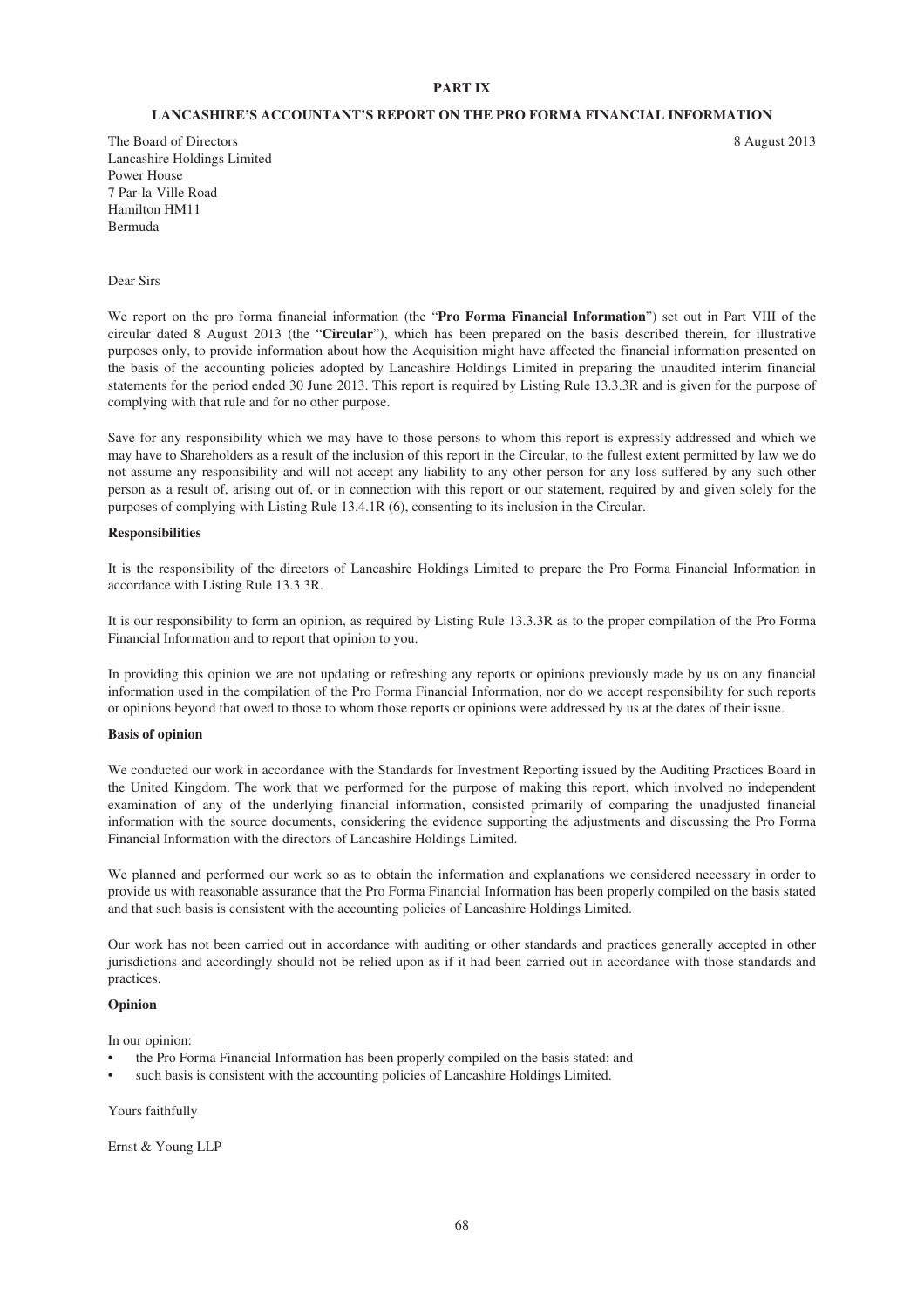## **PART X**

## **ADDITIONAL INFORMATION**

### **1. Responsibility**

The Company and its Directors (whose names appear on page 6 of this document) accept responsibility for the information contained in this document. To the best of the knowledge and belief of Lancashire and its Directors (who have taken all reasonable care to ensure that such is the case), the information contained in this document is in accordance with the facts and does not omit anything likely to affect the import of such information.

### **2. Share capital**

Lancashire was incorporated on 12 October 2005 with an authorised share capital of U.S.\$120,000 divided into 1,200,000 Common Shares of U.S.\$0.10 of which 120,000 Common Shares were subscribed for by Pembroke Company Limited and were issued nil paid.

There have been no changes to the authorised share capital of Lancashire since 9 December 2005. There have been no changes to the issued share capital of Lancashire since 10 June 2013.

As of 7 August 2013 (being the latest practicable date prior to the publication of this document), Lancashire's issued share capital consisted of 168,602,427 Common Shares of U.S.\$0.50 each, of which 3,847,684 Common Shares are held in treasury. The total number of Common Shares in issue with voting rights (excluding shares held in treasury) is 164,754,743. Following the completion of the Placing, the total number of Common Shares in issue with voting rights (excluding shares held in treasury) is expected to be 181,598,125.

## **3. Directors**

#### 3.1 *Directors' service contracts and letters of appointment and remuneration*

*Executive Directors' service contracts*

The following are particulars of the Executive Directors' service contracts with Lancashire:

The Executive Directors of Lancashire are Richard Brindle, Alex Maloney and Elaine Whelan. Richard Brindle was appointed as Chief Executive Officer of Lancashire under an original service contract dated 10 December 2005. Alex Maloney was first appointed as an employee of the Group under an original service contract dated 31 December 2005 and became Chief Underwriting Officer on 14 May 2009. Elaine Whelan was first appointed as an employee of the Group under an original service contract dated 3 March 2006 and became Chief Financial Officer on 1 January 2011.

The original service contracts with Lancashire for Richard Brindle, Alex Maloney and Elaine Whelan were replaced with new service contracts entered into with effect from 10 December 2008 for Richard Brindle, 1 January 2009 for Alex Maloney and 1 January 2013 for Elaine Whelan. As of 1 January 2012, Richard Brindle's service contract with Lancashire was amended to be governed by English law following Lancashire's redomiciliation of its head office from Bermuda to London.

Lancashire's remuneration policy is geared towards providing a level of remuneration which attracts, retains and motivates Executive Directors and senior management of the highest calibre to further Lancashire's interests and to optimise long-term shareholder value creation, within appropriate risk parameters. The remuneration policy also seeks to ensure that Executive Directors and senior management are provided with appropriate incentives to drive individual performance and to reward them fairly for their contribution to the successful performance of Lancashire.

The Executive Directors' remuneration is made up of the following elements: (i) base salary, (ii) annual bonus, (iii) long-term equity-based incentives (subject to share ownership guidelines for Executive Directors and senior employees); (iv) pension benefits; and (v) other benefits, comprising medical, dental, vision, life insurance coverage and gym membership, as well as a housing allowance for expatriates.

### *Base Salary*

Lancashire's remuneration committee has adopted the principle that basic salary should be set broadly in line with the median of peer companies for executives in a role of comparable standing and that the Executive Directors should be able to achieve total remuneration at the upper quartile level (compared to peer companies generating similar returns) when justified by superior performance. The remuneration committee also takes into account levels of pay elsewhere in the Group, when determining the pay levels for the Executive Directors and senior management.

Salaries for the Executive Directors are determined by the remuneration committee before the start of each year and where an individual changes responsibility or position.

In determining appropriate levels of salary increases the remuneration committee considers the level of salary increases in the workforce generally.

## *Annual Bonus*

Lancashire operates a bonus plan based on annual performance of Lancashire and the individual Executive Directors. Bonuses, earned in respect of 2013, and payable in 2014, will be based on a clear split between Lancashire's financial performance and personal performance on a 75:25 basis for the Chief Executive Officer and Chief Underwriting Officer and on a 70:30 basis for the Chief Financial Officer.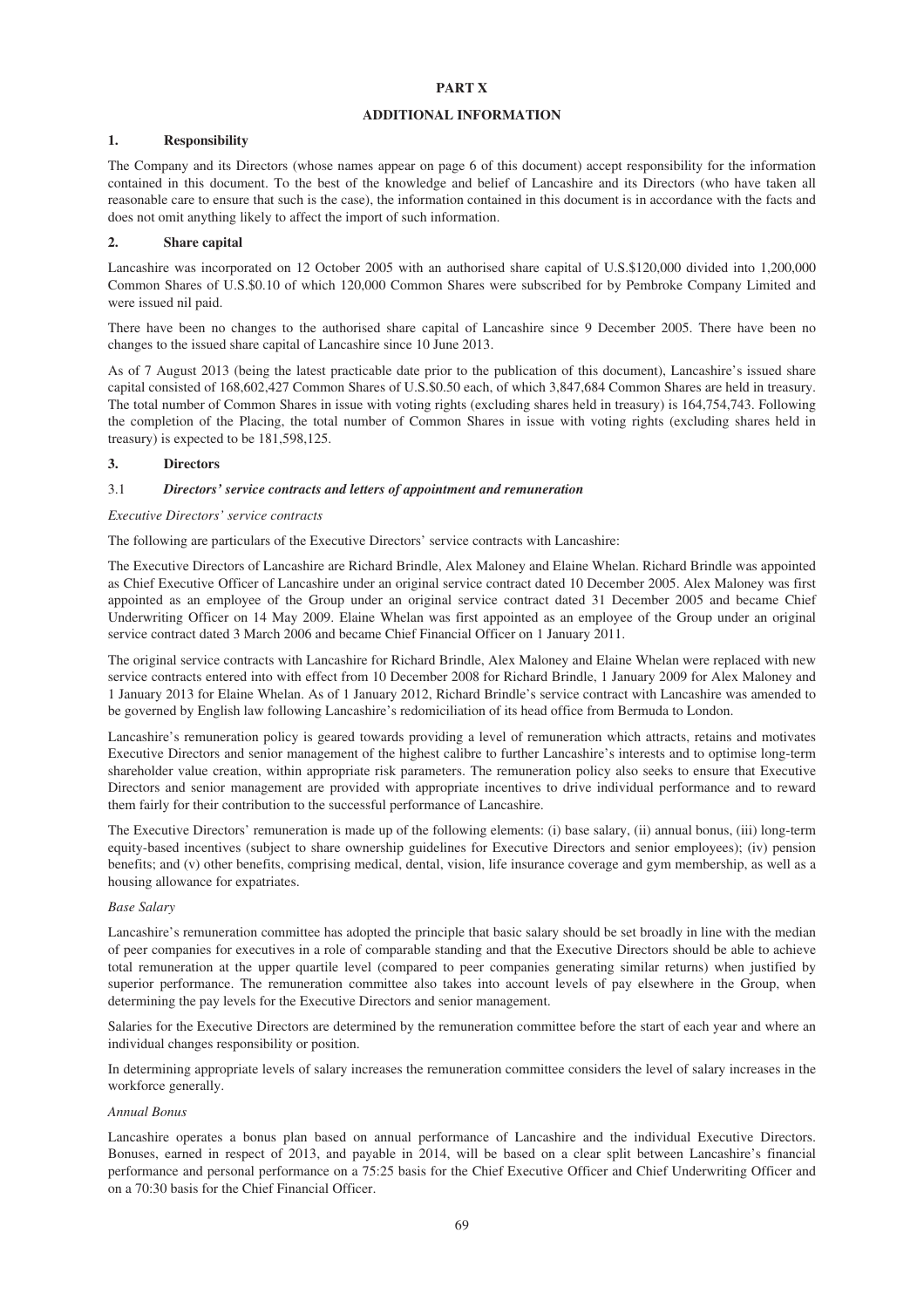Financial performance targets for 2013 will have two components:

- (i) absolute financial performance against the Board's approved 2013 target. This component will be measured by the achievement of a target growth in book value per share, adjusted for dividend payments. Growth in book value per share continues to be the most appropriate operational metric to measure the growth in value that the Shareholders have received over the course of the financial year; and
- (ii) relative financial performance against a well defined peer group. This component will be measured by comparing Lancashire's growth in book value per share against a peer group.

Personal performance will be based upon individual achievement of clearly articulated goals created at the beginning of each fiscal year.

The level of bonus for 2013 will be capped at 400%, 350% and 300% of base salary for the Executive Directors – the Chief Executive Officer, Chief Underwriting Officer and Chief Financial Officer respectively. This cap is unchanged from prior years and is considered to be broadly competitive with the market in which Lancashire operates for executive talent. The target level of bonus has been set at 12% RoE for 100% of target, with a minimum of 9% RoE for 25% of target, and a maximum of 19% RoE for 200% of target payout. Bonus payments are made when all the peer group have reported their results and bonuses can be finalised.

A portion of each of the Executive Director's bonus may be paid in shares. Similar to the 2012 bonus, for the 2013 bonus 25% of the bonus earned will be paid in RSS awards of which 33% vests annually over three years.

In February 2012 the Board approved a policy to enable the claw back of bonus payments made in the event of the discovery of a material misstatement in Lancashire's financial statements, an error in the calculation of any performance conditions or if the Executive Director ceased to be a director or employee of Lancashire due to gross misconduct.

#### *Pensions*

Richard Brindle, Alex Maloney and Elaine Whelan all receive pension contributions from Lancashire under defined contribution pension plans. The Chief Executive Officer and the Chief Underwriting Officer receive a 10% base salary contribution to a U.K. defined contribution pension plan in respect of their salary and employment with Lancashire's UK operations. The Chief Financial Officer receives a contribution of 10% of base salary, 90% of which comes from LICL and 10% of which comes from Lancashire.

#### *Executive Director Emoluments*

The aggregate remuneration (including benefits-in-kind) paid to the Executive Directors for the financial year ended 31 December 2012 was U.S.\$6,327,220. The Executive Directors' salaries and their emoluments for the year ended 31 December 2012 are as follows:

| <b>Director</b> | <b>Base salary</b><br>in $U.S.S$ | <b>Benefits</b><br>in $U.S.S$ | <b>Pension</b><br>in $U.S.S$ | Annual<br>bonus<br>in $U.S.S$ | <b>Total 2012</b><br>emoluments<br>in $U.S.S$ | Total 2011<br>emoluments<br>in $U.S.\$ |
|-----------------|----------------------------------|-------------------------------|------------------------------|-------------------------------|-----------------------------------------------|----------------------------------------|
| Richard Brindle | 1.080.845                        | 18.891                        | 108,085                      | 3.156.948                     | 4.364.769                                     | 4,391,452                              |
| Alex Maloney    | 353.651                          | 9.073                         | 96,005                       | 1.029.368                     | 1.488,097                                     | 1.418.802                              |
| Neil McConachie | 186.816                          | 56,949                        | 18.682                       | 434,679                       | 697.126                                       | 2.032.885                              |

Elaine Whelan, Chief Financial Officer, was appointed as an Executive Director with effect from 1 January 2013 which explains her omission from the table above.

### *Pension, Retirement and Similar Benefits*

In relation to the year ended 31 December 2012 the total amount set aside by the Group to provide pension, retirement and similar benefits to the Directors was U.S.\$222,772.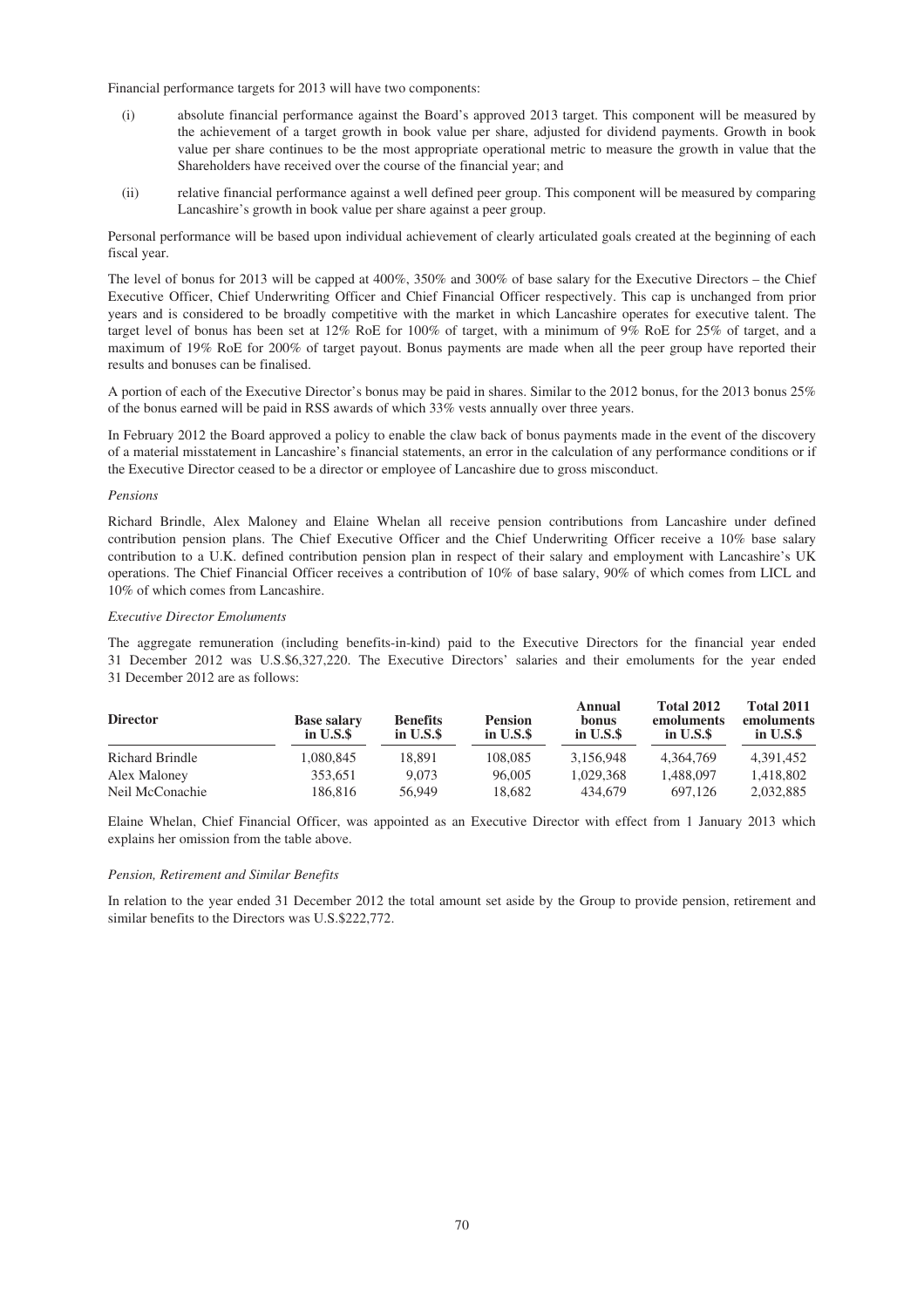#### *Non-Executive Directors' letters of appointment*

The Chairman and each of the other Non-Executive Directors have letters of appointment with Lancashire on the following terms:

| <b>Non-Executive Director</b> | <b>Position</b>                                                                             | Date of Letter of<br>Appointment | <b>Annual Director Fee</b> |
|-------------------------------|---------------------------------------------------------------------------------------------|----------------------------------|----------------------------|
| John Bishop                   | Non-Executive Director, chairman of the<br>audit committee                                  | 19 March 2008                    | U.S.\$175,000              |
| Emma Duncan                   | Non-Executive Director                                                                      | 17 September 2010                | U.S.\$175,000              |
| Samantha Hoe-Richardson       | Non-Executive Director                                                                      | 20 February 2013                 | U.S.\$175,000              |
| Neil McConachie               | Non-Executive Director                                                                      | 5 July 2012                      | U.S.\$175,000              |
| Ralf Oelssner                 | Non-Executive Director, Senior Independent<br>Director                                      | 31 July 2007                     | U.S.\$175,000              |
| Robert Spass                  | Non-Executive Director                                                                      | 9 December 2005                  | U.S.\$175,000              |
| William Spiegel               | Non-Executive Director, chairman of the<br>remuneration committee                           | 9 December 2005                  | U.S.\$175,000              |
| Martin Thomas                 | Non-Executive Chairman, chairman of the<br>nomination and corporate governance<br>committee | 16 April 2007                    | U.S.\$325,000              |

Non-Executive Directors are paid a flat fee per annum, payable quarterly in arrears, which is subject to an annual review by the Board of Directors which takes into account performance evaluation and any other factors considered relevant by the Board of Directors. The table above lists the fees currently payable to each of the Non-Executive Directors. In addition, Lancashire reimburses Non-Executive Directors for all reasonable and properly documented expenses, including business class travel, incurred in performing the duties of their office. Some Non-Executive Directors receive further fees for services provided as directors of subsidiary companies within the Group.

Unless otherwise terminated earlier pursuant to the Bye-Laws, each Non-Executive Director appointment continues at the discretion of either party upon six months' written notice. Continuation of appointment is contingent on satisfactory performance and re-election at the forthcoming annual general meeting. Non-Executive Directors are typically expected to serve for six years each, although the Board may invite Non-Executive Directors to serve for an additional period.

Appointment will terminate immediately without notice (or a payment in lieu of notice) if the Non-Executive Director is not reappointed by Lancashire at an annual general meeting, if the Non-Executive Director is removed as a Director by Lancashire in an annual general meeting, or if the Non-Executive Director resigns from the directorship or otherwise ceases to be a Director in accordance with the provisions of the Bye-Laws.

Non-Executive Directors are required to devote such time to their duties as the Board reasonably considers necessary to fulfil their role as a Non-Executive Director of a public listed company, including attendance at meetings of the Board, the annual general meeting and one annual Board "away-day". Non-Executive Directors are required to attend any meetings of the Non-Executive Directors and also any meetings of committees of the Board to which they are appointed. In addition, they are expected to devote appropriate preparation time ahead of each meeting. In addition, they are obliged, when requested by major shareholders or by Lancashire, to attend meetings with such shareholders.

By accepting their appointment, each Non-Executive Director has confirmed that they are able to allocate sufficient time to meet the expectations of their role. The agreement of the Chairman should be sought before accepting additional commitments that might affect the time they are able to devote to their role as a Non-Executive Director of Lancashire.

# **4. Directors' and other significant interests**

4.1 As at 7 August 2013 (being the latest business day prior to publication of this document), the interests (all of which are beneficial unless otherwise stated) of the Directors (as well as their immediate families) in the share capital of Lancashire or (so far as is known or could with reasonable due diligence be ascertained by the relevant Director) interests of a person connected (within the meaning of section 252 of the 2006 Act) with a Director and the existence of which was known to or could, with reasonable diligence, be ascertained by the Directors:

| Director | Number of<br><b>Common</b><br><b>Shares</b> | Percentage of<br>existing issued<br>share capital |
|----------|---------------------------------------------|---------------------------------------------------|
|          | 6.950                                       | 0.004                                             |
|          | 858,022                                     | 0.521                                             |
|          | 191.415                                     | 0.116                                             |
|          | 94.225                                      | 0.057                                             |
|          | 4.807                                       | 0.003                                             |
|          | 75,000                                      | 0.046                                             |

4.2 Save as disclosed in this paragraph 4, none of the Directors has any interest (beneficial or non-beneficial) in the share capital of Lancashire or any of its subsidiaries.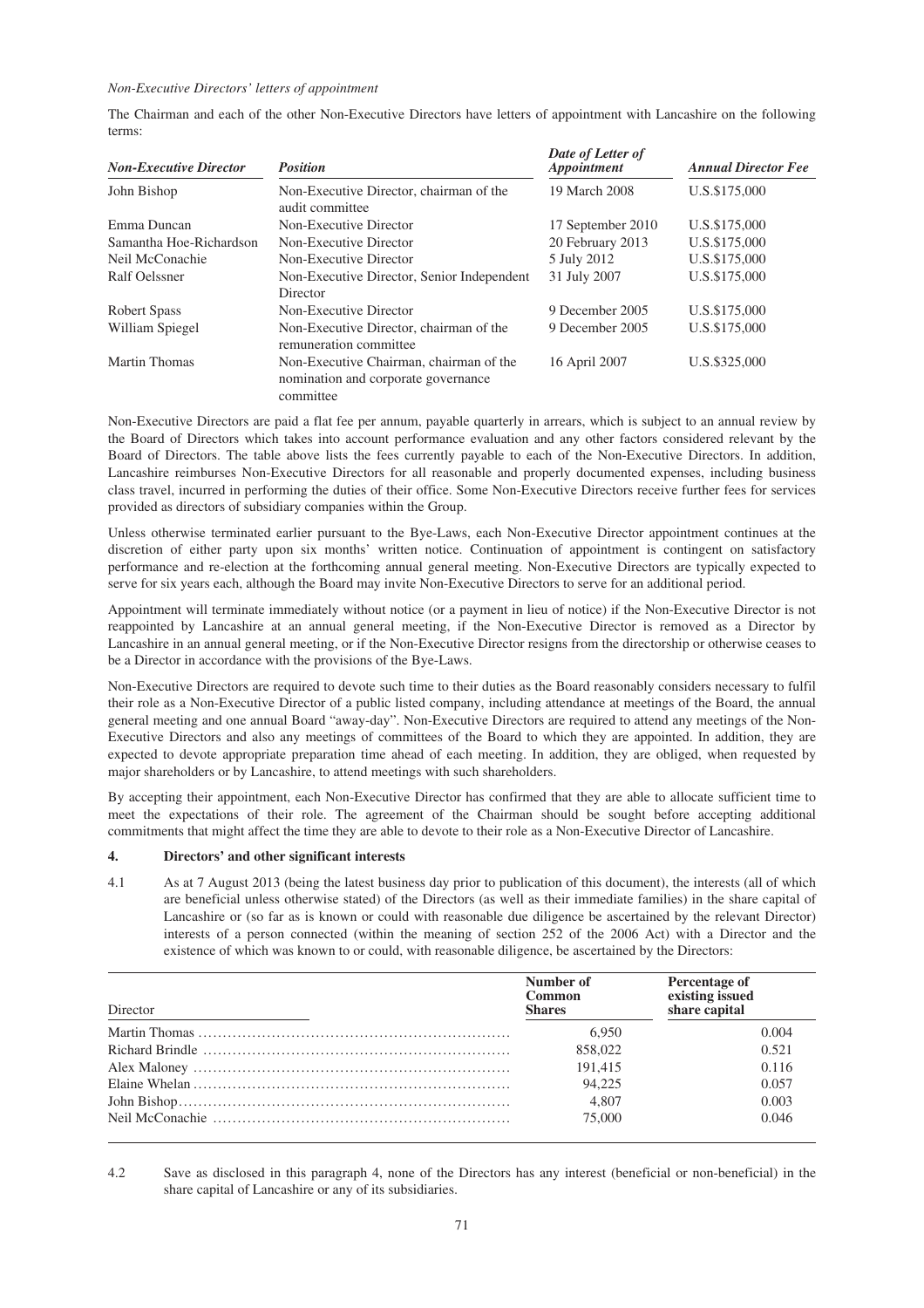4.3 Details of the time-vesting warrants and performance-vesting warrants held by the Executive Directors as at 31 December 2012 were as follows:

|                                           | Name of<br><b>Executive</b><br><b>Director</b> | No. of warrants Date of award<br>as at<br>31 December<br>2012 |                                  | <b>Price paid</b> | <b>Exercise price</b>                  | <b>Expiry date</b>               |
|-------------------------------------------|------------------------------------------------|---------------------------------------------------------------|----------------------------------|-------------------|----------------------------------------|----------------------------------|
| Time vesting<br>warrants                  | <b>Richard Brindle</b>                         | 3.718.912<br>1,906,305                                        | 16/12/05<br>16/12/05             | Nil<br>Nil        | U.S.\$5.00<br>U.S.\$3.90               | 16/12/15<br>16/12/15             |
|                                           |                                                | 5,625,217                                                     |                                  |                   |                                        |                                  |
| <b>Performance</b><br>vesting<br>warrants | <b>Richard Brindle</b>                         | 288,843<br>47.155<br>405,967<br>741,965                       | 16/12/05<br>16/12/05<br>16/12/05 | Nil<br>Nil<br>Nil | U.S.\$5.00<br>U.S.\$3.90<br>U.S.\$2.60 | 16/12/15<br>16/12/15<br>16/12/15 |

4.4 (a) The following restricted share scheme awards are currently held by the Executive Directors:

| <b>Name of Executive Director</b> | <b>Type of Award</b>                          | <b>No. of Awards</b><br>as at<br>7 August<br>2013 | <b>Date Awarded</b>  |
|-----------------------------------|-----------------------------------------------|---------------------------------------------------|----------------------|
| <b>Richard Brindle</b>            | 2011 performance award                        | 312,741                                           | 24/02/11             |
|                                   | 2011 deferred bonus                           | 43,414                                            | 05/03/12             |
|                                   | 2012 performance award                        | 240,263                                           | 28/02/12             |
|                                   | 2012 deferred bonus<br>2013 performance award | 56,584<br>220,709                                 | 05/03/13<br>28/02/13 |
|                                   |                                               | 873,711                                           |                      |
|                                   |                                               |                                                   |                      |
| Alex Maloney                      | 2011 performance award                        | 236,198                                           | 24/02/11             |
|                                   | 2011 deferred bonus                           | 8.969                                             | 05/03/12             |
|                                   | 2012 performance award                        | 187,165                                           | 28/02/12             |
|                                   | 2012 deferred bonus                           | 17,543                                            | 05/03/13             |
|                                   | 2013 performance award                        | 131,969                                           | 28/02/13             |
|                                   |                                               | 581,844                                           |                      |
| Elaine Whelan                     | 2010 performance award                        | 45,581                                            | 25/03/10             |
|                                   | 2010 deferred bonus                           | 3,005                                             | 24/02/11             |
|                                   | 2011 performance award                        | 81,313                                            | 24/02/11             |
|                                   | 2011 deferred bonus                           | 12,897                                            | 05/03/12             |
|                                   | 2012 performance award                        | 73,586                                            | 28/02/12 and         |
|                                   |                                               |                                                   | 04/05/2012           |
|                                   | 2012 deferred bonus                           | 15,120                                            | 05/03/13             |
|                                   | 2013 performance award                        | 116,087                                           | 28/02/13             |
|                                   |                                               | 347,589                                           |                      |

4.4 (b) The following restricted share scheme awards are currently held by Neil McConachie, who was formerly an Executive Director, but who since 1 July 2012 serves as a Non-Executive Director:

| <b>Name of Director</b> | <b>Type of Award</b>   | No. of Awards<br>as of<br>7 August<br>2013 | Date Awarded |
|-------------------------|------------------------|--------------------------------------------|--------------|
| Neil McConachie         | 2010 performance award | 150,975                                    | 25/03/10     |
|                         | 2010 deferred bonus    | 77,753                                     | 04/03/11     |
|                         | 2011 performance award | 261,994                                    | 24/02/11     |
|                         | 2011 deferred bonus    | 25,886                                     | 05/03/12     |
|                         | 2012 performance award | 146,833                                    | 28/02/12     |
|                         | 2012 deferred bonus    | 7,664                                      | 05/03/13     |
|                         |                        | 671,105                                    |              |
|                         |                        |                                            |              |

4.5 In addition to the information on Director's interests provided above, warrants over Lancashire's shares were awarded to Lancashire's founders prior to the admission of Lancashire's shares to trading on the Alternative Investment Market in December 2005. Richard Brindle (Executive Director and Chief Executive Officer) holds 46,260 and Robert Spass (Non-Executive Director) holds 809,135 such warrants.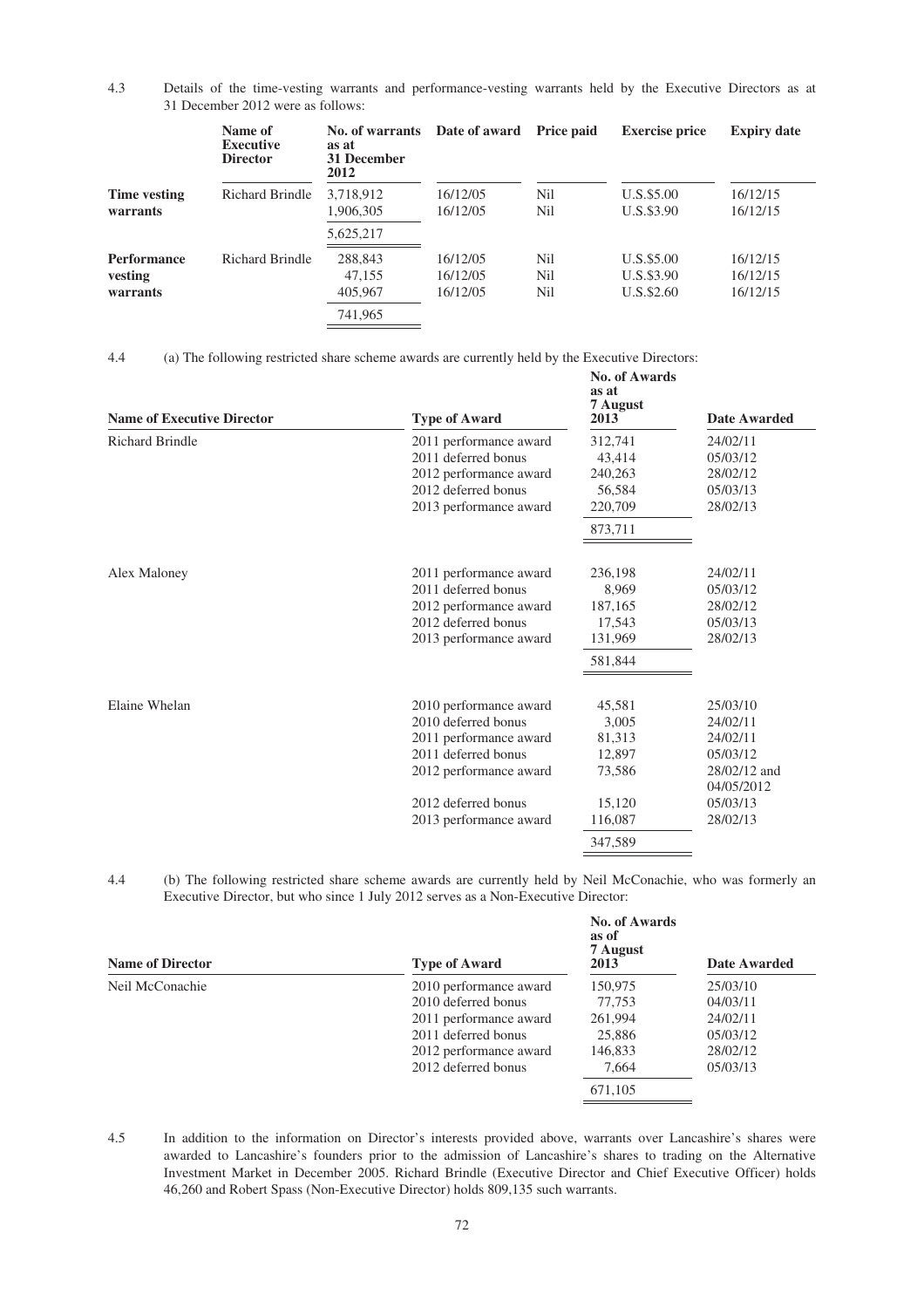4.6 As at 7 August 2013 (being the latest business day prior to publication of this document) and so far as is known to Lancashire by virtue of the notifications made pursuant to the 2006 Act and/or Chapter 5 of the Disclosure and Transparency Rules, the name of each person (other than a Director) who, directly or indirectly, is interested in 3% or more of the voting rights in Lancashire, and the amount of such person's interest, is as follows:

| *Name                         | <b>Number of Common</b><br>Shares as at<br><b>7 August 2013</b> | % of Common Shares<br>in issue as at<br><b>7 August 2013</b> |
|-------------------------------|-----------------------------------------------------------------|--------------------------------------------------------------|
| Standard Life Investments Ltd | 13,230,605                                                      | 8.03%                                                        |
| Legal & General Group Plc     | 9.285.144                                                       | 5.64%                                                        |
| <b>HSBC</b> Holdings plc      | 8,247,063                                                       | 5.01%                                                        |
| Invesco Limited               | 8,096,000                                                       | $4.91\%$                                                     |
| William Blair & Company, LLC  | 7,989,826                                                       | 4.85%                                                        |
| BlackRock, Inc.               | 7,166,888                                                       | 4.35%                                                        |
| Alken Luxembourg Sàrl         | 5,377,707                                                       | 3.26%                                                        |
| Norges Bank                   | 4.997.302                                                       | $3.03\%$                                                     |

\*None of the persons listed above has or will have, in relation to their Common Shares, special voting rights.

- 4.7 Lancashire is not aware of any person who either as at the date of this document exercises, or could exercise, directly or indirectly, jointly or severally, control over Lancashire nor is it aware of any arrangements, the operation of which may at a subsequent date result in a change of control of Lancashire.
- 4.8 None of the major Shareholders set out above has different voting rights from any other holder of Common Shares in respect of any Common Shares held by them.

#### **5. Material contracts**

#### 5.1 *Lancashire*

The following contracts (not being contracts entered into in the ordinary course of business) have been entered into by Lancashire or a member of the Group in the two years immediately preceding the date of this document and are, or may be, (a) material or (b) contain provisions under which any member of the Group has any obligation or entitlement which is material to the Group as at the date of this document:

#### 5.1.1 *Placing Agreement*

Lancashire, J.P. Morgan Securities and Numis entered into the Placing Agreement dated 7 August 2013 pursuant to which J.P. Morgan Securities and Numis agreed, subject to certain conditions, to use their reasonable endeavours to procure subscribers for the Placing Shares, failing which J.P. Morgan Securities and Numis agreed to subscribe for such shares at the Placing Price.

Lancashire agreed to pay to J.P. Morgan Securities and Numis for their services in connection with the Placing a commission of 2% of the aggregate value of the Placing Shares at the Placing Price and to reimburse certain fees and expenses incurred by J.P. Morgan Securities and Numis in connection with the Placing.

In addition to the payment of fees and commissions, Lancashire agreed to pay all other costs, charges, fees and expenses of, or incidental to, the Placing, the allotment and issue of the Placing Shares, and Admission. These include (but are not limited to) the fees of the FCA and the London Stock Exchange, printing and advertising costs, postage, registrars' charges, its own and J.P. Morgan Securities' and Numis' legal counsel and other out-of-pocket expenses, all stamp duty and stamp duty reserve tax and other duties and value added tax on the fees, commissions, costs and expenses payable in connection with the Placing.

The obligations of J.P. Morgan Securities and Numis under the Placing Agreement are conditional on, inter alia:

- (a) subject to prior satisfaction or waiver of the other conditions prescribed in the Placing Agreement, Admission occurring not later than 8.00 a.m. on 12 August 2013, or such later time and/or date as J.P. Morgan Securities and Numis may agree with Lancashire in writing; and
- (b) none of the warranties on the part of Lancashire contained in the Placing Agreement being or becoming untrue, inaccurate or misleading in any respect on and as of the date of the Placing Agreement and immediately before Admission.

The Placing Agreement conferred on J.P. Morgan Securities and Numis the right to terminate the Placing Agreement prior to Admission upon the occurrence of certain events, including:

- (a) any matter or circumstance arising prior to Admission as a result of which it is reasonable to expect that any of the conditions in the Placing Agreement will not be satisfied by the required time(s) (if any) and continue not to be satisfied at Admission; and/or
- (b) other events occurring prior to Admission, including certain material adverse changes relating to the Lancashire Group and certain events relating to material disruption in settlement, payment or clearance services or economic or political events.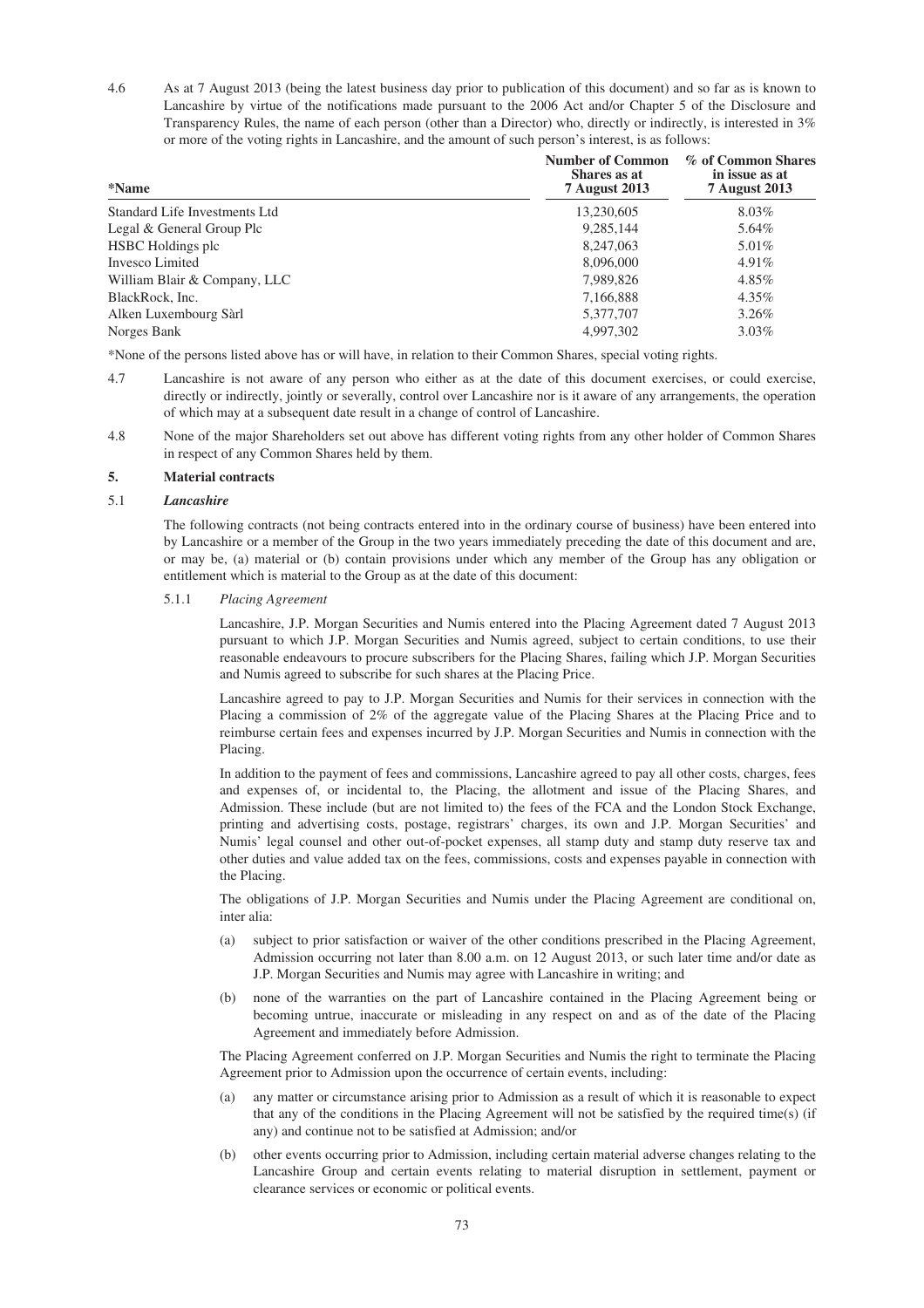The Placing Agreement also contains certain customary representations and warranties by Lancashire as to the accuracy of the information contained in this document and certain other documents prepared in connection with the Placing, and in relation to other matters relating to the Lancashire Group and its business, and an indemnity from Lancashire in favour of J.P. Morgan Securities and Numis and their respective related persons.

5.1.2 *Share Purchase Agreements*

Details of the Share Purchase Agreements are set out in Part IV of this document.

5.1.3 *Credit Facilities*

As both LICL and LUK are non-admitted insurers or reinsurers throughout the U.S., the terms of certain contracts require them to provide letters of credit to policyholders as collateral. LHL and LICL have the following facilities in place:

- (i) A U.S.\$350 million syndicated collateralised five year credit facility with a U.S.\$75.0 million loan sublimit that has been in place since 5 April 2012 and will expire on 5 April 2017. There was no outstanding debt under this facility as at 31 December 2012. The terms of the U.S.\$350 million facility include standard default and cross default provisions which require certain covenants to be adhered to. These include the following: (a) an A.M. Best financial strength rating of at least B++; and (b) a maximum debt to capital ratio of 30%, where the subordinated loan notes due in 2035 are excluded from this calculation.
- (ii) A U.S.\$400 million bi-lateral uncommitted facility with Citibank Europe plc.

As at all reporting dates the Group was in compliance with all covenants under these facilities. The U.S.\$400 million bi-lateral uncommitted facility with Citibank Europe plc does not contain default provisions or covenants.

5.1.4 *Indenture*

Lancashire entered into an indenture dated 11 October 2012 with Citibank, N.A., as trustee, in connection with the issuance of U.S.\$130 million aggregate principal amount of 5.70% senior unsecured notes due 2022. The senior unsecured notes will bear interest payable semi annually in arrears on 1 April and 1 October of each year, commencing in April 2013. The senior unsecured notes mature on 1 October 2022 with an early redemption option available at any time at a certain make-whole redemption price, or at 100% of the principal amount of the senior unsecured notes, plus accrued and unpaid interest, for certain tax reasons. In line with the Group's credit facilities, the terms of the senior unsecured notes contain a financial covenant which limits the Group's ability to incur debt that would permit the ratio of total consolidated debt to total consolidated capital of Lancashire to exceed 30%.

## 5.2 *Cathedral*

The following contracts (not being contracts entered into in the ordinary course of business) have been entered into by Cathedral or a member of the Cathedral Group in the two years immediately preceding the date of this document and are, or may be, (a) material or (b) contain provisions under which any member of the Cathedral Group has any obligation or entitlement which is material to the Cathedral Group as at the date of this document:

#### *Barclays facility letters and letters of credit*

Both of the Syndicates have in place a facility letter and associated letter of credit with Barclays Bank PLC under which Barclays Bank PLC provides the Syndicates with a facility for the purpose of meeting payment obligations resulting from insurance claims pending receipt of reinsurance receivables and premium. Both facilities were entered into on 19 December 2012. Syndicate 2010's facility is for an amount up to U.S.\$80 million whilst Syndicate 3010's is for U.S.\$20 million. Both facilities can be used as a US dollar currency revolving credit facility or as a letter of credit facility. Both facilities will expire on 31 December 2013, unless extended by Barclays Bank PLC on or around 30 November 2013. Both of these facilities are undrawn at present. Both facilities provide that the Managing Agent may not enter into any amalgamation, demerger, merger or corporate reconstruction.

# **6. Litigation**

### *Lancashire*

6.1 There are no governmental, legal or arbitration proceedings (including any such proceedings which are pending or threatened of which Lancashire is aware) which may have, or have had during the 12 months prior to the date of this document, a significant effect on Lancashire and/or the financial position or profitability of the Group.

### *Cathedral*

6.2 There are no governmental, legal or arbitration proceedings (including any such proceedings which are pending or threatened of which Lancashire is aware) which may have, or have had during the 12 months prior to the date of this document, a significant effect on Cathedral and/or the financial position or profitability of Cathedral.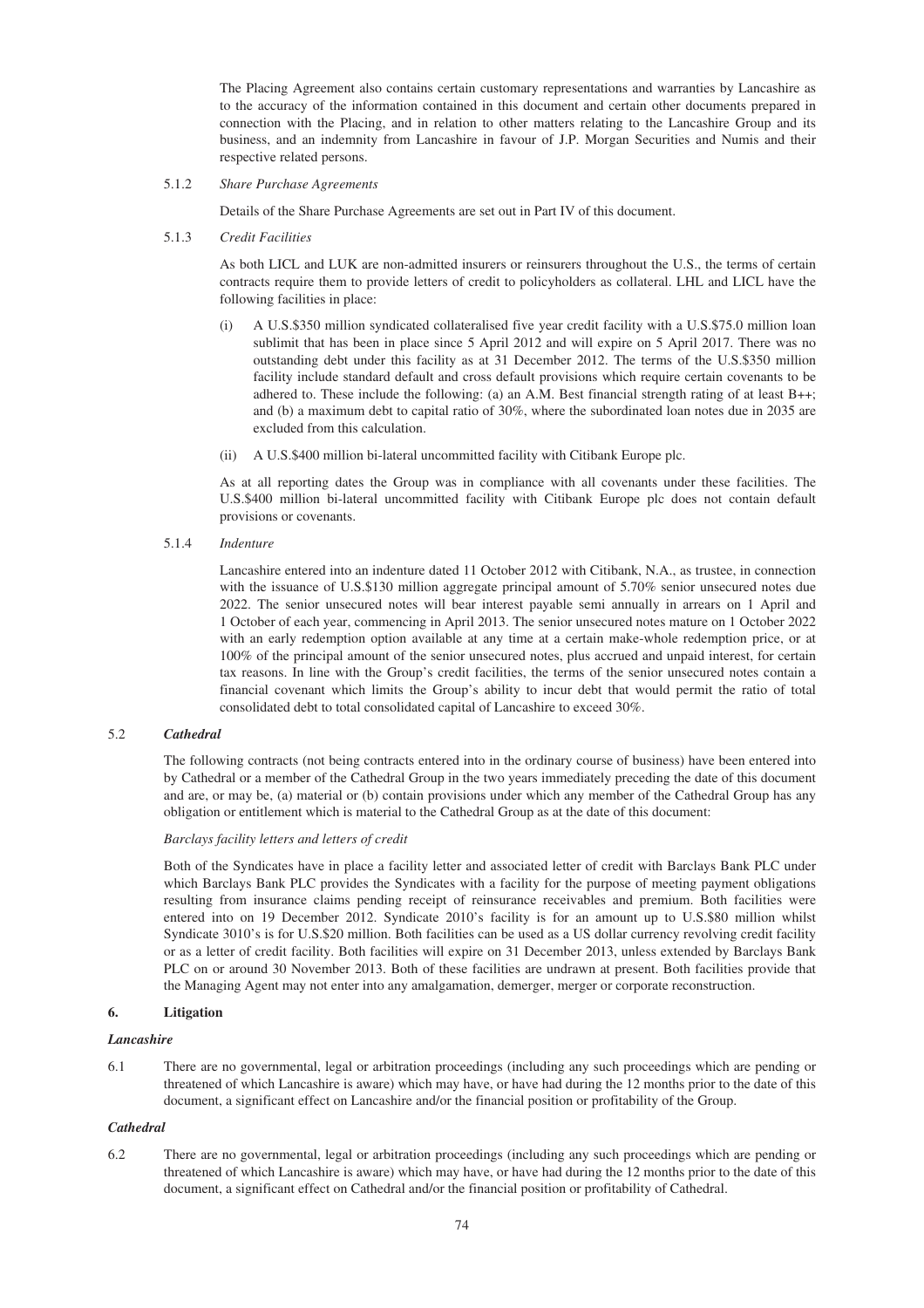# **7. Working capital**

Lancashire is of the opinion that the Enlarged Group, taking into account Lancashire's available bank facilities, has sufficient working capital for its present requirements, that is, for at least the next 12 months from the date of this document.

### **8. No significant change**

### *Lancashire*

8.1 There has been no significant change in the financial or trading position of the Group since 30 June 2013, being the date of Lancashire's latest published financial information.

# *Cathedral*

8.2 There has been no significant change in the financial or trading position of Cathedral since 31 December 2012, being the date to which Cathedral's latest audited financial information set out in Part VII was prepared.

### **9. Related party transactions**

- 9.1 Save as set out in the unaudited consolidated financial statements of the Group for the six months ended 30 June 2013, and in the audited consolidated financial statements of the Group for the financial years ended 31 December 2010, 2011 and 2012, there have been no related party transactions during the six months ended 30 June 2013 or in the financial years ended 31 December 2010, 2011 and 2012.
- 9.2 Save for the above, Lancashire confirms that there have been no related party transactions entered into by the Group in the period between 30 June 2013 and 7 August 2013 (being the latest business day prior to publication of this document).

### **10. Miscellaneous**

- 10.1 J.P. Morgan Cazenove has given and has not withdrawn its written consent to the issue of this document with the inclusion herein of references to its name in the form and context in which they appear.
- 10.2 Ernst & Young has given and has not withdrawn its written consent to the inclusion of its report included in Part IX of this document in the form and context in which it appears.
- 10.3 Mazars has given and has not withdrawn its written consent to the inclusion of its report included in Part VI of this document in the form and context in which it appears.

#### **11. Documents available for inspection**

Copies of the following documents will be available for inspection during normal business hours on any weekday (Saturday, Sundays and public holidays excepted) at Lancashire's registered office until Completion and will also be available for inspection at the Special General Meeting for at least 15 minutes prior to and during the meeting:

- (a) the Bye-Laws;
- (b) the Directors' service contracts and letters of appointment referred to in paragraph 3 above;
- (c) the letters of consent referred to in paragraphs 10.1, 10.2 and 10.3 above;
- (d) this document;
- (e) the documents referred to in Part V of this document which are incorporated by reference into this document; and
- (f) the Share Purchase Agreements.

Dated: 8 August 2013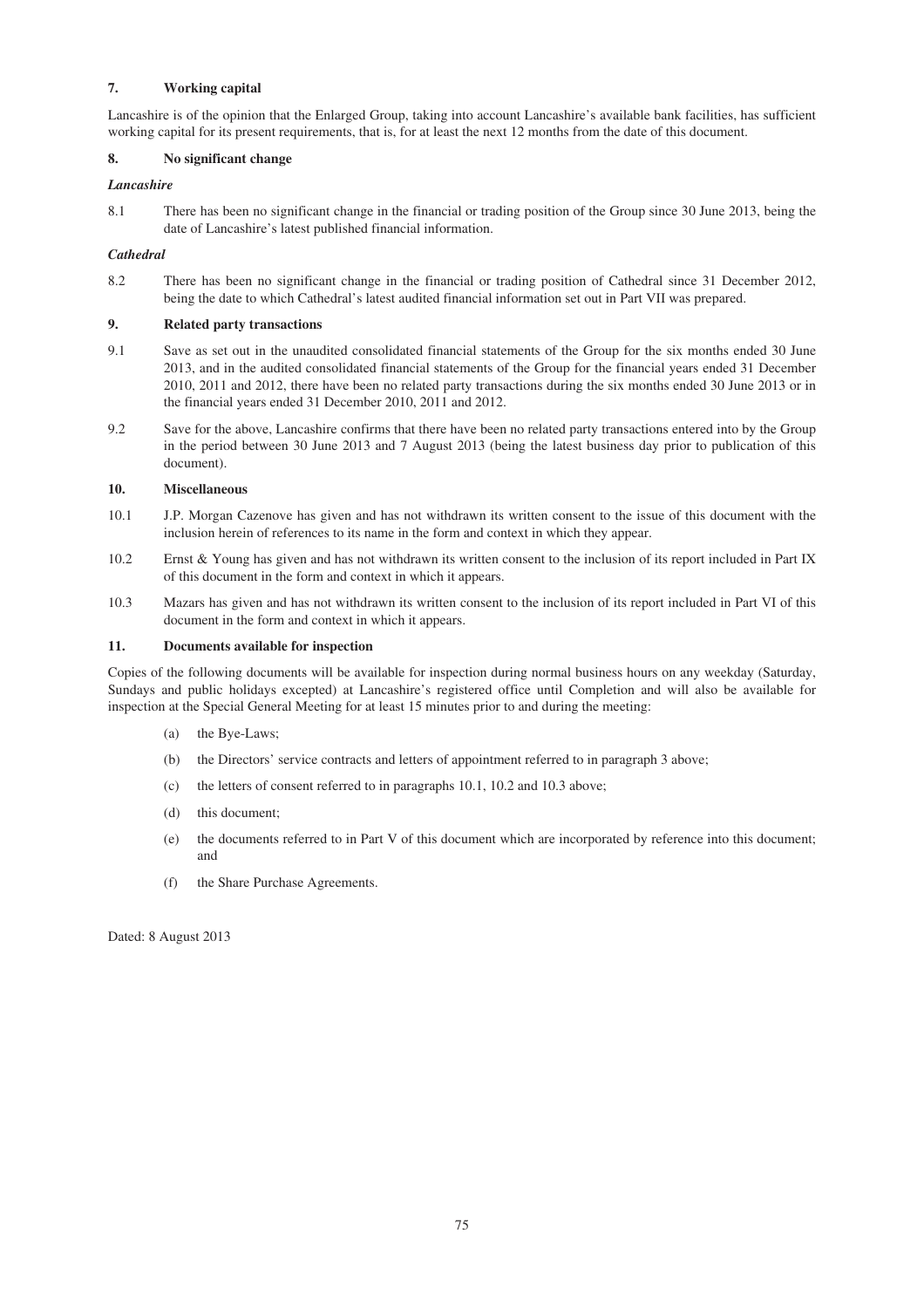# **PART XI**

# **DEFINITIONS**

| The following definitions apply throughout this document, unless the context requires otherwise: |                                                                                                                                                                                                                                                                                                                                                                                                                                                                                                                 |  |
|--------------------------------------------------------------------------------------------------|-----------------------------------------------------------------------------------------------------------------------------------------------------------------------------------------------------------------------------------------------------------------------------------------------------------------------------------------------------------------------------------------------------------------------------------------------------------------------------------------------------------------|--|
| "2006 Act"                                                                                       | the Companies Act 2006, as amended and for the time being in<br>force;                                                                                                                                                                                                                                                                                                                                                                                                                                          |  |
| "Accountant's Report"                                                                            | Cathedral's accountant's report on Cathedral set out in Part VII of<br>this document:                                                                                                                                                                                                                                                                                                                                                                                                                           |  |
| "Acquisition"                                                                                    | the proposed acquisition by Lancashire of the entire issued and to<br>be issued share capital of Cathedral pursuant to the Share Purchase<br>Agreements together with all of the equity loan notes issued by<br>Cathedral and CCIL;                                                                                                                                                                                                                                                                             |  |
| "Admission"                                                                                      | the admission of the Placing Shares to the Official List becoming<br>effective in accordance with the Listing Rules and the admission<br>of such shares to trading on the main market of the London Stock<br>Exchange for listed securities becoming effective in accordance<br>with the Admission and Disclosure Standards;                                                                                                                                                                                    |  |
| "Admission and Disclosure Standards"                                                             | the Admission and Disclosure Standards of the London Stock<br>Exchange containing, among other things, the admission<br>requirements to be observed by companies seeking admission to<br>trading on the main market of the London Stock Exchange for<br>listed securities:                                                                                                                                                                                                                                      |  |
| "Alchemy"                                                                                        | Alchemy Partners Nominees Limited;                                                                                                                                                                                                                                                                                                                                                                                                                                                                              |  |
| "BMA"                                                                                            | Bermuda Monetary Authority;                                                                                                                                                                                                                                                                                                                                                                                                                                                                                     |  |
| "Board"                                                                                          | the board of directors of the Company;                                                                                                                                                                                                                                                                                                                                                                                                                                                                          |  |
| "business day"                                                                                   | any day (other than a Saturday or Sunday or public holiday in<br>England and Wales) on which banks are generally open in London<br>for the transaction of normal banking business;                                                                                                                                                                                                                                                                                                                              |  |
| "Bye-Laws"                                                                                       | the bye-laws of the Company;                                                                                                                                                                                                                                                                                                                                                                                                                                                                                    |  |
| "Capita" or "Registrar"                                                                          | Capita Registrars (Jersey) Limited;                                                                                                                                                                                                                                                                                                                                                                                                                                                                             |  |
| "Cathedral"                                                                                      | Cathedral Capital Limited;                                                                                                                                                                                                                                                                                                                                                                                                                                                                                      |  |
| "Cathedral Group"                                                                                | Cathedral and its subsidiaries;                                                                                                                                                                                                                                                                                                                                                                                                                                                                                 |  |
| "CCIL"                                                                                           | Cathedral Capital (Investments) Limited;                                                                                                                                                                                                                                                                                                                                                                                                                                                                        |  |
| "Chairman"                                                                                       | Martin Thomas;                                                                                                                                                                                                                                                                                                                                                                                                                                                                                                  |  |
| "Chief Executive Officer"                                                                        | Richard Brindle;                                                                                                                                                                                                                                                                                                                                                                                                                                                                                                |  |
| "Chief Financial Officer"                                                                        | Elaine Whelan;                                                                                                                                                                                                                                                                                                                                                                                                                                                                                                  |  |
| "Chief Underwriting Officer"                                                                     | Alex Maloney;                                                                                                                                                                                                                                                                                                                                                                                                                                                                                                   |  |
| "Common Shares"                                                                                  | common shares of U.S.\$0.50 each in the capital of the Company;                                                                                                                                                                                                                                                                                                                                                                                                                                                 |  |
| "Company" or "Lancashire"                                                                        | Lancashire Holdings Limited;                                                                                                                                                                                                                                                                                                                                                                                                                                                                                    |  |
| "Completion"                                                                                     | completion of the Acquisition in accordance with the terms of the<br>Share Purchase Agreements;                                                                                                                                                                                                                                                                                                                                                                                                                 |  |
| "Corporate Member"                                                                               | Cathedral Capital 1998 Limited;                                                                                                                                                                                                                                                                                                                                                                                                                                                                                 |  |
| "CREST"                                                                                          | the relevant system, as defined in the CREST Regulations, for<br>paperless settlement of share transfers and the holding of shares in<br>uncertificated form (in respect of which Euroclear UK is the<br>operator as defined in the CREST Regulations);                                                                                                                                                                                                                                                         |  |
| "CREST Manual"                                                                                   | the rules governing the operation of CREST consisting of the<br>CREST Reference Manual, the CREST International Manual, the<br>CREST Central Counterparty Service Manual, the CREST Rules,<br>the Registrars Service Standards, the Settlement Discipline Rules,<br>the CCSS Operations Manual, the Daily Timetable, the CREST<br>Application Procedure and the CREST Glossary of Terms (all as<br>defined in the CREST Glossary of Terms promulgated by<br>Euroclear UK on 15 July 1996 and as amended since); |  |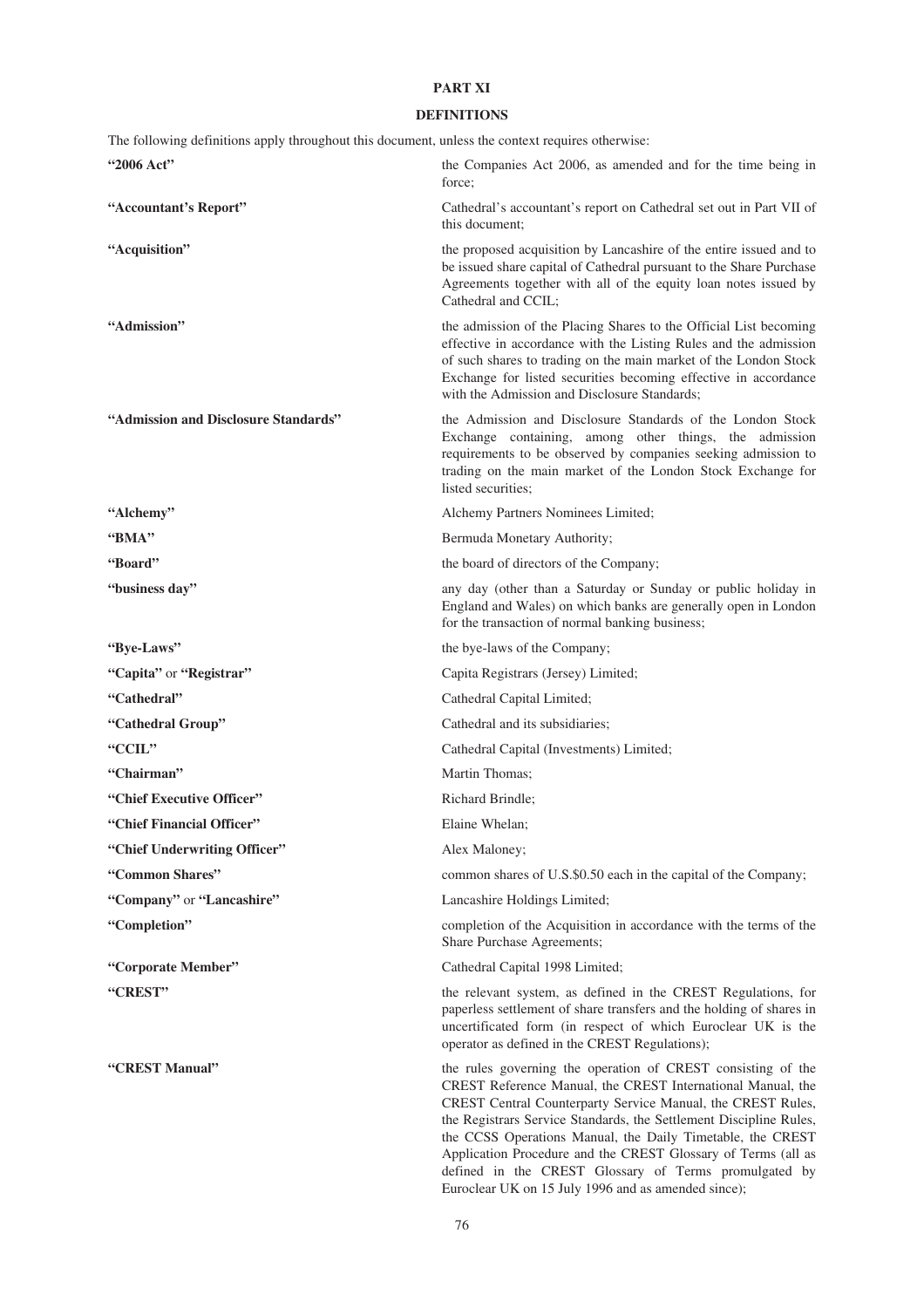| "CREST member"                               | a person who has been admitted to Euroclear UK as a system<br>member (as defined in the CREST Regulations);                                                                                                                                        |
|----------------------------------------------|----------------------------------------------------------------------------------------------------------------------------------------------------------------------------------------------------------------------------------------------------|
| "CREST participant"                          | a person who is, in relation to CREST, a system participant (as<br>defined in the CREST Regulations);                                                                                                                                              |
| "CREST Proxy Instruction"                    | means a properly authenticated CREST message appointing and<br>instructing a proxy to attend and vote in place of a Shareholder at<br>the Special General Meeting and containing the information<br>requested to be contained in the CREST Manual; |
| "CREST Regulations" or "Regulations"         | the Uncertificated Securities Regulations 2001 (SI 2001 No.<br>$01/378$ , as amended;                                                                                                                                                              |
| "CREST sponsor"                              | a CREST participant admitted to CREST as a CREST sponsor;                                                                                                                                                                                          |
| "CREST sponsored member"                     | a CREST member admitted to CREST as a sponsored member;                                                                                                                                                                                            |
| "Directors"                                  | the current directors of the Company whose names are set out on<br>page 6 of this document;                                                                                                                                                        |
| "Disclosure and Transparency Rules" or "DTR" | the Disclosure Rules and Transparency Rules made under Part V<br>of FSMA, as amended from time to time;                                                                                                                                            |
| "ECA"                                        | Economic Capital Assessment;                                                                                                                                                                                                                       |
| "Enlarged Group"                             | the post-Acquisition new enlarged group of Lancashire including<br>for the avoidance of doubt, the Cathedral Group;                                                                                                                                |
| "Ernst & Young"                              | Ernst & Young LLP;                                                                                                                                                                                                                                 |
| "ESOP"                                       | Cathedral's employee share option plan;                                                                                                                                                                                                            |
| "EU" or "European Union"                     | the European Union first established by the treaty made at<br>Maastricht on 7 February 1992;                                                                                                                                                       |
| "Euroclear UK"                               | Euroclear UK & Ireland Limited (formerly CRESTCO Limited),<br>the operator of CREST;                                                                                                                                                               |
| "Executive Directors"                        | Richard Brindle, Alex Maloney and Elaine Whelan;                                                                                                                                                                                                   |
| "FAL"                                        | funds at Lloyd's;                                                                                                                                                                                                                                  |
| "FCA" or "Financial Conduct Authority"       | the United Kingdom Financial Conduct Authority;                                                                                                                                                                                                    |
| "Form of Proxy"                              | the form of proxy accompanying this document for use by<br>Shareholders in relation to the Special General Meeting;                                                                                                                                |
| "FSMA"                                       | the Financial Services and Markets Act 2000, as amended from<br>time to time;                                                                                                                                                                      |
| "Group" or "Lancashire Group"                | the Company and each of its subsidiaries and subsidiary<br>undertakings from time to time;                                                                                                                                                         |
| "GWP"                                        | gross written premium;                                                                                                                                                                                                                             |
| "IAS"                                        | International Accounting Standards;                                                                                                                                                                                                                |
| "IASB"                                       | the International Accounting Standards Board;                                                                                                                                                                                                      |
| "ICA"                                        | Individual Capital Assessment;                                                                                                                                                                                                                     |
| "IFRS"                                       | International Financial Reporting Standards as issued by the<br>IASB;                                                                                                                                                                              |
| "ILV"                                        | integrated Lloyd's vehicle;                                                                                                                                                                                                                        |
| "J.P. Morgan Cazenove"                       | J.P. Morgan Limited, which conducts its UK investment banking<br>business as J.P. Morgan Cazenove;                                                                                                                                                 |
| "J.P. Morgan Securities"                     | J.P. Morgan Securities plc;                                                                                                                                                                                                                        |
| "LICL"                                       | Lancashire Insurance Company Limited;                                                                                                                                                                                                              |
| "Listing Rules"                              | the listing rules made by the FCA under Part VI of FSMA (as<br>amended from time to time);                                                                                                                                                         |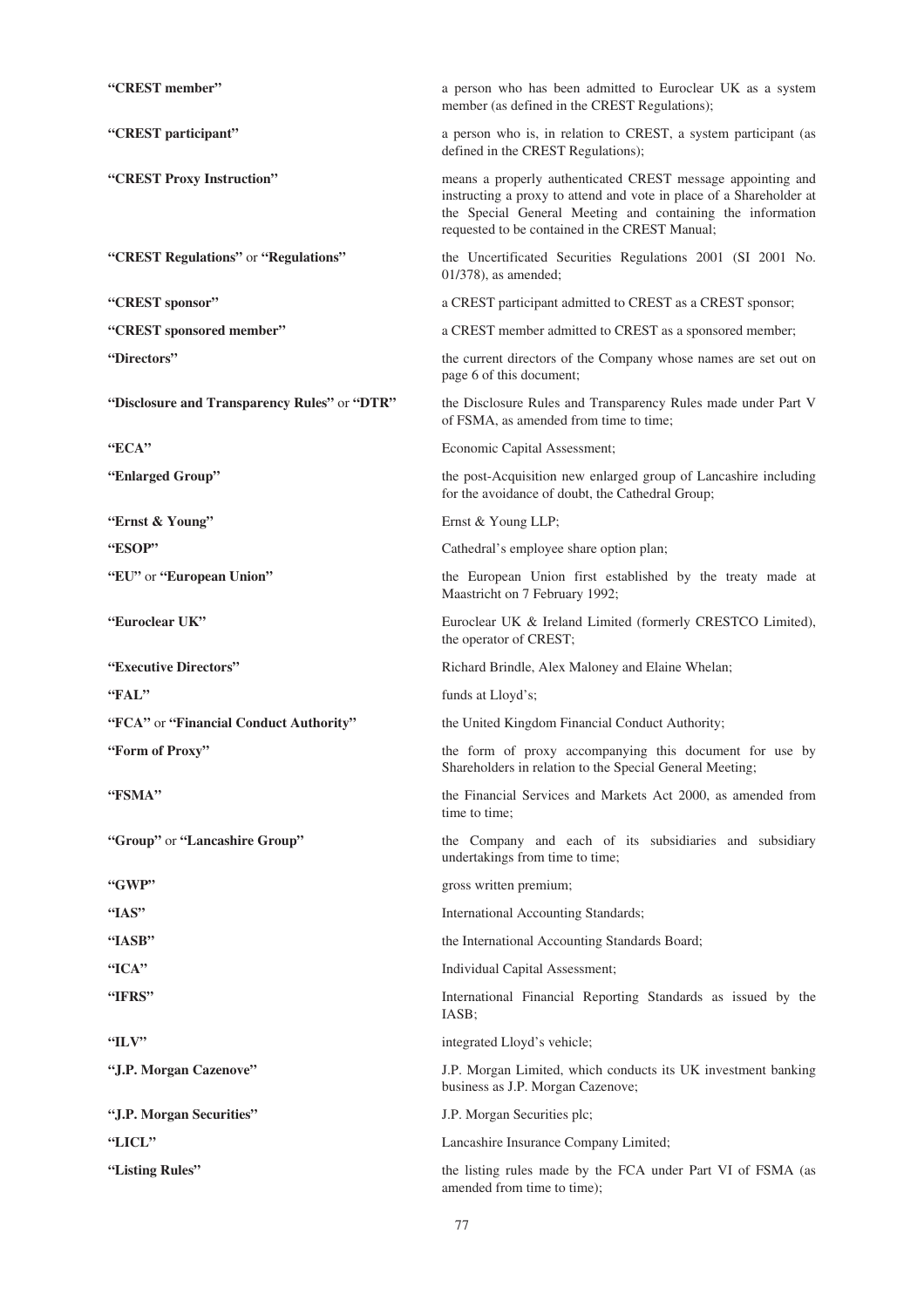| "Lloyd's"                                       | the society incorporated by the Lloyd's Act 1871 with the name<br>Lloyd's;                                                                                                                                                                                                                                                                                                                                                                                                                                                                      |
|-------------------------------------------------|-------------------------------------------------------------------------------------------------------------------------------------------------------------------------------------------------------------------------------------------------------------------------------------------------------------------------------------------------------------------------------------------------------------------------------------------------------------------------------------------------------------------------------------------------|
| "London Stock Exchange"                         | the London Stock Exchange plc;                                                                                                                                                                                                                                                                                                                                                                                                                                                                                                                  |
| "LUK"                                           | Lancashire Insurance Company (UK) Limited;                                                                                                                                                                                                                                                                                                                                                                                                                                                                                                      |
| "Managing Agent"                                | Cathedral Underwriting Limited;                                                                                                                                                                                                                                                                                                                                                                                                                                                                                                                 |
| "Mazars"                                        | Mazars LLP;                                                                                                                                                                                                                                                                                                                                                                                                                                                                                                                                     |
| "Names"                                         | third party persons who provide capacity to syndicates at Lloyd's;                                                                                                                                                                                                                                                                                                                                                                                                                                                                              |
| "Non-Executive Directors"                       | Martin Thomas, John Bishop, Emma Duncan, Samantha Hoe-<br>Richardson, Neil McConachie, Ralf Oelssner, Robert Spass and<br>William Spiegel;                                                                                                                                                                                                                                                                                                                                                                                                      |
| "Notice of Special General Meeting" or "Notice" | the notice of the Special General Meeting which is set out at the<br>end of this document;                                                                                                                                                                                                                                                                                                                                                                                                                                                      |
| "NSM"                                           | National Storage Mechanism of the London Stock Exchange;                                                                                                                                                                                                                                                                                                                                                                                                                                                                                        |
| "Numis"                                         | Numis Securities Limited;                                                                                                                                                                                                                                                                                                                                                                                                                                                                                                                       |
| "Official List"                                 | the official list of the UK Listing Authority;                                                                                                                                                                                                                                                                                                                                                                                                                                                                                                  |
| "ORSA"                                          | own risk solvency assessment;                                                                                                                                                                                                                                                                                                                                                                                                                                                                                                                   |
| "participant ID"                                | the identification code or membership number used in CREST to<br>identify a particular CREST member or other CREST participant;                                                                                                                                                                                                                                                                                                                                                                                                                 |
| "Placing"                                       | the placing of the Placing Shares at the Placing Price pursuant to<br>the Placing Agreement;                                                                                                                                                                                                                                                                                                                                                                                                                                                    |
| "Placing Agreement"                             | the placing agreement entered into on 7 August 2013 between<br>Lancashire, J.P. Morgan Securities and Numis;                                                                                                                                                                                                                                                                                                                                                                                                                                    |
| "Placing Price"                                 | the higher of (i) the price per Placing Share as may be agreed<br>between Lancashire, J.P. Morgan Securities and Numis; and (ii)<br>the floor price per Placing Share pursuant to the Placing<br>Agreement;                                                                                                                                                                                                                                                                                                                                     |
| "Placing Shares"                                | the 16,843,382 new Common Shares to be issued pursuant to the<br>Placing at the Placing Price;                                                                                                                                                                                                                                                                                                                                                                                                                                                  |
| "PRA" or "Prudential Regulation Authority"      | the United Kingdom Prudential Regulation Authority;                                                                                                                                                                                                                                                                                                                                                                                                                                                                                             |
| "Primary Share Purchase Agreement"              | the share purchase agreement dated 7 August 2013 between<br>Lancashire and the Warrantors regarding the sale and purchase of<br>Cathedral;                                                                                                                                                                                                                                                                                                                                                                                                      |
| "Remaining Shareholders"                        | First Names Corporate Services Limited, H.M. Amor, L. Aspinal,<br>S.Batchelor, A.C. Beardon, S. Beardon, J. Burns, A. Butler,<br>L. Crossman, M. de le Mare, S.L. Dean, S. Dean, N.J. Destro,<br>J. Destro, P.J. Dixon, R. Dixon, D.A. Frake, R. Frake, S.J. Gentili,<br>D.C. Grainger, N. Grainger, H. Holder, M. King, C.M. Lawrence,<br>D. Lawrence, G.L. McMillan, A. Mitchell, C. Nicholes,<br>E.E. Patrick, V. Singh, A.E. Towler, D.A. Warburg, C. Warburg,<br>G.O. Williams, R.J. Wood and S. Wood, being Shareholders of<br>Cathedral; |
| "Resolution"                                    | the ordinary resolution to be proposed at the Special General<br>Meeting and set out in the Notice of the Special General Meeting;                                                                                                                                                                                                                                                                                                                                                                                                              |
| "RoE"                                           | return on equity;                                                                                                                                                                                                                                                                                                                                                                                                                                                                                                                               |
| "RSS"                                           | restricted share scheme;                                                                                                                                                                                                                                                                                                                                                                                                                                                                                                                        |
| "Secondary Share Purchase Agreement"            | the share purchase agreement dated 7 August 2013 between<br>Lancashire and certain of the Remaining Shareholders regarding<br>the sale and purchase of Cathedral;                                                                                                                                                                                                                                                                                                                                                                               |
| "Sellers"                                       | Alchemy, the Warrantors and the Remaining Shareholders;                                                                                                                                                                                                                                                                                                                                                                                                                                                                                         |
| "Shareholders"                                  | holders of Common Shares;                                                                                                                                                                                                                                                                                                                                                                                                                                                                                                                       |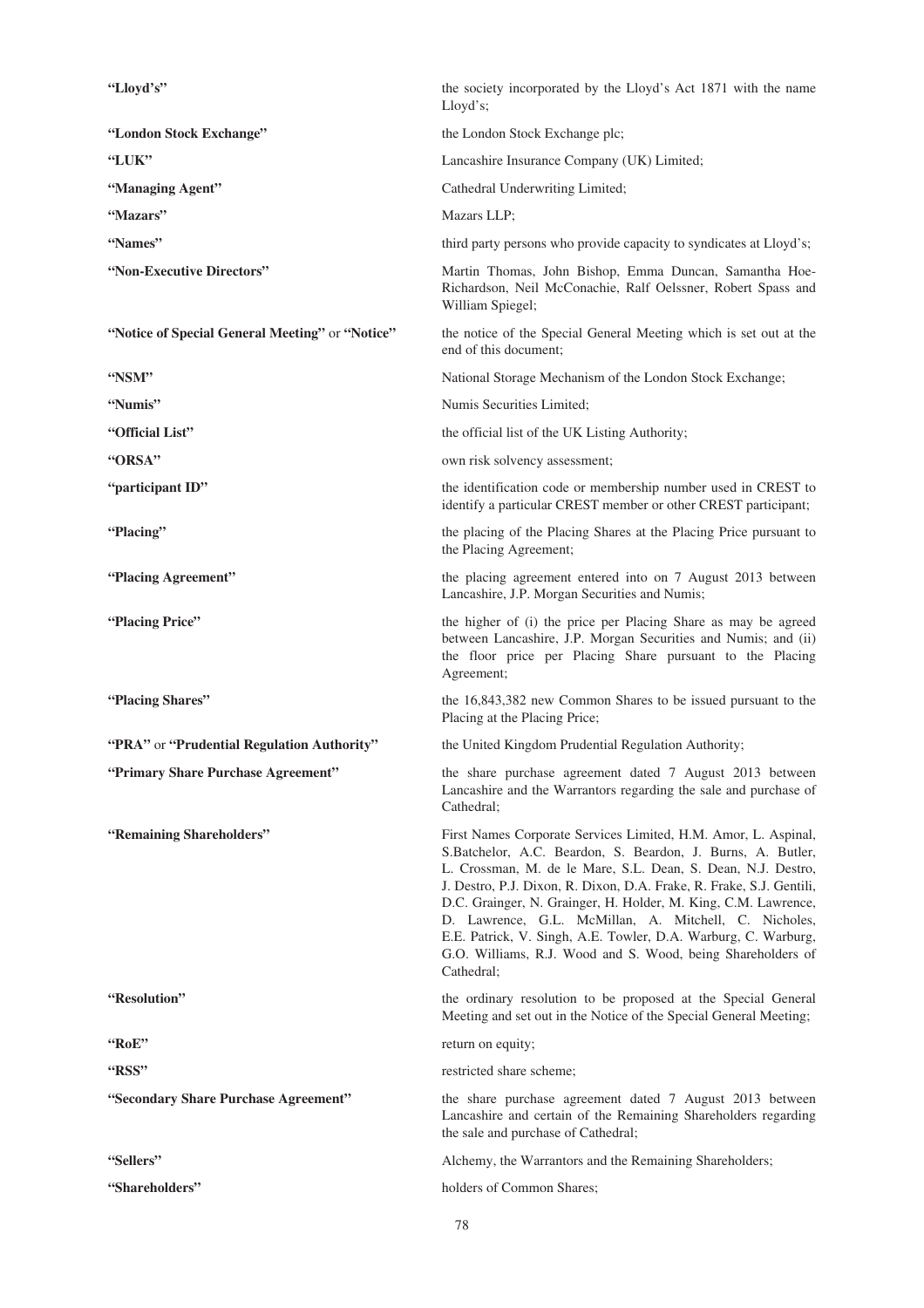| "Share Purchase Agreements"                  | the Primary Share Purchase Agreement, the Secondary Share<br>Purchase Agreement and the Tertiary Share Purchase Agreement;                                                                                                               |
|----------------------------------------------|------------------------------------------------------------------------------------------------------------------------------------------------------------------------------------------------------------------------------------------|
| "Special General Meeting"                    | the Special General Meeting of Lancashire to be held at Level 11,<br>Vitro, London EC3M 4AD on 5 September 2013 at 11.00 a.m.,<br>notice of which is set out at the end of this document;                                                |
| "Sterling" or "£" or "pence"                 | the lawful currency of the UK;                                                                                                                                                                                                           |
| "subsidiary"                                 | a subsidiary, as that term is defined in section 1159 of the 2006<br>Act:                                                                                                                                                                |
| "subsidiary undertaking"                     | a subsidiary undertaking, as that term is defined in section 1162 of<br>the $2006$ Act:                                                                                                                                                  |
| "Syndicate 2010"                             | syndicate 2010 at Lloyd's;                                                                                                                                                                                                               |
| "Syndicate 3010"                             | syndicate 3010 at Lloyd's;                                                                                                                                                                                                               |
| "Syndicates"                                 | Syndicate 2010 and Syndicate 3010;                                                                                                                                                                                                       |
| "syndicates"                                 | syndicates at Lloyd's;                                                                                                                                                                                                                   |
| "Tertiary Share Purchase Agreement"          | the share purchase agreement dated 7 August 2013 between<br>Lancashire and certain of the Remaining Shareholders regarding<br>the sale and purchase of Cathedral;                                                                        |
| "UK Listing Authority"                       | the FCA in its capacity as the competent authority for the purposes<br>of Part VI of FSMA and in the exercise of its functions in respect<br>of the admission to the Official List otherwise than in accordance<br>with Part VI of FSMA; |
| "uncertificated" or "in uncertificated form" | recorded on the relevant register of the share or security concerned<br>as being held in uncertificated form in CREST and title to which,<br>by virtue of the CREST Regulations, may be transferred by means<br>of CREST;                |
| "United Kingdom" or "UK"                     | the United Kingdom of Great Britain and Northern Ireland;                                                                                                                                                                                |
| "United States" or "US"                      | the United States of America, its territories and possessions, any<br>state of the United States of America and the District of Columbia;                                                                                                |
| "U.S.\$" or "\$" or "cents"                  | the lawful currency of the US; and                                                                                                                                                                                                       |
| "Warrantors"                                 | Peter Scales, John Lynch, John Hamblin, Lawrence Holder, Simon<br>King, Richard Williams and Mark Wilson, being Shareholders of<br>Cathedral.                                                                                            |

All references to legislation in this document are to the legislation of England and Wales unless the contrary is indicated. Any reference to any provision of any legislation shall include any amendment, modification, re-enactment or extension thereof.

Words importing the singular shall include the plural and vice versa, and words importing the masculine gender shall include the feminine or neutral gender.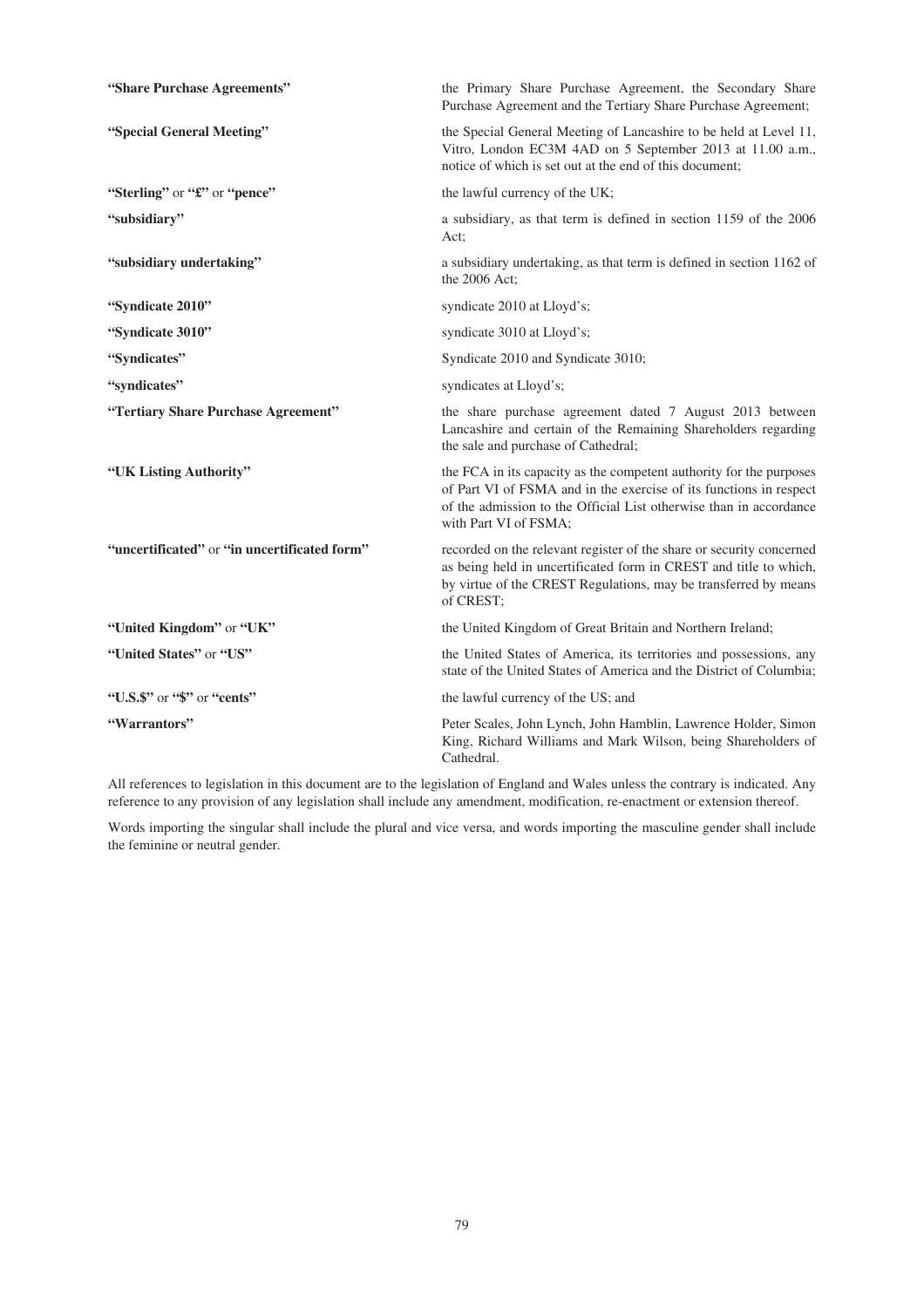#### **NOTICE OF SPECIAL GENERAL MEETING**

# **LANCASHIRE HOLDINGS LIMITED**

(Incorporated in Bermuda with registered number EC37415)

#### **NOTICE OF SPECIAL GENERAL MEETING**

**Notice is hereby given that a SPECIAL GENERAL MEETING of Lancashire Holdings Limited (the "Company") will be held at Level 11, Vitro, 60 Fenchurch Street, London EC3M 4AD on 5 September 2013 at 11.00 a.m. UK time to consider and, if thought fit, pass the following resolution as an ordinary resolution.**

**Capitalised terms used in this Notice of Special General Meeting which are not defined herein shall have the meaning ascribed to them in the circular to Shareholders dated 8 August 2013 of which this Notice of Special General Meeting forms part.**

#### **Resolution**

THAT the proposed acquisition (the "**Acquisition**") of Cathedral Capital Limited ("**Cathedral**") by the Company, on the terms and subject to the conditions of the Share Purchase Agreements (as defined and summarised in the circular to Shareholders dated 8 August 2013 of which this notice forms part (the "**document**")), be and hereby is approved, subject to such amendment, variation or waiver (provided such amendments, variations or waivers are not of a material nature) of the terms and conditions thereof as the Directors (or a committee consisting of one or more Directors which is duly constituted under the Company's Bye-Laws (**"Committee"**)), shall, in their absolute discretion, think fit and subject to the foregoing, that the Directors (or the Committee as applicable) be and are hereby authorised to take all necessary steps and to execute all documents and deeds as they may consider to be necessary, desirable or expedient to conclude, implement and give effect to the Acquisition or in connection therewith.

#### **By order of the Board:**

#### **Christopher Head**

*Secretary*

8 August 2013

Registered office: Power House, 7 Par-la-Ville Road, Hamilton HM11, Bermuda.

#### **Notes:**

- 2. A Shareholder entitled to attend and vote at the meeting convened by this notice or any adjournment thereof is entitled to appoint one or more proxies to attend, speak and vote instead of him. A proxy need not be a member of the Company.
- 3. To be valid, the enclosed Form of Proxy must be lodged with Capita Registrars, PXS, 34 Beckenham Road, Beckenham, Kent BR3 4TU not later than 48 hours before the time appointed for the meeting or any adjournment thereof, together, if appropriate, with the power of attorney or other written authority, if any, under which it is signed (or a duly certified copy of such power) or, where the Form of Proxy has been signed by an officer on behalf of a corporation, a duly certified copy of an authority under which it is signed. Completion and return of a Form of Proxy (or submission of proxy instructions electronically) will not preclude a Shareholder from attending the meeting and voting in person.
- 4. CREST members who wish to vote using the CREST electronic proxy voting service may do so for the Special General Meeting and any adjournment(s) thereof by using the procedures described in the CREST Manual (available at www.euroclear.com). CREST personal members or other CREST sponsored members, and those CREST members who have appointed a voting service provider should refer to their CREST sponsors or voting service provider(s), who will be able to take the appropriate action on their behalf.

In order for a proxy appointment or instruction made by means of CREST to be valid, the appropriate CREST message (a "**CREST Proxy Instruction**") must be properly authenticated in accordance with Euroclear UK & Ireland Limited's specifications and must contain the information required for such instructions, as described in the CREST Manual. The message must be transmitted so as to be received by the Company's agent, Capita Registrars Limited (CREST participant ID: **RA10**), no later than 72 hours before the time appointed for the meeting. For this purpose, the time of receipt will be taken to be the time (as determined by the time stamp applied to the message by the CREST Application Host) from which the Company's agent is able to retrieve the message by enquiry to CREST in the manner prescribed by CREST. After this time any change of instructions to proxies appointed through CREST should be communicated to the appointee by other means.

<sup>1.</sup> Only those Shareholders entered on the register of members of the Company at 5.00 p.m. UK time on 2 August 2013 shall be entitled to attend and vote at the meeting in respect of the number of Common Shares registered in their name at that time. Changes to entries on the register of members after 5.00 p.m. on 2 August 2013 shall be disregarded in determining the rights of any person to attend or vote (and the number of votes they may cast) at the meeting.